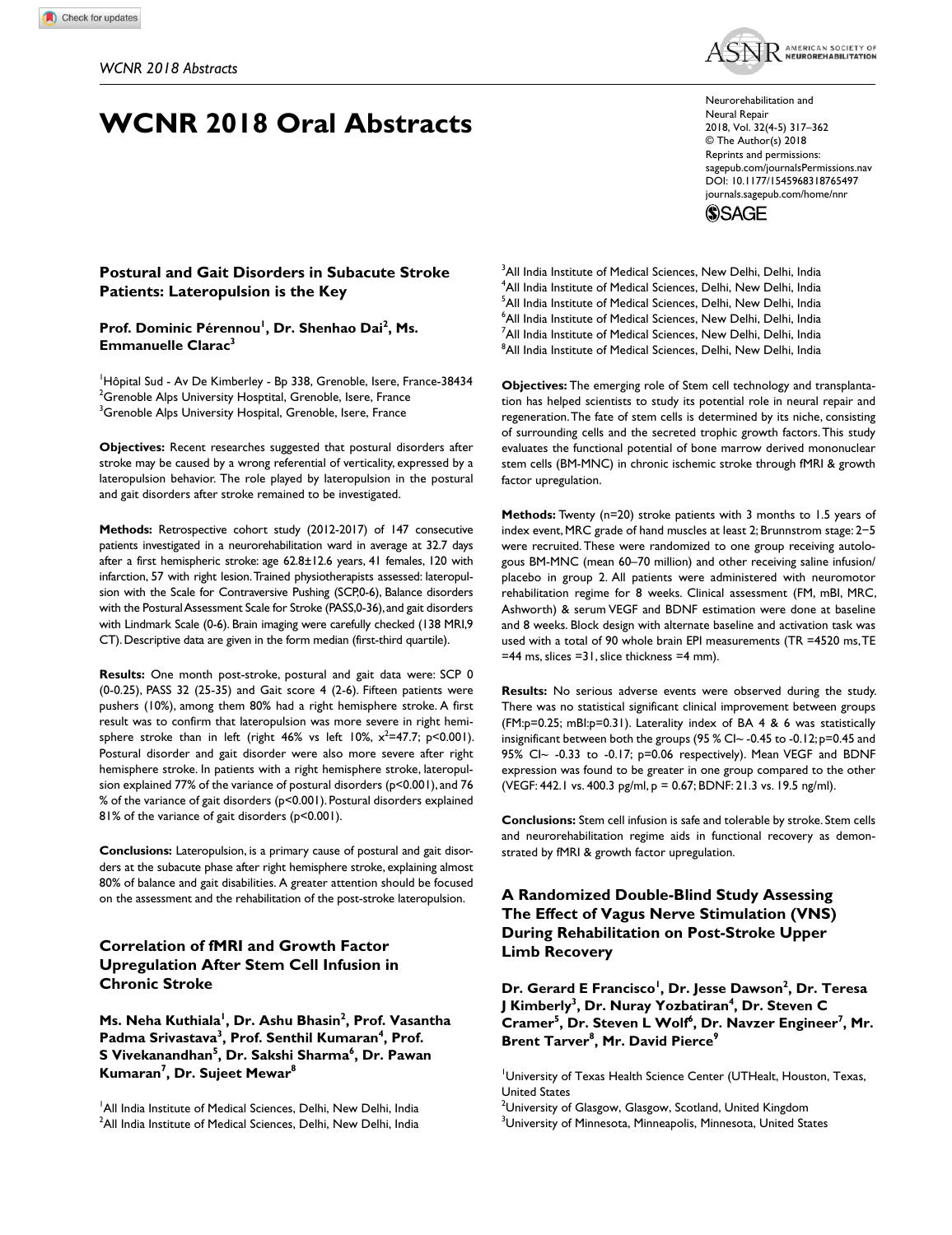4 University of Texas Health Science Center (UTHealt, Houston, Texas, United States

<sup>5</sup>University of California Irvine, Orange, california, United States  $^6$ Emory University School of Medicine, Atlanta, Georgia, United States <sup>7</sup>Microtransponder, Inc, Dallas, Texas, United States <sup>8</sup>Microtransponder, Inc, Dallas, Texas, United States  $^9$ Microtransponder, Inc, Dallas, Texas, United States

**Objectives:** To assess long-term effects of VNS paired with upper limb rehabilitation.

**Methods:** This blinded, sham-controlled study was performed on subjects with chronic moderate-to-severe hemiparesis due to ischemic stroke. All were implanted with VNS and randomly assigned to receive either rehabilitation paired with real (VNS group) or sham VNS (control). Outcomes measured by the Upper Extremity Fugl-Meyer (UEFM) were assessed 3, 6 and 9 months post-completion of a 6-week therapy course, and for the control group at days 1, 30, and 90 *after crossover* to real VNS+rehabilitation. Wolf Motor Function Test (WMFT) and Beck Depression Inventory scores (BDI) were also administered.

**Results:** Seventeen participants were implanted. Average UEFM score improvement in VNS group at 1, 30, & 90 days post-implant were 7.6±4.8 (mean $\pm$ SD), 8.0  $\pm$  4.7, and 9.5 $\pm$ 6.5, respectively, while average changes in controls were 4.9 ±3.1, 5.5±3.4, and 3.3±4.6. After crossover to VNS, control participants demonstrated additional improvement beyond the amount achieved during the rehabilitation+sham stimulation phase Average UEFM improvement after crossing over to VNS persisted at 6 months, with a 13.7 point mean improvement. Responder rates for each group are compared in Figure 2. WFMT time improved by  $4.8 \pm 9.8$  seconds for VNS vs. 1.8 ± 2.2 for control.

**Conclusions:** Improvement in UEFM scores in those who received VNS persisted for at least six months after initial in-clinic treatment, despite lack of on-going in-clinic therapy. This suggests additional benefit to VNS pairing with rehabilitation.

# **Post Stroke Review: Gender-Specific Influences on Long-Term Outcome (A Sino-Australian Study)**

Prof. John Olver<sup>1</sup>, Dr. Mary Ni<sup>2</sup>, Dr. Judith Frayne<sup>3</sup>, **Ms. Bianca Fedele<sup>4</sup>, Prof. Richard Gerraty<sup>5</sup>, Dr. Kelly Bertram6 , Dr. Jorge Zavala7 , Dr. Dean McKenzie8**

1 Epworth HealthCare, Monash University, Melbourne, Victoria, Australia <sup>2</sup>Nantong University, Nantong, Jiangsu, China

<sup>3</sup>Alfred Hospital, Melbourne, Victoria, Australia

4 Epworth HealthCare, Monash University, Melbourne, Victoria, Australia

5 Epworth HealthCare, Melbourne, Victoria, Australia

6 Alfred Hospital, Melbourne, Victoria, Australia

<sup>7</sup>Alfred Hospital, Melbourne, Victoria, Australia

 $^8$ Epworth HealthCare, Monash University, Melbourne, Victoria, Australia

**Objectives:** The focus of post stroke review has shifted to identifying the significance of individual risk factors that predict long-term disability. Overall, 30% of Australians report persistent disability after stroke. This study aimed to evaluate the influence of gender on long-term symptom presentation following stroke, using the Post Stroke Checklist (PSC).

**Methods:** The PSC (endorsed by the World Stroke Organization) identifies the incidence of 10 common sequelae after stroke with a focus on patient functioning and suggests appropriate courses of action. The study administered the PSC to 183 patients recruited from three acute stroke units in Australia and China at 6 months post stroke. To measure gender differences, logistic regression and chi-square analyses were employed.

**Results:** Participants comprised 122 (66.7%) males and 61 (33.3%) females with a collective mean age of 64.73 years (SD =13.8). Overall 82.5% patients reported at least one deficit at 6 months; with a higher incidence amongst females (86.9%) compared to males (80.3%), although non-significant. The pattern of symptoms between males and females however is similar. Females were more inclined to report long-term cognitive difficulties (59.0% compared to 36.9% of males) (chi-square = 8.07, p<0.01, Odds ratio  $= 2.46$ , 95% Confidence Interval (CI)  $= 1.31 - 4.62$ ), mobility limitations (50.8% to 36.9%), pain (23.0% to 11.5% - trending towards significance; p=.070), difficulties performing activities of daily living (50.8% to 41.0%) and communication (29.5% to 23.8%). Cognition was the only significant predictor of symptom presentation differentiating between females and males.

**Conclusions:** In this study, the incidence of long-term sequelae of stroke had a gender bias. Females are over twice as likely to report long-term cognitive difficulties and had increased pain and difficulties with communication and performing activities of daily living.

# **Building Effective Spasticity Pathway; Combined Neurorehabilitation and Hand Surgery Clinic, Outcome of Upper Limb Chronic Spaspicity Management Following UMN Syndrome**

Prof. Jai Kulkarni<sup>!</sup>, Prof. Vivien Lees<sup>2</sup>, Ms. Paulina Witt<sup>3</sup>, **Dr. Bhaskar Basu4 , Dr. Renjith Bose5 , Dr. Clifford Richardson6**

1 University Hospitals of South Manchester, Manchester, Lancashire, United Kingdom

 $^{2}$ University Hospitals of South Manchester, Manchester, Lancashire, United Kingdom

<sup>3</sup>University Hospitals of South Manchester, Manchester, Lancashire, United Kingdom

4 University Hospitals of South Manchester, Manchester, Lancashire, United Kingdom

<sup>5</sup>University Hospitals of South Manchester, Manchester, Lancashire, United Kingdom

6 University of Manchester, Manchester, Lancashire, United Kingdom

**Objectives:** To determine outcome of surgical management of chronic spasticity unresponsive to physical therapy and pharmacological treatment.

**Methods:** Chronic spasticity arising from UMN syndrome of varying aetiology were treated and followed up over 20 years in a specialist combined clinic between Neurorehabilitation Consultant and a Consultant plastics/ hand surgeon. Individualised decisions were made, matching best procedure with the appropriate patient. Goals and outcome measures were recorded pre and post procedure. Surgery completed as day case procedure, either under regional anaesthesia or rarely under general anaesthesia. Routinely patients were injected Botulinum toxin 3-4 weeks prior to the procedure. Patients are followed up in hand therapy clinic and subsequently in combined clinic. Other than standard procedures, extensor weakness in wrist required additional augmentation.

**Results:** Random sample of 20 patients seen from 2010-2017 were allocated with different aetiology like stroke, brain injury, subarachnoid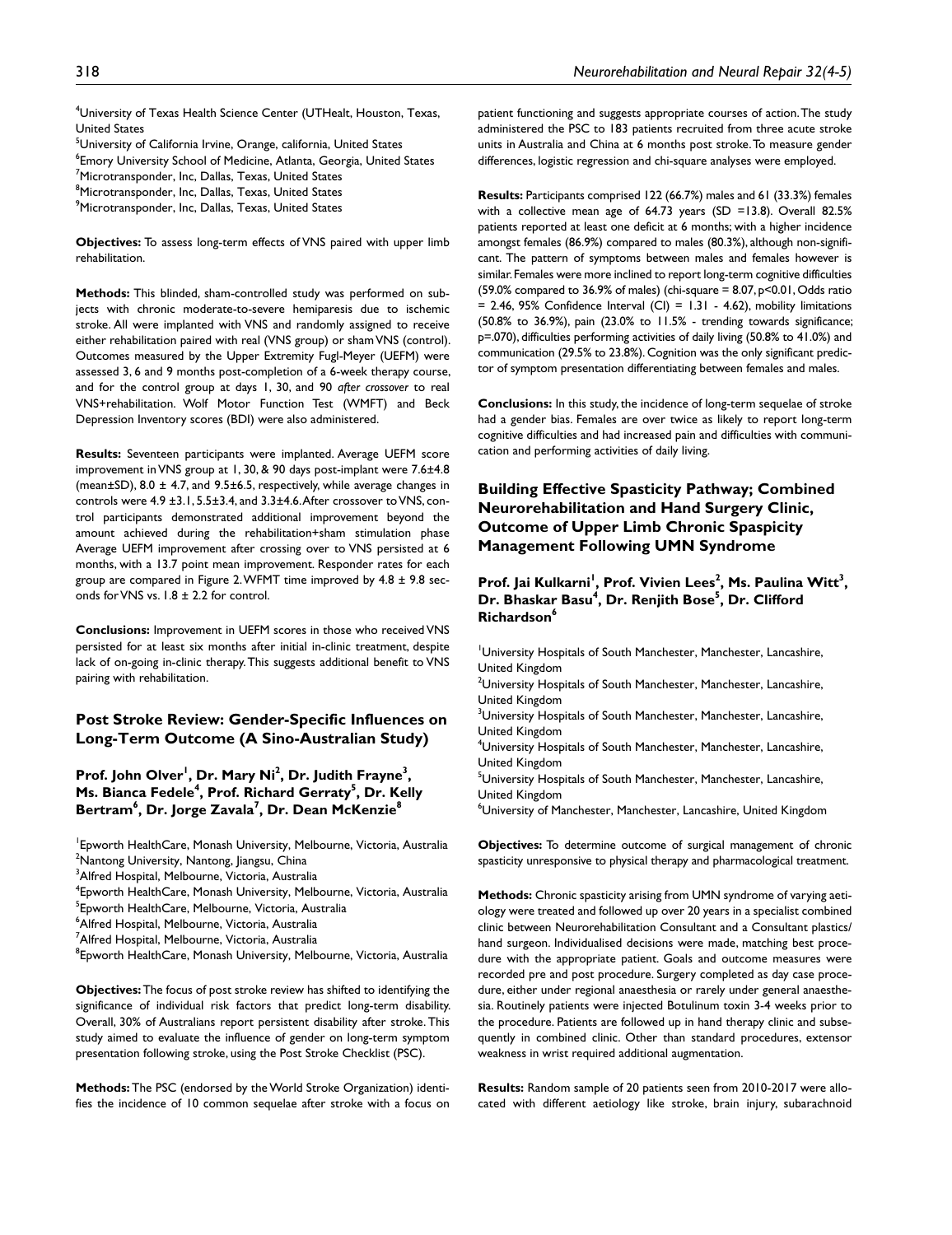haemorrhage or cerebral palsy. The commonest indication was maintaining hand hygiene. 10 were treated surgically, either by single or staged procedures, 10 were treated conservatively. Selective fractional lengthening, tendon transfer and arthrodesis were the procedures undertaken, with significant long-term improvement. Selective fractional lengthening procedure were performed for wrist, finger flexors as well as for elbow flexor (step lengthening). Tendon transfer were performed for augmenting wrist extensor (FCU or FCR-ECRB) either in one stage or by staged procedures. Arthrodesis was done for first MCPJ thumb, but not for wrist fusion. Only one patient needed re-do lengthening after tendon transfer and one patient needed HDU admission following de-saturation after general anaesthesia.

**Conclusions:** Results indicate that surgery in addition to the standard neurorehabilitation management is not suitable for every patient with chronic spasticity but selected patients will benefit considerably over longer term with surgery. Earlier referral and achievable goal setting are key factors for success.

### **Acoustic Analysis of Swallowing in Patients with Stroke**

### **Mrs. Jaya Venkatagiri<sup>'</sup>, Mr. Karthikeyan B. M<sup>2</sup>, Mr. Johnsi Rani R3**

1 Door no. 1,Avvai Flats,9/4,Dhanasekaran cross st. West Mambalam, Chennai, Tamilnadu, India-600033

 $^{\rm 2}$ Government Rajaji Medical College Hospital, Madurai, Tamilnadu, India <sup>3</sup>Madras Medical College and Rajiv Gandhi Government General Hospital, Chennai, Tamilnadu, India

**Objectives:** Acoustic analysis of swallowing focuses on assessment of duration of Laryngeal ascension sound, upper oesophageal sphincter opening sound and laryngeal descending sound. The present study aimed at comparing the acoustic features of swallowing among stroke patients with dysphagia and normal healthy individuals.

**Methods:** The subjects for this study included 20 males in the age range of 25 to 55 years. 10 stroke patients with dysphagia served as experimental group and 10 age & gender matched normal healthy individuals served as control group. All the subjects had undergone Manipal Manual for Swallowing Assessment (MMSA) evaluation. Followed by MMSA administration, all the subjects were provided with three consistency of liquids (I.e) thin liquids, honey thickened liquids and thick liquids for swallowing assessment. During swallowing, the swallowing sounds were recorded with the help of external digital microphone placed over the thyroid alae. The samples recorded were analysed with the help of PRAAT software. The analysis included the calculation of duration of laryngeal ascension, upper oesophageal sphincter opening and laryngeal descending sound.

**Results:** The results of the present study showed a statistical increase in duration of laryngeal sounds among stroke patients when compared to the normal individuals. The results can be correlated to the compensatory or faulty mechanism followed by the experimental group when compared to the normal individuals.

**Conclusions:** The acoustic analysis of swallowing sounds can be included as an assessment tool in the routine dysphagia assessment procedure, as it provides information about the pharyngeal phase of swallowing non invasively. It may also be used as a prognostic indicator.

#### **Clinical Scenario of Patients With Multiple Sclerosis (MS) in North India**

### Prof. Dheeraj Khurana<sup>1</sup>, Ms. Pratiti Banerjee<sup>2</sup>

<sup>1</sup>Postgraduate Institute of Medical Education and Research Centre, Chandigarh, Chandigarh, India  $^{2}$ Postgraduate Institute of Medical Education and Research Centre, Chandigarh, Chandigarh, India

**Objectives:** To study clinical characteristics of MS in North Indian population.

**Methods:** Data was retrospectively analysed from the MS registry database of the department of Neurology, PGIMER from January 2013 to January 2017. The fields of the database were adopted from the MS base

**Results:** 175 patients were recruited in the study. Median age of onset was 30.66 (Range-1-60 years); females were 63.43 % and males 36.57%. Median duration of MS was 3 years. Mean EDSS at last visit was 3.82. The MS course at the time of admission were 69.71 % Relapse Remitting type, 2.86 % Secondary Progressive type, 1.14 % Progressive Relapsing and 2.86% Clinically isolated syndrome. Mean Relapse rates during entire period of follow up were 0.39. 72.00 % had no relapse, 19.43 % had 1 and 5.71 % showed >2 relapses. 17.71 % patients were on Avonex, 4.57 % on Azathioprine, 1.14 % were on Betaferon, 8% were on Copaxone, 4% were on Methotrexate, 1.14 % was on Novantrone, 5.71 % were on Rebif, 4.00 % patients were on Tecfidera and 3.43 % patients were Tysabri.

**Conclusions:** Our results showed similar trends as the Western MS population

# **Effect of Early Use of AbobotulinumtoxinA on Time to Post-Stroke Spasticity Progression: Results of the ONTIME Pilot Study**

Dr. Raymond L Rosales<sup>!</sup>, Dr. Khean Jin Goh<sup>2</sup>, Dr. **Witsanu Kumthornthip3 , Dr. Mazlina Mazlan4 , Dr. Lydia**  Abdul Latif<sup>5</sup>, Dr. Mary Mildred D De Los Santos<sup>6</sup>, Dr. Chayaporn Chotiyarnwong<sup>7</sup>, Dr. Phakamas Tanvijit<sup>8</sup>, Dr. Jovita Balcaitiene<sup>9</sup>, Dr. Pascal Maisonobe<sup>10</sup>, Dr. Keng He Kong<sup>11</sup>

<sup>1</sup>University of Santo Tomas, Manila, Manila, Philippines

<sup>2</sup>University of Malaya Medical Centre, Kuala Lumpur, Kuala Lumpur, Malaysia

<sup>3</sup>Siriraj Hospital, Mahidol University, Bangkok, Bangkok, Thailand 4 University of Malaya Medical Centre, Kuala Lumpur, Kuala Lumpur, Malaysia

5 University of Malaya Medical Centre, Kuala Lumpur, Kuala Lumpur, Malaysia

 $^6$ University of Santo Tomas, Manila, Manila, Philippines

 $^7$ Siriraj Hospital, Mahidol University, Bangkok, Bangkok, Thailand <sup>8</sup>Siriraj Hospital, Mahidol University, Bangkok, Bangkok, Thailand  $^9$ lpsen Pharma, Boulogne-Billancourt, Île-de-France, France <sup>10</sup> Ipsen Pharma, Ipsen Pharma, Île-de-France, France

<sup>11</sup>Tan Tock Seng Hospital, Novena, Novena, Singapore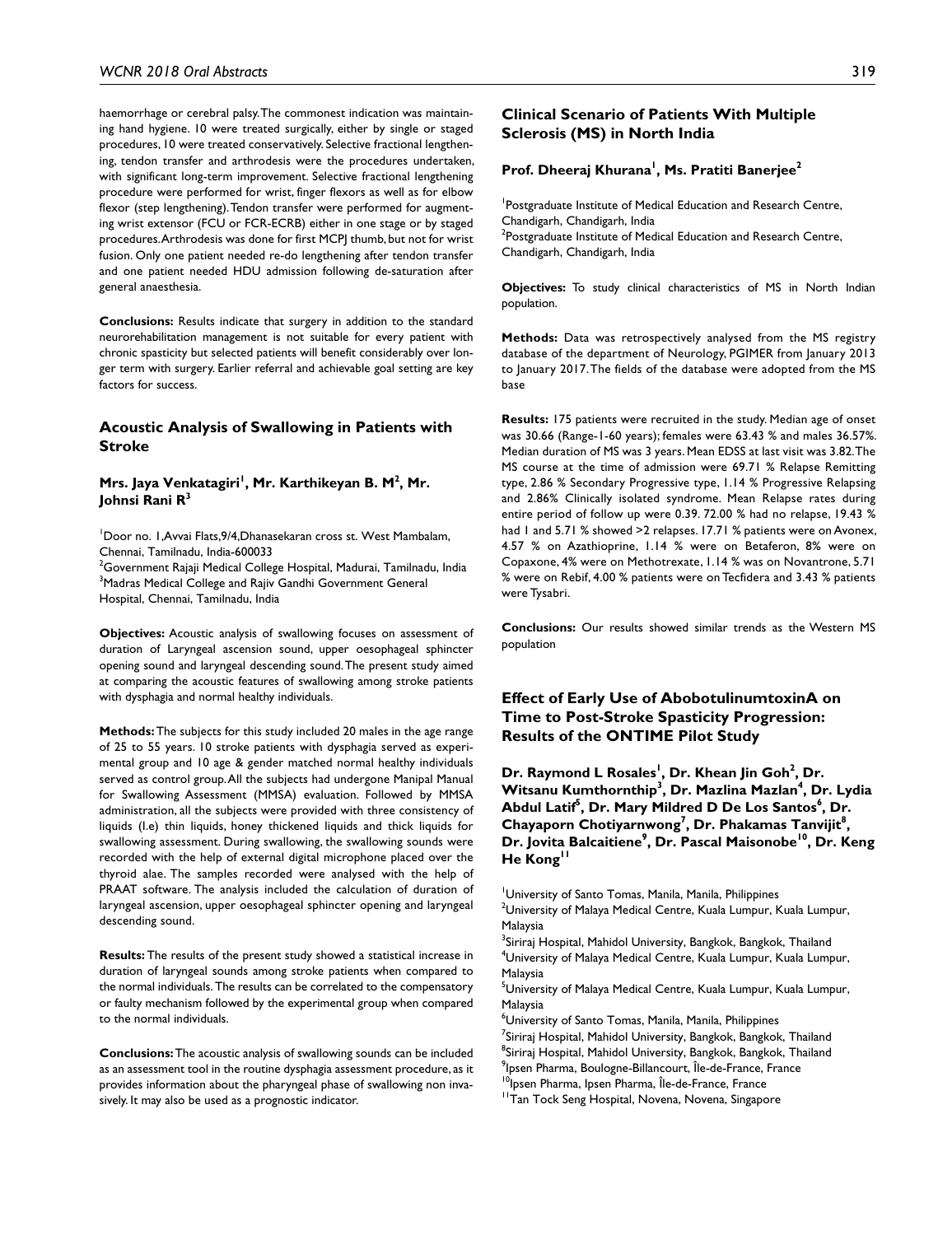**Objectives:** While muscle tone changes may appear within 2 weeks poststroke, limited data exist on effect of early botulinum toxin treatment on symptomatic (disabling) spasticity progression. The ONTIME pilot study aimed to assess if early post stroke (2–12 weeks) abobotulinumtoxinA (aboBoNT-A; Dysport®) injections delay upper limb symptomatic spasticity progression.

**Methods:** ONTIME pilot (NCT02321436) was a 28-week, phase 4, randomized (2:1), double-blind, placebo-controlled study. Primary endpoint was time between injection and meeting re-injection criteria (Modified Ashworth Scale  $[MAS] \geq 2$  and one sign of symptomatic spasticity: pain, involuntary movements, impaired active or passive function).

**Results:** In total, 42 patients (78.6% male; mean [SD] age, 59.8 [12.3] years; median [range] time post-stroke, 5.86 [2.3–11.7] weeks; 76.2% baseline symptomatic spasticity) from Malaysia, Philippines, Singapore and Thailand were randomized (n=28:14, aboBoNT-A:placebo). The most common symptom at baseline was impaired passive function (64.3%), followed by active function (57.1%), involuntary movements (47.6%) and pain (38.1%). Median time to meeting re-injection criteria was significantly longer for aboBoNT-A versus placebo (156.0 vs. 32.0 days, respectively; p=0.0176; Similar results were observed in symptomatic patients (130.0 vs. 32.0 days, respectively; n=32; p=0.0384). In asymptomatic patients (n=10; baseline MAS ≥2 only), first quartile time to reaching re-injection criteria was 114.0 days (aboBoNT-A) and 73.0 days (median, placebo; Table 1). No difference in motor function was observed between groups (Table 1). Safety was consistent with known profile of aboBoNT-A.

**Conclusions:** Symptomatic spasticity was prevalent at baseline (2–12 weeks post-stroke). Compared with placebo, early aboBoNT-A administration significantly increased time to reappearance and appearance of symptomatic spasticity.

# **Bold Steps in Stroke Research: Recommendations from the First Stroke Recovery and Rehabilitation Roundtable**

Dr. Julie Bernhardt<sup>I</sup>, Dr. Gert Kwakkel<sup>2</sup>, Dr. Lara Boyd<sup>3</sup>, Dr. Marion Walker<sup>4</sup>, Dr. Dale Corbett<sup>5</sup>, Dr. Nick Ward<sup>6</sup>, **Dr. Tammy Hoffmann7 , Dr. S Thomas Carmichael8**

<sup>1</sup>The Florey Institute of Neuroscience and Mental He, Heidleberg, Victoria (VIC), Australia

<sup>2</sup>VU University Medical Centre, Amsterdam, Netherlands

 $^3$ University of British Columbia, Vancouver, Canada

4 University of Nottingham, Nottingham, United Kingdom

5 University of Ottawa, Ottawa, Canada

6 UCL Institute of Neurology, London, United Kingdom

 ${\rm ^7}$ Bond University, Robina, Queensland, Australia

<sup>8</sup>David Geffen School of Medicine at UCLA, Los Angeles, CA, United States

**Objectives:** An international collaboration was established in 2015 to form consensus on how to develop and promote excellence in stroke recovery research.

**Methods:** Four working groups formed to address key hurdles across the stroke research pipeline: translation of pre-clinical studies, biomarkers of stroke recovery, development and reporting of interventions, and measurement in clinical trials. Relevant literature was reviewed and working groups implemented pre-specified methods based on decision making science to form priorities and recommendations. The first Stroke Recovery and Rehabilitation Roundtable was convened in Philadelphia, USA, in 2016 and included 60 working group members.

**Results:** A radical new radical vision of 'brain repair' emerged. New innovations were proposed to better align models of pre-clinical stroke and human stroke recovery, including the implementation of specific imaging techniques and selected biomarkers early after stroke, the collection of core measures, and the rigorous design and reporting of stroke trials. Detailed recommendation papers are available open access at [http://jour](http://journals.sagepub.com/page/wso/srrr)[nals.sagepub.com/page/wso/srrr.](http://journals.sagepub.com/page/wso/srrr)

**Conclusions:** The implementation of our recommendations is expected to result in game changing advances in stroke research. We are planning the Second Stroke Recovery and Rehabilitation Roundtable for late 2018.

# **Tertiary Hospital Based Study of the Care and Cost of Acute Ischemic Stroke in Mumbai**

### Dr. Nirmal Surya<sup>l</sup>, Dr. Hitav Pankaj Someshwar<sup>2</sup>, Dr. **Kushal Agrawal3**

1 Bombay Hospital and Research Institute, Mumbai, MAHARASHTRA, India <sup>2</sup>Surya Neuro Center, Mumbai, MAHARASHTRA, India  $^3$ Bombay Hospital and Research Institute, Mumbai, MAHARASHTRA, India

**Objectives:** To evaluate the current status of care and cost of acute ischemic stroke in Mumbai. The hospital based analysis at a tertiary emergency care hospital with a 24 hour neurology team and care unit.

**Methods:** During 6 month period of May 2017 to October 2017, consecutively hospitalized 54 patients with acute ischemic stroke data was collected. We examined the demographic data, in- hospital care, length of stay, outcome at discharge and hospital costs. The medical cost data were collected from official hospital medical costs charts, which calculated direct medical costs for beds, staff, radiological and blood examination, medications and rehabilitation.

**Results:** The mean age was 60.81 years, and 81.12% were male. The mean National institutes of health stroke scale score was 8.07 points on admission. All patients underwent MRI angiography of brain on admission. All Patient were treated with ischaemic protocol (Antiplatelet, Neuroprotector, LMWH and Statin and treatment of co morbidity). 52.72% patients were admitted to neurological intensive care unit. Overall, 100% patients received in-hospital rehabilitation; mean length of stay was 10.77days. In hospital mortality rate was 0.03%. The mean hospital cost per patient was 89,610 INR (8320.3INR/day). The mean ICU cost per patient was 13,495INR per day. Of which 44.03% was attributable to the costs for beds, doctor and staff, 9% for medicine, 3% for rehabilitation, 16% for imaging studies, 12% surcharge and 24% for laboratory examinations. National institutes of health stroke scale score on discharge were 4.07 points.

**Conclusions:** Despite the single Hospital- Based analysis, this study provided the current precise data on short-term inpatient care and costs of acute ischemic stroke in a tertiary care hospital in Mumbai. We can conclude that early effective and proper management of stroke leads to a better and cost effective outcome.

### **Natural History of Mild Traumatic Brain Injury**

#### **Dr. Dhaval P Shukla**

1 NIMHANS, Bangalore, Karnataka, India

**Objectives:** Post-traumatic symptoms are frequent after mild traumatic brain injury (mTBI). About 30-80% of patients during 3-4 months and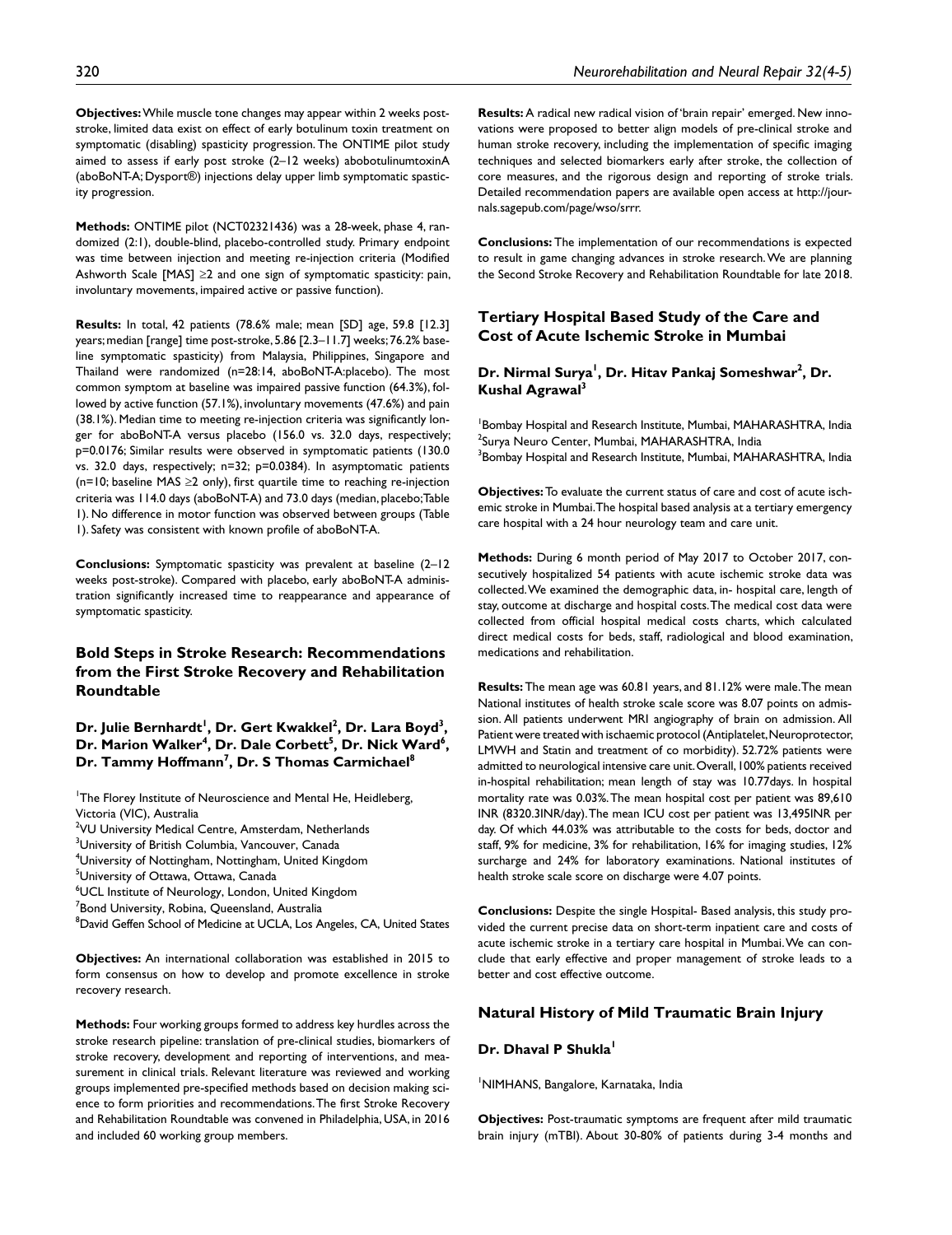20-30% after 6 months of injury have symptoms. The natural history of mTBI was studied longitudinally using clinical and imaging parameters.

**Methods:** Patients with mTBI, and normal brain imaging were recruited initially 2–3 weeks post injury. All patients were followed up at, 3-4 and 6-7 months. The patients were evaluated with neuropsychological test, posttraumatic symptoms, quality of life after-injury, and multimodal imaging including diffusion tensor imaging (DTI), and resting stage functional MRI (rsfMRI).

**Results:** Memory and executive domains improved partially until 3 months and completely after 6 months, but few facets of memory did not improve even at 6 months. The post traumatic symptoms decreased from baseline of 76% to 52% at 3-4months and further to 28% at 6-7months. The quality of life improved partially from baseline till 3-4months, and more by 6-7months. The improvement was correlated with imaging findings.

On rsfMRI within 3 months, the majority of the region of interest (ROI) pairs had decreased connectivity in mTBI population, which increased and became comparable to healthy controls at 6 months. On DTI eventual changes of tensor values of thalamus, frontal and temporal lobe had persistent and significant association with attention and memory. DTI detected natural recovery of brain regions affected by subthreshold force. The correlation between improvement in cognitive scores and changes in thalamic tensor and volume measures reflected the role of the thalamus in natural recovery after mTBI.

**Conclusions:** The results summarize that majority of post-traumatic symptoms recover after mTBI without any intrusions, but residuals are not uncommon. Imaging indicates that time varying brain connectivity changes as the brain recovers from injury.

# **Long-Term Outcome and Prognostication in Severe Disorders of Consciousness (DOC): Results of a Large German Prospective Multicenter Study**

Prof. Andreas Bender<sup>1</sup>

<sup>1</sup>University of Munich, Munich, Bavaria, Germany

**Objectives:** Coma, unresponsive wakefulness syndrome (UWS), and minimally conscious state (MCS) are frequent consequences of severe brain injury, such as anoxic-ischemic encephalopathy (AIE), traumatic brain injury (TBI), or stroke. Prognostication of the long-term outcome of these patients is a challenge with only limited prospective data available. Current practice parameters for prognostication may carry the risk of too pessimistic assumptions, therapeutic nihilism, and self-fulfilling prophecies.

We present for the first time the final results of a large German study on the long-term outcome of acute-onset DOC-patients in inpatient early neurorehabilitation.

**Methods:** Prospective, observational multicenter study of acute brain injury patients, who presented in coma, UWS, or MCS upon admission to inpatient neurorehabilitation. Clinical scales (CRS-R, Barthel-Index, depression, QOL), EEG and SEP were elicited repeatedly up to 24 months post admission.

**Results:** 247 patients were enrolled (42% with AIE, 31% stroke, 22% TBI) and followed for 2 years. After 2 years, 13% of patient were in UWS, 9% in MCS, 20% had emerged from MCS (eMCS), and 58% were dead. 5% of AIE patients regained functional communication skills despite bilateral loss of cortical SEP potentials. Even after one year of follow-up, some patients progressed from UWS or MCS to eMCS.

**Conclusions:** Despite the frequent presence of strong negative prognostic markers, substantial proportions of severely-affected patients may experience a favourable outcome. We will present at the 2018 WFNR meeting for the first time in detail the final study data, including the likelihood of future recovery, depending on the individual patient situation and timeline. This will provide important information for medical decision makers and for counseling of families in the subacute situation.

# **The Role of Resilience and Personality in the Psychological Adjustment of Family Members Supporting Relatives With Severe Traumatic Brain Injury**

### **Ms. Maysaa Daher<sup>1</sup>, Dr. Malcolm Anderson<sup>2</sup>, Prof. Grahame K Simpson3**

<sup>1</sup>Ingham Institute of Applied Medical Research, Liverpool, NSW, Australia

 $2$ Avondale College of Higher Education, Sydney, New South Wales, Australia

<sup>3</sup>Ingham Institute of Applied Medical Research, Liverpool, New South Wales, Australia

**Objectives:** Recent evidence suggests that rather than being an inherent personality-based trait, resilience is instead an acquired skill. This study investigated the independent contribution of resilience to the psychological adjustment of family members supporting relatives with severe traumatic brain injury (TBI) beyond that accounted for by personality.

**Methods:** Family members (n=131) of relatives with severe TBI (posttraumatic amnesia, PTA>1day) were recruited from six specialist brain injury centres in Australia as part of an observational cross-sectional study. Participants completed the Connor-Davidson Resilience Scale, Eysenck Personality Questionnaire and 5 psychological adjustment measures (psychological distress, caregiver burden, positive mental health, positive affect and negative affect).

**Results:** Family members were predominantly female (106/131,81%) and parents or spouses (117/131, 89%) of the relative with TBI. The relatives had extremely severe TBI's (duration of PTA, mean 71.7±64.3 days). Psychoticism did not significantly correlate with any of the outcome measures and was therefore not included in further analyses. Five regression models were tested with scores on two personality dimensions (neuroticism and extraversion) entered in one block followed by resilience scores in the second block. All models were significant predictors of scores on the five psychological adjustment measures (p=.000) accounting for between 25.5-39.8% of the outcome variances. Resilience (β=0.314) significantly predicted positive affect scores  $(R^2=353, F_{(3,127)}=24.691, p=.000)$ after accounting for personality scores, but did not predict scores on any of the remaining outcome measures. Higher levels of neuroticism were strongly associated with higher levels of psychological distress, negative affect, caregiver burden, and poor mental health.

**Conclusions:** This study recognises the importance of resilience and is among the first to investigate the contribution of personality to the psychological adjustment of family members supporting relatives with severe TBI.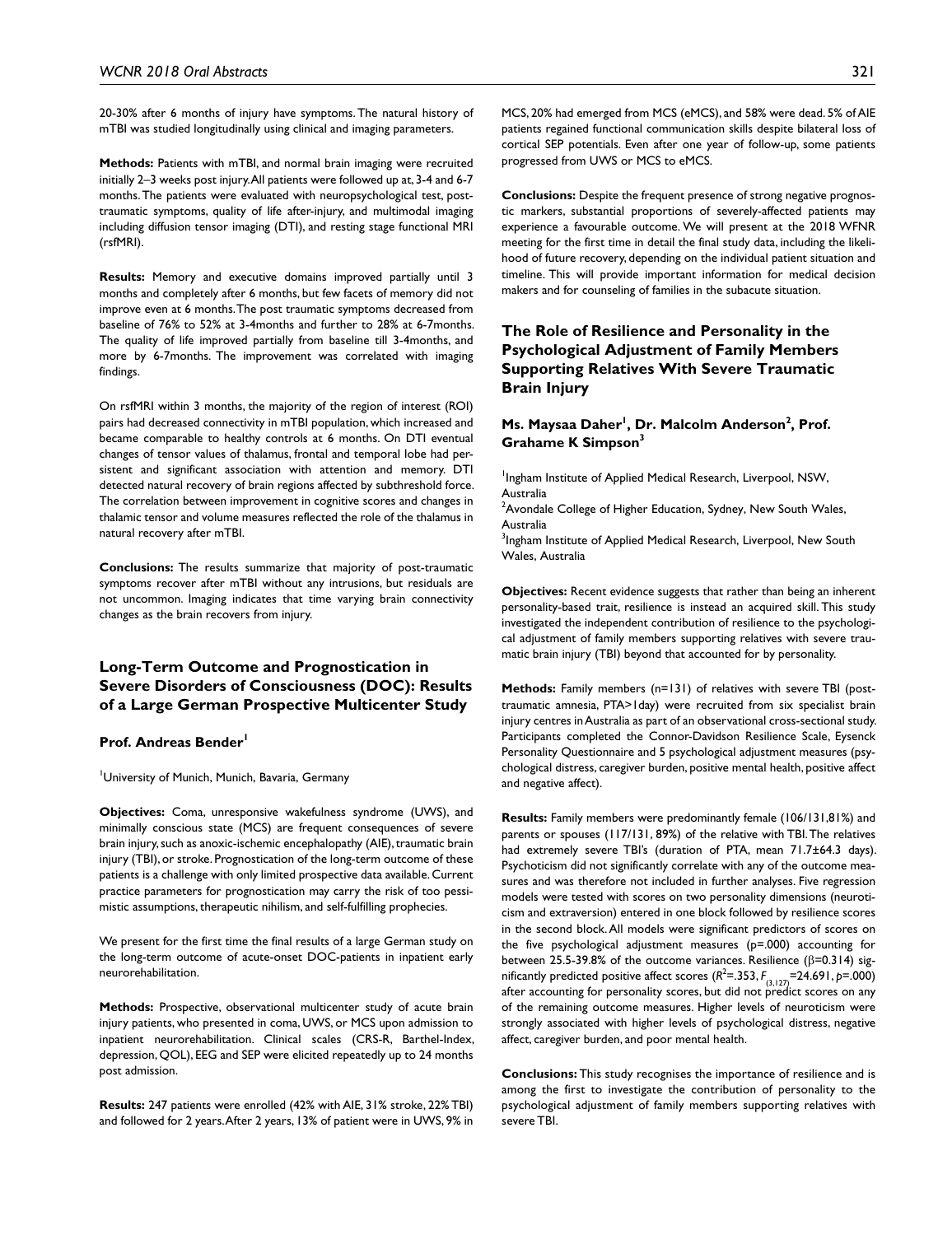### **Functional Outcomes after Acquired Brain Injury in Childhood: Does the Type and Location of Injury Result in Different Outcomes?**

#### Dr. Lorna Wales<sup>I</sup>, Dr. Kathy Davis<sup>2</sup>, Ms. Gemma Kelly<sup>3</sup>

<sup>1</sup>The Children's Trust, Tadworth, Surrey, United Kingdom  $^{2}$ The Children's Trust, Tadworth, Surrey, United Kingdom  $^3$ The Children's Trust, Tadworth, Surrey, United Kingdom

**Objectives:** Acquired brain injury in childhood can result in a wide range of physical and cognitive impairments, impacting upon the child's function. Severity of injury is a known prognostic indicator of functional outcome, but little is understood regarding how differences in ABI contribute to outcomes.

**Aim:** determine whether there are differences in functional outcomes of children who sustain different types or locations of brain injuries.

**Methods:** Analysis of routinely collected UK Functional Independence Measure and Functional Assessment Measure (UKFIM+FIM) for children over 8yrs in residential neurorehabilitation (2012-2016). Children classified by age (years), injury type (trauma, stroke, inflammatory, tumour, anoxia or 'other') and injury location (global/diffuse, cerebellar, right/left hemisphere, brainstem, frontal,'other'). Differences between groups total UKFIM+FAM, motor and cognitive subsection at admission, discharge and change scores analysed using ANOVA.

**Results:** n=128 (55 female), mean age at injury 12.3 years (range 7-17), mean length of stay 140.5 days (range 21-630).

At admission, only injury location presented different cognitive performance profiles (F= 2.62, p= 0.02) Motor performance or total UKFIM+FAM not statistically significant.

At discharge, injury type and location statistically different cognitive performance (type:  $F=1.97$ ,  $p\leq 0.05$ ; location  $F= 3.07$ ,  $p=0.08$ ) and total UKFIM+FAM score (F=2.48, p=0.027).

Ongoing analysis of data will examine relationships in further detail.

**Conclusions:** These preliminary findings indicate that the type and location of brain injury in children may have an effect on rehabilitation outcome, particularly cognition. Young people and their families seek information about potential progress and long term outcome following brain injury which is difficult to provide in this heterogeneous population. Knowledge of the outcome for different types of ABI could enable clinicians to have more honest conversations with families and target their interventions more appropriately.

# **Depression, Anxiety and Quality of Life in Children Three Months After Traumatic Brain Injury**

Dr. Juan Carlos Arango-Lasprilla<sup>1</sup>, Mrs. Laiene Olabarrieta-Landa<sup>2</sup>, Mrs. Itziar Benito-sánchez<sup>3</sup>, Mrs. **Daniela Ramos-Usuga4 , Mr. Edgar Ricardo Valdivia Tagarife<sup>5</sup> , Dr. Teresita Villaseñor6**

<sup>1</sup>IKERBASQUE. Basque Foundation for Science., Bilbao, Basque country, Spain

 $^2$ University of Deusto, Bilbao, Basque country, Spain <sup>3</sup>University of Alicante, Alicante, Valencia, Spain 4 University of Almeria, Almeria, Andalucia, Spain <sup>5</sup>Instituto Vocacional Enrique Díaz de León, Guadalajara, Jalisco, Mexico 6 University of Guadalajara, Guadalajara, Jalisco, Mexico

**Objectives:** To compare depressive, anxiety and quality of life (QoL) between children with TBI three months after injury and control children in Mexico.

**Methods:** Forty-six children with TBI and 46 control children completed the Anxiety Scale for Children-Revised (CMAS-R), Children's Depression Inventory (CDI) and Pediatric Quality of Life Inventory (PedsQL). Groups were similar with respect to age, gender, and education (p's>0.05). The majority were boys (71%) with a mean age of 10.6 (SD=2.6) and 4.8 (SD=2.1) of education. TBI group have a Glasgow Coma Scale score of 10.3 (SD=2.7).

**Results:** MANOVA showed significant differences between groups in CDI, CMAS-R and PedsQL total scores (F=38.40; p<.001), so that children with TBI scored higher in CDI and CMAS-R, and lower in PedsQL than controls. MANOVA showed significant differences between groups in CDI subscales (F=30.47; p<.001). Compared to controls, children with TBI scored higher in negative self-esteem (F=29.5, p<.001) and dysphoria (F=58.45, p<.001). MANOVA also showed significant differences between groups in CMAS-R subscales (F=8.88; p<.001), so that children with TBI scored higher than controls in physiological anxiety (F=30.83, p<.001), restlessness/hypersensitivity (F=14.16, p<.001), and social concerns subscales (F=22.96, p<.001). No differences were found in lie subscale. Finally, MANOVA showed significant differences between groups in PedsQL subscales (F=38.75; p<.001). Compared to controls, children with TBI scored lower in physical (F = 21.25, p <.001), emotional (F=110.17, p<.001), social (F=24.96, p<.001), and scholar (F= 110.98, p<.001) subscales.

**Conclusions:** Longitudinal studies are warranted to determine long term persistence of these symptoms and impact on QoL.

# **Management of Traumatic Brain Injury Patients**

### **Dr. Nitin Dange<sup>1</sup>**

1 Lilavati Hospital and Medical Research Centre, Mumbai, Maharashtra, India

**Objectives:** To study the role of multidisciplinary management and analyze the outcome of appropriate intensive care and neuro-rehabilitation in severely traumatic brain injury patients.

**Methods:** Patients admitted in Lilavati hospital and research centre, Mumbai with severe head injury with GCS <8 on admission during the period April, 2010 to March, 2017, were analyzed in the parameters- GCS, cognition scales and MRS scale.

**Results:** Neuro-protective drugs, monitoring ICP, timely intervention to maintain normal ICP using various modalities of treatment like pharmacotherapy, ICU care, physiotherapy, bed sore prophylaxis and deep vein thrombosis prophylaxis, altogether significantly improve the outcome of severe traumatic brain injury patients in GCS, cognition and MRS scale.

**Conclusions:** Multidisciplinary tailor made approach with good coordination between the team of neurosurgery, intensive care unit, physiotherapy, speech therapy, neuropsychology and nursing care helps to improve the long term neurological and functional outcome of the severe traumatic brain injury patients.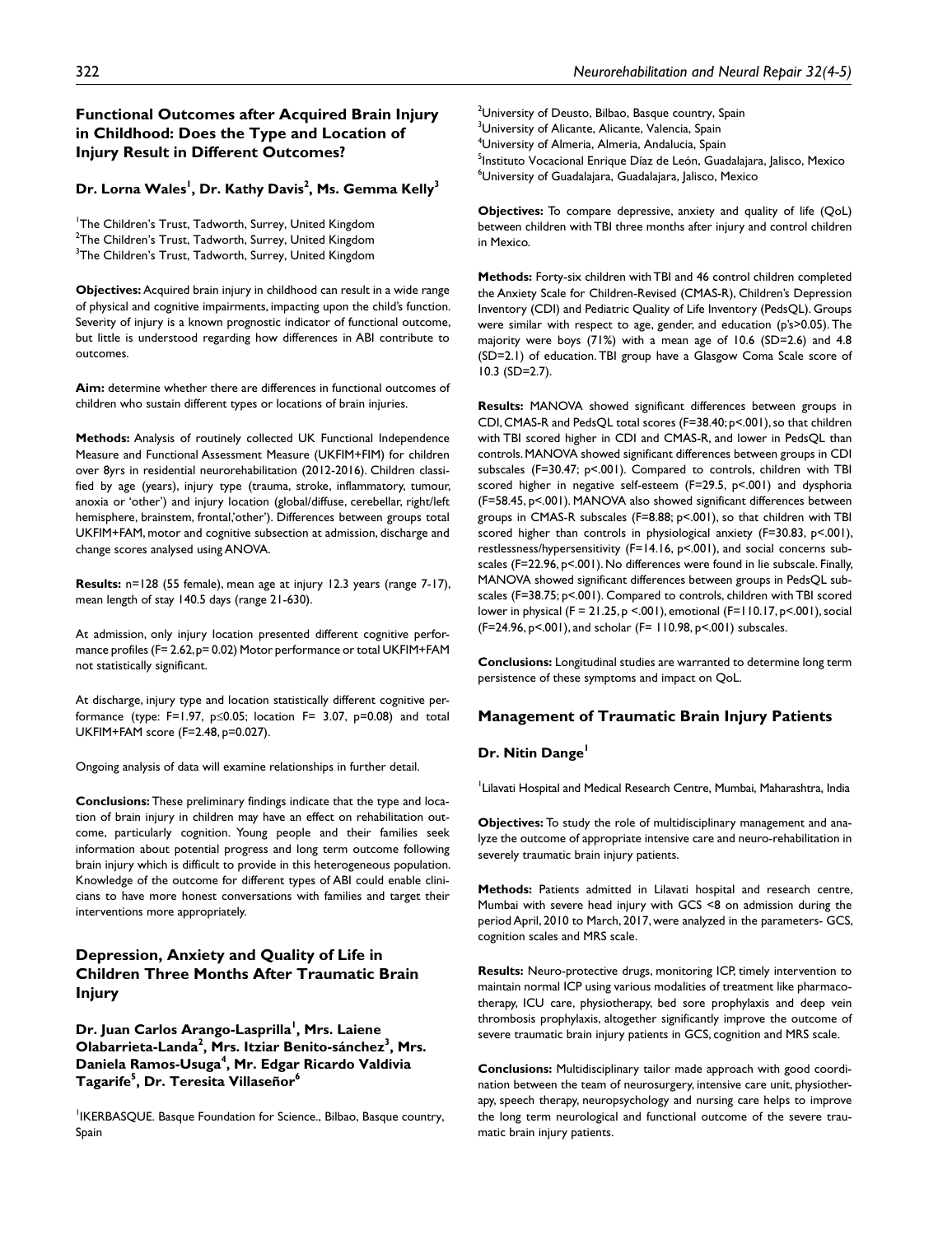#### **One Year Outcome After TBI; A Large Prospective Cohort**

Dr. Rajiv Singh<sup>1</sup>, Dr. Suzanne Mason<sup>2</sup>, Dr. Fiona Lecky<sup>3</sup>, **Dr. Jeremy Dawson4**

<sup>1</sup>Sheffield Teaching Hospitals, Sheffield, -, United Kingdom <sup>2</sup>School of Health and Related Research (ScHARR) University of Sheffield S1 4DA, Sheffield, -, United Kingdom <sup>3</sup>School of Health and Related Research (ScHARR) University of Sheffield

S1 4DA, Sheffield, -, United Kingdom

<sup>4</sup>Sheffield University Management School, Conduit Road, Sheffield, -, United Kingdom

**Background:** Global outcome studies after Traumatic Brain Injury(TBI) differ widely in terms of findings. This is mainly due to differences in outcome measure, attrition to follow-up and selection bias. Information on long-term outcome would help to inform patients, families and develop services.

**Aims:** to assess the global outcome and return to work after TBI in a large, unselected TBI cohort admitted to hospital and any relationships with other TBI and demographic features.

**Design, Subjects and Setting:** 1322 consecutive TBI admissions over 5 years, assessed within a specialist regional neurorehabilitation clinic at a University hospital.

**Methods:** All patients assessed at 10 weeks and 1 year. Main outcomes were Extended Glasgow Outcome Scale(GOSE), return to work, Rivermead Head Injury Follow-up Questionnaire, Rivermead Post-Concussion Symptoms and the Hospital Anxiety and Depression Score.

**Results:** 1194 (90.2%) of the cohort had follow-up data at 1 year. Mean age was 46.9(SD17.3) and median length of stay 2days (1-154) reflecting the preponderance of mild TBI(49.2% mild, 33.9%moderate and 16.9%severe). At 10 weeks only 24.6% made a good recovery with 52.6% and 22.7% in moderate and severe disability. This improved at one year to 38.8% good but only 22.6% were in the good upper or best grouping. For return to work, only 28.1% of individuals returned to normal pre-morbid level of work at 10 weeks, improving to 39.2% at 1 year. However 31.0% at 1 year were unable to make any return to work or study and 24.7% had a partial return.

**Conclusions:** In a truly representative TBI population including MTBI, there is still considerable disability at 1 year and many individuals are unable to make any return to pre-morbid vocation. Further analysis will be presented.

# **A Predictive Model of Resilience Among Family Caregivers Supporting Relatives With Traumatic Brain Injury (TBI): A Structural Equation Modelling Approach**

**Ms. Maysaa Daher<sup>1</sup>, Dr. Malcolm Anderson<sup>2</sup>, Prof. Grahame K Simpson3**

<sup>1</sup>Ingham Institute of Applied Medical Research, Sydney, NSW, Australia  $^2$ Avondale College of Higher Education, Sydney, NSW, Australia  $^3$ Ingham Institute of Applied Medical Research, Sydney, NSW, Australia

**Objectives:** Family caregivers supporting relatives with TBI play a key role in their recovery and long term outcomes. Traditional research has focused

on the negative impacts of caregiving; however a paradigm shift in the field of rehabilitation and family research from a deficits-based to a strengthbased approach, incorporating resilience, is underway. The current study devised a model to examine the predictive and mediating relationships among resilience, personality, coping, self – efficacy, hope, social support and the outcomes caregiver burden and psychological adjustment.

**Methods:** Family members (n=131) of relatives with severe TBI (posttraumatic amnesia > 1 day) were recruited from six brain injury services across New South Wales and Queensland, Australia, in an observational cross sectional study. Participants completed a battery of questionnaires on the elements of the hypothesised model. The model was tested with Structural Equation Modelling (SEM).

**Results:** The SEM model fitted the data very well, as indicated by the goodness-of-fit indices  $(\chi^2 = 58.521; p = 0.166; NFI = 0.934, IFI = 0.989,$ CFI = 0.998 and RMSEA = 0.39). Self-efficacy, coping strategies (problemfocused coping), and personality traits (neuroticism, extraversion) jointly accounted for 63% of the variance in resilience. Resilience had a direct effect on positive affect and played the role of a protective factor in relation to two variables associated with caregiver vulnerability. It had an indirect association with caregiver burden mediated through social support. Resilience, in combination with self-efficacy, had a direct effect on hope, which, in turn, was associated with positive mental health among caregivers.

**Conclusions:** The results showed the usefulness of adopting SEM to study resilience in family caregivers supporting relatives with TBI. Resilience plays a key role in the psychological adjustment of family caregivers. These results have clinical importance in that a focus on building resilience may lead to improved caregiver outcomes.

### **Effect Observation of Community Rehabilitation Model on Generic Set of ICF for Patients with TBI**

# **Dr. JIng He 1 , Mr. Qingchuan Wei2**

1 West China Hospital, Chengdu, Sichuan, China <sup>2</sup>West China Hospital, Chengdu, Sichuan, China

**Objectives:** To observe the effect of Community Rehabilitation Model on Generic Set of ICF for Patients with TBI

**Methods:** A total of 60 inpatients with TBI in conscious period were randomly divided into the intervention group and the control group when they were discharged from rehabilitation department of West China Hospital. The baseline of the general data were no difference between the 2 groups. The patients in intervention group received Community Rehabilitation Model while the control group received Family Rehabilitation Model(self-training according to discharge rehabilitation program). Both therapies were given or done 5 times a week and lasted for 3 months. Patients in both groups were followed up at 1,3,6,12,24 months after the patients discharged from West China Hospital. They were assessed by Generic Set of ICF(included b130, b152,b280, d230, d450, and d850.

**Results:** For b130 and b152, there were no statistical significant difference at each time point between the 2 groups (P>0.05). For b280, there were statistical significant difference at 1,3 and 6 months after discharge (P<0.05). For b230, there were statistical significant difference at 12 and 24 months after discharge (P<0.05). For d450, the difference were statistically significant at 3,6,12 and 24 months after discharge (P<0.05). Both groups showed no help on improving d850.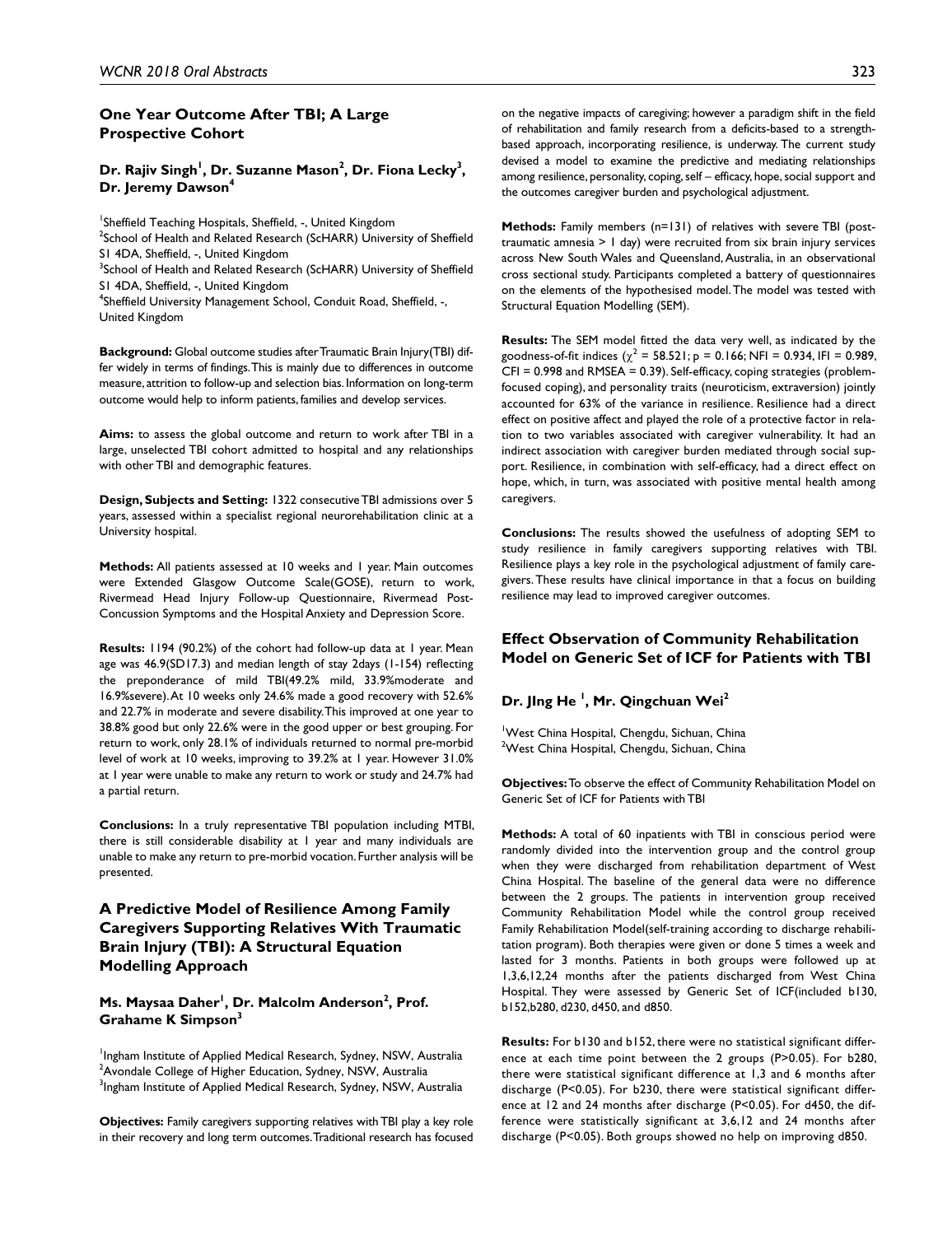**Conclusions:** Both Community Rehabilitation Model and Family Rehabilitation Model are helpful on improving b130, b280, d230 and d450. However, Community Rehabilitation Model showed sooner and higher effects on improving b280, d450 and d230. Both models were no help on d850. It probably due to the included patients were all with severe brain injury

# **TBI – The Indian Perspective; Its Clinical Management, Neuropsychological and Rehabilitation Aspects**

### **Dr. Keki E Turel**

1 Bombay Hospital, Mumbai, Maharashtra, India

**Objectives:** Spinal cord injury (SCI) is a highly morbid condition. It most commonly occurs after trauma. The most commonly affected age group is young; however, the number of old aged patients affected is increasing.The injury pathophysiology consists of a primary phase which disrupts the neural structures and a secondary injury in which further molecular changes at cellular level leads to progression of the primary insult.

**Methods:** Improved understanding of the pathophysiology of SCI forms the basis to know the factors which need to be taken care of to arrest further neuronal degeneration. The molecular basis has brought a hope towards more treatment modalities directed at promoting neuroprotection, axonal regeneration, and neuroplasticity. Some of these are in experimental stage.

A thorough clinical and radiological evaluation is necessary to diagnose the grade of SCI and start appropriate and optimum treatment including intensive care monitoring, hemodynamics maintenance, medical management with methylprednisolone and early surgery (decompression) and stabilization of an unstable spine.

**Results:** In its moderate to severe form SCI is currently incurable. Its treatment is limited to minimise its progression through the secondary injury phase and optimum rehabilitation. In the treatment of SCI, stem cells possess a good therapeutic potential in the treatment of acute and chronic cases of SCI. Bone marrow, adipose tissue, placenta, amniotic fluid and umbilical cord are the good sources for mesenchymal stem cells.

**Conclusions:** There is a high demand to bring the experimental treatments to clinical use. The possibility of reinstating the spinal circuits and its function might soon be within reach.

# **Effect of Rehabilitation Robotics Controlled By sEMG Closed-Loop System, For The Recovery of Hand Function After Stroke**

### Dr. Andrea Turolla<sup>l</sup>, Dr. Francesca Baldan<sup>2</sup>, Dr. Alfonc **Baba** $^3$ **, Dr. Alhelou Mahmoud** $^4$ **, Dr. Iris Jakob** $^5$

<sup>1</sup>IRCCS San Camillo Hospital Foundation, Venice, Veneto, Italy <sup>2</sup>IRCCS San Camillo Hospital Foundation, Venice, Veneto, Italy <sup>3</sup>IRCCS San Camillo Hospital Foundation, Venice, Veneto, Italy <sup>4</sup>IRCCS San Camillo Hospital Foundation, Venice, Veneto, Italy <sup>5</sup>Tyromotion GmbH, Graz, Steiermark, Austria

**Objectives:** Functional improvement of paretic upper limb mainly depends on regaining of hand function, after stroke. Current therapeutic

modalities are not yet able to promote satisfactorily the regaining of hand function, even when provided extensively.

**Methods:** The aim of this study was to evaluate the clinical effects of robot-assisted hand therapy using the Amadeo® (Tyromotion GmbH, Austria) when controlled by surface EMG (sEMG) instead of force signals. 42 patients suffering a stroke and with Box and Block Test (BBT) lower than 45 were enrolled, consecutively. Participants underwent 1 hour of sEMG active controlled Amadeo® hand therapy, in addition to 1 hour of conventional therapy every day, 5 days a week, for 3 weeks. The following clinical outcomes were assessed before and after therapy: Fugl-Meyer Upper Extremity (F-M UE), Functional Independence Measure (FIM), Reaching Performance Scale (RPS), Box and Blocks Test (BBT) and Nine Hole Pegboard Test (NHPT).

**Results:** Improvements were found for all clinical outcomes (F-M UE = 4.36 $\pm$ 5.30, p = 0.00; FIM = 4.95 $\pm$ 9.45, p = 0.00; RPS = 2.79 $\pm$ 7.34, p = 0.00; B&B = 2.14±4.06, p = 0.00; NHPT =  $0.01\pm0.03$ , p = 0.012), after treatment.

**Conclusions:** The lack of evidence on effective modalities to treat impairments of hand function after stroke requires a major effort for the development of innovative therapies. The proposed approach, based on sEMG control of robot-assisted therapy allowed patients, unable to produce detectable force at fingertips, to undergo active therapy. The absence of side effects and treatment withdrawals, together with improvements measured for hand function, support the possibility to include closed-loop sEMG approaches as a new tool for the recovery of severe hand impairments, after stroke.

**Approval:** Ethical Committee of Venice (Trial No. NCT03207490)

**Funding:** MYOSENS project (FP7-PEOPLE-2011-IAPP, G.A. 286208)

# **Virtual Reality Training is Not Superior to Conventional Training – VIRTUES - A Multicenter RCT**

**Dr. Iris Brunner<sup>!</sup>, Dr. Jan Sture Skouen<sup>2</sup>, Dr. Håkon**  $H$ ofstad<sup>3</sup>, Dr. Jörg Aßmuss<sup>4</sup>, Dr. Frank Becker<sup>5</sup>, Ms. **Anne-Marthe Sanders6 , Dr. Hanne Pallesen7 , Ms. Lola Qvist Kristensen** $^8$ **, Mr. Marc Michielsen** $^9$ **, Ms. Liselot** Thijs<sup>10</sup>, Prof. Geert Verheyden<sup>11</sup>

<sup>1</sup> Aarhus University, Aarhus, Midtjylland, Denmark  $^{\rm 2}$ University of Bergen, Bergen, Nordhordland, Norway  $^3$ Haukeland University Hospital, Bergen, Nordhordland, Norway 4 Haukeland University Hospital, Bergen, Nordhordland, Norway <sup>5</sup>Sunnaas Hospital, Nesoddtangen, Akershus, Norway <sup>6</sup>Sunnaas Hospital, Nesoddtangen, Akershus, Norway <sup>7</sup>Hammel Neurocenter, Hammel, Midtjylland, Denmark <sup>8</sup>Skive Neurorehabilitation, Skive, Midtjylland, Denmark  $^9$ Jessa Hospitals, Herk-de-Stad, Limburg, Belgium <sup>0</sup>Jessa Hospitals, Herk-de-Stad, Limburg, Belgium <sup>11</sup>KU Leuven, Leuven, Limburg, Belgium

**Objectives:** To compare the effectiveness of upper extremity virtual reality rehabilitation training (VR) to time-matched conventional training (CT) in the subacute phase post stroke.

**Methods:** Randomised controlled single-blind phase III multicentre trial with five participating rehabilitation hospitals in three European countries. A total of 120 participants with upper extremity motor impairment within 12 weeks post stroke were consecutively included at the involved centers.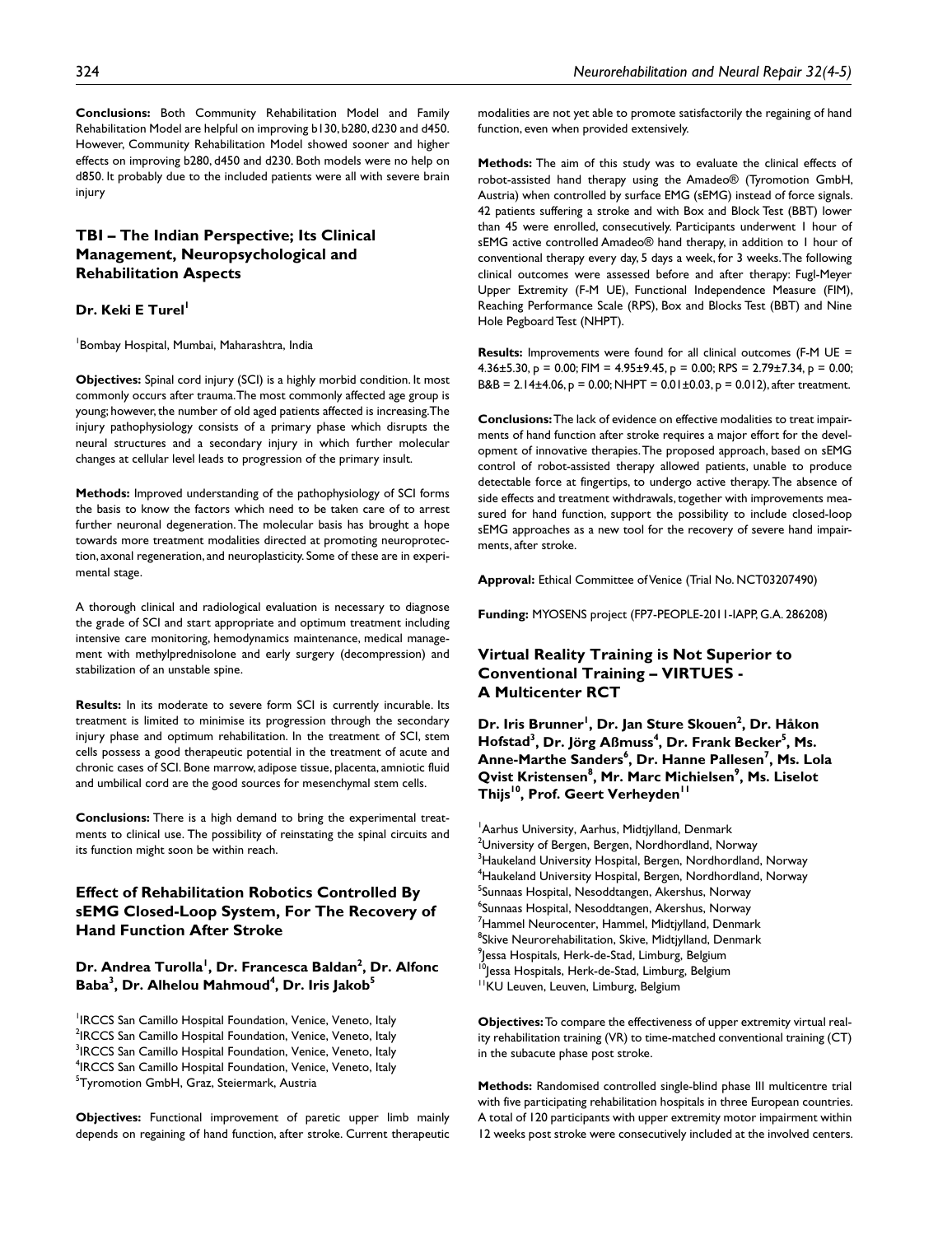Participants were randomised by a centralized web-based system to either VR training or CT as an adjunct to standard rehabilitation and stratified according to severity of paresis. The training comprised of for four weeks of four to five training sessions / week of up to 60 minutes duration. The primary outcome measure was the Action Research Arm Test (ARAT), secondary outcome measures included Box and Blocks Test and Functional Independence Measure. Patients were assessed at baseline, post intervention and three-month follow-up. One hundred and two participants completed all assessments.

**Results:** There were no differences between VR and CT on any of the outcome measures. Improvement of arm motor function assessed with ARAT was similar at post intervention,  $(p = 0.714)$ , and at follow-up assessment ( $p = 0.777$ ). Patients in VR improved 12 (11) points from baseline to post intervention assessment and 17 (13), from baseline to followup, while patients in CT improved 13 (10) and 17 (13) points, respectively. Improvement was also similar for the subgroups with mild to moderate, and severe paresis.

**Conclusions:** Upper extremity VR training was as effective as CT in the subacute phase after stroke. VR may constitute an engaging training alternative as a supplement to standard rehabilitation. In most patients, even in those with initially severe paresis, arm motor function increased substantially, implying that improvement can be achieved by different training modalities.

**Trial registration:** ClinicalTrials.gov NCT02079103

# **Multicenter Randomized Controlled Trial of Multi-Segmental Robotic and Technological Upper Limb Rehabilitation in Stroke**

**Dr. Irene Aprile1 , Dr. Marco Germanotta2 , Dr. Arianna**  Cruciani<sup>3</sup>, Dr. Cristiano Pecchioli<sup>4</sup>, Dr. Simona Loreti<sup>5</sup>, Dr. Luca Padua<sup>6</sup>, Dr. FDG Robotic Group<sup>7</sup>

<sup>1</sup>Don Carlo Gnocchi Onlus Foundation, Milan, Italy, Italy <sup>2</sup>Don Carlo Gnocchi Onlus Foundation, Milan, Italy, Italy <sup>3</sup>Don Carlo Gnocchi Onlus Foundation, Milan, Italy, Italy 4 Don Carlo Gnocchi Onlus Foundation, Milan, Italy, Italy <sup>5</sup>Sant'Andrea Hospital, La Sapienza University of Ro, Rome, Italy, Italy 6 Università Cattolica del Sacro Cuore / Don Carlo G, Rome /Milan, Italy, Italy

<sup>7</sup>Don Carlo Gnocchi Onlus Foundation, Milan, Italy, Italy

**Objectives:** To assess the effectiveness of a robotic rehabilitation program targeting the whole upper limb in stroke patients, using a set of robotic/technological systems, compared with a traditional approach.

**Methods:** About 200 subacute stroke patients, aged 40 to 85 years, are currently enrolled in 9 centers of the Don Gnocchi Foundation and randomly assigned to a robotic group (RG) or a traditional group (TG). In the RG, patients are treated with four devices: Amadeo, Pablo, Diego and Motore, with a ratio of one therapist to three/four patients. In the TG, a ratio of one therapist to one patient is used. Rehabilitation treatment is performed daily for 45 minutes, for a total of 30 sessions. Evaluations are performed at baseline, after the treatment and three months later, using: Fugl-Meyer, Motricity Index, BMRC, MAS, ROM, Frenchay scale, ARAT, DN4, NRS, Modified Barthel Index, SF-36, test of verbal fluency and human figure test.

**Results:** The study is still ongoing. To date, 170 participants have been recruited. Mean age is 69±11 years, 56% of patients are male, 75% have an ischemic stroke and the mean latency from stroke is 42±24 days, 75% of patients have a right hemiplegia, 21% aphasic and 25% with hemispatial neglect. Preliminary results showed that: pain is higher in female, while spasticity in hemorrhagic patients. The probability of neuropathic pain is higher in patients with left hemiplegia. Latency is directly correlated with pain and spasticity, pain is inversely correlated with function and performance. No correlation among age, gender, site of lesion, aphasia and neglect were found.

**Conclusions:** These preliminary data showed that some anamnestic, clinical and disability characteristics are correlated with neuropathic and nociceptive pain, as well as with hypertonus. Data about the efficacy of robotic upper limb rehabilitation in subacute stroke will be reported.

# **"Power of Belief" - A Game For Neuro-Motor Rehabilitation**

### Dr. Rajendra Kumar Elluri<sup>!</sup>, Mr. Raviraja Ganta<sup>2</sup>, Mr. **Rajat Singla3 , Mr. Rohan Gupta4 , Dr. Kavita Vemuri5**

<sup>1</sup> Anurag Rehabilitation Center, Hyderabad, Telangana, India <sup>2</sup>International Institute of Information Technology, Hyderabad, telangana, India

 $3$ International Institute of Information Technology, Hyderabad, Telangana, India

4 Indian Institute of Technology, Gauhauti, Gauhati, assam, India <sup>5</sup>International Institute of Information Technology, Hyderabad, Telangana, India

**Objectives:** To examine the influence of spirituality and religious experiences in neuro-rehabilitation exercises, a game simulating a famous pilgrim was developed. Considering that Post-Stroke Depression (PSD) has often been reported to impair recovery, religious faith is reported to have strong positive influence.

**Methods:** A game simulating a famous Hindu temple situated on a hill in south India was designed and developed on Unity3D platform. Devotional music of famous hymns was also included in the language of patient's choice. Another version of the game was implemented without the religious symbols as tourist game. A mechanical gym step\_pedal exercise equipment was fitted with proximity sensors below each pedal. The strength of the signal indicates the force the patient has applied to push the pedal down. The signal from the sensors is the control to the game and translates to action of climbing the steps. Scoring is based on the number of steps climbed and the shrines visited. Physiological parameters for recovery estimate collected are the force/pressure applied by each leg and the finger pressure on the switches.

**Results:** From the pilot longitudinal testing on one participant, the main finding is the increase in motivation for exercising temple compared to tourist game. The immersiveness enhanced by the music and the belief-structure in human beings seems to influence the exercise time in each routine in comparison to the same game user-interface without religious connotations.

**Conclusions:** Post-stroke therapy concentrates on motor exercises to strengthen muscles and transfer of motor cortex signals to the peripheral nerves to induce lower/upper limb movement. A factor can be the emotional balance, of which belief plays a significant role, has not been explored comprehensively. That is, we need to examine the role of the belief-emotion-networks of the brain on recovery.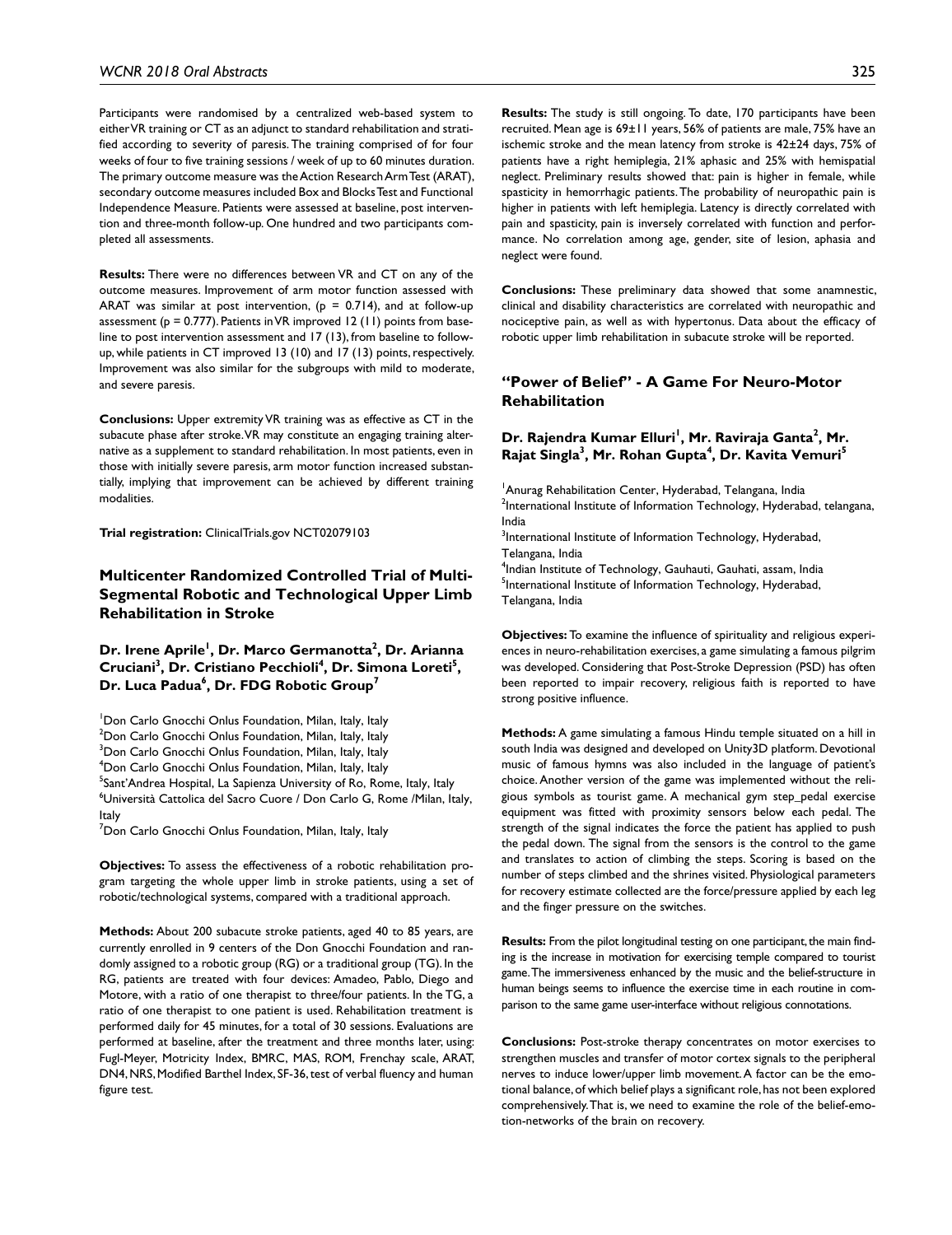# **Towards a Sensor Based Wearable Garment for Neurorehabilitation- The WearITmed Consortium**

Dr. Margit Alt Murphy<sup>1</sup>, Mr. Jan Wipenmyr<sup>2</sup>, Dr. Leif Sandsjö<sup>3</sup>, Dr. Anja Lund<sup>4</sup>, Prof. Bengt Hagström<sup>5</sup>, Ms. **Dongni Johansson6 , Dr. Niina Hernandez7 , Dr. Fredrik**   $\mathsf{Ohlsson}^{\mathsf{8}}, \mathsf{Dr}.\mathsf{Filip}\ \mathsf{Bergquist}^{\mathsf{9}}, \mathsf{Prof.}\ \mathsf{Kristina}\ \mathsf{Malmgren}^{10}$ 

1 University of Gothenburg, Gothenburg, Gothenburg, Sweden <sup>2</sup>RICE Swedish ICT AB, Gothenburg, Gothenburg, Sweden <sup>3</sup>University of Borås, Borås, Borås, Sweden 4 University of Borås, Borås, Borås, Sweden <sup>5</sup>Swerea AB, Gothenburg, Gothenburg, Sweden 6 University of Gothenburg, Gothenburg, Gothenburg, Sweden <sup>7</sup>University of Borås, Borås, Borås, Sweden <sup>8</sup>RICE Swedish ICT AB, Gothenburg, Gothenburg, Sweden  $^9$ University of Gothenburg, Gothenburg, Gothenburg, Sweden <sup>10</sup>University of Gothenburg, Gothenburg, Gothenburg, Sweden

**Objectives:** To develop a novel wearable sensor-integrated garment for continuous monitoring of physiological and movement related variables in epilepsy, Parkinson disease (PD) and stroke to monitor progression, tailor treatments and improve diagnosis.

**Methods:** In the first steps of the development process, sensor configurations relevant to the three targeted groups were defined. General perceptions regarding the use of wearables in clinical evaluation was investigated in a focus group study with persons with PD and epilepsy as well as in health professionals (n=40) using qualitative content analysis. The first prototype of the garment included design of the electronics, the garment itself, and sensor integration. The comfort and acceptability of the first prototype among healthy controls and patients was evaluated (n=11). Algorithm development and feature selection have been pursued in parallel for all targeted patient groups.

**Results:** Heart rate and movement data from accelerometers were prioritized as the primary measures of interest. The focus group study revealed that important facilitators were *to be well informed, have a continuous interactive communication and perceive an added value* from the monitoring. *Personal integrity issues, inconclusive recording and unclear information* were main barriers. The algorithms and movement features from sensors have shown to be sensitive for capturing variations in activity in PD and stroke. The detection algorithm for generalized tonic-clonic seizures demonstrated good sensitivity and precision. Evaluation of the first upper body garment prototype showed that the comfort was acceptable although improvement areas were identified.

**Conclusions:** The preliminary results show that the WearITmed prototype can be used as tool for diagnosis and treatment selection and provide added value for monitoring of seizures in epilepsy, fluctuations in PD and activity levels in stroke. Future work includes improvement of the algorithms, development of the garment and exploring the potential of including blood pressure and heart-rate variability in the evaluation.

# **Rehabilitation Robotics of Hand Function, After Stroke: Diagnostic Criteria for Reference to Therapy**

Dr. Andrea Turolla<sup>l</sup>, Dr. Francesca Baldan<sup>2</sup>, Dr. Alfonc **Baba** $^3$ **, Dr. Alhelou Mahmoud** $^4$ **, Dr. Iris Jakob** $^5$ 

<sup>1</sup>IRCCS San Camillo Hospital Foundation, Venice, Veneto, Italy <sup>2</sup>IRCCS San Camillo Hospital Foundation, Venice, Veneto, Italy <sup>3</sup>IRCCS San Camillo Hospital Foundation, Venice, Veneto, Italy <sup>4</sup>IRCCS San Camillo Hospital Foundation, Venice, Veneto, Italy <sup>5</sup>Tyromotion GmbH, Graz, Steiermark, Austria

**Objectives:** Stroke is the first cause of disability worldwide and recovery of hand function represents the hardest target for neurorehabilitation. Impairments limit many patients to eligibility of passive hand therapy only, while there is a strong demand for active patient participation. Robotassisted therapy has been proved to be intensive and effective for recovery of upper limb, after stroke. The aim of this cross-sectional study was to identify which clinical features were predictive for referring stroke patients the most intensive robot-aided hand therapy modality.

**Methods:** A cohort of 144 patients was assessed with: Fugl-Meyer Upper Extremity (F-M UE), Functional Independence Measure (FIM), Reaching Performance Scale (RPS), Box and Block Test (BBT), Modified Ashworth Scale (MAS), Nine Hole Pegborad Test (NHPT). Moreover, patients were asked to perform 5 minutes of hand opening/closing with the robot Amadeo® (Tyromotion GmbH, Austria) using force and surface EMG (sEMG) control, independently. Ability to perform at least one hand opening/closing was considered successful active control, thus receivinf operator curve (ROC) curves were calculated to test which of the outcome measures were the best predictors of the event.

**Results:** 77 patients can actively control the robot both by sEMG and force, 15 by sEMG only, while 52 patients had no active force or sEMG control signal. The Fugl-Meyer was the best predictor of preserved ability to control the robot actively, with score over 23 points representing a probability of 90% to control the device by sEMG and 93% by force.

**Conclusions:** Results indicate that F-M UE is the best predictor for active control ability (i.e. sEMG, force) of a closed-loop robotic device for hand rehabilitation, with possibilities to personalise treatments on patients' characteristics.

**Approval:** Ethical Committee of Venice (Trial No. NCT03207490)

**Funding:** MYOSENS project (FP7-PEOPLE-2011-IAPP, G.A. 286208)

# **Ultrasound (U/S) Versus Compound Muscle Action Potential (CMAP) Amplitudes Guidance for Neurolysis: Which One is Better?**

Prof. Areerat Suputtitada<sup>1</sup>, Dr. Kullaya Setthamonkol<sup>2</sup>, **Mr. Kittikorn Singhabut3**

1 Chulalongkorn University, Bangkok, Patumwan, Thailand  $^2$ Chulalongkorn University, Bangkok, Patumwan, Thailand <sup>3</sup>Chulalongkorn University, Bangkok, Patumwan, Thailand

**Objectives:** To study the effect of Tibial neurolysis with 50% alcohol in water with ultrasound (U/S) versus compound muscle action potential (CMAP) amplitudes analysis guidance for post stroke ankle spasticity with objective measurement by 3D motion analysis and clinical evaluation.

**Methods:** An experimental single blinded (assessor) randomized controlled, crossover trial was done. Hemiplegic stroke patients with onset more than 3 months, age > 18 years, MAS of ankle  $\leq$  2 and Tardieu scale  $\geq$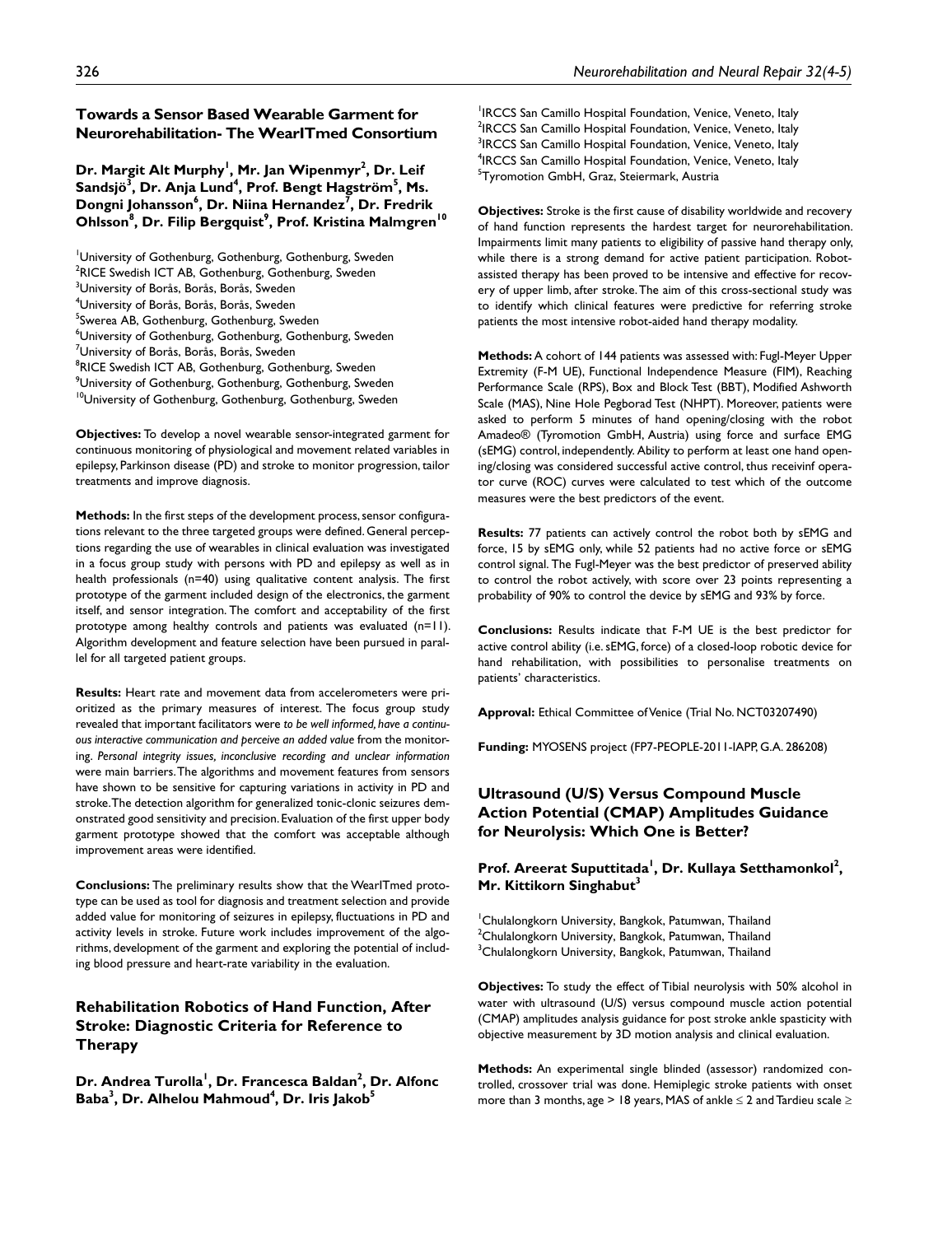20 degrees were included and randomized into 2 groups. The crossover was done within 6 months. Group 1 did Tibial neurolysis with ultrasound (U/S) guidance in the first round and group 2 did Tibial neurolysis with compound muscle action potential (CMAP) amplitudes analysis guidance in the first round. 50 % alcohol in water 10 ml was the agent using for Tibial neurolysis.

**Results:** The efficacy compared within both methods revealed statistically significant improvement of dynamic surface EMG activities in both Gastrocnemius and Tibialis posterior muscles at first week and one month when compare to before neurolysis, and statistically significant improvement in PROM, MAS, Tardieu scale, ankle kinematics and spatiotemporal parameter at one month when compare to before neurolysis. When compare between methods, there was no statistically significant difference of the mean difference of motion analysis, clinical evaluation. However, pain during and after injection were significantly lower when using U/S guidance. The incidence of paresthesia and swelling were not significant difference. All the significances are at  $p < 0.05$ .

**Conclusions:** The efficacy and safety of neurolysis using U/S or CMAP guidance are not difference. However, the pain during and after neurolysis are lower with U/S guidance. Dynamic surface EMG is more sensitive than clinical evaluation in detecting the efficacy of neurolysis in chronic spasticity.

#### **Cost Effective Orthotic Management of Lower Limbs Paralytic Disorders**

#### **Dr. Anil Kumar Jain**

<sup>1</sup>Santokba Durlabhji Memorial Hospital, Bhawani Sing, Jaipur, RAJASTHAN, India

**Objectives:** Paralytic poliomyelitis is still the commonest cause of locomotor disability in third world countries. These are treated with conventional orthoses, which are heavy in weight because contains metal and wood. These are attached to an old fashioned black leather shoe, cumbersome to use. Due to lack of swing phase knee flexion they increase energy consumption and are very tiring. Their rejection rate is unbelievably high.

**Methods:** To overcome all these problems Dr. P.K. Sethi with his team in Jaipur worked for nearly 20 years and evolved several new designs of orthosis made up of polypropylene which are light weight, easy to use, low in energy demands and allows swing phase knee flexion.

Floor reaction orthosis for quadriceps paralysis, Lehneis KAFO for genu recurvatum are few such designs. For completely flail limbs AFO attached to quadrilateral top via two side bars and drop lock knee is prescribed.

Foot drop or flail ankle can be managed with simple solid AFO's.

All these were also tried in many other paralytic disorders affecting gait like cerebral palsy, stroke, spinal injury, transverse myelitis, pott's spine, meningocele etc.

With some modifications these design, were found to be extremely useful in many other musculosketal disorders like non union and delayed union of fractures, diabetic foot, club foot, osteoarthritis knee and ankle, avascular necrosis of talus etc.

**Results:** Freedom to use foot wear of choice with these designs was a major turning point. Some designs allowed swing phase knee flexion which reduced energy consumption and made the gait socially acceptable.

**Conclusions:** This revolutionized the orthotic management of locomotor disability by increasing walking distance.

This has given independent, functional life to the patients, raising their self esteem helping them to lead normal life as productive member of society.

Last year we made around 3000 such appliances.

# **Ultrasound Guided Suprascapular Nerve Block in Post Stroke Shoulder Pain**

#### **Dr. Navita Purohit**

1 Kokilaben Dhirubhai Ambani Hospital And Research Centre, Mumbai, Maharashtra, India Sub Category of Presentation: Treatment/Pharmacotherapy/PT

**Objectives:** Post stroke Shoulder pain (PSSP) is a distressing complication of hemiplegia and is one of the most common medical complications of stroke. The prevalence of PSSP ranges from 34% to 84%. It is associated with reduction in functional use of the arm, interference with rehabilitation and limitation to patient access to developing technological upperextremity rehabilitation techniques.

**Methods:** Patients with Clinical and Radiological diagnosis of stroke were included with pain with a Numeric Rating Score (NRS) of more than or equal to 4/10. Patients with any fracture in and around shoulder, allergy to injectable agents (Depo Medrol, lignocaine and Bupivacaine) were excluded.

All patients were given ultrasound guided suprascapular nerve block (SSNB) with a mixture of 2 ml each of 2% lignocaine, 0.25% bupivacaine and methylprednisolone acetate. The range of motion, pain on NRS were primary outcome measures and quality of life on SF8 was secondary outcome measure

**Results:** 30 patients with PSSP were recruited in the study. Ischemic (65%) stroke was commoner than hemorrhagic (35%). Male: Female ratio was 1.8:1. Post stroke duration ranged from 2 to 24 months(mean- 9.6 months),motor recovery on Brainstorms staging was stage I(10), II(6), III(4), IV(5)and V(5). 19/30(65%)had shoulder subluxation. Average reduction in NRS was 1;2;2.5 immediately, at 1 and 6 months respectively. Improvement in Range of Motion was 90% and 85% at 1 and 6 months. Significant improvement was seen in quality of life.

**Conclusions:** SSNB has a potential role in Post stroke shoulder pain and needs a proper randomized control trial for establishing its efficacy.

#### **Dilemmas and Solutions in Neurorehabilitation**

#### **Dr. Julkiflakhan Tadvi**<sup>1</sup>

1 Moseley Hall Hospital, Birmingham, London, United Kingdom

**Objectives:** Explore the use of different modalities used in the world of Neurorehabilitation to help the health care professionals to improve recovery in patients who have suffered a significant neurological condition.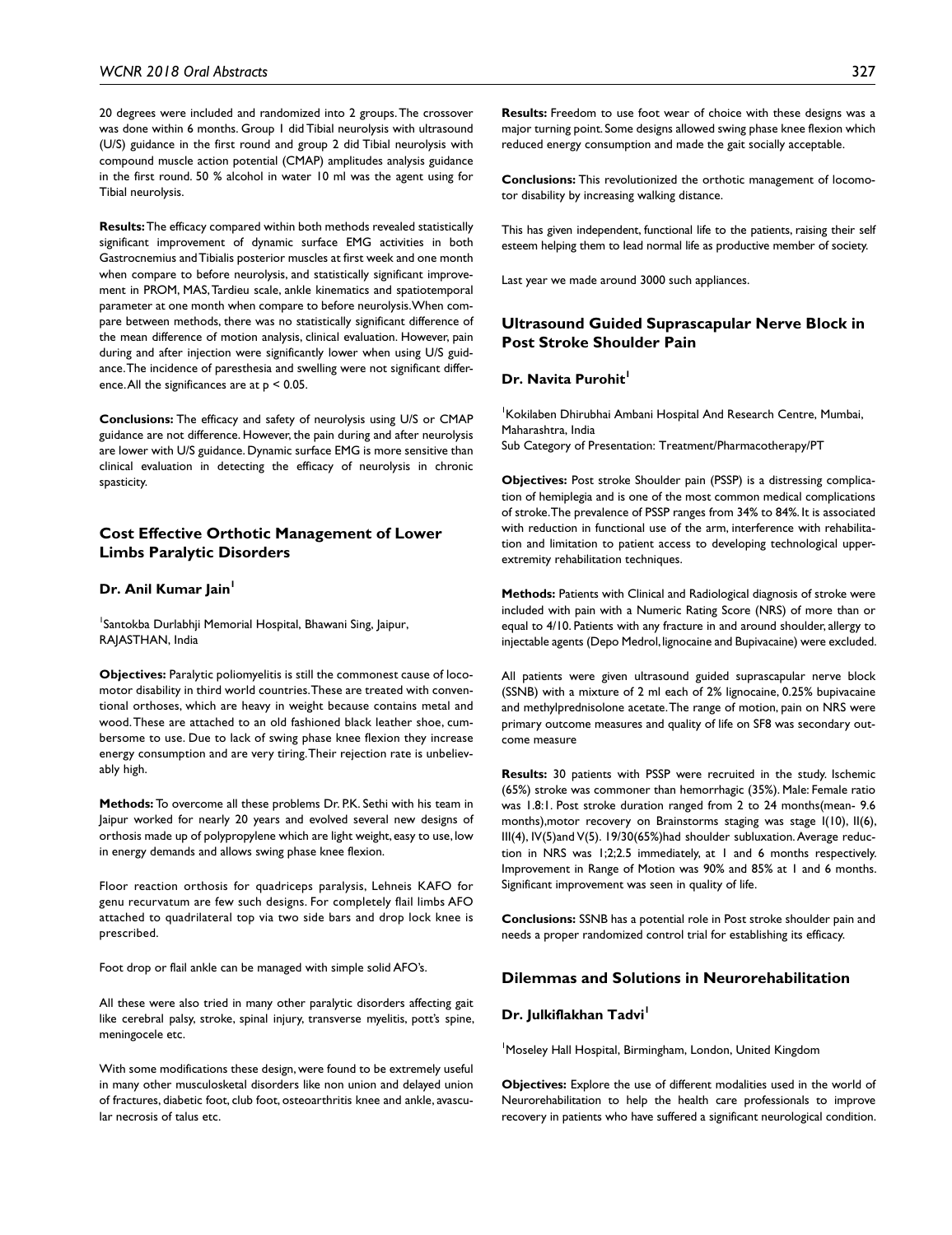**Methods:** I would like to share my experience in dealing with the challenges we faced in managing patients using some of these techniques and how we were able to circumvent difficult situations. The modalities range from management of behaviour, tracheostomy, spasticity using ultrasound guided botulinum toxin injections, intrathecal baclofen, use of phenol, role of surgery and use of robotic devices.

**Results:** When these techniques are used judiciously it goes a long way in the management of difficulties of patients in the neurorehabilitation world.

# **Time to Retreatment With Botulinum ToxinA in Upper Limb Spasticity Management:Upper Limb International Spasticity (ULIS)III Study Interim Analysis**

Dr. Lynne Turner-Stokes<sup>!</sup>, Dr. Stephen Ashford<sup>2</sup>, Dr. **Jorge Jacinto** $^3$ **, Dr. Klemens Fheodoroff** $^4$ **, Dr. Pascal Maisonobe5 , Dr. Jovita Balcaitiene6**

King's College London School of Medicine, London, London, United Kingdom

<sup>2</sup>King's College London School of Medicine, London, London, United Kingdom

<sup>3</sup>Serviço de Reabilitação de Adultos, Estoril, Lisbon, Portugal 4 Gailtal-Klinik, Hermagor, Carinthia, Austria

<sup>5</sup>lpsen Pharma, Boulogne Billancourt, Île-de-France, France

<sup>6</sup>lpsen Pharma, Boulogne Billancourt, Île-de-France, France

**Objectives:** The ongoing ULIS-III study aims to describe real-life clinical practice and assess patient centered goal attainment with integrated upper limb spasticity (ULS) management that includes repeated botulinum toxin A (BoNT-A) injections. This interim analysis evaluates BoNT-A reinjection rates within rehabilitation management.

**Methods:** ULIS-III is a 2-year longitudinal, prospective, observational, cohort study (NCT02454803), expected to involve 58 centers (14 countries) and to enroll >1000 adults with ULS receiving repeated BoNT-A injections. This analysis involved 44 centers (13 countries) and 335 patients (reflective of ULIS-III recruitment stage). Primary endpoint of ULIS-III is goal attainment, using Goal Attainment Scaling—Evaluation of Outcome for ULS to evaluate change following BoNT A and concomitant treatments. BoNT-A preparation type, total dose, number of injections, and injection intervals will be recorded, as well as physical treatments, economic and quality-of-life data.

**Results:** Recruitment began January 2015. Patients with data for ≥2 injections (N=335), had a mean (SD) time between first and second injections of 154.9 (58.6), 137.8 (60.5), and 124.4 (41.0) days for abobotulinumtoxinA (n=203), onabotulinumtoxinA (n=94), and incobotulinumtoxinA (n=38), respectively. Of these patients, 177 received ≥3 injections. Mean (SD) time between second and third injection was 146.4 (48.5), 131.8 (36.9), and 116.3 (32.3) days for abobotulinumtoxinA (n=110), onabotulinumtoxinA (n=48), and incobotulinumtoxinA (n=19), respectively. The mean (SD) change in time between first and second injection intervals for these 177 patients was −5.8 (68.1), 2.3 (37.9), and 0.9 (23.3) days for abobotulinumtoxinA, onabotulinumtoxinA, and incobotulinumtoxinA, respectively.

**Conclusions:** Initial ULIS-III injection-interval data suggest differences in time to retreatment with different BoNT-A preparations. Longer injection intervals may reduce patient and carer burden. However, the clinical significance and generalizability of the findings reported here are as yet undetermined and the current sample as well as other variables may influence

reinjection. Further ULIS-III data will provide additional clarity to these preliminary analyses.

### **Brain-Computer Interfaces for Post-Stroke Motor Rehabilitation: A Meta-Analysis**

Dr. Gangadhar Garipelli<sup>!</sup>, Ms. María A. Cervera<sup>2</sup>, Prof. **Surjo R. Soekadar3 , Prof. Junichi Ushiba4 , Prof. José del R. Millán** $^5$ **, Prof. Meigen Liu** $^6$ **, Prof. Niels Birbaumer** $^7$ 

1 MindMaze SA, Lausanne, Vaud, Switzerland

<sup>2</sup>Ecole Polytechnique Fédérale de Lausanne, Lausanne, Vaud, Switzerland  $^3$ Dept. of Psychiatry and Psychotherapy, University, Tübingen, Tübingen, Germany

4 Faculty of Science and Technology, University, Keio, Keio, Japan <sup>5</sup>Center for Neuroprosthetics, Institute of Bioengin, Lausanne, Vaud, Switzerland

6 Keio University School of Medicine, Keio, Tokyo, Japan  ${\rm^7}$ University Tübingen, Tübingen, Tübingen, Germany

**Objectives:** Brain-Computer Interfaces (BCIs) are raising interest as a potential tool for neurorehabilitation post-stroke or spinal cord injury. BCIs enable stroke survivors to purposefully modulate ipsilesional brain activity, such as sensorimotor rhythms using closed-loop sensory feedback. Such training is particularly relevant for severely paralyzed stroke survivors, who have very limited options for rehabilitation as the traditional methods rely on some form of residual functions. Recent clinical studies indicate that repeated use of such BCIs might trigger neurological recovery and, hence, improvement in motor function. Here we provide a first meta-analysis on the clinical effectiveness of BCI-based post-stroke motor rehabilitation.

**Methods:** RCTs were identified using MEDLINE, CENTRAL and by inspection of references in several review articles. We selected trials that used BCIs for post-stroke motor rehabilitation and provided pre and post-intervention motor scores. A random-effects inverse variance method was used to calculate the summary effect size.

**Results:** Out of more than 500 articles initially identified, reports on nine upper limb clinical BCI studies that involved a total of 235 stroke survivors were included in the meta-analysis. While motor improvements after BCImediated training as quantified by the upper limb Fugl-Meyer Assessment (FMA-UE) exceeded the minimally clinical important difference (MCID=5.25) in six studies, such improvement was reached in three control groups only. In summary, BCI training was associated with a standardized mean difference of 0.79 (95% CI: 0.37 to 1.20) in FMA-UE compared to control conditions.

**Conclusions:** We found a medium-to-large effect size of BCI training compared to controls, suggesting that BCI technology might be an effective intervention for post-stroke upper limb rehabilitation. It is indeed an exciting time, as approximately 30 trials, some of them with larger sample size, are expected to conclude in a couple of years, which should bring more light on the reliability of this intervention.

# **Peripheral Magnetic Theta Burst Stimulation to Muscles Can Effectively Reduce Spasticity**

**Dr. Nevine El Nahas<sup>!</sup>, Dr. Randa Amin<sup>2</sup>, Dr. Ahmed El** Bokl<sup>3</sup>, Dr. Tamer Roushdy<sup>4</sup>, Dr. Aya Ashour<sup>5</sup>, Dr. Shahinaz Helmy<sup>6</sup>, Dr. Ahmed Zaki<sup>7</sup>, **Dr. Tamer Hussein8 , Dr. Marwa Mohamed9**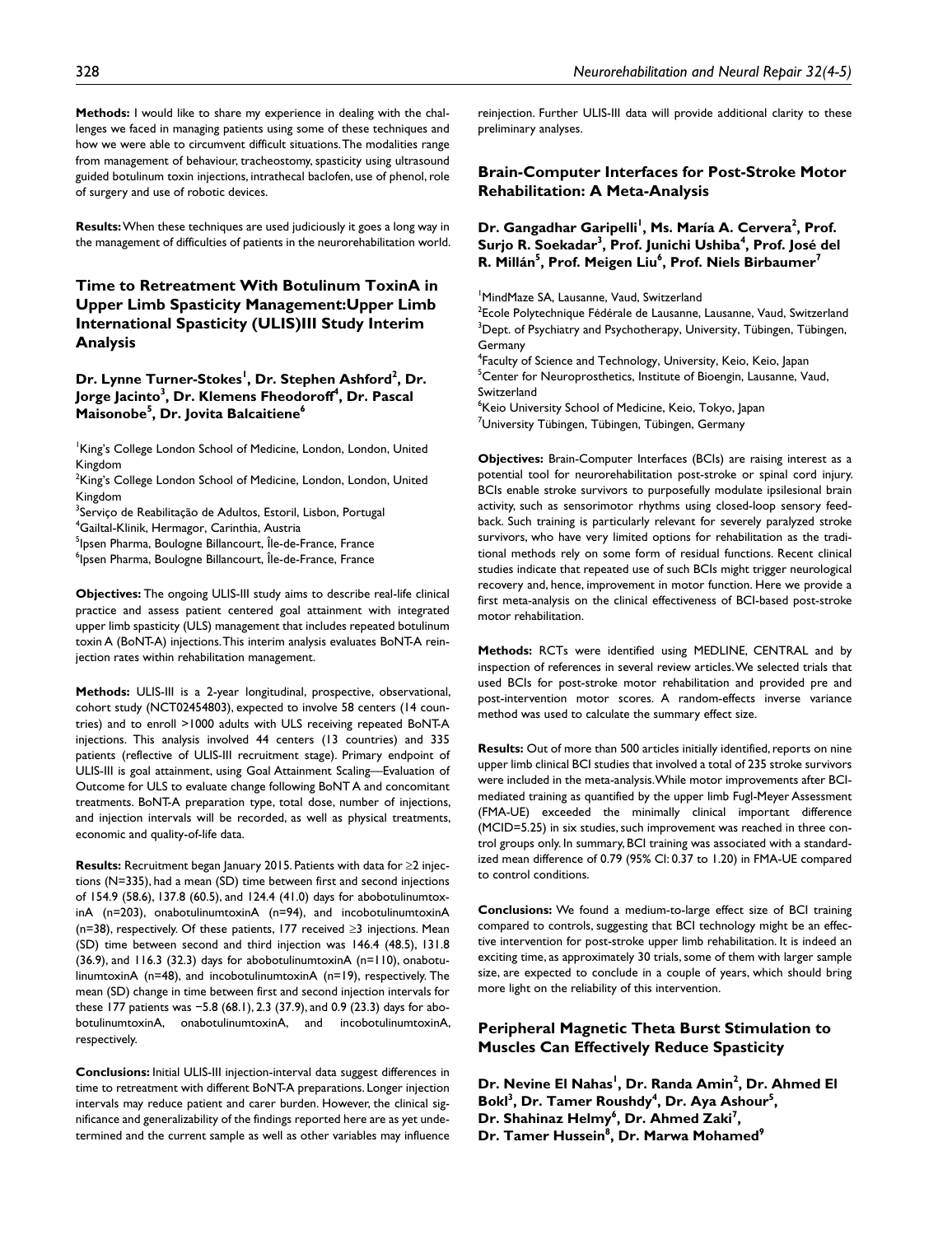<sup>1</sup> Ain Shams University, Cairo, Cairo, Egypt <sup>2</sup>Ain Shams University, Cairo, Cairo, Egypt <sup>3</sup>Ain Shams University, Cairo, Cairo, Egypt 4 Ain Shams University, Cairo, Cairo, Egypt <sup>5</sup>Ain Shams University, Cairo, Cairo, Egypt 6 Ain Shams University, Cairo, Cairo, Egypt <sup>7</sup>Ain Shams University, Cairo, Cairo, Egypt <sup>8</sup>Ain Shams University, Cairo, Cairo, Egypt 9 Ain Shams University, Cairo, Cairo, Egypt

**Objectives:** To test whether intermittent theta burst magnetic stimulation could reduce spasticity when applied directly directly on spastic muscles.

**Methods:** 33 patients were recruited in with a total of 96 spastic muscles studied. 8 daily sessions of intermittent theta burst magnetic stimulation: [3 pulses of stimulation are given at 50 Hz, where 2-second trains of pulses are repeated every 10 seconds for a total of 300 seconds (900 pulses)] given directly over spastic muscle with supra threshold intensity. Assessment was done by Modified Ashworth Score MAS and the calculated botulinum toxin dose, both obtained at baseline and after the  $8<sup>t</sup>$ session.

**Results:** 27 patients (84 muscles) completed the study. MAS showed a highly significant reduction of spasticity in the follow up compared to baseline (mean= 2.23±0.72 and 2.95±0.72 respectively,). Similarly, the calculated dose of botulinum toxin needed was reduced in the follow up compared to baseline (mean= 56.03±42.15 and 83.27±49.76 respectively,). Also, the degree of improvement in MAS correlated positively with the baseline score i.e. higher baseline MAS showed better improvement at follow up ( $r = 0.42$ ,  $p = 0.000$ ).

**Conclusion:** Intermittent theta burst magnetic stimulation applied directly on spastic muscles effectively reduced spasticity and decreased the required dose of botulinum toxin.

# **Life Satisfaction and Return to Work Post Stroke. Preliminary Results from the SIN Stroke Study**

#### Prof. Birgitta Langhammer<sup>I</sup>, Prof. Johan Kvalvik **Stanghelle<sup>2</sup>**

1 Postbox 4 St Olavs pl, Oslo, Norway, Norway-0130  $^2$ Sunnaas Rehabilitation hospital, Nesoddtangen, Norway, Norway

**Background:** Disability after stroke may impose severe consequences both for the individual and for their families. The physical and cognitive consequences may lead to a long term rehabilitation post stroke and a more or less disabled life. As a consequence, this may lead to inability work and, for the individual, a changed economic status and / or loss of income. This in turn may lead to increased dependence on family and / or social care support, which may also influence perceived life satisfaction.

**Methods: Method:** a prospective, descriptive study of disability after stroke and work related issues, in nine rehabilitation centers, in seven countries at six and twelve months' post discharge from specialized rehabilitation. To explore what influenced return to work, maintenance of financial situation and lifesatisfaction.

**Results:** In total, 230 persons with stroke were enrolled consecutively in the study, overall baseline disability was mean 3.7 (SD 0.8) Modified Rankin Scale (mRS), severity by mean 7.8 (SD 4.4) National Institute of Health Stroke Scale (NIHSS). Preliminary results indicate that a majority had not been able to return to work, the financial situation depended on existing health care insurance and family support and life satisfaction was low. Return to work at 6 and 12 months were significantly related to age ( $\beta$ ) coefficient 0.25, p=0.001) and maintenance of financial situation to life satisfaction (β coefficient -0.24, p=0.003) and age (β coefficient -0.20, p=0.009).

**Conclusion:** the majority of persons in need of specialized rehabilitation in this study did not return to work. They were dependent on family and / or existing private or public, insurances, depending on country. Age was main explanatory factor relating to return to work, and age and life satisfaction to maintenance of financial situation.

# **Effect of Dual-Task Exercise in Conjunction With Fluoxetine & Transcranial Direct Current Stimulation on Postural Stability and Gait in Stroke Patients**

# **Mr. Baijnath Roy<sup>l</sup>, Prof. Vasantha Padma Shrivastava<sup>2</sup>,** Prof. Rohit Bhatia<sup>3</sup>, Prof. Nand Kumar<sup>4</sup>, **Prof. Sanjay Wadhwa5**

 AIIMS, New Delhi, Delhi, India <sup>2</sup>AIIMS, New Delhi, Delhi, India AIIMS, New Delhi, Delhi, India AIIMS, New Delhi, Delhi, India AIIMS, New Delhi, Delhi, India

#### **Objectives:**

**Primary:**

1. To determine the efficacy of combination therapy with drug, device, and exercise (Fluoxetine, tDCS, & DTT) for improving post stroke postural stability and gait.

#### **Secondary:**

- 1. To determine the effectiveness of Fluoxetine 20 mg for improving post stroke postural stability and gait.
- 2. To determine the effectiveness of Transcranial Direct Currecnt Stimulation (tDCS) for improving post stroke postural stability and gait.

#### **Methods:**

The target sample size  $N = 224$ . This is a single-centre, double blinded randomized controlled trial at the department of Neurology, AIIMS, New Delhi. Eligible patients who gave written consent were randomly allocated into 1 of 4 different treatment groups using a process of computer generated blinded random number & opaque and sealed envelopes.

#### **Study Arm:**

Group A: tDCS + Fluoxetine + DTT Group B: Sham tDCS + Fluoxetine + DTT Group C: tDCS + placebo drug + DTT Group D: Sham tDCS + placebo drug + DTT

Twelve sessions of bihemispheric active/sham tDCS (2mA) with each session lasting for 20 minutes followed by 2 extra sessions every other week. 20 mg of Fluoxetine/placebo drug is given by mouth daily for 6 weeks.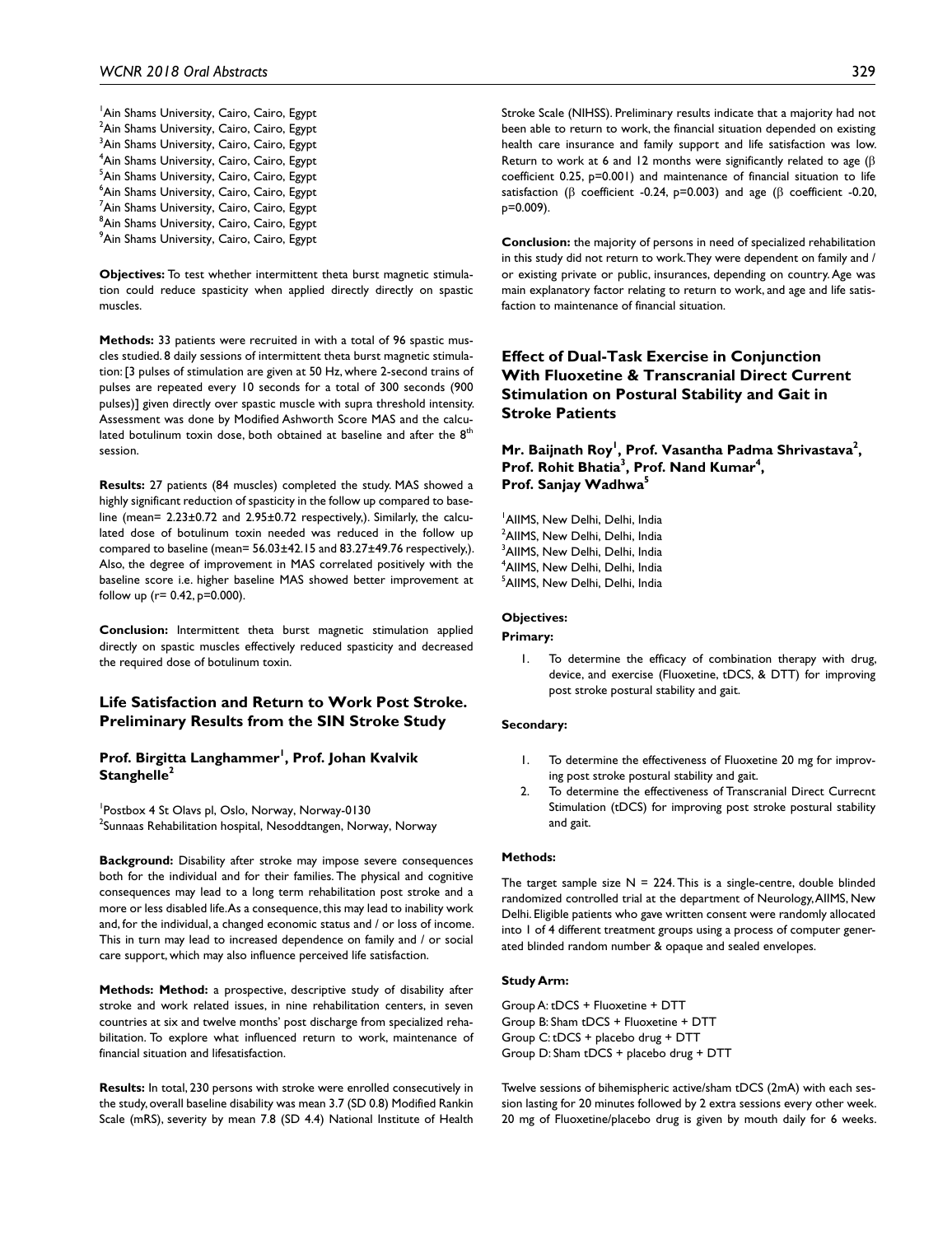Fluoxetine is being given two hours before the tDCS. Dual Task Training started within 1 hour after each bihemispheric tDCS session and last for 45 minutes.

**Outcome Measures:** At the baseline, 6 and 12 weeks

#### **Primary:**

1. Gait analysis variables

2. FMA-LE

#### **Secondary:**

- 1. NIHSS
- 2. mRS
- 3. MAS
- **4.** BBS<br>5. TUC 5. TUG
- 6. FRT
- 7. mBI

**Results:** 225 subjects assessed for eligibility. 157 subjects excluded not meeting inclusion criteria. We included 68 subjects and randomly allocated into one of four treatment groups. 20 subjects allocated to Group A, 14 subjects allocated to Group B, 20 subjects allocated to Group C, and 14 subjects allocated to Group D.

**Conclusions:** Study is ongoing RCT, so conclusion is awaited.

# **Prevalence of Sleep Disordered Breathing and Its Influence on the Functional Outcome in Patients With Subacute Stroke**

# Dr. Yohei Otaka<sup>l</sup>, Dr. Daisuke Matsuura<sup>2</sup>, Dr. Rie **Kamigaichi3 , Dr. Kaoru Honaga4 , Dr. Kunitsugu Kondo5**

<sup>1</sup>School of Medicine, Fujita Health University, Toyoake, Aichi, Japan  $^{2}$ Tokyo Bay Rehabilitation Hospital, Narashino, Chiba, Japan <sup>3</sup>Tokyo Bay Rehabilitation Hospital, Narashino, Chiba, Japan 4 Tokyo Bay Rehabilitation Hospital, Narashino, Chiba, Japan <sup>5</sup>Tokyo Bay Rehabilitation Hospital, Narashino, Chiba, Japan

**Objectives:** The aims of this study were to elucidate the prevalence of the sleep disordered breathing (SDB) and to investigate its influence on the functional outcome in patients with subacute stroke.

**Methods:** We retrospectively analyzed 785 consecutive stroke patients admitted to a rehabilitation hospital from August 2011 to November 2013. The SDB was evaluated with a portable sleep monitor. We analyzed the prevalence of SDB and the relationship between SDB and functional outcome. The local ethics committee approved the protocol of the study.

**Results:** Among 785 patients, 433 patients (mean age of 66.5 years, 271 males) were received at least one successful sleep study within 4 weeks after the admission and enrolled for the analyses. On average, the duration from stroke onset to admission and the length of hospital stay was 35.8 and 86.9 days, respectively. The 87.3% (n=378) of the patients had apneahypopnea index (AHI) ≥5, and about half (46.4%, n=201) had AHI≥15. The median score of the functional independence measure (FIM) at discharge

was significantly lower in patients with AHI≥15 than those with AHI<15 (75 vs. 89, p<0.001). However, a multiple regression analysis for discharge FIM adjusting for age, sex, past history of stroke, disease types, the degree of paresis, duration from onset to admission, the length of hospital stay, and the admission FIM revealed that the AHI value was no longer a significant factor related to the discharge FIM.

**Conclusions:** The prevalence of SDB was high in patients with subacute stroke. However, the degree of the SDB at admission was not a significant factor related to the functional outcome. A further study with a longer follow-up will explore how the SDB affect on the long-term outcomes such as mortality and recurrence.

# **Poststroke Energy Consumption and Cost During Walking With Different Modalities of Assistance: A Systematic Review**

### **Ms. Nina Lefeber<sup>1</sup>, Prof. Eva Swinnen<sup>2</sup>, Ms. Nikkie** Dassen<sup>3</sup>, Mr. Sam De Buyzer<sup>4</sup>, Prof. Eric Kerckhofs<sup>5</sup>

<sup>1</sup>Vrije Universiteit Brussel, Brussels, Belgium <sup>2</sup>Vrije Universiteit Brussel, Brussels, Belgium <sup>3</sup>Vrije Universiteit Brussel, Brussels, Belgium 4 Vrije Universiteit Brussel, Brussels, Belgium <sup>5</sup>Vrije Universiteit Brussel, Brussels, Belgium

**Objectives:** To provide an overview of the literature examining poststroke oxygen consumption (oxygen uptake, mL/kg/min or J/kg/min) or cost (oxygen uptake per meter walked, mL/kg/m or J/kg/m) during steadystate walking with different assistance modalities (e.g. handrail or bodyweight support).

Methods: PubMed and Web of Science were searched on October 31st, 2016 by two independent reviewers, using key words related to stroke, oxygen consumption and walking. Three reviewers screened titles and abstracts, and subsequently full texts, independently and blinded. Reference lists of related reviews were screened. Relevant information on patient characteristics, description of walking and outcome were extracted. Applicable domains of bias were rated.

**Results:** 43 studies were included (760 participants): 4 studies involved subacute stroke patients (< 3 months, 67 participants), 35 studies chronic (> 3 months, 581 participants) and 4 studies subacute and chronic (112 participants). Assistance modalities comprised: no assistance (28 studies, 549 participants), daily aids (8 studies, 106 participants), ankle-foot orthoses (6 studies, 76 participants), handrail support (4 studies, 58 participants), robot-assistance (5 studies, 51 participants), and several other modalities (7 studies, 120 participants). Seventeen studies examined overground walking, 22 studies treadmill walking, and 4 studies overground and treadmill walking. Oxygen consumption (mL/kg/min) varied between modalities and walking surface (no assistance: overground: 9.58-15.5, treadmill: 8.6-11.0; daily aids: overground: 9.7-12.8, treadmill: 9.6-9.9; robot-assistance: treadmill: 4.9-8.1). Oxygen cost (mL/kg/m) was also variable (no assistance: overground: 0.24-0.77, treadmill: 0.25-0.58; daily aids: overground: 0.63-0.69, treadmill: 0.23-0.24; robot-assistance: end-effector: 0.31-0.42).

**Conclusions:** Poststroke energy consumption and cost seems variable across walking surface and assistance modality. However, patient characteristics (e.g. time poststroke) and walking exposures (e.g. speed) were heterogeneous across studies.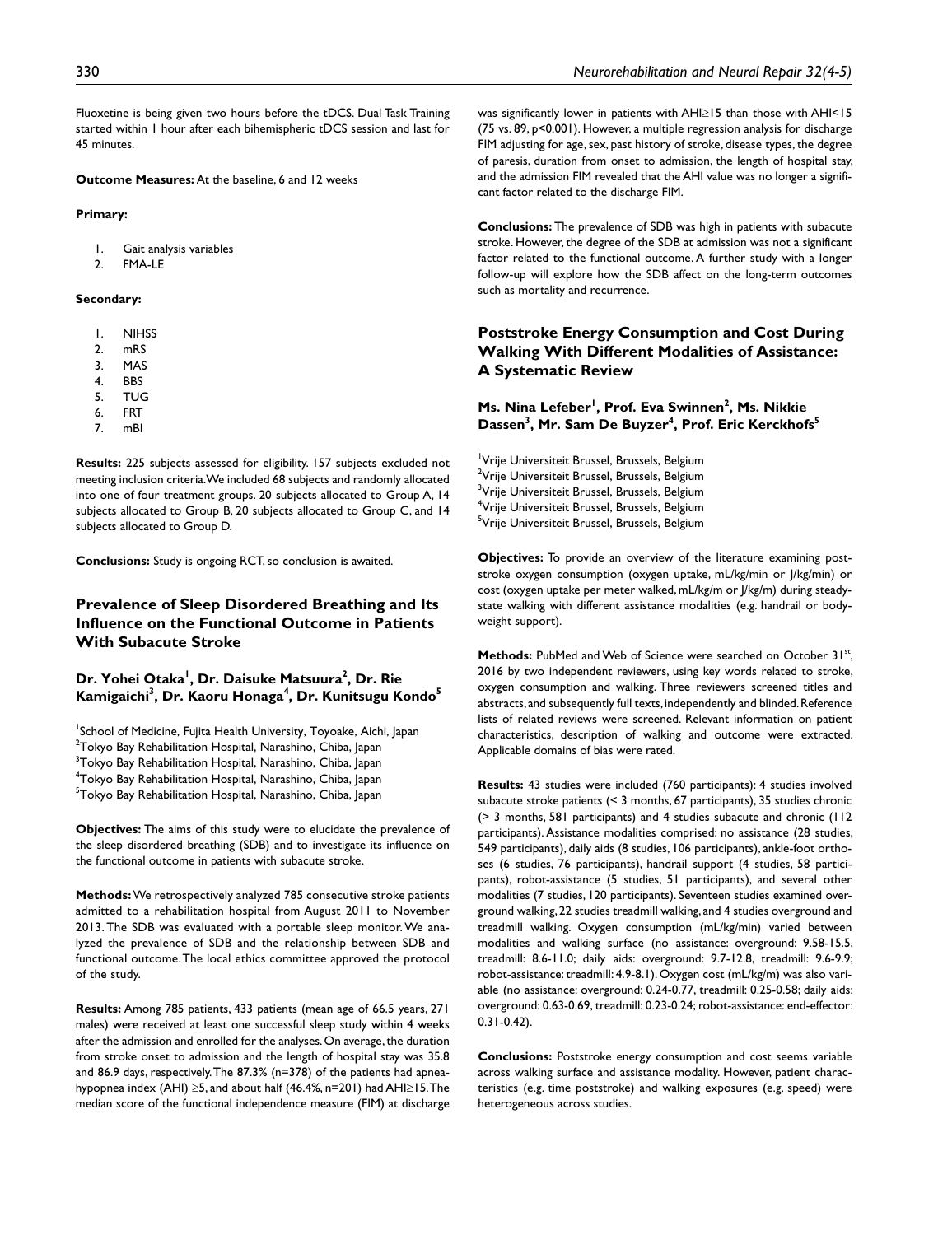# **Immediate Effect of Computerized Dynamic Posturography Versus Over Ground Balance Training on Timed Up and Go Test in Patients With Post Stroke Hemiparesis**

### **Mr. Kundan Kumar Singh1 , Mr. Geeson Arumbur**  David<sup>2</sup>, Dr. Navita Purohit<sup>3</sup>, Dr. Abhishek Srivastava<sup>4</sup>

<sup>1</sup> Room No. 110, Shri Hari Krishna Kripa Chs Ltd. Manish Nagar Four Bungalows Andheri W., Mumbai, Maharashtra, India-400053  $^{2}$ Kokilaben Dhirubhai Ambani Hospital, Mumbai, Maharashtra, India  $^3$ Kokilaben Dhirubhai Ambani Hospital, Mumbai, Maharashtra, India 4 Kokilaben Dhirubhai Ambani Hospital, Mumbai, Maharashtra, India

**Objectives:** The objective is to assess immediate effect of overground balance training versus computerized dynamic posturography on dynamic balance measured by timed up and go test

**Methods:** 24 Patients with single hemisphere stroke (post stroke interval of 3-6 months) were recruited and randomly allotted to either of the 2 groups (Conventional or Computerized Dynamic Posturography). At baseline, patient's medical and radiological records were reviewed; timed up and go test was also recorded. Patients underwent 20 minutes of balance training sessions in both groups. Balance training protocol in computerized dynamic Posturography included anterior-posterior, lateral and diagonal weight shifts, midline stability with and without support and surround moving, limits of stability. In the conventional therapy group, patient was standing in front of the mirror and performing anterior-posterior, lateral, and diagonal weight shift, romberg eyes/eyes closed on firm surface and airex, stride standing with head movement. Timed up and go test was measured immediately post-intervention in both groups. Our study was assessor blinded study.

**Results:** Independent sample t- test and paired t- test allowed for comparision between the pre treatment and post treatment test results between group and within groups respectively. Statistically significant difference was found in TUG scores within CDP group (pre training score 53.13±27.43, post training score 42.04±21.64, p<0.015).

**Conclusions:** Authors concluded that training on Computerized Dynamic Posturograpy has significantly better results in improving dynamic balance as measured by time up and go test in stroke patients when compared to overground balance training.

# **AbobotulinumtoxinA Injections in Shoulder Muscles: Results From a Real World (ULIS-II) and A Phase 3 (AUL) Study**

**Dr. Thierry Lejeune1 , Dr. Francois Constant Boyer2 ,**  Dr. Svetlana Khatkova<sup>3</sup>, Dr. Philippe Picaut<sup>4</sup>, Dr. Pascal **Maisonobe5 , Dr. Jovita Balcaitiene6**

**Objectives:** Shoulder spasticity after stroke or traumatic brain injury (TBI) may cause pain and restrict joint range of motion (ROM). Few studies have investigated botulinum toxin injections into shoulder muscles for spasticity treatment. Here we present data for sub-populations of patients receiving shoulder injections of abobotulinumtoxinA in two international, multicentre clinical studies: phase-4 ULIS-II (Upper Limb International Spasticity Study-II; post-stroke spasticity; NCT01020500) study, and phase-3 AUL open-label (Adult Upper Limb; post-stroke or -TBI spasticity; NCT01313299) study.

**Methods:** We present data for abobotulinumtoxinA shoulder-injected subpopulations. ULIS-II: selection and achievement of patient-centred primary goals. AUL study: Tardieu scale for passive ROM  $(X_{\nu_1})$ , angle of catch  $(X_{y2})$  and spasticity angle (X) for shoulder muscles; and Modified Frenchay Scale (MFS) for active function.

**Results:** In ULIS-II, 82 patients received abobotulinumtoxinA in shoulder muscles. Patients with shoulder injections selected the pain treatment goal twice as often as those without. Goal achievement for pain was 85.7%. In AUL study, 96 patients received ≥1 abobotulinumtoxinA injection in shoulder muscles, 60 of whom received ≥2 injections. Improvements in shoulder muscle spasticity were identified after first injection: mean change from baseline at Week 4 was +8.1° and +15.4° for  $X_{\nu_1}$  and  $X_{\nu_3}$ , respectively, and -7.3° for  $X$  . Patients with  $\geq 2$  shoulder injections showed greater improvements in  $X_{\nu_3}$  and X Improvements were also observed in active function (Week 4 Cycle 4: MFS: +0.62 [0.48]).

**Conclusions:** These studies consistently showed positive outcomes for patients receiving abobotulinumtoxinA shoulder muscle injections. Patients in ULIS-II reached a high level of achievement of the mostselected patient-centred goal (pain), and in the AUL study patients had decreased shoulder spasticity on all parameters of Tardieu scale, and improved active function (MFS).

### **High Sensitivity CRP – A Novel Prognostic Indicator for Functional Recovery in Ischemic Stroke**

**Dr. Krishnamoorthy Kuppusamy1 , Dr. Bhanu Kesavamurthy<sup>2</sup> , Dr. Harish Jayakumar3 , Dr. Sindhuja**  lakshminarasimhan<sup>4</sup>, Dr. Balasubramanian Samivel<sup>s</sup>, Dr. **Chandramouleeswaran Venkatraman6**

<sup>1</sup>Institute of Neurology, Madras Medical College, Chennai, Tamil Nadu, India  $^{2}$ Institute of Neurology, Madras Medical College, Chennai, Tamil Nadu, India <sup>3</sup>Institute of Neurology, Madras Medical College, Chennai, Tamil Nadu, India <sup>4</sup>Institute of Neurology, Madras Medical College, Chennai, Tamil Nadu, India <sup>5</sup>Institute of Neurology, Madras Medical College, Chennai, Tamil Nadu, India <sup>6</sup>Institute of Neurology, Madras Medical College, Chennai, Tamil Nadu, India

#### **Objectives:**

**Background:** Stroke is the most common debilitating illness that has a longer duration of recovery phase. Previous studies have demonstrated that initial NIHSS stroke scale has a strong correlation with functional recovery in patients with stroke. High sensitivity CRP (hsCRP) is a novel marker for assessment of severity of stroke.

**Objective:** To study the correlation of hs- CRP with NIHSS stroke scale in predicting functional recovery in patients with stroke

**Methods:** 69 patients with a clinical presentation of acute ischemic stroke (48hrs of onset) without radiological evidence of intracerebral

<sup>&</sup>lt;sup>1</sup>Cliniques universitaires Saint-Luc, Brussels, Brussels, Belgium

 $^{2}$ Hôpital Sébastopol, Reims, Grand Est, France

<sup>&</sup>lt;sup>3</sup>Federal State Hospital, Moscow, Moscow, Russian Federation

<sup>4</sup> Ipsen Pharma, Les Ulis, Île-de-France, France

<sup>&</sup>lt;sup>5</sup>lpsen Pharma, Boulogne-Billancourt, Île-de-France, France

 $\mathrm{^6}$ Global Medical Affairs, Boulogne-Billancourt, Île-de-France, France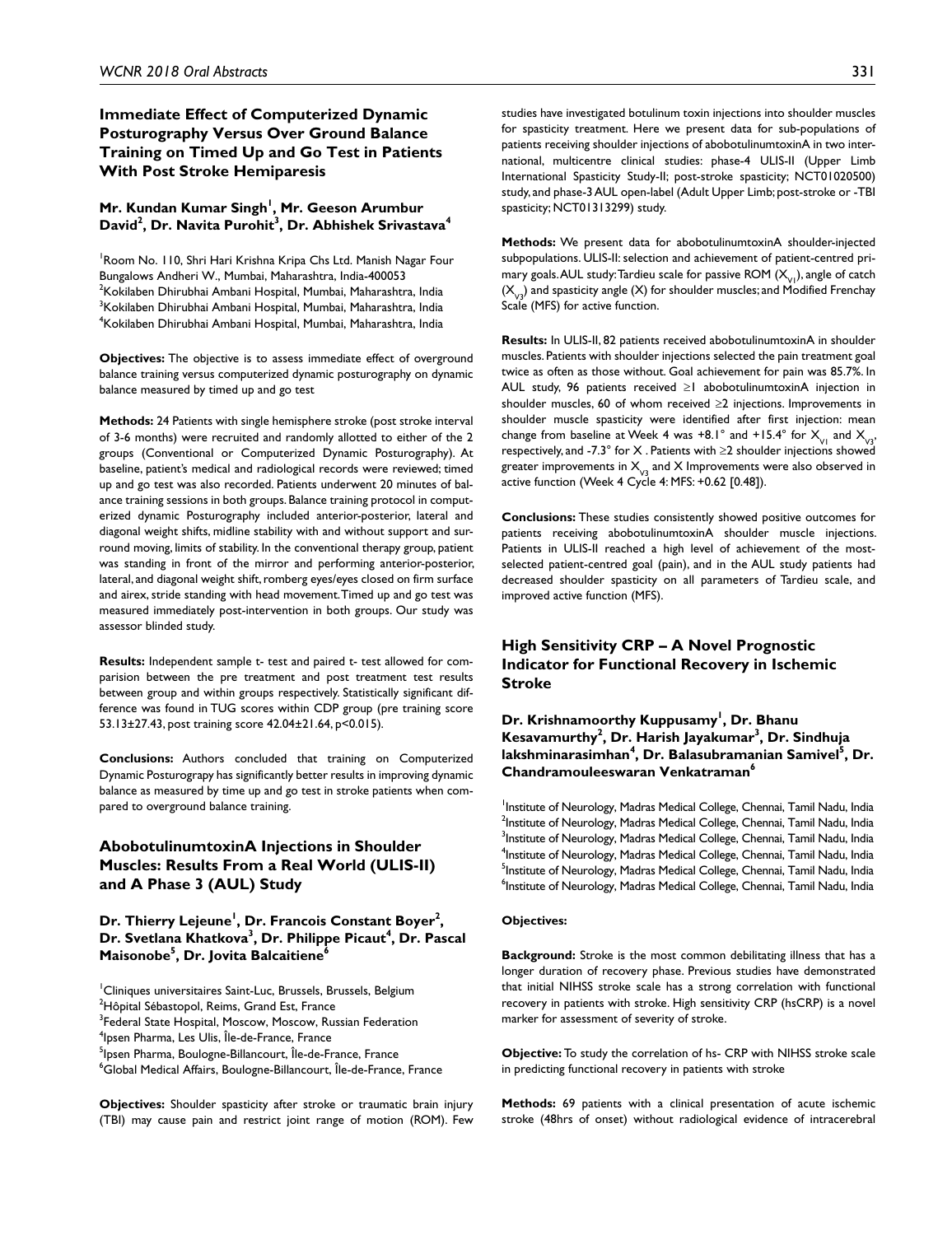bleed were included in the study. NIHSS stroke scale was calculated for all patients. hs – CRP was analysed at the time of admission. Using chi square test of association, relationship between hs- CRP and NIHSS stroke scale were assessed. Quantification of functional impairment was done using NIHSS stroke scale and were categorized into 3groups Mild stroke (1-15), Moderate to severe stroke (16 – 20), Severe stroke (21-42).

**Results:** 49(33.8%) patients in group 1 had mean hsCRP value 2.9 ± 2.25, Group 2 includes  $11(7.59%)$  patient had mean value of hsCRP 7.32  $\pm$  2.8. Group 3 with 9 (6.21%) patients mean hsCRP value 8.7 ±1.2. All the 3 groups were showed positive correlation between higher hsCRP level had higher NIHSS score (correlation coefficient=0.6) with significant p value of <0.01.

**Conclusions:** It was observed that high initial hs – CRP correlated with the high NIHSS score and there is a strong positive correlation. This novel marker hs- CRP hence can be used as a prognostic indicator for functional recovery.

# **Indian Semi-Classical Kathak and Bharatnatyam Movements for Balance Confidence and Quality of Life in Parkinson's Disease: Pilot RCT**

### Ms. Jidnyasa Koli<sup>I</sup>, Dr. Suruliraj Karthikbabu<sup>2</sup>, Mrs. **Divya Mohan3**

<sup>1</sup>School of Allied Health Sciences, Manipal University, Bangalore, Karnataka, India

 $^2$ School of Allied Health Sciences, Manipal University, Bangalore, Karnataka, India

<sup>3</sup>School of Allied Health Sciences, Manipal University, Bangalore, Karnataka, India

**Objectives:** Individuals with Parkinson disease (PD) show poor quality of life and decline in balance confidence. Indian semi-classical dance movements in PD might benefit their balance capacity. The objective of this study is to determine the effects of Indian semi-classical dance therapy on balance confidence and quality of life in individuals with PD.

**Methods:** This pilot randomized controlled trial was conducted in outpatient rehabilitation centres. Twenty-five individuals according to Hoehn and Yahr stage 1.5 to 3 with ability to follow simple commands and capacity to walk independently participated in Indian classical dance therapy (N=12) and standard physiotherapy (N=13). The dance movements were choreographed in sitting and standing positions and progressed by challenging their dynamic balance system such as standing on one leg and weight shifts with body rotations. Various hand gestures i.e. 'mudras' were incorporated through enacting stories. Control group underwent standard therapy including balance, strength and relaxation exercise in functional positions. Both groups performed 1-hour session per day, 3-session a week over 6-week duration. Outcomes measures were Unified Parkinson's Disease Rating Scale-Part-I (UPDRS), Activity Specific Balance Confidence (ABC) Scale and Parkinson's Disease Questionnaire-39 (PDQ-39), respectively. Comparison of within and between groups was done using paired and independent t-tests respectively.

**Results:** All the measures showed statistical significant improvements (p < 0.05) and mean changes are noteworthy in ABC (11.3), eight domains of PDQ-39 (7.2) and UPDRS part-1 (2.3) favouring the dance therapy as against control group. The changes of outcomes in the Indian dance therapy and standard physiotherapy following intervention are as follows: PDQ-39, (54-61; 62-62); UPDRS-part 1 (8-4; 6-4) and ABC (44-61; 49-55).

**Conclusions:** Indian semi-classical dance therapy is beneficial in improving non-motor symptoms such as enhanced balance confidence during daily functioning in turn allowing for better quality of life in individuals with PD.

# **The Use of Telerehabilitation in a Developing Country**

#### Dr. Intan Sabrina Mohamad<sup>1</sup>, Mrs. Noor Fatimah Mazani<sup>2</sup>, Mr. Muhammad Syazwan Mohd Yusof<sup>3</sup>, Mrs. **Aishah Mohd Hanafiah4**

<sup>1</sup>Hospital Rehabilitasi Cheras, Kuala Lumpur, Federal Territory, Malaysia  $^{2}$ Hospital Rehabilitasi Cheras, Kuala Lumpur, Federal Territory, Malaysia  $^3$ Hospital Rehabilitasi Cheras, Kuala Lumpur, Federal Territory, Malaysia 4 Hospital Rehabilitasi Cheras, Kuala Lumpur, Federal Territory, Malaysia

**Objectives:** To describe the use of telerehabilitation in neurorehabilitation using the International Classification of Functioning, Disability and Health (ICF) conceptual framework.

**Methods:** A retrospective descriptive study was conducted from January till October 2017 at the acquired brain injury (ABI) ward, Hospital Rehabilitasi Cheras, Kuala Lumpur, Malaysia. All written communications using WhatsApp, short message service (SMS), multimedia messaging service (MMS) and emails amongst the multidisciplinary team (MDT) members involved in the inpatient care plan were included in the study. Audio, verbal and written communications in the patients' clinical notes were excluded from the study. The contents, reasons, advantages and disadvantages for using telecommunication during the patients' hospital stay were classified using the ICF conceptual framework. Patient-confidentiality was maintained by limiting the access to the information by the Whatsapp group administrator and the number of correspondents.

**Results:** The most common mode of telecommunication between the MDT members was WhatsApp group, followed by SMS, MMS and email. The majority of the contents were related to body function and body structure (medical issues, treatment plan and assessment and progress reports), activity limitation (progress report), participation restriction (avocational and vocational activities; reports and summaries of home or school visits, family meetings, work and interdisciplinary conferences), personal factors (psychological issues, level of education, knowledge and attitude) and environmental factors (equipment prescription, issues related to funding, transportation). The advantages of using telecommunication as a rehabilitation tool include low cost, effective communication within a closed environment, increased access to MDT members, efficiency, fast delivery of service and decision-making and reduced cost of transportation. The advantages include difficulty to limit the confidentiality and ownership of data and information.

**Conclusions:** Telerehabilitation may be used as an efficient low cost tool in providing neurorehabilitation services in a developing country with limited resources.

# **Community Based Rehabilitation in Children with Epilepsy and Associated Comorbidities – An Occupational Therapy Action Research**

#### **Dr. Aishwarya Swaminathan Iyer1 , Dr. Nirmal Surya2**

Lokmanya Tilak Medical College and Hospital, Sion, Mumbai, Maharashtra, India <sup>2</sup>Surya Epilepsy Foundation, Mumbai, Maharashtra, India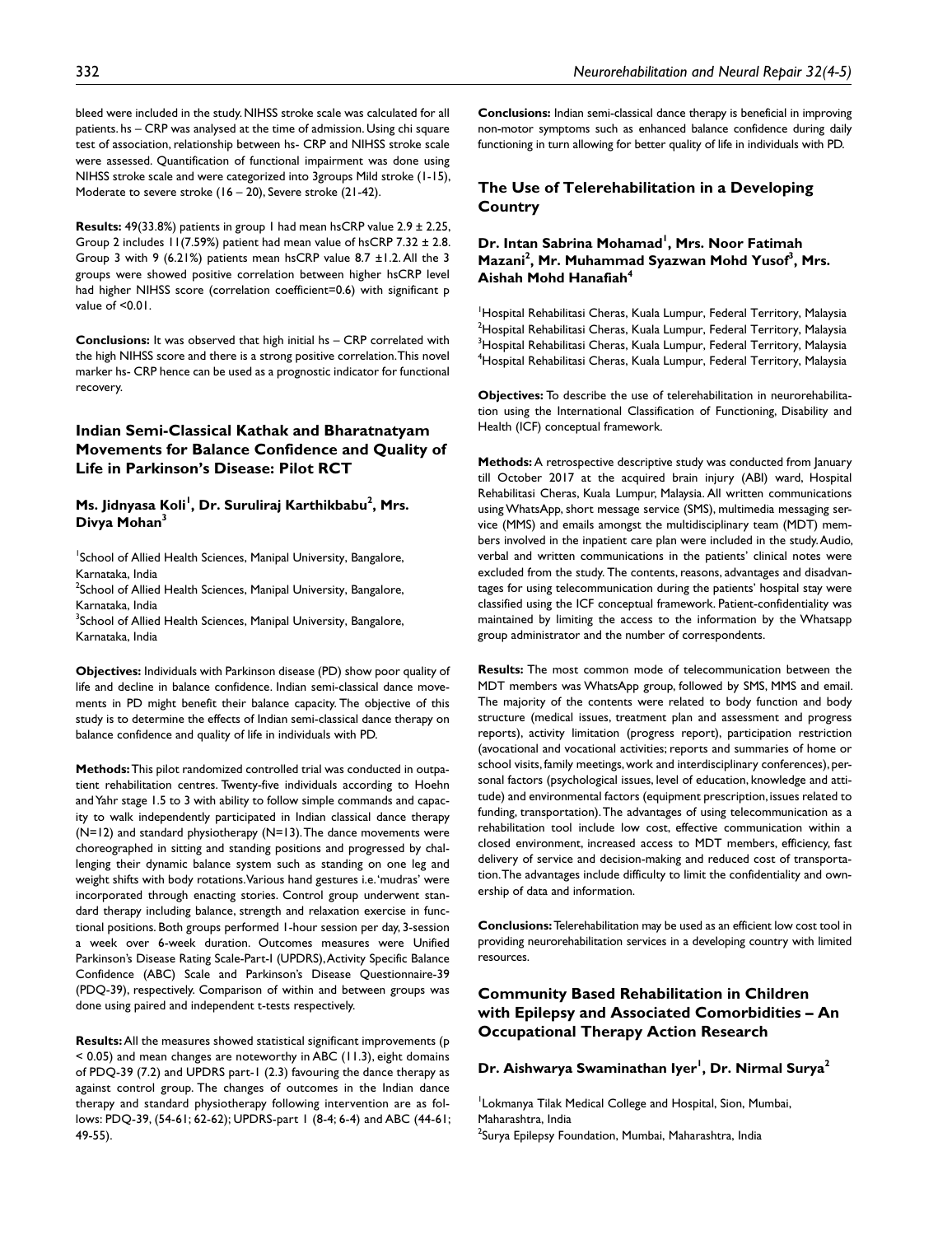**Objectives:** To understand role of Occupational Therapy Action Research in community based rehabilitation of children with epilepsy and associated co morbidities in rural areas of Maharashtra.

**Methods:** The patients attending the "Free epilepsy detection and treatment camps" during the years 2011-2015 were evaluated and appropriate treatment was provided to them during the camps. The Measure of Process of Care Scale (MPOC) was used to evaluate the quality of care being provided.

**Results:** Over the years 2011- 2015 there was an improvement in the process of care in areas of 1) Enabling Partnership 2) Providing general information about the child 3) Providing specific information about the child 4) Coordinated and comprehensive care for the family 5) Respective and supportive care.

**Conclusions:** Action research involves actively participating in a change situation, often via an existing organization, whilst simultaneously conducting research. Over the years 2011-2015 a number of changes that have been made to the Occupational Therapy evaluation and intervention methods and these helped in improving the quantity and quality of occupational therapy services provided to children with epilepsy and associated co-morbidities.

### **SWOT Analysis of Neuro Rehabilitation in SAARC Countries**

Prof. Taslim - Uddin<sup>I</sup>, Dr. M Habibur - Rahman<sup>2</sup>, Dr. **Raju - Dakhal3**

<sup>1</sup>BSM Medical University, Dhaka, -, Bangladesh <sup>2</sup>NITOR, Dhaka, -, Bangladesh <sup>3</sup>SIRC, Kathmandu, -, Nepal

**Objectives:** To make an analytic report of the strengths, weakness, opportunities and threats (SWOT) of neuro rehabilitation at South Asian Association for Regional Cooperation (SAARC) countries.

**Methods:** Information of this analytic study based on selected published articles, conference proceedings, online special reports and special communication with regional rehabilitation leaders.

**Results:** Because of the religion, language and cultural similarities, the region has good potentials of supports, exchange of ideas and developing common programs related to neuro –rehabilitation. Spinal cord injury Rehabilitation, Stroke care and World's Disaster medical rehabilitation is mostly governed by the leaders from the region. Most of the neurological disorders are admitted under cardiology and medicine specialist, poor facilities for team working for neuro rehabilitation services and timely referral for rehab team is unusual. SAARC countries are burdened with huge population, poverty, political unrest, regular visiting by the disasters both natural and manmade with estimated added burden of neurological disabilities. PWD with Rehab team ratio is very poor. Maldives, Bhutan and, Srilanka don't have a physiatrist (rehab team leader), Nepal has one, Bangladesh has150 almost same like Pakistan and India has some 500+ ; which is true for the skilled therapy personnel. Pakistan has number of good Neuro rehab centers but mostly run by military. SAARC has collaborations and supports in allied fields including SAARC Rehab Forum, ASCoN, Autism Spectrum disorder Forum with promising impacts on networking and information exchange, awareness development among the government, NGOs and patient –families.

**Discussion:** Patients with neurological disabilities are of complex nature requiring very specialist rehabilitation services that is to be developed in SAARC region.

**Conclusions:** SAARC has excellent potential for regional cooperation for improving medical rehabilitation services. Developing a collaborative data bank, exchanging knowledge, developing low cost common service delivery system for a continuum of care is required.

**Mirror Therapy Versus Modified Constrained Induced Movement Therapy in Upper Extremity Function Among Persons with Hemiplegic Cerebral Palsy**

### Dr. Deepak Sharan<sup>i</sup>, Dr. Joshua Samuel Rajkumar<sup>2</sup>, Dr. **Mariappan Nagaiah3 , Dr. Rajarajeshwari Balakrishnan4**

<sup>1</sup>RECOUP Neuromusculoskeletal Rehabilitation Centre, Bangalore, Karnataka, India <sup>2</sup>RECOUP Neuromusculoskeletal Rehabilitation Centre, Bangalore, Karnataka, India <sup>3</sup>RECOUP Neuromusculoskeletal Rehabilitation Centre, Bangalore, Karnataka, India 4 RECOUP Neuromusculoskeletal Rehabilitation Centre, Bangalore, Karnataka, India

**Objectives:** Mirror therapy (MT) (affected limb is masked inside the mirror box) and modified constraint induced movement therapy (mCIMT) (unaffected limb is constrained during therapy hours) are well established effective therapies in the upper extremity functioning of children with Cerebral Palsy(CP).The aim of this study was to compare the effectiveness MT with mCIMT in the rehabilitation of persons with hemiplegic CP post orthopaedic selective spasticity surgery (OSSCS).

**Methods:** A prospective clinical trial was conducted among 80children with CP, who were selected and randomly assigned into two groups. All the children underwent OSSCS of forearm flexors and pronators of affected upper limb and were undergoing rehabilitation with a sequenced protocol based physical and occupational therapy. Group A (n=40) received MT (6 weeks-1 hour/day), Group B (n=40) received mCIMT (6 weeks-1 hour/day) and both the groups received regular intensive physical and occupational therapy apart from the above interventions. The primary outcome measures included were the Besta scale and Melbourne assessment of upper extremity function (MAUULF). Outcomes were performed at baseline, 6 weeks after the treatment and follow ups at 1 month and 3 months later.

**Results:** After six weeks of treatment, the mCIMT group showed significant improvements than the MT groups in both Besta (p<0.01) and MAUULF (p<0.01) scores for hemiplegic upper extremity who underwent OSSCS. The obtained outcomes were maintained at 1 month and 3 months follow up also.

**Conclusions:** Modified CIMT showed greater improvement than MT in the upper extremity function of persons with hemiplegic CP. However both the groups improved in their outcomes compared to baseline.

### **Disability Identification: Functional Mapping Versus Disability Mapping**

**Dr. Shabnam Zuzer Rangwala1 , Dr. Daniel Mont2**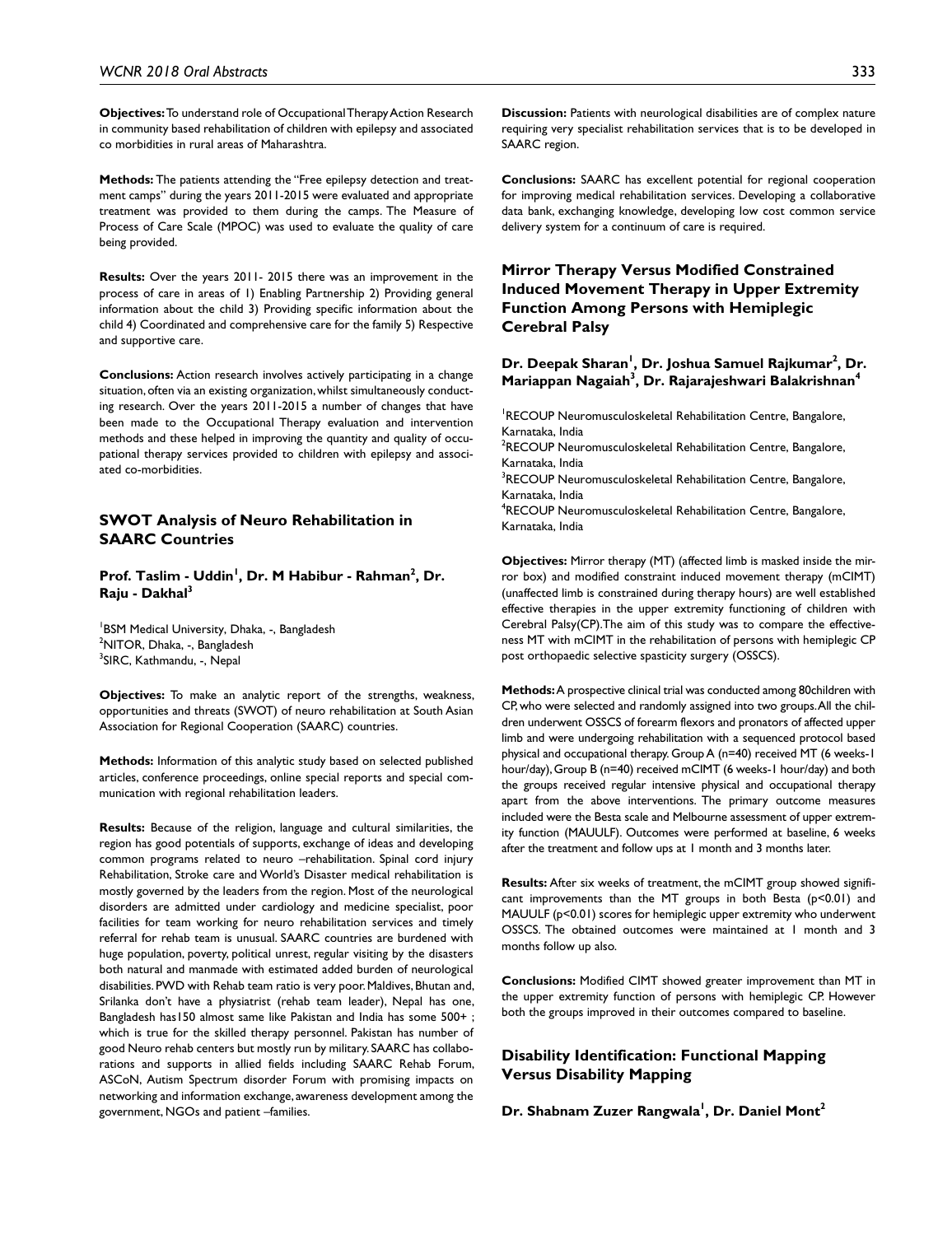<sup>1</sup>ADAPT (formerly The Spastics Society of India), Mumbai, Maharashtra, India

 $2$ ADAPT (formerly The Spastics Society of India), Wisconsin, Washington, United States

**Objectives:** With the adoption of the UNCRPD and the ICF, the concept of defining disability has changed and disability is no longer defined from a purely medical perspective, rather it is defined as emerging of the person's interaction with their environment.

This study aimed at exploring the concepts of *"functional mapping*" as opposed to *"disability mapping"* through a field study. The aim was to locate children who were out of school (OOSC) due to their functional limitations.

**Methods:** The methodology followed a two step process; Mapping/ Screening was conducted for 500 randomly selected children from a population of 7000 households who were administered the 12 domain questionnaire. This helped to identify OOSC with their functional limitations along with the severity levels of difficulties across these 12 domains. Secondly medical assessments were conducted for the children testing positive to confirm the true positives and rule out false positives. A random sample of 30 children who had tested negative also underwent medical assessments to rule out false negatives.

**Results:** Of the random sample of 500 children, 35 children (7 %) were identified as having a functional difficulty in at least one domain. Twentyeight children underwent medical assessments where 22 (4.4%) of them were confirmed to have a disability. This showed an increase in the % of children with disabilities identified using functional mapping as compared to 2.1% using the disability mapping approach.

**Conclusions:** This field study has shown that the current methodology for identifying children with disabilities through surveys in India is extremely lacking, and a move towards functional mapping is essential if we want to really achieve the goals of the UNCRPD. However, more such field studies need to be undertaken to further improve the implementation in order to bring it up to the accuracy levels that have been achieved other places around the world.

# **The Role of Hyperbaric Oxygen Therapy as an Adjunct for Neuro Rehabilitation in Neurosurgical Disorders**

#### **Dr. Vernon Velho**

1 J.J.Hospital, Mumbai, Maharashtra, India

#### **Objectives:**

**Introduction:** Hyperbaric Oxygen Therapy (HBOT) is a procedure in which a person is exposed to increased pressure, allowing greater absorption of oxygen throughout the body's tissues. In acute setting it is supposed to reduce cerebral edema and improve blood flow in ischemic penumbra. Hence we have studied the response of the patients operated for different neurosurgical disorders when subjected to HBOT treatment.

**Aims and objectives:** To study the effects of hyperbaric oxygen therapy in patients operated for different neurosurgical disorders and evaluate its role in neuro rehabilitation.

**Methods:** It was a prospective study including 240 patients operated for various neurosurgical pathologies .170 patients were subjected to hyperbaric oxygen therapy and 70 were taken as controls. The HBOT group patients received 10 sessions of HBOT daily for 45 min in postoperative period. Clinical recovery in these patients were assessed and compared with recovery of patients in control group.

**Results:** Most common age group was 20-40 years with male preponderance. Commonest pathology was glioma followed by meningioma. Decision for the surgery was taken based on clinical evaluation and CT / MRI scan findings. Postoperative patients were subjected to HBOT after stabilization. Significant improvement in GCS,Neurodeficit and functional outcome was noted in HBOT group as compared to non HBOT group reducing the duration of hospital stay.

**Conclusions:** HBOT does have a role as an adjuvant treatment in neurosurgical disorders.

However more clinical studies are needed to evaluate the effect of HBOT on the outcome.

# **Quick Fall of Deglutition Disorder in Lateral Medullary Syndrome**

### **Dr. Nikhila Govathi1 , Dr. Arun Garg2**

<sup>1</sup>Medanta - The Medicity Hospital, Gurgaon, Haryana, India  $^{2}$ Medanta –The Medicity Hospital, Gurgaon, Haryana, India

#### **Objectives:**

**Background:** Dysphagia is an impairment of swallowing function, commonly occur following acute stroke. It is most common and primary factor in Lateral Medullary syndrome which is caused by the Brainstem stroke.

**Objectives:** To Investigate the impact and recovery pattern of dysphagia in relation with lateralization based on their site of lesion in patients with Lateral Medullary Syndrome.

**Methods:** The sample was comprised of 72 patients with Lateral Medullary Syndrome after stroke. Later, they have been divided based on their site of lesion, age and gender factors. All patients have received clinical Bed side swallow evaluation on day 5 of their admission and graded accordingly based on National Outcomes Measurements Systems (NOMS) along with Fiberoptic Endoscopic Evaluation of Swallowing Test (FEEST) on the same day/ on the next day of initial swallow evaluation. All patients have received Intensive Traditional and Combined Vital stim Electrical Therapy for 60 mins for five consecutive days with two days off. Re-Swallow Evaluation was done after every 5-6 days and graded accordingly based on NOMS. The outcomes measures were assessed on changes in NOMS and the duration of the therapy sessions until they reached L-5/L-6 based on their NOMS.

**Results:** However, Dysphagia is most common factor after stroke. Among 391(100%) stroke patients there are 72 (18.41%) dysphagia patients were selected .Among which 60(83.3%) males and (16.6%) females were present.Statistically there was no significant difference was noted in relation to their age, gender and in lateralization of brain.But Statistically significant difference was noted in recovery of dysphagia from Level-1 to Level-6 and in clinical predictors of swallowing before andafter therapy p-value(<0.001).

**Conclusions:** Combined swallow therapy has the greater impact on recovery of Dysphagia in patients with Lateral medullary syndrome. However, large sample of LMS is required to co-relate with the site and size of lesion to make more effective.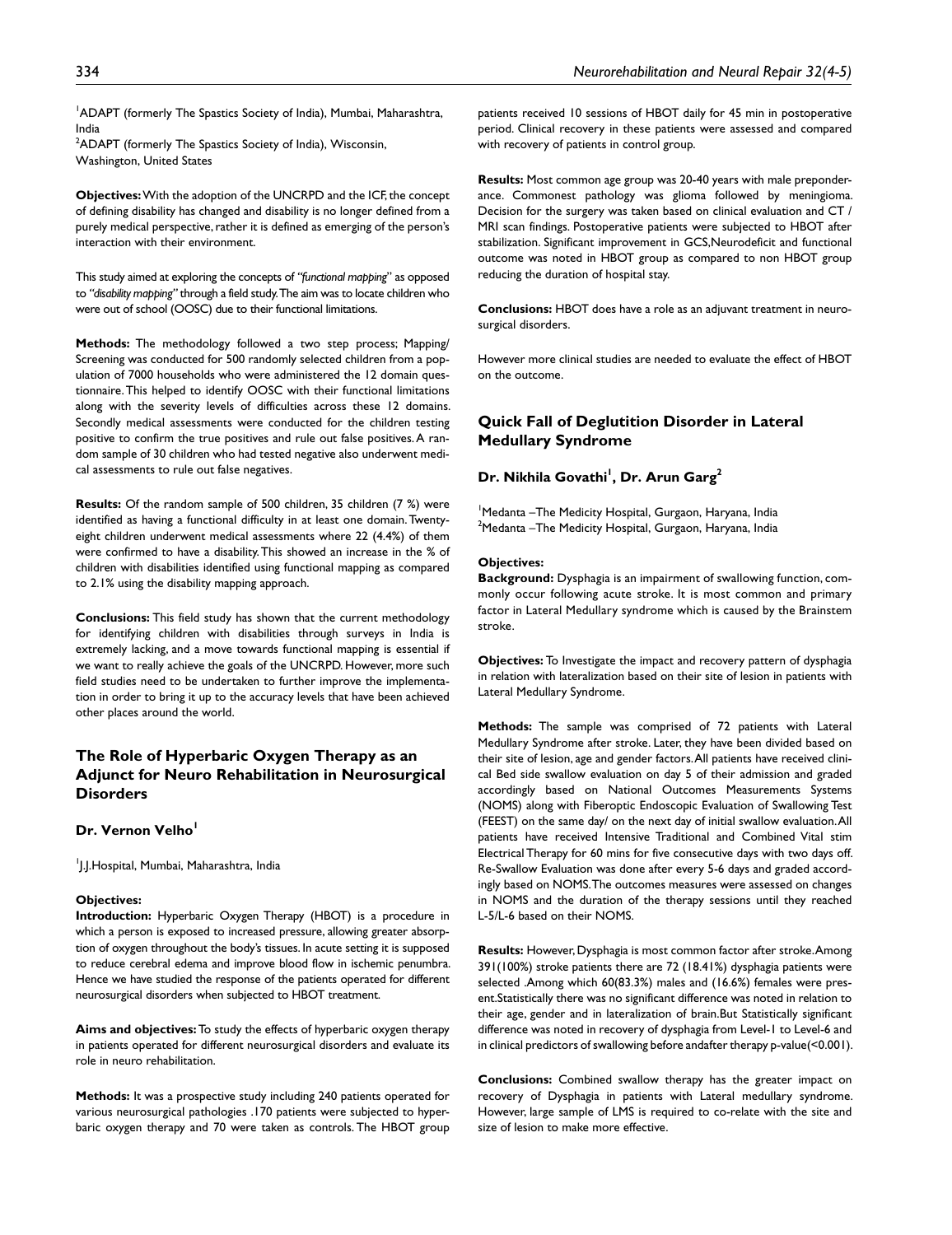#### **Bladder Rehabilitation in Neurological Disorders**

Dr. Kannan Vangiliappan<sup>1</sup>, Dr. Lakshminarasimhan **R**<sup>2</sup>, Dr. Thamilpavai N<sup>3</sup>, Dr. Sarala Govindarajan<sup>4</sup>, Dr. **Ilamparuthi C5 , Dr. Daniel Sweetson A6**

<sup>1</sup>Madras Medical College, Chennai, Tamilnadu, India <sup>2</sup>Madras Medical College, Chennai, Tamilnadu, India <sup>3</sup>Madras Medical College, Chennai, Tamilnadu, India 4 Madras Medical College, Chennai, Tamilnadu, India <sup>5</sup>Madras Medical College, Chennai, Tamilnadu, India <sup>6</sup>Madras Medical College, Chennai, Tamilnadu, India

**Objectives:** To study the different bladder dysfunction associated with neurological disorders and the beneficial effect of bladder rehabilitation in these patients.

**Methods:** 50 patients who were admitted with Parkinson disease (PD) (22), stroke (6), spinal cord injury (SCI) (2), Neuromyelitis optica (NMO) (6), Multiple sclerosis (MS) (2), Cauda equina syndrome (2) and Diabetic neuropathy (10) with urinary bladder dysfunction were studied in the Institute of Neurology, Chennai. Detailed history, clinical examination, routine blood investigations, imaging, ultrasound, uroflowmetry, nerve conduction studies were done for all patients. Patients with previous bladder dysfunction were excluded. Bladder diary was assessed for all patients.

**Results:** Patients with PD and stroke presented with incontinence, increased frequency, urgency, weak urine stream with normal flow in uroflowmetry and post void residual (PVR) urine < 100ml suggestive of suprapontine lesion. Patients with SCI, MS and NMO presented with urgency, frequency, urge incontinence, interrupted stream with interrupted flow in uroflowmetry with PVR urine < 100ml suggestive of infrapontine-suprasacral lesion. Patients with cauda equina syndrome and diabetic neuropathy presented with hesitancy, interrupted stream, urgency, loss of bladder sensation with poor flow in the uroflowmetry with PVR urine > 100ml suggestive of infrasacral lesion. Among 28 patients with suprapontine lesions 16 had storage dysfunction, 6 had voiding dysfunction and 6 had both. Among 10 patients with infrapontine-suprasacral lesions 3 had storage dysfunction, 5 had voiding dysfunction and 2 had both. Among 12 patients with infrasacral lesions 8 had voiding dysfunction and 4 had both. All the patients were treated with appropriate pharmacotherapy and bladder rehabilitation.

**Conclusions:** Bladder rehabilitation methods were found useful in all these patients in improving their bladder symptoms, better quality of life and preventing complications. Highly neglected area in neurology is bladder rehabilitation and hence this study.

# **A New Generation in Aphasia Therapy - Tablet-Based Rehabilitation of Speech And Language**

Prof. Tobias Nef<sup>I</sup>, Mr. Patric Wyss<sup>2</sup>, Mr. Stephan **G**erber<sup>3</sup>, Ms. Sandra Perny<sup>4</sup>, Ms. Corina Wyss<sup>5</sup>, Dr. **Prabitha Urwyler6 , Mr. Sinan Uslu7 , Ms. Nadine**   ${\sf Schmidt}^8$ , **Mr. Alvin Chesham** $^9$ **, Prof. Klemens** Gutbrod<sup>10</sup>, Prof. René M Müri<sup>11</sup>

- $^{\rm 2}$ University Hospital Inselspital, Bern, Be, Switzerland
- <sup>3</sup>University of Bern, Bern, Be, Switzerland
- 4 University Hospital Inselspital, Bern, Be, Switzerland
- <sup>5</sup>University Hospital Inselspital, Bern, Be, Switzerland

6 University of Bern, Bern, Be, Switzerland <sup>7</sup>University of Bern, Bern, Be, Switzerland  $^8$ University of Bern, Bern, Be, Switzerland  $^9$ University of Bern, Bern, Be, Switzerland <sup>10</sup>University Hospital Inselspital, Bern, Be, Switzerland <sup>11</sup>University Hospital Inselspital, Bern, Be, Switzerland

**Objectives:** A recent Cochrane intervention review revealed evidence for the effectiveness of using speech and language therapy (SLT) for people with aphasia following stroke. Findings particularly highlight positive effects of higher training frequency. An aphasia tele-rehabilitation application (Bern Aphasia App) was developed to increase training frequency and duration for patients. With the Bern Aphasia App, patients can train independently under the surveillance of the therapists.

**Methods:** The Bern Aphasia App consists of a patient, a therapist and an admin interface. The patient interface contains 10 different exercise types (>11'000 exercises). New exercises can be created by therapists using a web-based admin interface. The therapist interface allows therapists to assign tailored exercises to individual patients needs and monitor the statistics. The usability and acceptance were tested in 25 healthy participants and 10 aphasia patients with the System Usability Scale (SUS).

**Results:** More than 134 aphasia patients trained for 197.2 hours. Preliminary studies revealed average SUS scores of 94.5 for healthy participants and 93.2 for patients (maximum 100).

**Conclusions:** The Bern Aphasia App is accepted and currently used in a clinical context. By using tele-communication technologies, therapists can adjust the task categories and the difficulty level, which should ensure patients' motivation and participation even with high frequency trainings. Hence, the application serves a possibility to increase patients' language skills and quality of life. The benefits of high frequency tele-rehabilitation in aphasia outpatients is being evaluated in an ongoing clinical trial. In Switzerland aphasia outpatients receive less therapy than recommended in guidelines, hence positive results in the clinical trial would have a great socioeconomic impact.

# **Role of Transcranial Direct Current Stimulation in Improving Hand Function in Post-Stroke Hemiplegia – Preliminary Report**

#### **Dr. Kunjabasi Wangjam1 , Dr. Jugindro Ningthoujam2**

1 JN Institute of Medical Sciences, Imphal, Manipur, India  $^2$ JN Institute of Medical Sciences, Imphal, Manipur, India

**Objectives:** To study the effectiveness of Neurodevelopmental Technique (NDT) in functional outcome with and without Trans cranial Direct Current Stimulation (tDCS) in sub-acute post stroke hemiplegic patients.

**Methods:** Post stroke hemiplegic patients of either side of disease duration 2 months to 6 months and age below 70 years were included in the study. The study is conducted from July, 2016 and still ongoing. One group received only NDT and the other group received NDT with tDCS. NDT of upper limb and lower limb movements and transfer was done using reflex inhibitory positions (RIP). This form of treatment was demonstrated to suitable care-giver during hospital stay empowering the family members to do at home. tDCS session lasting for 2 weeks was given in the hospital. The results were assessed using Scandinavian Stroke Scale (SSS) and Jebsen Taylor Hand Function Test (JTHFT) was used. Assessment was done at 0, 1month, 3 month and 6 months of the initiation of treatment.

University of Bern, Bern, Be, Switzerland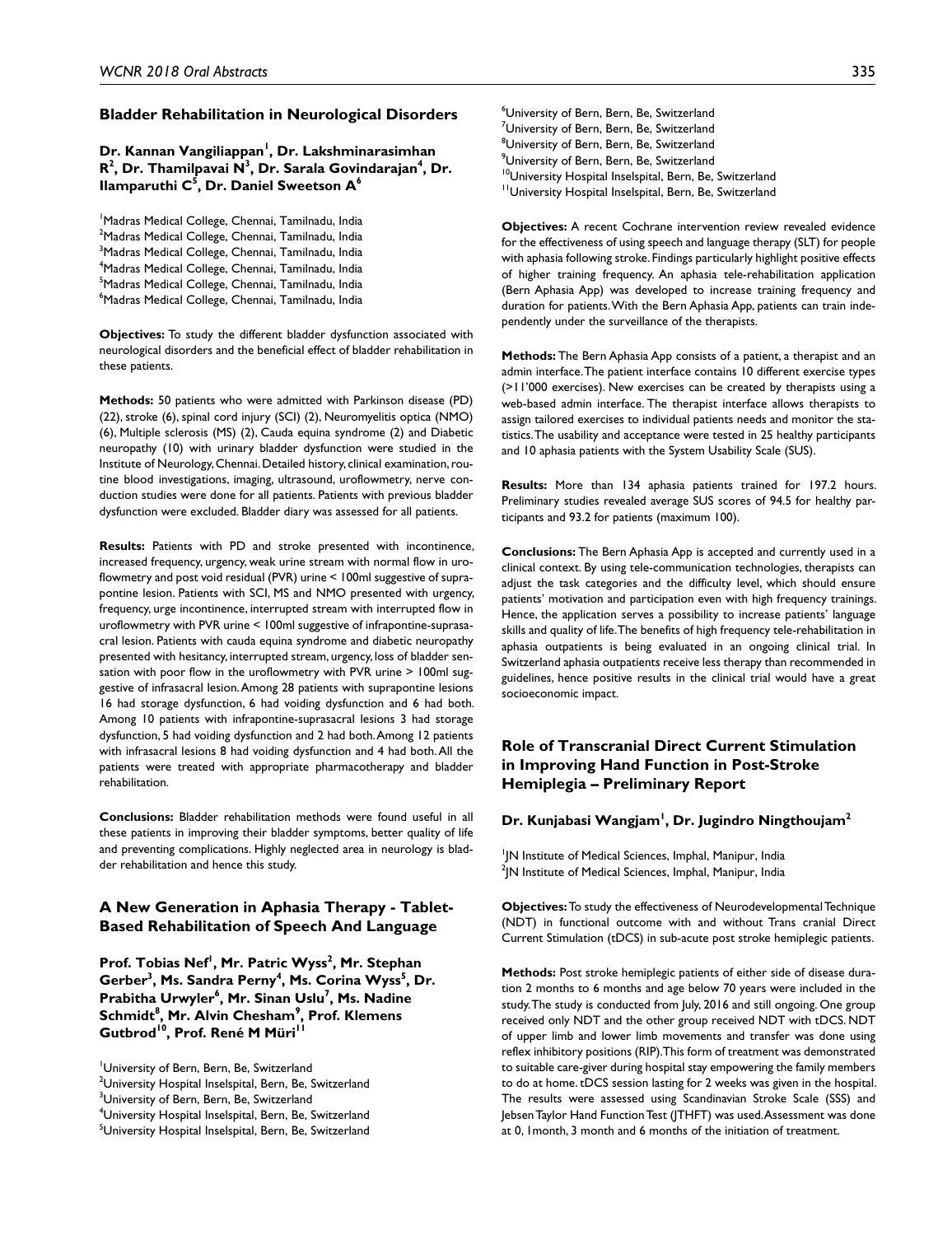**Results:** 42 patients with 28 males and mean age of 58±7.2 were included. 22 (52%) of them had only NDT and 20 had NDT with tDCS. SSS Scores improved in both groups; from initial mean score of  $16.2 \pm 8.1$  to final mean score  $31.4 \pm 9.5$  in NDT only group; and in NDT + tDCS group from 15.6± 9.4 to 38.9± 8.4. JTHFT score also improved in NDT group from initial mean std score of 10.4+/- 5.8 to final mean score 6.2±4.8; in NDT+ tDCS group improvement was from 11.1±5.6 to 4.8±3.2.

**Conclusions:** Addition of tDCS to traditional NDT training in poststroke hemiplegia has beneficial effect in improving hand function.

# **The Influence of the Inspiratory Muscle Training for Stroke Patients with Upper Limb Muscle Tension Induced by Associative Reaction**

#### **Ms. Wei Xin1 , Mrs. Zhao Hui Liu2 , Ms. Jin Rui Liu3**

1 Tangdu, Xian, Shaanxi, China <sup>2</sup>Tangdu, Xian, Shaanxi, China <sup>3</sup>Tangdu, Xian, Shaanxi, China

**Objective:** To analyse the effect of respiratory muscle training on stroke patients with upper limb muscle tension induced by the associative reaction due to the dysplasia of respiratory muscles.

**Methods:** There were 40 stroke patients with Brunnstrom staging of II-IV enrolled from July 2015 to May 2016. The brain CT and MRI confirmed that the patient was the first stroke, aged between 18-70 years of age, duration of less than 3 months, ignorance dysfunction, improved Ashworth spasticity scale score 1-3. All the participants were randomly allocated into treatment group and control group. In the control group, 20 cases were treated with nutrition therapy, exercise therapy, nerve therapy technique and occupational therapy. In the treatment group, 20 patients underwent routine training adding respiratory muscles training. There was no significant difference in baseline information. Fugl-Meyer (FMA-U) was used to evaluate upper limb motor function before and 1 month after treatment. The modified Ashworth Spasticity Scale, Surface Electromyography was used to measure the muscle tension of the upper limb. Power breathe® was used to test the Inspiratory peak velocity and respiratory muscle strength index.

**Results:** Compared with the control group, the treatment group had a significant increase in the inspiratory peak flow rate and a significant increase in the muscle strength index of the respiratory muscle and FMA-U score (P <0.05); the score of the improved limb ischemic Ashworth spasticity score in treatment group is lower (P <0.05); and the surface electromyography also lower (P <0.05).

**Conclusions:** Breathing training can improve the motor function of respiratory muscle, enhance the ability of respiratory muscle control in the respiratory process, and improve the affected upper limb muscle tension caused by respiratory muscle abnormalities, respiratory muscle compensation caused by the associative reaction in stroke patients.

# **Walking Activity and its Factors in Free-Living Ambulatory People in a Chronic Phase After Stroke: A Cross Sectional Study**

Dr. Ingrid van de Port<sup>1</sup>, Dr. Jan Willem Meijer<sup>2</sup>, Mr. **Michiel Punt<sup>3</sup>** 

<sup>1</sup>Rehabilitation Centre Revant, Breda, Noord Brabant, Netherlands  $^{2}$ Revant Rehabilitation Centre, Breda, Noord Brabant, Netherlands  $^3$ University of Applied Science, Utrecht, Utrecht, Netherlands

**Objectives:** As a result of stroke, functional limitations occur and research indicates that free-living walking activity is lower in people after stroke compared to healthy controls. Balance and gait speed are related to walking activity measured in clinical settings. However, the level of freeliving walking activity and its contributing factors in ambulatory chronic post stroke people is poorly investigated.

**Objective:** Evaluate free-living walking activity levels in daily living and to identify factors which are related with free-living walking activity in the chronic phase after stroke.

**Methods:** In this cross sectional study, 40 participants wore an accelerometer for 7 days to measure their level of walking activity. Also, they completed the Berg Balance Scale (BBS) and the Timed-Up and Go test (TUG) for functional balance and the 10 Meter Walk Test (10MWT) to measure gait velocity. Linear regression analyses were performed to investigate a relation between the performance tests and free-living walking activity.

**Results:** Chronic post stroke people took on average 3114.2 ± 1955.7 steps per day, walked  $33.1 \pm 18.0$  minutes per day and took  $122.4 \pm 60.5$ of walking bouts per day. The multivariate analysis showed that only the BBS is a significant predictor for free-living walking activity with an adj.  $R^2$ of 0.14.

**Conclusions:** Free-living walking activity levels in ambulatory chronic post stroke people are below those of healthy controls. Furthermore, the BBS is an independent significant predictor for free-living walking activity. Balance should be considered to include in rehabilitation programs to improve walking activity. However, further research is needed to investigate more factors of daily free-living walking activity.

# **The Brain Symphony for Post-Stroke Rehabilitation – A Pilot Randomized Controlled Study**

### **Ms. Fen Wen Beh<sup>1</sup>, Dr. Lydia Abdul Latif<sup>2</sup>, Dr. Nasir Bin Hashim3 , Dr. Yang Tze Chung4**

1 Cultural Centre, University Of Malaya, 50603, Kuala Lumpur, Malaysia <sup>2</sup>Faculty Of Medicine, University Of Malaya, 50603, Kuala Lumpur, Malaysia

<sup>3</sup>Cultural Centre, University Of Malaya, Kuala Lumpur, Kuala Lumpur, Malaysia

4 Faculty Of Medicine, University Of Malaya, Kuala Lumpur, Kuala Lumpur, Malaysia

**Objectives:** Music therapy has come a long way in assisting the medical world to improve the condition and quality of life of stroke patients. Research has shown that this is especially effective in supporting stroke patients who suffered from physical to mental disabilities. However, the music played were already pre-set and packaged. Thus, this research aims to explore and compose the best music for effective rehabilitation through studying the effects of music therapy during rehabilitation on post-stroke patients using songs by P. Ramlee. This investigation is divided into three phases: 1) exploring the different composition of music that helps enhance the neuroplasticity of the brain, 2) finding the effect of the music used in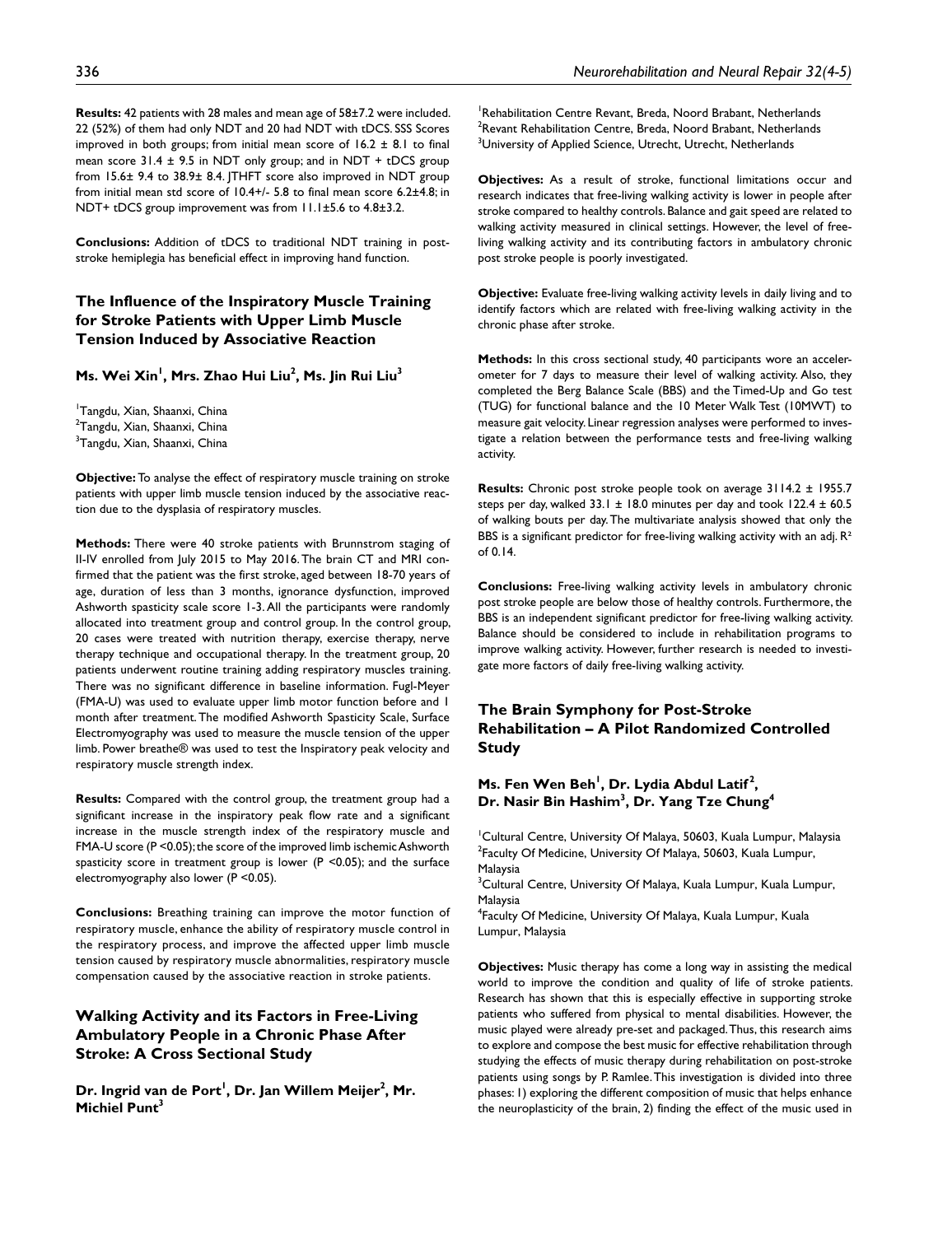phase one on stroke patients during their rehabilitation through augmenting patients brain neuroplasticity by measuring the mean evoke potential (MEP) using Transcranial Magnetic Stimulation (TMS), and 3) comparing the effects of brain neuroplasticity between lesion and non-lesion areas in the patients.

**Methods:** A cross-over design with music therapy is used on a small sample of 30 participants made out of stroke patients and healthy individuals, whereby the neuroplasticity of their brains are compared and analysed

**Results:** The results suggest that the music therapy produces positive changes in neuroplasticity leading to the improvement of the subjects' motor performance.

**Conclusions:** With this, it is possible that using P. Ramlee's songs can accelerate the rehabilitation for post-stroke patients which proves that music therapy has equally significant benefits as an adjuvant therapeutic tool in a wide variety of clinical settings.

### **Opportunistic Oral Pathogen Among Stroke Survivors**

Dr. Normaliza Ab Malik<sup>1</sup>, Prof. Fathilah Abdul Razak<sup>2</sup>, Prof. Leonard SW Li<sup>3</sup>, Dr. Sa'ari Mohamad Yatim<sup>4</sup>, Prof. **Colman McGrath5**

1 University Sains Islam Malaysia, Kuala Lumpur, Kuala Lumpur, Malaysia  $^2$ University Malaya, Kuala Lumpur, Wilayah Persekutuan KL, Malaysia <sup>3</sup>Tung Wah Hospital, Hong Kong, Hong Kong, China 4 Hospital Serdang, Kajang, Selangor, Malaysia

<sup>5</sup>University of Hong Kong, Hong Kong, Hong Kong, China

#### **Objectives:**

**Background and aims:** Oral hygiene is compromised following stroke and the oral cavity serves as a reservoir for opportunistic pathogens. Poor oral hygiene not only results in oral health problems, but also life-threatening events such as aspiration pneumonia and bacteremia. Thus, this study aimed to evaluate the effectiveness of an oral health care intervention in decreasing oral opportunistic pathogens in patients after stroke.

**Methods:** This multicentered randomized controlled trial was conducted among 52 hospitalised stroke patients. The patients were randomized into: i) Test group: a powered toothbrush and antimicrobial gel [1% *chlorhexidine gluconate*], or ii) Control group: conventional oral care (a manual toothbrush and a standardized toothpaste). Oral rinse specimens of patients were aseptically collected at baseline (before intervention), 3-months and 6-months follow-up. Identification of microbial species for prevalence assessment were performed using selective media. The growth of *Staphylococcus aureus*, aerobic and facultative anaerobic Gram-negative bacilli (AGNB) and yeast were determined.

**Results:** More than half of the patients harboured *S. aureus* (63.5%), anaerobic AGNB (65.4%) and most harboured yeast (88.5%). There were significant decreased in *S. aureus* (*P*<0.01) and AGNB (*P*<0.05) prevalence over time, and from baseline and 6-months (*P*<0.01 and *P*<0.05) respectively. There was a significant difference between the prevalence of yeast between the control and test group at 6-months (P<0.05), but no significant difference over time was noted. *Candida albicans* was the dominant yeast, while *Klebsiella pneumonia* and *Enterobacter sp.* were the prominent AGNB that was observed in the study.

**Conclusion:** A decrease in the prevalence of *S. aureus*, AGNB and yeast in the intervention group was evident in this study. Oral hygiene intervention is thus, effective in reducing the prevalence of oral opportunistic pathogens among stroke patients

### **Outcome of Human Peripheral Nerve Repair Interventions: A Systematic Review**

#### **Prof. Sunil K Narayan1 , Prof. Ravikumar Chitoria2**

<sup>1</sup>Department of Neurology, Superspecialty Block, Dhanvanthri Nagar, Puducherry, India-605006  $^{2}$ Jawaharlal Institute of Postgraduate Medical Educa, Pondicherry, Puducherry, India

**Objectives:** Peripheral nerve injury is very common but repair is a challenging medical problem. Road traffic accidents are the most common cause which most frequently affects young to middle aged men. The young people in their productive age undergo nerve injury due to accidents and other occupational hazards. Though these injuries may not threaten the life of the patient, they causes heavy social burden by rendering healthy individuals physically and socio-economically handicapped. Advances in medical sciences and technologies have however made tremendous breakthroughs making this a fascinating area in neurotherapeutics. The aim of the study is to review existing literature in nerve repair studies in human beings and analyse outcome systematically.

**Methods:** A detailed search was made from PubMed Scopus Cochrane library CINAHL PEDro databases and National knowledge network of India and also from scanning through various conference abstracts published in the last 10 years and from important thesis publications from universities including unpublished good data. The studies were categorized based on the age of the patients, type of injuries, type of intervention and also the minimal follow up period. The quality of included studies was assessed using criteria recommended by the Cochrane Handbook for Systematic Reviews of Interventions and the data were extracted by two reviewers independently. Studies satisfying these criteria were segregated and were subjected to a homogeneity test. Those without acceptable homogeneity were excluded. Remaining studies were subjected to a metaanalysis. Outcome parameters such as the functional improvement, sensory and motor recovery parameters were analysed. Meta-analysis will be conducted by RevMan 5.1 software.

**Results:** 535 nerve repairs conducted on 410 patients were analysed from 8 studies. After checking the inclusion criteria, 350 repairs from 280 patients from 6 homogeneous studies fitted the inclusion and exclusion criteria.

**Conclusions:** Human peripheral nerve repair using conduits is safe and effective.

# **The Effects of Motor-Points Warm Acupuncture on Reducing Triceps Surae Spasticity in Post-Stroke Patients**

# **Dr. Hongxing Wang1 , Dr. Caixia Su2 , Dr. Wentong Zhang3**

<sup>1</sup>Nanjing Medical University, Nanjing, Jiangsu Province, China  $^2$ Shengze Hospital of Jiangsu Province, Suzhou, Jiangsu, China <sup>3</sup>Shengze Hospital of Jiangsu Province, Suzhou, Jiangsu Province, China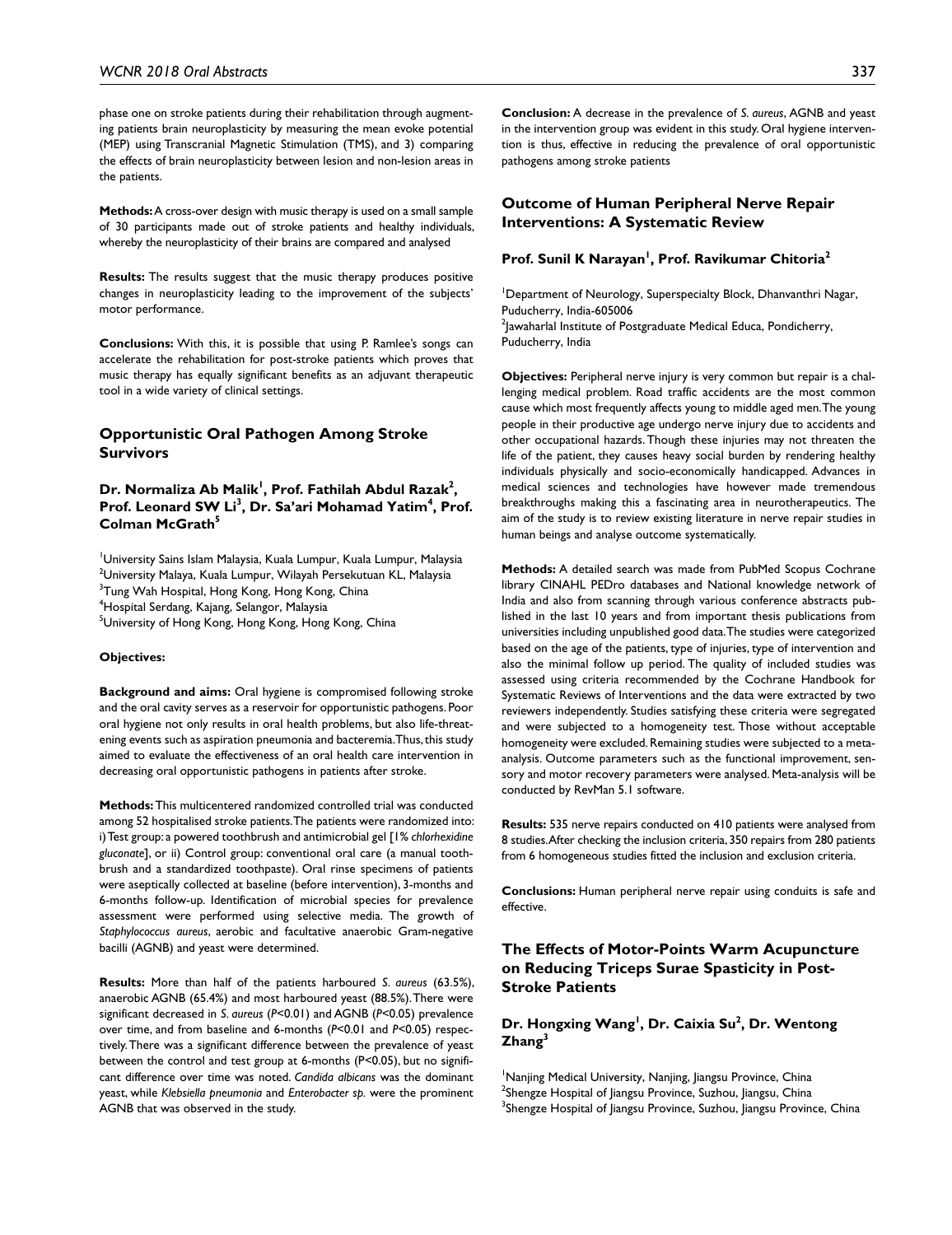**Objectives:** To investigate the effects of motor-point warm acupuncture therapy on reducing spasticity and tone of triceps surae muscle and improving gait in patients with stroke.

**Methods:** Sixty patients with stroke with Modified Ashworth spasticity scale (MAS) rating 1+ or above and Clinical Spasticity Index (CSI) no less than 7 points, were randomly divided into warm acupuncture (WA) and conventional rehabilitation group (CR). Based on conventional rehabilitation, WA group received warm acupuncture by 0.45\*75mm needle heated by fired moxa cone. There were seven motor-points were located by electrical stimulator in triceps surae muscle. Warm acupuncture treatment lasted for 20 minutes per time, 3 times one week, totally 4 weeks. MAS, CSI and gait time-space parameters were adopted to evaluate muscle tone, spasticity and gait.

**Results:** After 4 weeks treatment, MAS and CSI index scores of WA group were decreased significantly than those before treatment (P<0.05), the CR group which had no significant differences before and after treatment (P>0.05). Compared with CR group, the scores of MAS and CSI in WA group reduced significantly after treatment (P<0.05). The cadence and step length were increased distinctly in WA group after treatment, furthermore better than CR group (P<0.05).

**Conclusions:** The warm acupuncture can reduce the spasticity and tone of tricpes surae muscle of the affected side in patients with stroke and improve the walking performance.

# **Contralaterally Controlled Functional Electrical Stimulation Improves Wrist Dorsiflexion and Upper Limb Function in Patients with Early-Phase Stroke**

#### **Prof. Lu Xiao1 , Dr. Zheng Yu2 , Mrs. Mao Mao3**

<sup>1</sup>The First Affiliated Hospital of Nanjing Medical University, Nanjing, Jiangsu Province, China

<sup>2</sup>Sichuan University-Hong Kong Polytechnic University, Chengdu, Sichuan Province, China

 $3$ The First Affiliated Hospital of Nanjing Medical University, Nanjing, Jiangsu Province, China

**Objectives:** To investigate the effectiveness of contralaterally controlled functional electrical stimulation (CCFES) on wrist dorsiflexion (WD) and upper limb function in patients with early-phase stroke.

**Methods:** Eligible patients were randomly assigned into two study groups. Patients in the CCFES group were treated with routine rehabilitation combined with CCFES while those in the neuromuscular electrical stimulation (NMES) group were treated with routine rehabilitation combined with NMES. Electrical stimulation was performed once a day over two weeks and the duration was 20min for each section. The time intervals from the onset of stroke to the appearance of WD and from the onset of treatment to the appearance of WD were recorded. The functional assessments, including active range of motion for WD, strength of extensor carpi, Fugl-Meyer assessment (FMA) for upper extremity, Jebsen Hand Function Test (JHFT), modified Barthel Index (mBI) and ICF Generic Set, were performed at baseline and endpoint.

**Results:** Twenty-one patients in CCFES group and 20 patients in NMES group participated in this trial. Nineteen patients (90.48%) in CCFES group and 12 patients (60%) in NMES group were observed to obtain the active WD during the treatment period. The time interval from the onset of stroke to the appearance of active WD was significantly earlier in CCFES group (18.33±7.01 days) as compared to that in NMES group (40.95±20.02 days). For inter-group comparison, statistical differences were observed for all the items except JHFT at the endpoint. Changes between baseline and endpoint for each parameter were significantly different between groups. For intra-group comparison, the scores obtained at the endpoint were significantly higher than that of baseline.

**Conclusions:** CCFES was superior to NMES in either shortening the course of WD appearance and the recovery of upper extremity function in patients with early-phase stroke.

**Relief of Spasticity-Related Pain with Botulinum Neurotoxin-A (BoNT-A) in Real Life Practice. Post-Hoc Analysis from a Large International Cohort Series**

### Dr. Lynne Turner-Stokes<sup>!</sup>, Dr. Stephen Ashford<sup>2</sup>, Dr. **Jorge Jacinto** $^3$ **, Dr. Klemens Fheodoroff** $^4$ **, Dr. Pascal Maisonobe5 , Dr. Jovita Balcaitiene6**

<sup>1</sup>Northwick Park Hospital, London, London, United Kingdom <sup>2</sup>Northwick Park Hospital, London, London, United Kingdom <sup>3</sup>Centro de Medicina de Reabilitaçãode, Alcoitão, Estoril, Lisbon, Portugal

4 Gailtal-Klinik, Hermagor, Carinthia, Austria <sup>5</sup>lpsen Pharma, Boulogne-Billancourt, Île-de-France, France 6 Ipsen Pharma, Boulogne-Billancourt, Île-de-France, France

**Objectives:** Pain is a common treatment goal for upper limb spasticity (ULS). Whilst clinical trials of BoNT-A show variable results in the treatment of spasticity-related pain, here we describe its use in real-life clinical practice. This post-hoc analysis compares patients whose primary treatment goal is pain relief, with those who had primary goals in other areas.

**Methods:** The Upper Limb International Spasticity (ULIS) programme is a series of observational cohort studies across >30 countries, examining local clinical practice and patient-centred outcomes in ULS treatment with BoNT-A/concomitant therapies. ULIS-II (NCT01020500) examined a single treatment cycle in stroke patients. ULIS-III (NCT02454803) examines repeated cycles in all neurological conditions. Baseline data are recently available. Outcome Measures include primary goal achievement; goal attainment scaling (GAS), Neurological Impairment Scale, Modified Ashworth Scale.

**Results:** In ULIS-II, pain was the primary goal in 61/456 (13.4%) patients (pain group), whilst 395 (86.6%) had primary goals in other areas (function, mobility, contracture prevention etc). At baseline, both groups were largely similar for demographics, severity impairment and spasticity. However, the pain group was older with more severe contractures. The pain group was more likely to receive injections around the shoulder girdle.

The pain group did somewhat better in primary goal achievement (83.6% vs 78.9%) and mean (standard deviation) GAS-T score (54.3 [9.4] vs 52.5 [9.5]). Goal attainment for the pain group was significantly associated with improvements in pain visual analogue scale (Spearman rho 0.65, p<0.001), proximal spasticity (rho=0.40, p=0.002) and patient-reported global benefit (rho=0.41, p=0.001), but was unrelated to duration of spasticity.

From ULIS-III baseline data, pain is now the primary goal for 348/975 (25%) patients.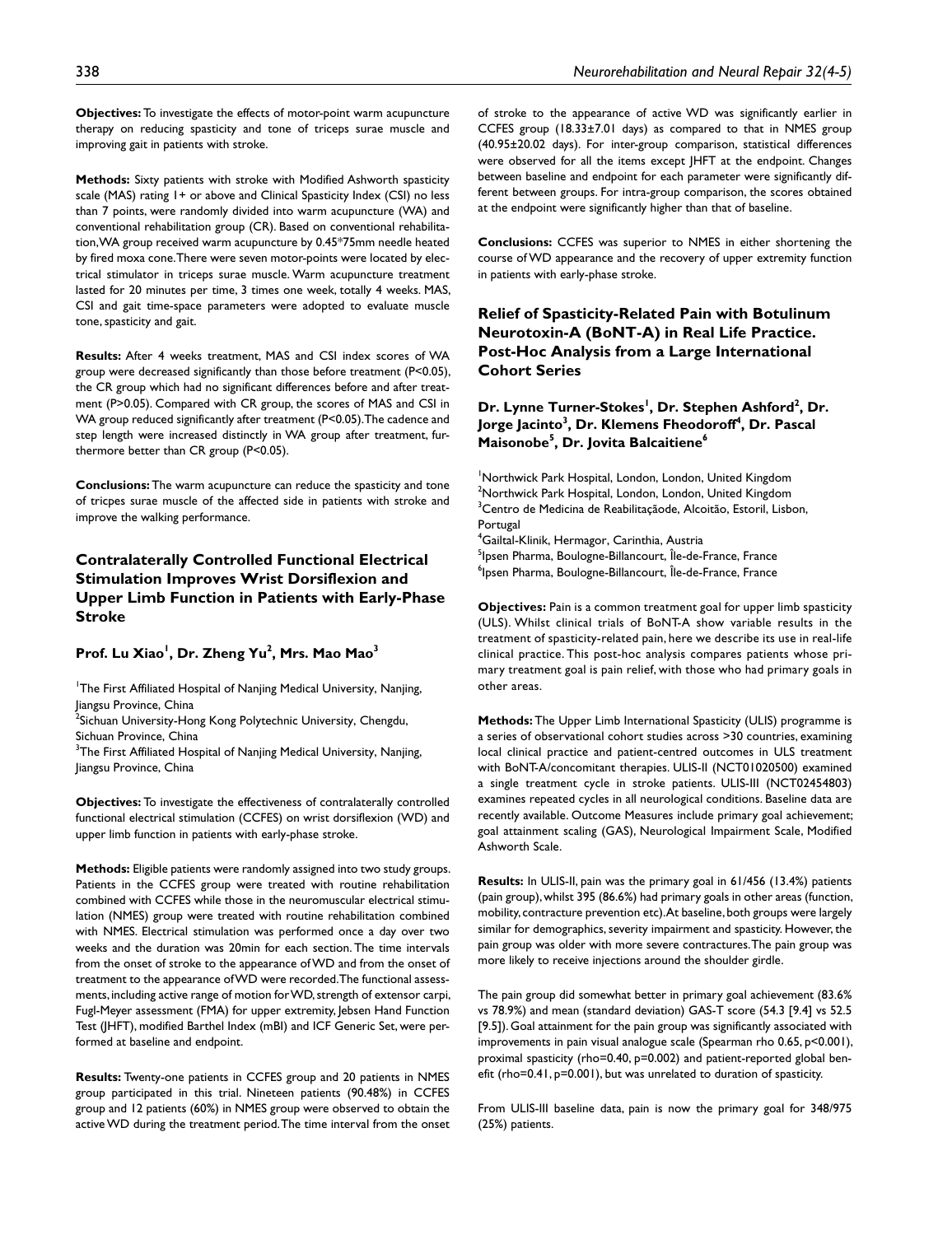**Conclusions:** Pain reduction is an important goal in management of spasticity, irrespective of chronicity or the presence of contractures. It is increasingly identified by clinicians and patients as a primary target for treatment.

# **Research on Effect of iTBS And 1Hz rTMS on Recovering Upper Limb Function of Stroke Patient**

#### Ms. Chang Jiang<sup>1</sup>

<sup>1</sup>The Second Affiliated Hospital Of Medical University of Anhui, Hefei, Anhui, China

**Objectives:** The paper aims To observing the curative effect of iTBS and 1Hz rTMS on recovering the movement function of upper limb of stroke patient.

**Methods:** 41 cases of patients for hemiplegia after stroke in the recovery period are selected and divided into three groups :14 cases of iTBS group,13 cases of 1Hz rTMS group,14cases of control group at random using single blindness method. All the three groups receive comprehensive rehabilitation treatment. In addition, the LF group receives 1HZ rTMS in contralesional M1, and the iTBS group also receives iTBS in ipsilateral M1.Before treatment and after treatment,the U-FMA,ARAT,MBI are evaluated. For Each patient,the ipsilateral thumb extensor should receive MEP inspection before and after treatment and the MEP latency and peak-peak should be recorded.

**Results:** ①After treatment period, the scoring of all the three groups of patients in FMA, ARPT and MBI improved before treatment (P<0.05) ②After treatment,the scoring of both treatment groups in FMA and MBI is improved than that of control group (P<0.05); and the score of iTBS in ARPT treatment is improved than that in control group (P<0.05).③ The ipsilateral MEP cortical latency in both treatment groups is reduced and peak-peak of the ipsilateral MEP increases. Compared with that before treatment, the difference has statistical significance (P<0.05) .Moreover, the difference in the control group aslo has the statistical significance.

**Conclusions:** Both treatment groups are beneficial for recovering the movement function of upper limb of patients than the control group, but there is no significant difference for the treatment effect. iTBS promotes the recovery of arm function on affected side better than other groups;Both treatment groups can enhance the excitability of motor cortex on the affected hemisphere and promote the recovery of movement function of upper limb.

# **Functional Electrical Stimulation (FES): The Science is Strong, The Clinical Practice Not Yet-A Review of Evidence**

#### Dr. Gad Alon<sup>1</sup>

University of Maryland, Shool of Medicine, Baltimore, MD, United States

**Objectives:** The mechanisms that govern the application of non-invasive functional electrical stimulation (FES) have been delineated and clearly described in numerous evidenced-based research publications. The aim of this review is to summarize the primary, multi-system effects of non-invasive FES on the musculo-skeletal system, the peripheral vascular system, and the central nervous systems. The presentation will relate these effects to multiple efficacious clinical studies in neuro-rehabilitation. The presentation will include discussion of the latest technological advancement in wearable FES systems and their critical role in achieving functional recovery following damage to the brain. The presentation will also offer an advanced practice model guided by the latest trend in the medical field focusing on patient-centered, personalized intervention.

**Methods:** Review of Evidence-based clinical studies

**Results:** Not applicable

**Conclusions:** Wearable FES systems have entered the clinical practice allowing FES to become part of the continuum of care in neurorehabilitation. Using adequate screening of candidates and combining FES with taskspecific and functional training is likely to help millions of patients world-wide with damage to the brain regain functional independence.

# **The Influence of Type of CVA on Planning and Outcomes in a Post-Acute Community Rehabilitation Setting**

**Mrs. Janet Wagland<sup>1</sup>, Ms. Elly Williams<sup>2</sup>, Dr. Angelita** Martini<sup>3</sup>

<sup>1</sup>Brightwater Care Group, Perth, Western Australia, Australia  $^2$ Brightwater Care Group, Perth, Western Australia, Australia <sup>3</sup>The University of Western Australia, Crawley, Western Australia, Australia

**Objectives:** People with an acquired brain injury (ABI) present to postacute rehabilitation with complex disability. Therefore, it is important to accurately identify potential for rehabilitation on initial assessment to optimise client outcomes and use of health resources, and provide clients with the opportunity to reintegrate into the community. Type of ABI can have a large influence on severity of injury and the areas in which rehabilitation gains can be made. This study assessed and compared the functional and cognitive gains made by clients with left, right, haemorrhagic, ischaemic CVA diagnosis 6 months after entering a community based post-acute rehabilitation service.

**Methods:** Mayo-Portland Adaptability Inventory-4 (MPAI4) client assessments at admission, 3 monthly review and discharge were analysed using STATA statistical software. The retrospective de-identified data from 60 clients was stratified into primary diagnosis groups, being: CVA; haemorrhagic right (n equals 8), haemorrhagic left (n equals 12), ischaemic right (n equals 16) and ischaemic left (n equals 24). Non-parametric statistical analysis compared MPAI4 scores on admission to 6 months post admission.

**Results:** Clients with an ischaemic right CVA presented with the highest impairment level with no significant gains. Clients with a haemorrhagic right CVA had the most improvement over the 6 month period making significant gains in participation (p equals 0.0136), adjustment (p equals 0.0348) and total (p equals 0.0294). Those with ischaemic left CVA had the lowest impairment levels and made significant gains in total (p equals 0.0097) and ability (p equals 0.0149). Clients with haemorrhagic left CVA made significant gains in participation (p equals 0.0042).

**Conclusions:** Type of CVA can inform rehabilitation planning for clients entering post-acute rehabilitation. This enables insight into what areas of rehabilitation to target to allow clients with ABI to successfully reintegrate into the community with and without support.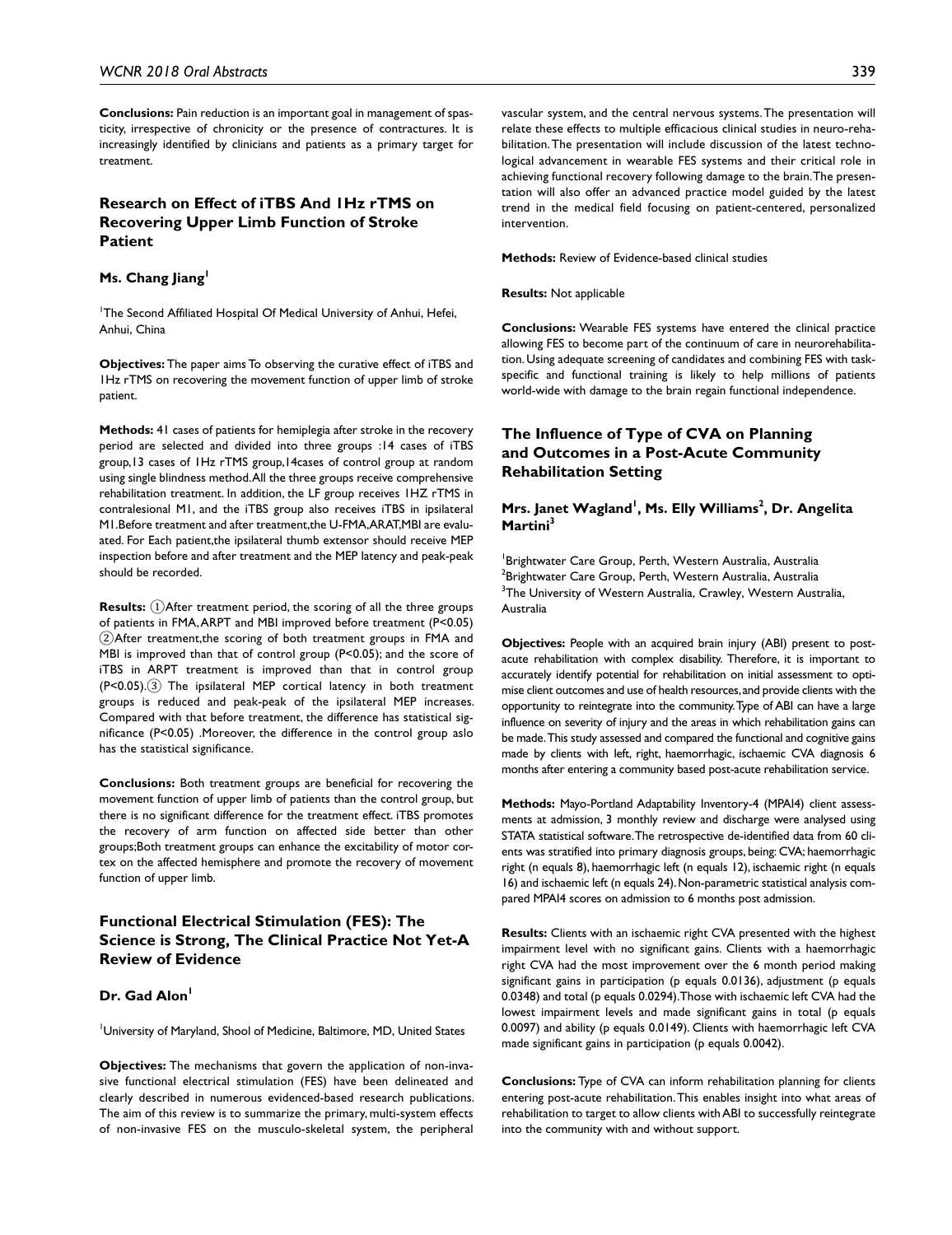# **AbobotulinumtoxinA Injections in Patients with Upper and Lower Limb Spastic Paresis and Impaired Function Following Stroke or Traumatic Brain Injury**

Dr. Jean-Michel Gracies<sup>!</sup>, Dr. Peter McAllister<sup>2</sup>, Dr. **Svetlana Khatkova3 , Dr. Steven Faux4 , Dr. Philippe**  Picaut<sup>5</sup>, Dr. Jovita Balcaitiene<sup>6</sup>, Dr. Romain Raymond<sup>7</sup>

<sup>1</sup>Hôpital Henri Mondor - 51, AVenue Maréchal de Lattre de Tassigny, Créteil, Île-de-France, France-94010

 $2$ New England Institute for Neurology and Headache, Stamford, CT, United States

<sup>3</sup>Federal State Hospital, Moscow, Moscow, Russian Federation

4 St Vincent's Hospital, Sydney, New South Wales, Australia

<sup>5</sup>lpsen Pharma, Les Ulis, Île-de-France, France

6 Ipsen Pharma, Boulogne Billancourt, Île-de-France, France

<sup>7</sup>lvidata, Levallois-Perret, Île-de-France, France

**Objectives:** Management of spastic paresis often requires both upper (UL) and lower limb (LL) treatment. However, limited data exist investigating simultaneous treatment of both limbs with botulinum toxin A. This post-hoc analysis evaluates walking speed (WS) in hemiparetic patients administered abobotulinumtoxinA (Dysport®, aboBoNT-A) in both UL and LL simultaneously.

**Methods:** Phase-III, open-label (OL) study (NCT01251367) performed at 52 centres (11 countries) worldwide. Eligible patients had previously completed the double-blind (DB) placebo-controlled study (NCT01249404). DB study patients received aboBoNT-A 1000U or 1500U in LL for one treatment cycle (TC). OL study consisted of repeated injections (up to 4 TC) over ≤18 months. Patients received aboBoNT-A 1500U in LL for TC1/ TC2; from TC3, patients could receive ≤500U in UL (total dose ≤1500U). Here we report the 10-meter comfortable barefoot WS.

**Results:** Of 352 patients, 63 received co-injection in LL+UL at both TC3/ TC4, and 64 received injection in LL only. Mean (SD) aboBoNT-A doses in LL at TC3 and TC4 were 1380U (210) and 1360U (220), respectively, in patients injected in LL only, and 1000U (50) and 1000U (50), respectively, for patients injected in LL+UL.At baseline, 10-meter comfortable barefoot WS (mean [SD]) was similar in patients injected in LL+UL (0.42 [0.20]) and LL only (0.42 [0.20]). At TC3 Week 4, both subgroups had improvements from baseline (mean change [SD]: LL+UL: 0.063 [0.131]; LL only: 0.078 [0.114]), which further improved to TC4 Week 4 (LL+UL: 0.086 [0.166]; LL only: 0.086 [0.123]).

**Conclusions:** In patients with spastic paresis requiring concurrent treatment of UL and LL, it was possible to split 1500U total dose of aboBoNT-A between both extremities, while still improving WS similarly to that observed in patients injected in lower extremities only. This provides important information for the treatment of LL and UL simultaneously with aboBoNT-A in adult patients with hemiparesis.

# **A Pilot Randomized Controlled Trial of Constraint-Induced Movement Therapy Combined with Transcranial Direct Current Stimulation and Peripheral Neuromuscular Stimulation**

Prof. Kazuhisa Domen<sup>'</sup>, Dr. Takashi Takebayashi<sup>2</sup>, Prof. **Kayoko Takahashi3 , Dr. Misa Moriwaki4**

<sup>1</sup>Hyogo College of Medicine, Nishinomiya, Hyogo, Japan  $^{2}$ Hyogo College of Medicine, Nishinomiya, Hyogo, Japan  $^3$ Kitasato University, Sagamihara, Kanagawa, Japan 4 Midorigaoka Hospital, Takatsuki, Osaka, Japan

**Objectives:** Constraint-induced movement therapy (CIMT) is an evidence-based effective treatment for upper-extremity motor deficits in stroke hemiplegia. On the other hand, transcranial direct current stimulation (tDCS) has recently been used for several brain impairments. Moreover, peripheral neuromuscular electrical stimulation (PNMES) has been reported to prolong the effect of tDCS. The objective of this multicentre, randomized, controlled study is to determine the effectiveness of combined therapy of CIMT, tDCS and PNMES vs. conventional CIMT on upper-extremity paralysis in chronic stroke patients.

**Methods:** The inclusion criteria were age 20–90 years and more than180 days from stroke onset. The exclusion criteria were bilateral or brain stem lesions, voluntary extension  $\leq 10^{\circ}$  in the MP and IP joints, or  $\leq 20^{\circ}$  in the wrist, severe balance or walking disorder, severe cognitive disorder etc. Participants were randomized into the control group (CG; conventional CIMT) or the treatment group (TG; CIMT plus tDCS and PNMES). TG received tDCS set at 1 mA for 20 mins, followed by PNMES with trains of stimulation at 1 Hz for 10 mins, and then 2 h CIMT, in the morning and afternoon, respectively, for 10 days.

**Results:** Twenty patients were randomized into two groups. After one patient in the CG refused, 19 patients completed the study. Within each group, all motor performance indicators showed significant improvement from baseline. Patients in the TG showed significantly higher improvement than the CG in terms of Fugl–Meyer score (9.20 [4.64] vs. 4.56 [2.60] for treatment vs. control, respectively; *P* < 0.01) and Motor Activity Log Amount of Use score (1.10 [0.65] vs. 0.62 [0.85]; *P* = 0.02).

**Conclusions:** Compared to conventional CIMT, combined therapy of CIMT, tDCS and PNMES improves motor recovery and daily use in the affected upper extremity in chronic stroke.

TRIAL REGISTRATION: UMIN000020927

# **Botulinum Toxin A in Upper Limb Spasticity Management: Baseline Data from the Upper Limb International Spasticity (ULIS)-III Study**

# Dr. Lynne Turner-Stokes<sup>!</sup>, Dr. Stephen Ashford<sup>2</sup>, Dr. **J**orge Jacinto $^3$ , Dr. Klemens Fheodoroff $^4$ , Dr. Allison **Brashear5 , Dr. Pascal Maisonobe6 , Dr. Jovita Balcaitiene7**

<sup>1</sup>Northwick Park Hospital, London, London, United Kingdom  $^{2}$ Northwick Park Hospital, London, London, United Kingdom <sup>3</sup>Serviço de Reabilitação de Adultos, Estoril, Lisbon, Portugal 4 Gailtal-Klinik, Hermagor, Carinthia, Austria 5 Wake Forest School of Medicine, Winston-Salem, North Carolina, United States <sup>6</sup>lpsen Pharma, Boulogne Billancourt, Île-de-France, France <sup>7</sup>lpsen Pharma, Boulogne Billancourt, Île-de-France, France

**Objectives:** ULIS-III is a large international study to describe real-life clinical practice in upper limb spasticity (ULS) management using licensed botulinum toxin A (BoNT-A) products and concomitant therapies. ULIS-III will assess long-term impact on patient-centred outcomes and identify best practice strategies according to patient needs. Recruitment has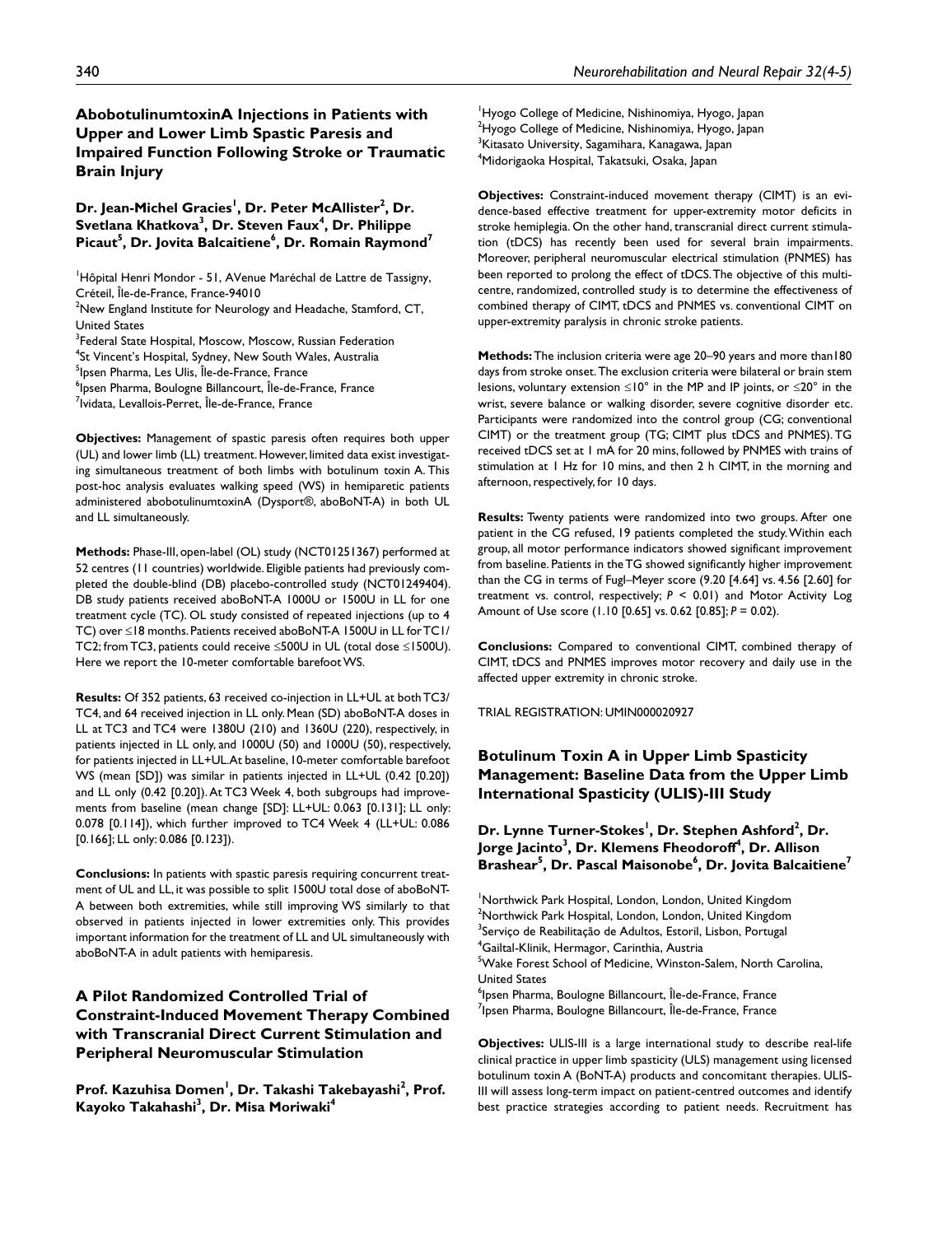recently completed. Here, we present baseline data for patients enrolled by June 2017.

**Methods:** In this longitudinal, prospective, observational, cohort study of integrated spasticity management in adults with ULS (NCT02454803), patients are followed for 2 years to examine the impact of repeated BoNT-A injections. Person-centred outcomes are assessed using the Upper Limb Spasticity Index, combining individual goal setting with targeted standardised measures, selected according to patient's chosen goal areas. Details of BoNT-A injections and physical treatments are recorded, alongside economic and quality-of-life data.

**Results:** Baseline data were analysed for 975 patients (mean age, 54.1 years; male, 57%) enrolled at 57 sites (14 countries; 5 continents). Baseline characteristics are presented in Table 1. 82% of patients had spasticity following stroke; two-thirds had received previous BoNT-A for ULS, of which 46% had received <5 previous injections and 28% received >10 injections. The median time from diagnosis to first BoNT-A injection was 1.0 years, and to enrolment was 3.4 years. While arm and forearm muscles were most commonly injected at baseline, 40% received injections around the shoulder and hand/fingers. The most commonly selected primary goal areas. were passive function (31%) and pain (25%), followed by active function (16%), range of movement (14%) and involuntary movements (12%).

**Conclusions:** ULIS-III will improve understanding of treatment and outcomes for longer term ULS management. Final data will be available in 2019.

### **The Adult Spasticity International Registry (ASPIRE) Study: 1-Year Results**

Dr. Gerard E. Francisco<sup>I</sup>, Dr. Daniel S Bandari<sup>2</sup>, Dr. **Ganesh Bavikatte<sup>3</sup>, Dr. Wolfgang H Jost<sup>4</sup>, Dr. Aubrey Manack Adams<sup>5</sup>, Dr. Joan Largent<sup>6</sup>, Dr. Alberto Esquenazi7**

1 University of Texas McGovern Medical School and TI, Houston, Texas, United States

 $^{2}$ Hoag Neurosciences Institute, Newport Beach, California, United States

 $^3$ The Walton Centre, Liverpool, England, United Kingdom

4 University of Freiburg, Freiburg im Breisgau, Germany, Germany <sup>5</sup>Allergan plc, Irvine, California, United States

6 QuintilesIMS Real-World Evidence Solutions, Cambridge,

Massachusetts, United States

 $^7$ MossRehab Gait and Motion Analysis Laboratory, Elkins Park, Pennsylvania, United States

**Objectives:** OnabotulinumtoxinA treatment for spasticity is individualized, variable, and dependent on numerous factors. Findings from ASPIRE will help guide onabotulinumtoxinA treatment strategies in patients with spasticity, in order to optimize outcomes. Here we evaluate the interim onabotulinumtoxinA safety, effectiveness, and treatment utilization data from the ASPIRE study.

**Methods:** This is a multicenter, prospective, observational study across 54 North American, European, and Asian sites (NCT01930786) examining adult patients with spasticity treated with onabotulinumtoxinA at the treating physician's discretion. Follow-up assessments include utilization (each treatment visit) and patient and physician satisfaction (5±1 weeks post-treatment).

**Results:** At the 1-year assessment, 731 patients received at least 1 onabotulinumtoxinA treatment; 214 and 251 patients received treatment for

upper or lower limb spasticity, respectively, and 265 patients received treatment for both upper and lower limbs. Most commonly treated upper and lower limb presentations were clenched fist (n=368) and equinovarus foot (n=400), respectively. The most frequently used localization technique was electromyography (39.5%–61.5% of treatment sessions). Across all treatments, 91.1% of physicians and 82.3% of patients reported being satisfied/extremely satisfied that treatment helped manage spasticity; 84.6% of physicians and 74.8% of patients reported that the treatment benefit was sustained, and 97.4% of physicians and 89.8% of patients would definitely/ probably continue onabotulinumtoxinA treatment. A total of 211 patients (28.9%) reported 559 adverse events (AEs) of which 23 events in 17 patients (2.3%) were considered treatment-related. Serious AEs (136 events) were reported by 75 patients (10.3%); 5 serious AEs in 2 patients (0.3%) were considered treatment-related. No new safety signals were identified.

**Conclusions:** One-year results demonstrate the safety and effectiveness of onabotulinumtoxinA for spasticity in clinical practice. Further analyses will explore clinical and burden outcomes as well as differences across etiology and presentation.

# **Microvascular Decompression - Trigeminal Neuralgia**

### **Dr. Keki E Turel**

1 Bombay Hospital, Mumbai, Maharashtra, India

**Objectives:** Treatment for Trigeminal Neuralgia can be tricky and demanding, and is based on several vital factors:

- 1) Correct clinical diagnosis
- 2) Customizing the right treatment modality for each patient
- 3) Flexibility to change over from one mode of therapy to the other when demanded, and finally
- Safeguarding against any complication that may arise in the treatment of this benign disorder.

Being the most excruciatingly painful condition mankind can suffer, patients often accept any form of treatment that a particular practitioner offers.

**Methods:** However, any procedure that relieves the pain at the cost of ablating the nerve would only be the last resort. Hence, when drug therapy fails, MVD seems to be the most reasonable treatment. Though the operation has been simplified, to be done through a keyhole microsurgically or endoscopically, it is not necessarily free of risk. Hence, a very rigid protocol is essential to prevent any complication and successfully promote surgery vis-à-vis other less effective (albeit less invasive) procedures.This paper specially emphasizes on the role of veins as the sole or an additional offending agent in a sizeable number of patients. The other point of emphasis is transpositioning or mobilizing the arterial loop off the nerve, passing a sling of teflon around it to pull it away from the nerve and fixing it to a neighboring anatomical location using fibrin glue, as against intterpositioning Teflon between the vessel and the nerve.

**Results:** Above methods minimises any possible close contact with the nerve there by improving immediate and long term results. The procedure is short, bloodless and visually enjoyable but needs extreme caution and gentleness for it to achieve enduringly successful results without inflicting any neurological deficit.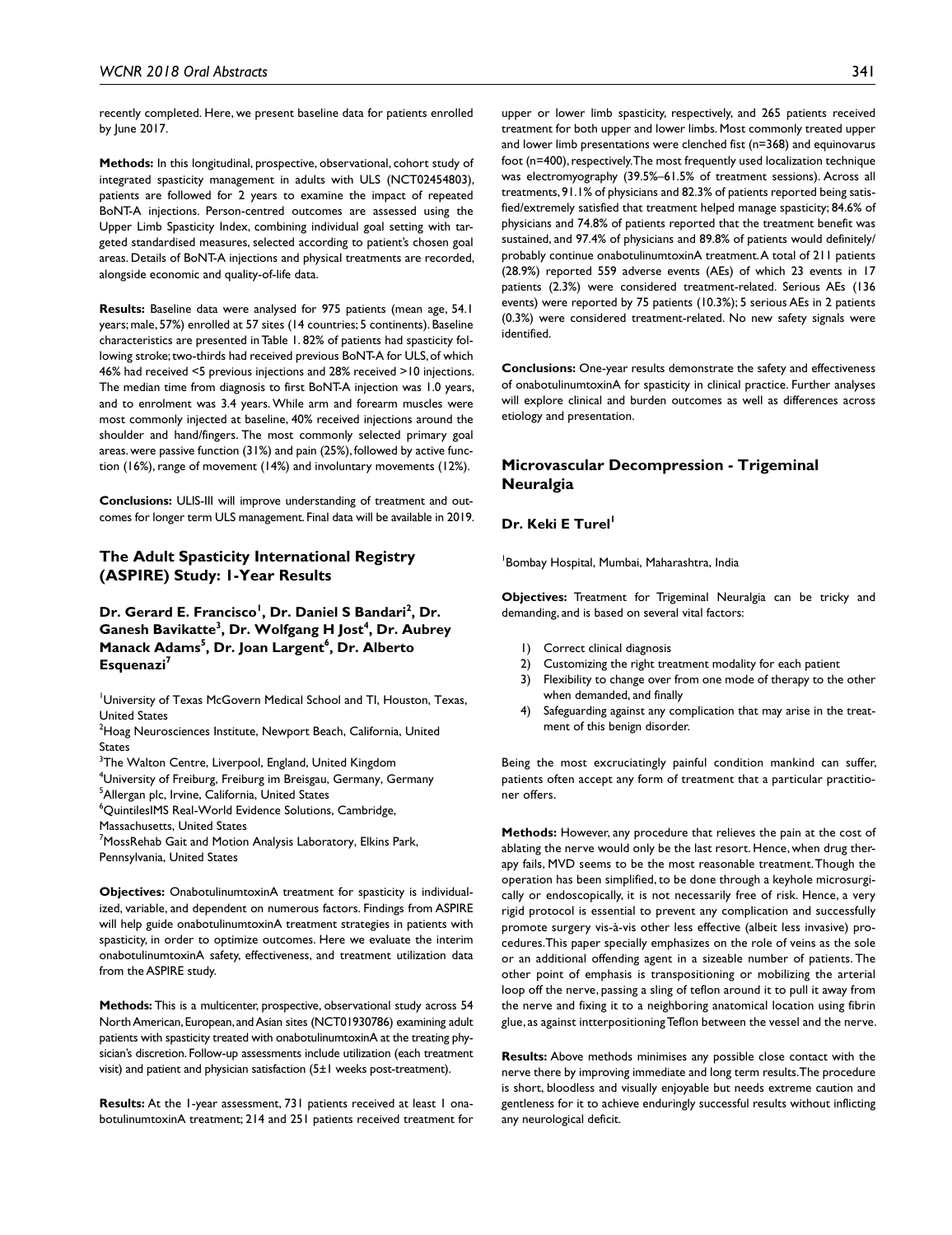**Conclusions:** The technical considerations of MVD and its potential hazards and pitfalls shall be discussed based on a personal experience of nearly 1045 cases.

### **Disability Assessment Schedule 2 Can Reliably Quantify Disability in Epilepsy**

#### **Dr. Sanjeev V. Thomas**

<sup>1</sup>Sree Chitra Tirunal Institute for Medical Sciences, Trivandrum, Kerala, India

#### **Objectives:**

**Background**: Epilepsy is the most common neurological disorder that affects 6.5 million people in India. Epilepsy can lead to substantial disability in people with epilepsy. About a third of them may continue to get frequent seizures in spite of optimal pharmacotherapy. Early onset of epilepsy in childhood often leads to unwanted drop out from schools and lost opportunities in life. Seizures or fear of potential seizures can lead to withdrawal from social responsibilities and ultimately add to disability. Perceived and enacted stigma of epilepsy is another pathway that leads to disability. Regrettably there is no validated scheme to quantify disability due to epilepsy. Measures of seizure burden or quality of life do not quantify disability in epilepsy comprehensively. Disability Assessment Schedule version 2 is a generic instrument that can quantify disability in health and disease states across both genders. The normative data on the disability burden for different continents are available. However DAS 2 had never been used to quantify disability in epilepsy.

**Objective**: To assess the utility of DAS 2 to quantify disability in epilepsy.

**Methods:** We interviewed 300 adults with epilepsy attending to the outpatient epilepsy services of this Institute. Those with other significant co morbidities such as mental subnormality, stroke, significant motor deficits or orthopedic problems were excluded.

**Results:** The mean (and SD) score for 300 adult persons with epilepsy (aged 20 – 60) years for the DAS 2 was 9.61 (9.04), range 0 – 50, 95% CI 8.59-10.64). The mean score for Quality of Life in Epilepsy 10 was 16.62 (3.7), and WHO well being Index was 13.44 (4.83). There was good correlation (p<0.001) between the scores on DAS 2, QOLIE 10, anxiety and depression scores of the HADS and WHO well being index.

**Conclusions:** DAS 2 is a reliable and accurate instrument to quantify disability in epilepsy and the results can be compared across different medical conditions and different communities.

### **Yoga and Epilepsy : Methodological Issues and Review of Existing Studies**

### Dr. Nandan Balkrishna Yardi<sup>!</sup>, Dr. Nandan Balkrishna **Yardi<sup>2</sup> , Dr. Tobias Lundgren3 , Dr. Jo Ann Dahl4**

1 Yardi Epilepsy Clinic, Pune, Maharashtra, India <sup>2</sup>Yardi Epilepsy Clinic, Pune, Maharashtra, India <sup>3</sup>Karolinska Institutet, Solna, Solna Stadt, Sweden 4 Uppsala University, Uppsala, Uppsala County, Sweden

**Objectives:** The purpose of this controlled and outcome study was to evaluate Acceptance and Commitment Therapy and Yoga in the treatment of epilepsy.

A second objective would be to evaluate methodological issues in similar studies on Yoga for epilepsy based on web review published by Cochrane group

**Methods:** The design consisted of a RCT with repeated measures (N=18). All participants had an EEG verified epilepsy diagnosis with drug refractory seizures. Participants were randomized into one of two groups ACT or Yoga. Therapeutic effects were measured using seizure index (frequency x duration) and quality of life (SWLS, WHOQOL-Bref). The treatment protocols consisted of 12 hours of professional therapy distributed in two individual sessions, two group sessions during a five-week period and booster sessions at 6 month and 12-month post treatment. Seizure index was continuously assessed during the 3-month baseline and 12-month follow up. Quality of life was measured after treatment and at 6 month and 1 year follow up.

**Results:** The results showed that both ACT and Yoga significantly reduced their seizure index and increased quality of life over time. The ACT group reduced seizure index significantly more as compared to the Yoga group. Participants in both the ACT and the Yoga group improved their quality of life significantly in one of two life quality instruments. The ACT group increased the quality of life significantly as compared to the Yoga group at the WHOQOL-Bref and the Yoga group increased their quality of life significantly as compared to the ACT group at the SWLS.

**Conclusions:** Results of the overall efficacy analysis show that yoga treatment was better when compared with no intervention or interventions other than yoga (postural exercises mimicking yoga). There was no difference between yoga and Acceptance and Commitment Therapy,similar to Cochrane group concusions-larger, methodologically better designed studies are needed to confirm this.

# **Effectiveness of Occupational Therapy Focussing on Upper Extremity Training in a Temperature Controlled Pool Versus Land**

Dr. Deepak Sharan<sup>i</sup>, Dr. Joshua Samuel Rajkumar<sup>2</sup>, Dr. **Mariappan Nagaiah3 , Dr. Rajarajeshwari Balakrishnan4**

<sup>1</sup>RECOUP Neuromusculoskeletal Rehabilitation Centre, Bangalore, Karnataka, India <sup>2</sup>RECOUP Neuromusculoskeletal Rehabilitation Centre, Bangalore, Karnataka, India <sup>3</sup>RECOUP Neuromusculoskeletal Rehabilitation Centre, Bangalore, Karnataka, India 4 RECOUP Neuromusculoskeletal Rehabilitation Centre, Bangalore, Karnataka, India

**Objectives:** Aquatic therapy (treatment in a temperature controlled pool) is an integral part of rehabilitation for children with Cerebral Palsy (CP) because of the unique properties of water. The aim of this study was to assess the effectiveness of occupational therapy focussing on upper extremity functional training in a temperature controlled pool versus land.

**Methods:** A prospective clinical trial was conducted in a single rehabilitation centre on 40 children with CP. The participants who fulfilled the eligibility criteria were randomly allocated into 2 groups: Experimental Group A (n=20; 8 boys, 12 girls) with mean age of 7.26±3 years and Control Group B (n=20; 11 boys, 9 girls) with mean age of 7.96±2.5 years. Participants in both the groups underwent a programmed set of activities focussing on gross and fine motor activities of the upper extremities with group A in a temperature control pool and group B in land for 1 hour per day for 6 days per week for 6 weeks. The tools used for measuring primary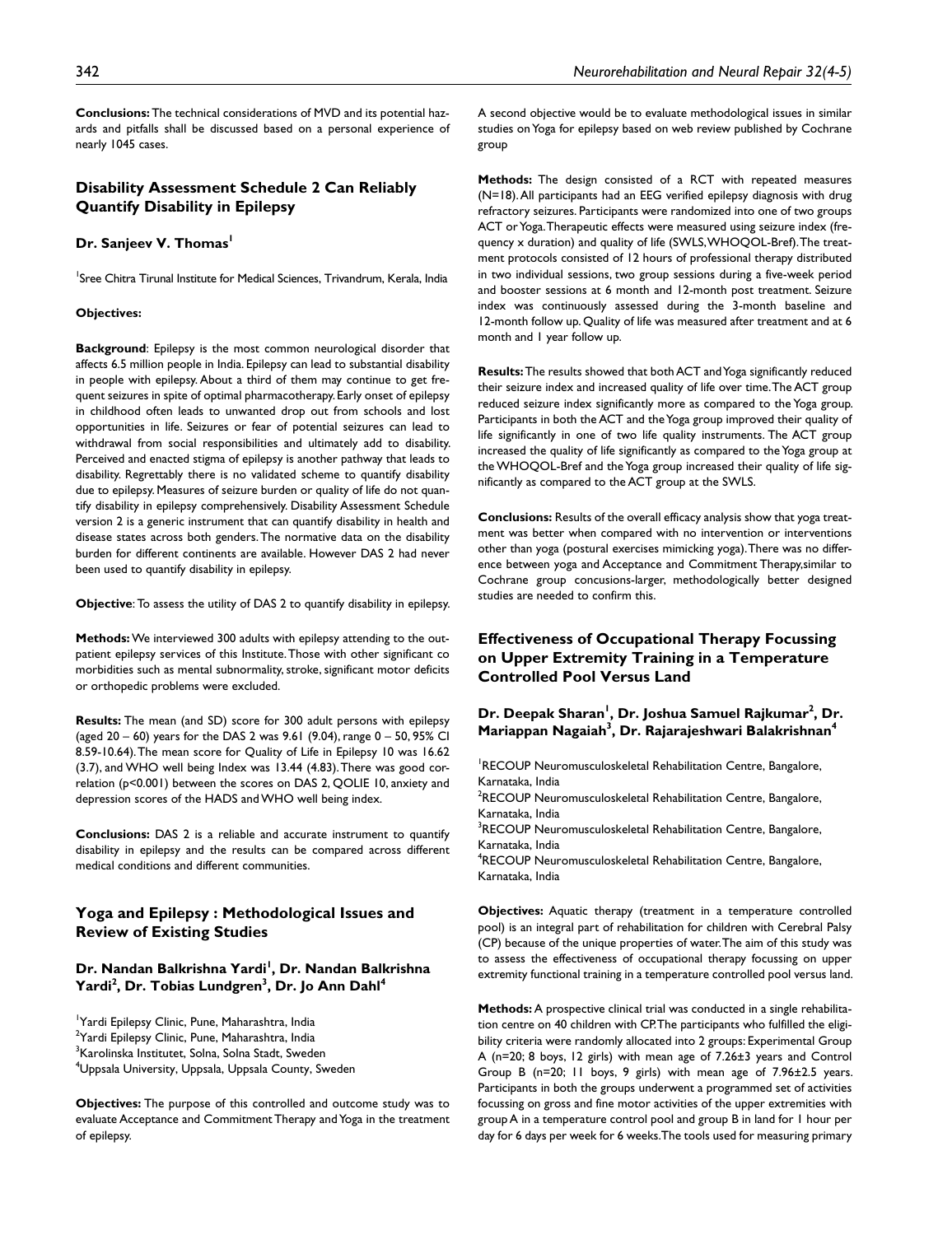outcomes are Quality of Upper Extremity Skills Test (QUEST) and Melbourne Assessment of Unilateral Upper Limb Function (MAUULF).

**Results:** Significant differences were seen on all the outcomes in both the groups at the end of 6 weeks programme when compared to baseline values. But, compared to group B, the children in group A, showed better results in the primary outcomes of QUEST (p<0.001) and MAUULF (p<0.001). The observed progress were also maintained in the follow-ups of group A's QUEST and MAUULF scores after 1 month and 3 months.

**Conclusions:** This study showed that the occupational therapy focusing on upper extremity functional training in a temperature controlled pool can be included in the rehabilitation of children with CP with the use of water as a medium of training.

### **Multidisciplinary Team Approach in Primary Headache Disorders**

### Dr. Debashish Chowdhury<sup>1</sup>, Dr. Ankur Gupta<sup>2</sup>, **Dr. Ashish Kumar Duggal**<sup>3</sup>

1 GIPMER, Delhi, Delhi, India <sup>2</sup>GIPMER, Delhi, Delhi, India 3 GIPMER, Delhi, Delhi, India

#### **Objectives:**

**Background:** Patients with frequent/chronic migraine may have several co-morbidities that require a multidisciplinary team approach.

#### **Objectives:**

- 1. To identify various systemic and psychiatric co-morbidities, and neck pain in patients with migraine.
- 2. To study the effect of multidisciplinary team approaches on treatment outcome and headache disability at 3 months.

**Methods:** Migraine patients (as per ICHD3beta) were evaluated for psychiatric co-morbidities [patient health questionnaire (PHQ), Hamilton rating scale for depression, generalized anxiety disorder scale (GAD-7), Yale-Brown obsessive-compulsive scale (Y-BOCS), anxiety sensitivity index -3 (ASI-3) and Mood disorder questionnaire]; autonomic function [blood pressure response to sustained handgrip, R – R variability and sympathetic skin response (SSR)]; cardiovascular risk factors [blood pressure, ankle brachial index (ABI), body mass index(BMI) & waist hip ratio, serum lipid profile, hs-CRP, and carotid intima media thickness (IMT)] and neck pain. Headache disability by HIT-6 and treatment outcome (>50% decrease in headache days) at 3 months were measured.

**Results:** Of 230 patients (mean age 27.1± 10.19 yrs; M: F 42:188), 60.9% of patients had one or more psychiatric comorbidities. Depression (49%), somatization disorder (24%), anxiety (22%), and panic attacks (10%) were present. Presence of psychiatric co-morbidities had an impact on headache related disability (p= 0.002). BP response to sustained handgrip was abnormal in abnormal in 25.2% and SSR was not recordable in 9.6%. 17.4% had hypertension. Dyslipidemia (86.9%) raised hs-CRP (29.6%) and increased carotid IMT (12.6%) were seen. 44.4% patients complained pain and restriction of neck movements. Following multidisciplinary approach, 75.6% patients had >50% decrease in headache days from baseline at 3 months.

**Conclusions:** Significant somatic and psychiatric co-morbidities, atherosclerotic risk factors and neck pain were seen that required a multidisciplinary approach with involvement of neurologists, physicians, psychiatrists, psychologists and physiotherapists. With multidisciplinary team approach, greater number of patients reported improvement at 3 months compared to historical controls.

### **An Application for Smart Terminal Can Detect Finger Dexterity of People With Cognitive Disorder**

Prof. Izumi Kondo<sup>l</sup>, Mr. Shota Suzumura<sup>2</sup>, Dr. Aiko **Osawa<sup>3</sup>, Ms. Eiko Takano<sup>4</sup>, Dr. Kenji Kato<sup>5</sup>, Ms. Yuko** Sano<sup>6</sup>, Mr. Akihiko Kandori<sup>7</sup>, Mr. Tomihiko Mizuguchi<sup>8</sup>, Dr. Ying Yin<sup>9</sup>

<sup>1</sup>National Center for Geriatrics and Gerontology, Obu, Aichi, Japan <sup>2</sup>National Center for Geriatrics and Gerontology, Obu, Aicih, Japan  $^3$ National Center for Geriatrica and Gerontology, Obu, Aichi, Japan 4 National Center for Geriatrica and Gerontology, Obu, Aichi, Japan <sup>5</sup>National Center for Geriatrica and Gerontology, Obu, Aichi, Japan 6 Hitachi Ltd, Kokubunji, Tokyo, Japan <sup>7</sup>Hitachi Ltd., Kokubunnji, Tokyo, Japan <sup>8</sup>Hitachi Maxell, Ltd., Minato-ku, Tokyo, Japan <sup>9</sup>Hitachi (China) Research & Development Corporation, Shanghai, Shanghai, China

**Objectives:** Deterioration of dexterity has been reported in the population of dementia. We have found that there were differences of finger tapping between people with cognitive disorder and healthy peers with device with using magnetic sensor (UB-1). Although the result suggested that this device was able to use to screen the abnormality of finger tapping, it was not commercially available. So, we developed the application for smart terminal to make finger tapping to use for screening in community health study. The purpose of this study was to define parameters of finger tapping measured with using application for smart terminal to detect the difference between people with cognitive disorder and age matched control.

**Methods:** 46 subjects diagnosed Alzheimer disease or mild cognitive disorder (AD/MCI group: average age 74.1 SD 6.0) and age matched 48 peers without cognitive disorder (Control group: average age 73.6 SD 8.3) were recruited in this study. Finger dexterity of both groups was evaluated by measurement of taping movement with using application in smart terminal. We also assessed the Cognitive function of AD/MCI group with Mini-Mental State Examination (MMSE) and defined the relationship to finger tapping with spearman of correlation coefficient. Ethical committee of National Center for Geriatrics and Gerontology approved this study.

**Results:** There were statistically significant differences between AD/MCI group and Control group in variation of rhythm and reaction time (p=0.05), and more difficult tasks (p=0.01). The statistically significant correlation between cognitive function and finger tapping was found mainly in parameters related to contact duration (r=0.36 - 0.5)

**Conclusions:** It was suggested that finger tapping measured with application for smart terminal was able to use for screening test for people with MCI in community health study.

# **The Fifteen Minute Assessment of Cognition Over the Telephone (FACT): A Telephone Interview to Detect and Monitor Dementia**

**Ms. Jwala Narayanan<sup>1</sup>, Ms. Mino Susan George<sup>2</sup>, Dr.** Ratnavalli Ellajosyula<sup>3</sup>, Mr. Siddharth Ramanan<sup>4</sup>, Ms. **Nidhi Dev5**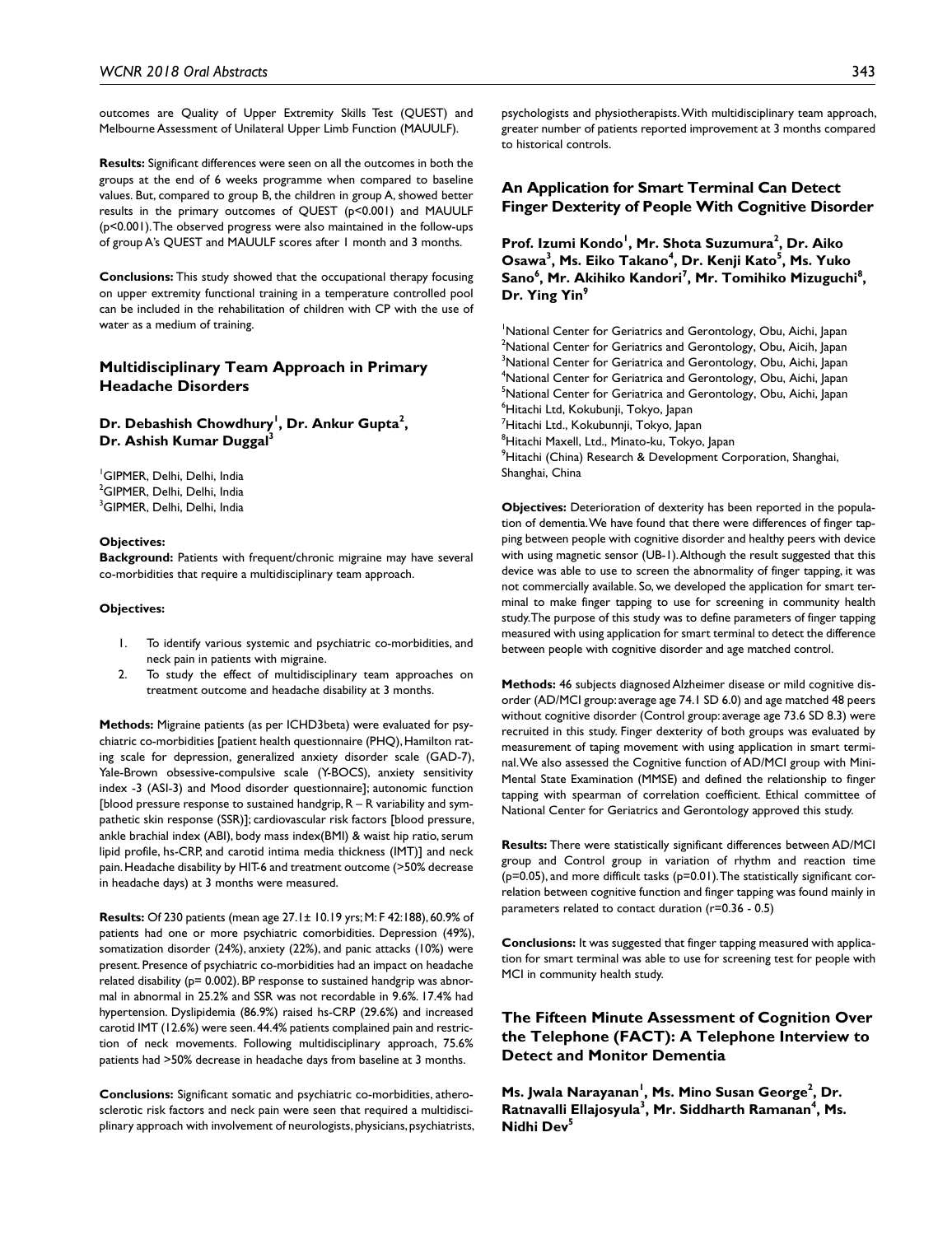1 Manipal Hospitals, Bangalore, Karnataka, India <sup>2</sup>Manipal Hospitals, Bangalore, Karnataka, India <sup>3</sup>Manipal Hospitals, Bangalore, Karnataka, India 4 Manipal Hospitals, Bangalore, Karnataka, India <sup>5</sup>Manipal Hospitals, Bangalore, Karnataka, India

**Objectives:** To test the FACT and compare its performance with a standard brief cognitive tool in differentiating patients with MCI from AD. Follow up cognitive evaluation is essential in both mild cognitive impairment (MCI) and dementia. To widen our range of detecting dementia in those who cannot visit hospitals, a brief telephone-screen, the fifteenminute assessment of cognition over the telephone (FACT) was designed and piloted for its ability to differentiate and monitor patients with MCI and Alzheimer's disease (AD).

**Methods:** The FACT consists of 27 items categorized under attention and orientation, memory, language, and executive functions domains. Healthy volunteers (*n*=23) matched for age and education to patients with MCI (*n*=22) and AD (*n*=20) were administered the FACT a week after presentation and neuropsychological testing at the clinic. Performance on the Addenbrookes Cognitive Examination (ACE III) was used to correlate test performance on the FACT.

**Results:** The Pearson correlation coefficient between the FACT and the ACE III was 0.82 ( $p = 0.00$ ). Correlations on the subcomponents of the FACT and the counterpart domains of the ACE III indicated moderated to high correlations. The area under the ROC curve for FACT discriminating MCI from AD was 0.92 and MCI from healthy volunteers was 0.83.

**Conclusions:** The FACT proved to be a comparable and effective tool to the ACE III in detecting MCI and monitoring progression to AD. It successfully differentiates patients with MCI from AD, which has clinical and research implications for early intervention and better monitoring of cognitive decline. This test can potentially be used as a telemedicine tool to pick up early dementia in suburban India.

# **Sub-Sensory Galvanic Vestibular Stimulation Can Provide Long-Term Relief from Hemi-Spatial Neglect**

# Dr. Mohamed Sakel<sup>I</sup>, Mrs. Emma Denby<sup>2</sup>, Dr. Tracey **Higgins3 , Dr. David Wilkinsons4**

1 East Kent University NHS Hospital, Canterbury, Kent, United Kingdom  $^2$ University of Kent, Canterbury, Kent, United Kingdom  $^3$ University of Kent, Canterbury, Kent, United Kingdom 4 University of Kent, Canterbury, Kent, United Kingdom

**Objectives:** Hemi-spatial neglect is a refractory, neurological disorder in which the sufferer fails to acknowledge or respond to stimuli appearing in contralesional space. In a randomised, controlled, double-blind trial, we showed that the administration of sub-sensory galvanic vestibular stimulation to sub-acute neglect patients was associated with statistically significant and clinically relevant improvements on the conventional scores of the Behavioural Inattention Test (BIT) and Barthel Index at 1 month follow-up1. Here we re-assessed participants 1-3 years later.

**Methods:** In the original trial, 52 participants were allocated to one of three treatment arms in which the number of daily galvanic vestibular stimulation sessions was 1, 5 or 10. At 1 month post-treatment, all 3 treatment arms showed the same degree of improvement from pre-treatment baseline. To assess longevity of effect, we re-administered BIT to 28 participants.

**Results:** Analysis of covariance was used to compare change in Behavioural Inattention Test mean response across treatment arm, adjusting for the baseline covariates age, inpatient/outpatient status, symptom severity, and the number of days between the follow-up assessment and the last stimulation session. For all treatment arms, the adjusted means at follow-up were marginally higher than those observed at week 4. The number of days between the final stimulation session and follow-up was not a statistically significant covariate in the analysis, and there were no statistically significant differences between treatment arm scores at follow-up.

**Conclusions:** These 1-3 year follow-up data indicate, for the first time, that the clinical improvements observed after 4 weeks of stimulation1 are relatively long-lasting. They also run counter to the hypothesis that repeated daily sessions of stimulation are associated with better outcomes than just a single session when followed-up over the longer term.

A brief programme of galvanic vestibular stimulation can bring long-term relief from the symptoms of hemi-spatial neglect.

# **Connecting to a Locked-In Mind: Communication with an Unresponsive Patient Using a Brain-Computer Interface**

# Mr. Gunther Krausz<sup>1</sup>, Dr. Christoph Guger<sup>2</sup>, Dr. Brendan Z. Allison<sup>3</sup>, Dr. Joanna Cakala<sup>4</sup>, Mr. Krysztof **Malej5**

1 Guger Technologies Og, Graz, Styria, Austria  $^2$ G.Tec Medical Engineering Gmbh, Schiedlberg, Upper Austria, Austria  $^3$ Guger Technologies Og, Graz, Styria, Austria 4 The Alarm Clock Clinic, Warsaw, Warsaw, Poland <sup>5</sup>Neuro Device Group S.A., Warsaw, Warsaw, Poland

**Objectives:** Patients with disorders of consciousness (DOC) have varying levels of cognitive activity, with categories such as vegetative state (VS), unresponsive wakefulness syndrome (UWS) or minimally consciousness state (MCS). Often, it is difficult to know which cognitive functions are left, but it is crucial to learn whether patients can understand conversations.

**Methods:** The system works with (i) vibro-tactile P300 with 2 tactors and (ii) vibro-tactile P300 with 3 tactors. In both (i) and (ii), odd-ball paradigms are presented to the patient for 2.5 minutes, and the patient has to actively count deviant vibro-tactile stimuli. In (ii), the patient has one tactor on the left hand, one tactor on the right hand and one on a neutral midline location. The person has to count either the stimuli on the left or right hand to produce a corresponding P300 response in the EEG. Then, the evoked potentials are calculated and statistically analyzed. Additionally, brain-computer interface (BCI) algorithms are trained on the data to provide an objective measure of classification accuracy. In the next step, questions can be asked to the patient, who can answer by counting the stimuli on the right hand to say YES and on the left hand to say NO.

**Results:** In the current study the patient was trained and assessed and finally he achieved 100 % accuracy. Based on this data the system was calibrated and 20 questions were asked to the patient. 15 were answered correctly, 1 was wrong and 4 were undetermined.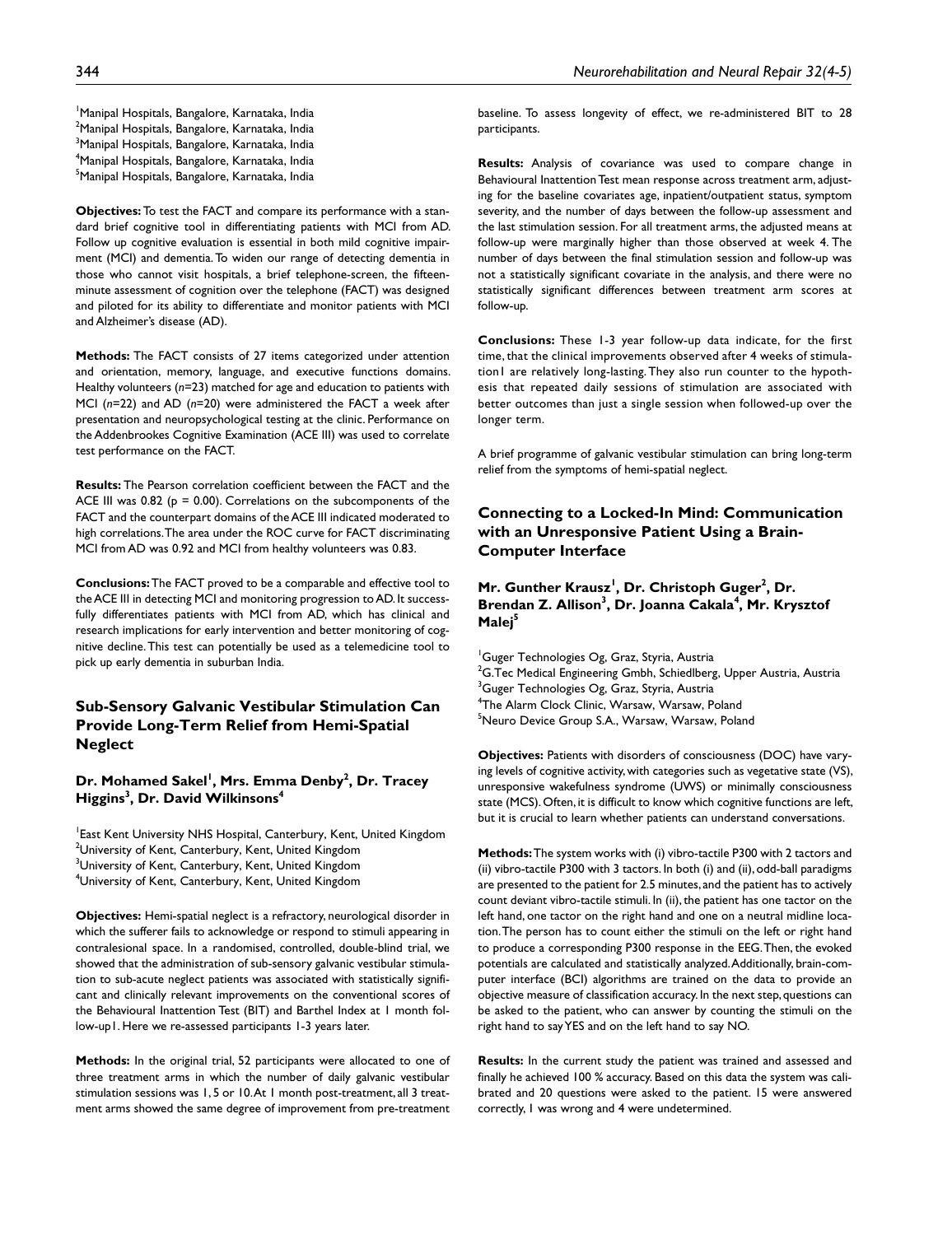**Conclusions:** The system can assess DOC patients and help us understand if they can do standard cognitive tasks. The classification accuracy is an objective marker to understand whether the patient can follow conversations and even communicate with others.

# **Clinically Tailored Portable Virtual Reality Based Motor Rehabilitation System for Neurological Patients: A Feasibility and User Perspectives Study**

Dr. Andrea Serino<sup>1</sup>, Ms. Stella Seeberg<sup>2</sup>, Dr. Maria **Vinti<sup>3</sup>, Ms. Cynthia Marchand<sup>4</sup>, Mr. Aurélien Da** Campo<sup>5</sup>, Ms. Odile Chevalley<sup>6</sup>, Mrs. Anastasia Ford<sup>7</sup>, Ms. Alexandra Baumann<sup>8</sup>, Ms. Marta Balana<sup>9</sup>, Ms. Cyntia Duc<sup>10</sup>, Dr. Gangadhar Garipelli<sup>11</sup>, Dr. Daniel Perez-Marcos<sup>12</sup>, Mr. Frédéric Condolo<sup>13</sup>, Ms. Roberta Fiore<sup>14</sup>, Dr. Karen Kerman<sup>15</sup>, Dr. Tej Tadi<sup>16</sup>, Dr. Salim **Ghoussayni<sup>17</sup>**

1 ch. de roseneck 5, Lausanne, Vaud, Switzerland-1006 <sup>2</sup>MindMaze SA, Lausanne, Vaud, Switzerland <sup>3</sup>MindMaze SA, Lausanne, Vaud, Switzerland 4 MindMaze SA, Lausanne, Vaud, Switzerland <sup>5</sup>MindMaze SA, Lausanne, Vaud, Switzerland 6 MindMaze SA, Lausanne, Vaud, Switzerland <sup>7</sup>MindMaze SA, Lausanne, Vaud, Switzerland <sup>8</sup>MindMaze SA, Lausanne, Vaud, Switzerland 9 MindMaze SA, Lausanne, Vaud, Switzerland <sup>10</sup>MindMaze SA, Lausanne, Vaud, Switzerland <sup>11</sup>MindMaze SA, Lausanne, Vaud, Switzerland <sup>12</sup>MindMaze SA, Lausanne, Vaud, Switzerland <sup>13</sup>MindMaze SA, Lausanne, Vaud, Switzerland <sup>14</sup>MindMaze SA, Lausanne, Vaud, Switzerland <sup>15</sup>MindMaze SA, Lausanne, Vaud, Switzerland <sup>16</sup>MindMaze SA, Lausanne, Vaud, Switzerland <sup>17</sup>MindMaze SA, Lausanne, Vaud, Switzerland

**Objectives:** Virtual reality (VR) and video game technology are emerging as a potentially valuable adjunct to traditional neurological rehabilitation. While some centers already utilize low-cost consumer gaming systems (e.g. Nintendo Wii), recent findings failed to show their superiority, when compared to other recreational activities. This finding, however, may be linked to the generic game content and difficulty in adapting such systems to neurological patients' and therapists' needs. We evaluated the feasibility and user perspectives of a portable, versatile, and user-friendly VR-system  $(MindMotion^{TM}$  GO, CE-certified medical device). The system design is guided by therapists and clinicians representing the targeted users, and consists of training activities targeting hand, upper and lower limb, and trunk.

Methods: To assess the feasibility of using the MindMotion™ GO system, rehabilitation centers in the UK, Switzerland and Germany we evaluated the system over a period of 3 months and recorded various demographic and user perspective data through patient and therapist questionnaires.

**Results:** 26 rehabilitation centers (inpatient and outpatient) tested the system with 263 patients (age: [11-90], 38% female). 70% were stroke patients (others included traumatic brain injury, spinal cord injury, multiple sclerosis, cerebral palsy, and Parkinson's disease). 90% of the patients found the system easy and fun to play, reporting high levels of motivation and believing in its potential to improve their motor function. 93% of the patients also expressed interest in using the system to track progress. **Conclusions:** This feasibility study shows that medical-grade, but enjoyable and easy-to-use virtual reality gaming-based systems could potentially promote patient adherence to rehabilitation and training exercises during early and independent home use.

# **Real-Life Dosing Regimens for Three Different Botulinum Toxin A Formulations in Post-Stroke Spasticity Management: Experience of a Reference Center**

### Dr. Jorge Jacinto<sup>1</sup>, Dr. Tomas Stuve de Barros<sup>2</sup>, Dr. **Jorge Fortunato3 , Dr. Melissa Gorayev4**

<sup>1</sup> Centro de Medicina de Reabilitação de Alcoitão, Lisbon, Portugal, Portugal

<sup>2</sup>Centro de Medicina de Reabilitação de Alcoitão, Lisbon, Portugal, Portugal

<sup>3</sup>Centro de Medicina de Reabilitação de Alcoitão, Lisbon, Portugal, Portugal

4 Centro de Medicina de Reabilitação de Alcoitão, Lisbon, Portugal, Portugal

**Objectives:** Describing doses of botulinum toxin (BoNTA) used for 3 BoNTA formulations, most injected muscles, and dosing when treating upper limb (UL) or upper + lower limbs (UL + LL).

**Methods:** Data collected prospectively and retrieved from files of poststroke outpatients who were treated in 2014 to 2016, adding data from all their treatment sessions (2001 to 2017).

**Results:** 1465 BoNTA treatment sessions in 163 patients. Mean stroke age 54 years and median time from stroke to first BoNTA 0.92 years. Most patients had hemiparesis (98%). Mean of 9 BoNTA sessions/patient (SD 6.68). Most frequently treated, UL and LL (61.30%), UL (26.38%), LL (12.69%). UL muscles most frequently injected: flexor digitorum superficialis (64.41%), biceps (41.11%), flexor digitorum profundus (28.83%), flexor carpi radialis (25.15%), pronator teres (25.15%) brachioradialis (23.92%). For abobotulinum toxin (AbT), the mean total dose used was 1142.06U (SD 367.87); for incobotulinum toxin (InT) 404.61U (SD 145.49) for onabotulinum toxin (OnT) 384.90U (SD 163.96). For UL, the mean total dose of AbT was 740U (SD, 267.92); InT 261U (SD, 102.509), and OnT 242U (SD, 101.73). Mean dose proportion between BoNTA preparations for UL and LL and UL only were 2.82:1 and 2.83:1 for InT/AbT whereas it was 2.96:1 and 3.05:1 for OnT/AbT. Importantly, these ratios were different from muscle to muscle. When UL + LL were treated, the mean doses for some UL muscles tended to decrease.

**Conclusions:** This is a long-term report of real-practice of BoNTA treatment in a very large cohort of patients with post-stroke spasticity treated in a reference centre. We found no fixed conversion ratio between the 3 preparations of BoNTA.

# **Is Physiotherapy Delivered During Stroke Rehabilitation in India Evidence Based? : An Observational Study**

Dr. V Prakash<sup>1</sup>, Ms. Aditi Gandhi<sup>2</sup>, Mr. K Hariohm<sup>3</sup>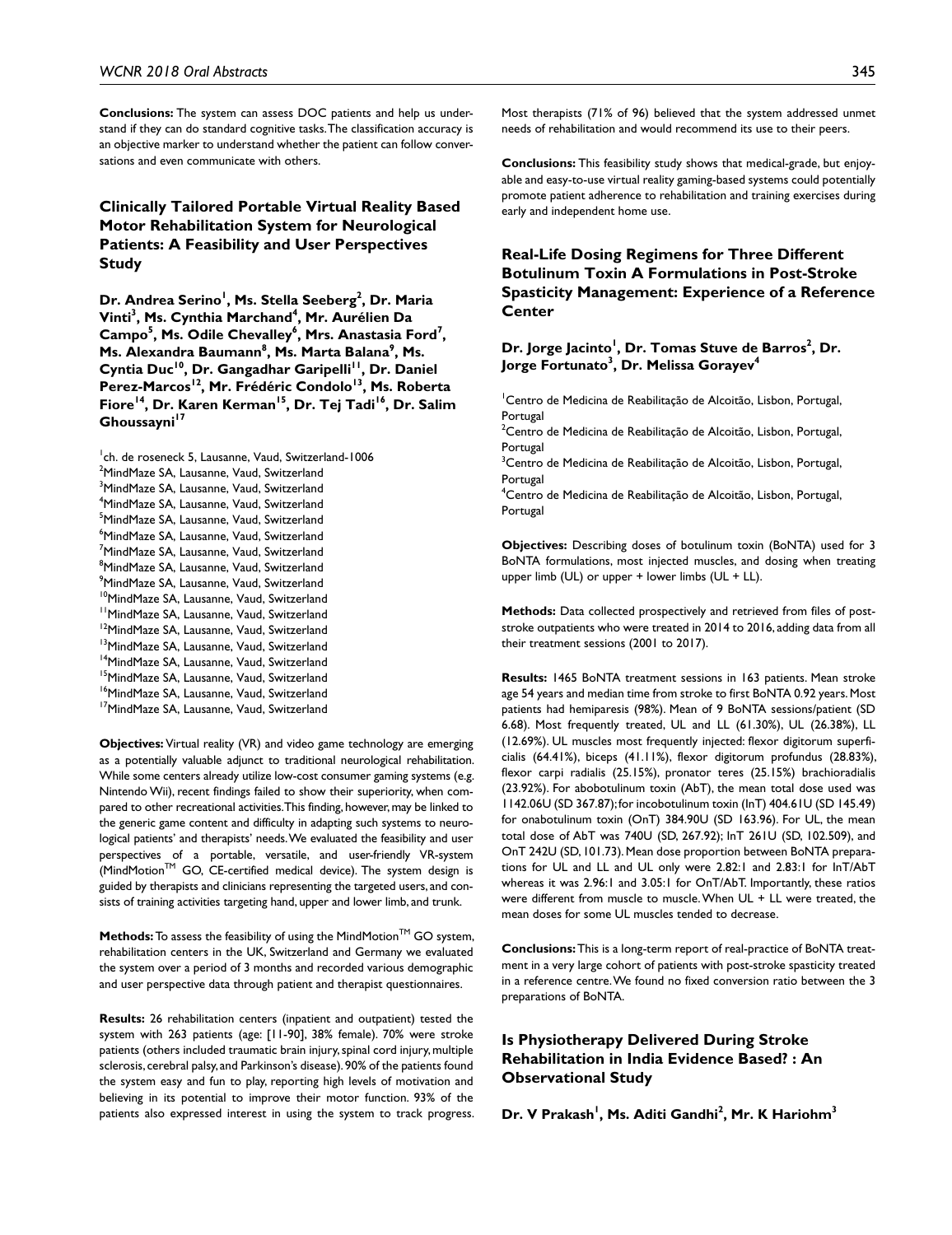**Objectives:** To identify the contents of in-patient, out-patient and homebased physiotherapy delivered during stroke rehabilitation in India and to compare the contents with the interventions supported by current available high quality evidence.

**Methods:** The design was a cross sectional study and the setting 20 centers delivering stroke rehabilitation across the state of Gujarat. The participants were 74 physiotherapists working in hospitals and private physiotherapy centers. After obtaining permission from the administrative head of the data collection sites, a physiotherapist observed 156 patients with stroke during routine treatment sessions provided by participating physiotherapists and recorded the treatment provided using the adapted version of stroke physiotherapy intervention recording tool (SPIRIT) version 3. The observations were done for a single treatment session on a randomly selected day of a week. Analysis was carried out by descriptive statistics, one-way ANOVA and chi-squares which were used to describe content of interventions and effects of the aim of treatment. Contents of interventions are compared with the interventions supported by current available high quality evidence.

**Results:** Physiotherapists focused on therapist supervised, impairment focused interventions; most common interventions are active isolated movements and passive interventions such as passive movements, sensory stimulation, stretching (45%); functional tasks are rarely (11%) practiced. There is strong evidence for physiotherapy interventions favoring intensive high repetitive task-oriented and task-specific training in all phases post-stroke. However, majority of interventions provided did not involve practice of real life tasks.

**Conclusions:** Conventional physiotherapy interventions delivered during stroke rehabilitation in India is outdated and primarily focuses on alleviating impairments. Strategies to implement evidence based interventions; integrating practice of functional activity tasks; promoting physical activity is essential to achieve optimal stroke rehabilitation outcome in Indian settings.

# **Activity Levels from Multiple Accelerometers During Inpatient Rehabilitation After Stroke**

### Mrs. Sofi Anna Andersson<sup>1</sup>, Mrs. Anna Danielsson<sup>2</sup>, Mr. **Fredrik Ohlsson3 , Mr. Jan Wipenmyr4 , Mrs. Margit Alt**  Murphy<sup>5</sup>

1 Sahlgrenska Academy, University of Gothenburg, Gothenburg, West Sweden, Sweden

<sup>2</sup>Sahlgrenska Academy, University of Gothenburg, Gothenburg, West Sweden, Sweden

- <sup>3</sup>Swedish ICT AB, Gothenburg, West Sweden, Sweden
- 4 Swedish ICT AB, Gothenburg, West Sweden, Sweden

<sup>5</sup>Sahlgrenska Academy, University of Gothenburg, Gothenburg, West Sweden, Sweden

**Objectives:** To quantify activity levels and possible differences in physical activity in weekdays and weekends and investigate clinical feasibility of accelerometers in subacute stroke.

**Methods:** 21 patients undergoing in-patient rehabilitation were included. Data were collected from five triaxial accelerometers during 48 hours

sessions on weekdays and weekends, respectively. Acceleration data was expressed as Signal Magnitude Area (SMA) from day-time periods of 2 consecutive days (8am-8pm). Measurements with less than 22 hours acceleration data for session were not analyzed. Mean activity level from each sensor and symmetry indices for upper and lower extremities were calculated. Sensorimotor impairment was assessed using Fugl-Meyer Assessment (FMA). Participants' experiences regarding sensors were evaluated through semi-structured interview and a 5-point Likert-type statement was used to assess comfort.

**Results:** Full accelerometer data were collected in 82 % of all measurement and 75 % had data from both weekdays and weekend. Categories of missing data were technical failures (11%) or patient-related (7%). Data from18 individuals were included in the final analysis (61% male, mean age: 54.6 yrs, mean FMA score: 55/100). Mean activity levels on weekends were significantly lower for the affected and non-affected arm compared to weekdays. In all other measures, a lower non-significant activity level was found during weekends. The ratios between limbs indicated less active affected side, also confirmed in a significantly lower activity of the affected arm and leg compared to the non-affected side both on weekdays and weekend. 41% were mostly positive, 47% neutral and 18% found sensors not comfortable to wear.

**Conclusions:** Accelerometers allowing raw-data handling can provide meaningful information about activity levels. Accelerometer data from extremities and the ratio between affected and non-affected extremity were most informative. In clinical settings, individual modifications for application and technical support are required. Accelerometers have clinical potential but need further development.

# **Factors Related to Long Term Motor, Behavioural and Scholastic Outcome in Children with Acute Disseminated Encephalomyelitis**

Dr. Mary Iype<sup>l</sup>, Dr. Anish T S<sup>2</sup>, Prof. Puthuvathra Abdul **Mohammed Kunju3 , Dr. Geetha Saradakutty4 , Dr. Mini**   $\mathsf{S}{\mathsf{reedharan}}^{\mathsf{5}}, \mathsf{Dr}.\ \mathsf{Shahanaz}\ \mathsf{M}\ \mathsf{Ahamed}^{\mathsf{6}}$ 

<sup>1</sup>Govt Medical College Trivandrum, Trivandrum, Kerala, India  $^2$ Government Medical College, Thiruvananthapuram, Kerala, India  $^3$ Government Medical College, Thiruvananthapuram, Kerala, India 4 Government Medical College, Thiruvananthapuram, Kerala, India <sup>5</sup>Government Medical College, Thiruvananthapuram, Kerala, India  $^6$ Government Medical College, Thiruvananthapuram, Kerala, India

**Objectives:** To study the long-term outcome of ADEM and to delineate factors affecting the same.

**Methods:** We chose a retrospective cohort study of children diagnosed with ADEM between January 2006 and December 2015 (fulfilling IPMSSG criteria), after excluding other diagnoses at a follow-up visit. The major outcome variables were motor deficit, scholastic underperformance and behavioral abnormality.

**Results:** The criteria were fulfilled by 102 children. Three died in hospital. The follow up ranged from 1-10 years with a mean(SD) of 4.81(2.78) years. Motor deficit was seen in 17(17.2%), attention deficit in 25(25.3%), behavioral abnormality in 13(13.1%) and scholastic backwardness in 41(41.4%). At follow up, mean modified Rankin Scale (mRS) score was 0.556 and mean(SD) Expanded disability status scale (EDSS) score was 1.71(2.22). Bivariable analysis: Motor deficit was significantly more in children who presented with fever, signs of meningeal irritation, myelitis with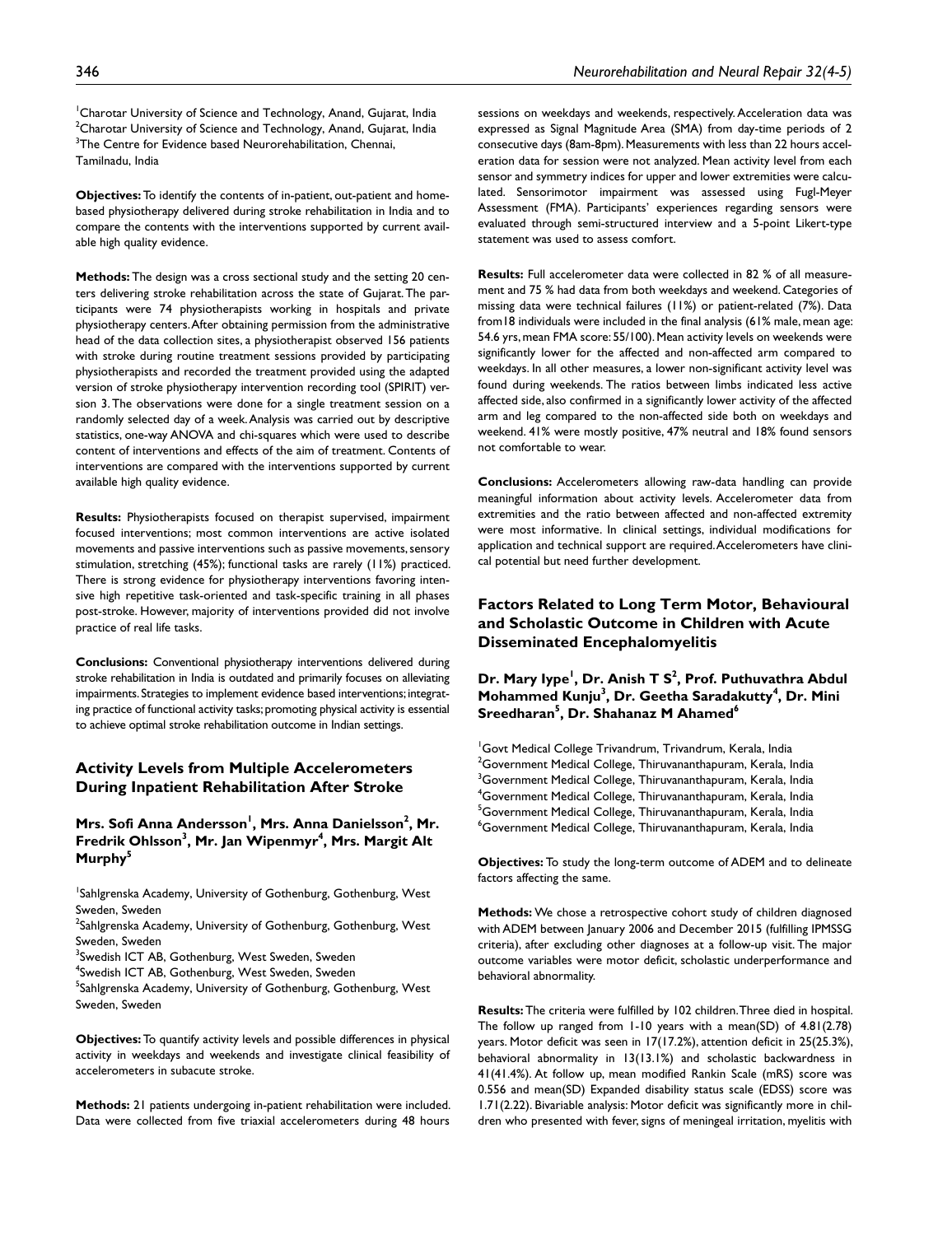a sensory level, encephalomyeloradiculoneuropathy (EMRN) type of ADEM, Glasgow coma score less than 10, MRI lesions in the internal capsule, thalamus, spinal cord or corpus callosum, a poor mRS and EDSS score, in those who needed ventilation, those who had ventilator associated pneumonia and those with a poor mRS, EDSS and Glasgow outcome score(GOS) at discharge. The EDSS score at admission, the EDSS and GOS at discharge and EMRN type of ADEM were related to poor scholastic performance. Behavioral abnormality was associated with tumefactive demyelination. On multivariate analysis, the mRS score at discharge and thalamic lesions on MRI were significantly associated with motor sequelae; poor scholastic performance with EMRN type of ADEM and behavioral abnormality with tumefactive demyelination.

**Conclusions:** Children with ADEM have residual motor deficits, behavioral abnormality and scholastic underperformance and prognostication may be attempted with the present results.

# **Effects of Transcranial Magnetic Stimulation on Upper Limb Dysfunction and Spasticity in Spinal Cord Injury**

### Dr. Krishnan Padmakumari Sivaraman Nair<sup>i</sup>, Mr. Ali **Gharooni<sup>2</sup> , Dr. Ram Pankajam Hariharan3 , Dr. Debra Hawkins4 , Dr. Ian Scivill5**

<sup>1</sup>Royal Hallamshire Hospital, Sheffield, South Yorkshire, United Kingdom

2 Northern General Hospital, Sheffield, South Yorkshire, United Kingdom

3 Northern General Hospital, Sheffield, South Yorkshire, United Kingdom

4 Northern General Hospital, Sheffield, South Yorkshire, United Kingdom

<sup>5</sup>Royal Hallamshire Hospital, Sheffield, South Yorkshire, United Kingdom

**Objectives:** Upper limb dysfunction is common among patients with Cervical Spinal cord injury (SCI). Intermittent theta-burst stimulation (iTBS) a type of Transcranial magnetic stimulation, may help in improving the had functions. Objective of this study is to determine the feasibility of using iTBS for upper limb dysfunction in SCI.

**Methods:** This was a randomised, single-blind, sham-controlled crossover trial with a two-week washout in adults with cervical SCI. Intervention: Active iTBS was delivered to the hand representation of primary motor cortex at 80% resting motor threshold with a circular coil in 10 sessions. Sham iTBS was delivered with the coil was rotated 90° to ensure no brain stimulation. Outcomes: combained total Modified Ashworth scale (MAS) of elbow and wrist extension and flexion, Leeds Arm Spasticity Impact Scale (LASIS), Visual Analogue Scale (VAS-S), Upper extremity motor score ( UEMS)and the spinal cord independence measure (SCIM).

**Results:** Among 11 participants 10 completed the protocol. The mean combined total MAS reduced from 10.6(2.0) to 5.9(3.1) after iTBS and from 9.6(5.1) to 7.6(4.8)after sham. The LASIS changed from 2.2(1.2) to 2.1(1.4) after the iTBS and from 2.0(1.3) to 1.8(1.4) after sham. The VAS improved from 50.8 (21.8) to 54.9 ( 26.2) with iTBS and declined from 64.5(20.6) to 46.7(25.7) after sham. There were no changes in UEMS with iTBS or sham. The SCIM improved from 41.5(21.6) to 46.8 (25.8) after iTBS and declined from 50.1(25.2) to 45.4(24.0) after sham. There were no adverse vents expect in one patient who experienced painful shoulder spasm.

**Conclusions:** iTBS is safe and may improve hand functions in SCI

# **Transcranial Direct Current Stimulation - An Emerging Therapeutic Intervention for Motor Recovery in Spinal Cord Injury**

### **Dr. Vijaya K Kumar1 , Mr. Srikanth Karnad2**

Kasturba Medical College, Manipal University, Mangal, Mangalore, Karnataka, India  $^{2}$ Kasturba Medical College, Manipal University, Mangal, Mangalore, Karnataka, India

**Objectives:** Transcranial Direct Current Stimulation (t-DCS) is a noninvasive brain stimulation technique which induces neuromodulation and polarity dependent neural plastic changes in sensory-motor cortex and corticospinal tract functions. With promising effects and better motor performance from t-DCS interventions in neurorehabilitation, does it produce similar results for people with incomplete SCI. This review aimed to explore the efficacy and supporting evidence for t-DCS application aimed to improve motor function in individuals with motor incomplete SCI.

**Methods:** We systematically searched PubMed, Science Direct, Medline, CINHAL for clinical trials that incorporated t-DCS for adults with incomplete SCI published from 2010-2016. 256 potential articles were retrieved. Two independent authors assessed for duplication and reviewing articles. A case series and two clinical trials are found to be relevant. Physiotherapy Evidence Database (PEDro) scale was used to assess the study quality, and characteristics of included studies are summarized.

**Results:** Twenty chronic traumatic SCI participants sustained at neurological level C4-C7 with ASIA C or D underwent anodal- t-DCS at the optimal site in the motor cortex, determined by Transcranial Magnetic Stimulation (TMS) to identify for anatomical integrity with functionally intact motor-evoked responses in paralyzed muscles. The intervention ranged from 24-36 sessions with each session delivered with 2mA for 20 minutes. Motor improvement in upper extremity and gait functions are favourable for anodal- t-DCS group. There were no reported adverse events.

**Conclusions:** The preliminary finding is warranted with small samples, heterogeneous clinical presentation and dosing parameters. There is a growing bud of evidence for t-DCS to modulate motor system function in chronic SCI.

**Keywords:** Transcranial Direct Current Stimulation, Spinal Cord Injury, Rehabilitation

# **Value of Group Holidays for Clients with Catastrophic Injury**

#### **Mrs. Margaretha Patricia Sargent**

<sup>1</sup> Community Case Management Services Limited, Shipston on Stour, Warwickshire, United Kingdom

**Objectives:** I arrange trips for adults and children with brain injury and spinal injury to include skiing, safaris in Africa, surfing in the UK, and camping in Europe. We have captured on film the feedback from clients, showing the benefit they and their families obtain from these experiences.

**Methods:** The film shows how valuable it is for all clients to spend time in different environments, face new challenges, and increase their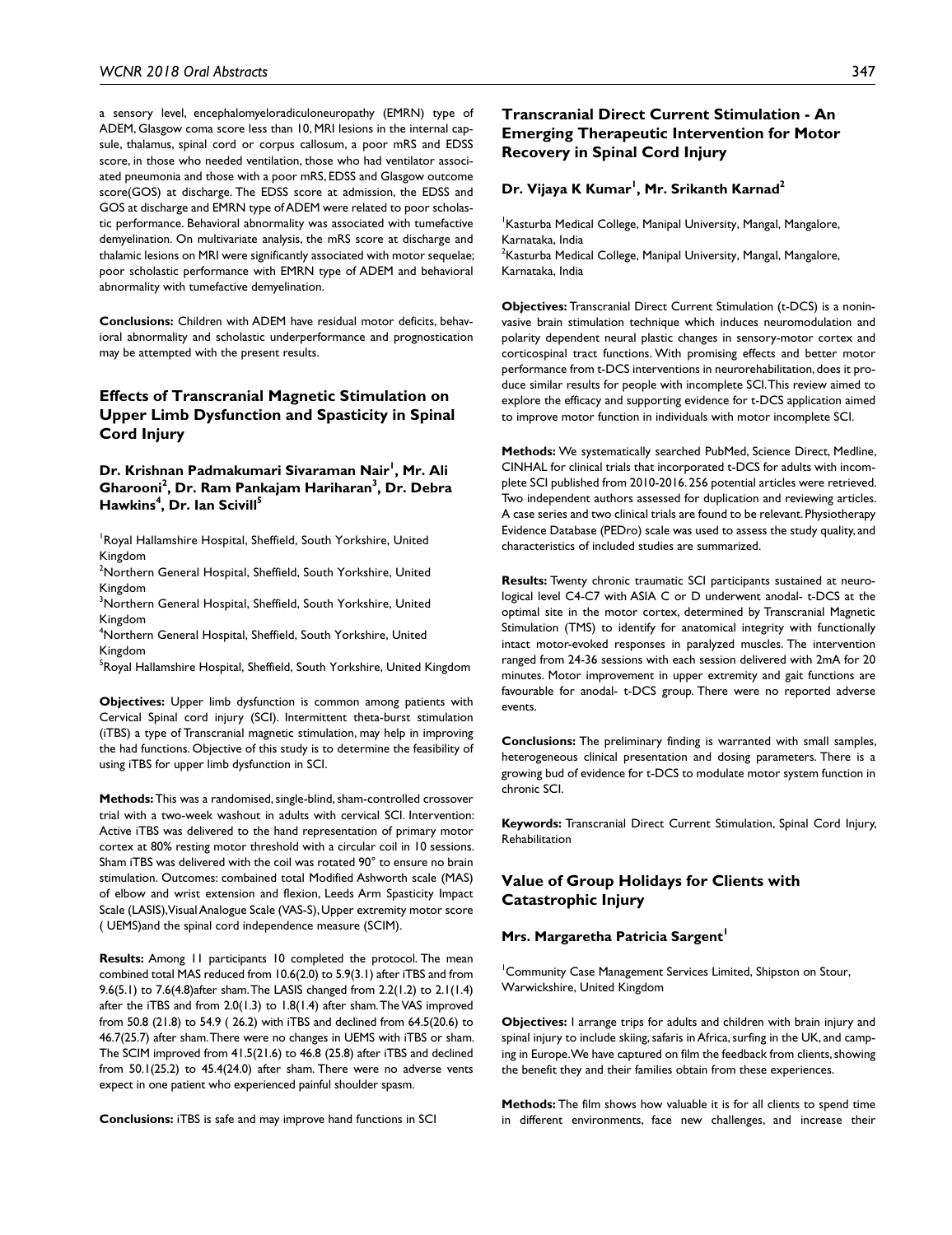confidence and self-esteem. I show clients' discussing how they gained an insight into their own conditions from the experience. Responses such as, 'It was the first time I felt normal' and, 'I realised that I could function in a group and enjoy myself' are part of the story of how they progressed.

**Results:** We saw physiotherapy benefits from surfing in the UK and in Africa. We have a spinal-injured, ventilated client skiing in France, showing there are no physical boundaries. The children's trips show the value of activities with siblings eg a child going down an advanced run in contrast to the rest of the family, who are on basic runs! The film is an ideal medium to demonstrate that such activities benefit both family and carers.

**Conclusions:** It is not necessary to go overseas for some clients: similar benefits can be obtained from a surfing holiday in Devon. The safari was a very positive experience, ranging from snorkelling and shark cage diving, to surfing. We saw animals from an accessible open-top vehicle and hippos from a boat, and took a group to a special-needs orphanage, and the children joined them for lunch. It became difficult to tell who were clients, guides, support workers, or family.

# **The Effects of Arm-Cycle Training on Trunk Muscle Function and Seated Balance Control in Individuals with Spinal Cord Injury**

# **Ms. Alison MM Williams<sup>1</sup>, Mr. Raza N Malik<sup>2</sup>, Dr.** Amanda E Chisholm<sup>3</sup>, Ms. Andrea Lynn<sup>4</sup>, Ms. J Megan **Brousseau5 , Dr. Tania Lam6**

1 University of British Columbia, Vancouver, British Columbia, Canada  $^{2}$ University of British Columbia, Vancouver, British Columbia, Canada  $^3$ University of British Columbia, Vancouver, British Columbia, Canada 4 University of British Columbia, Vancouver, British Columbia, Canada <sup>5</sup>University of British Columbia, Vancouver, British Columbia, Canada  $^6$ University of British Columbia, Vancouver, British Columbia, Canada

**Objectives:** To determine the effect of an arm-cycle interval training program on seated balance control in individuals with spinal cord injury (SCI).

**Methods:** 9 participants with chronic SCI were recruited for this study (Table 1). Participants attended a 5-week arm-cycle training program 3x/ week. The classes contained intervals of supported and unsupported sitting during arm-cycling to challenge balance. In the pre-assessment, surface electromyography (EMG) was used to record bilaterally from rectus abdominis, external oblique, and erector spinae at the T3 and L4 levels during unsupported arm cycling. Seated balance control was evaluated before and after the training program using an elevated forceplate. The center of pressure (COP) during eyes open (EO) and eyes closed (EC) conditions, and total distance during a limit of stability (LOS) test were recorded.

**Results:** Trunk muscle activity was observed from all participants during unsupported arm-cycling. Unsupported cycling elicited statistically significant greater muscle activity than quiet lying for all muscles assessed. Most participants showed a general improvement in COP stability during the EO and EC trials but less improvement in the LOS trials.

**Conclusions:** These results show that trunk muscle activity can be elicited in SCI participants during arm-cycling, even in participants with high thoracic or cervical injuries who, according to their diagnosis, should not have function in these muscle groups. Our findings also suggest that a cycling program that engages core muscles has the potential to translate into improved seated balance control in those with SCI.

# **Ambulation Augmentation in Low Level Paraplegics Using Resistance Bands- A Pilot Randomized Control Trial**

# **Dr. Gaurav Gomez1 , Dr. Henry Prakash2**

1 Nimhans, Bangalore, Karnataka, India  $^2$ Christian Medical College, Vellore, Tamil Nadu, India

**Objectives:** Walking in low level complete paraplegics with simplistic orthoses and crutches is 5 times slower and over 9 times as much energy consuming as able bodied walkers resulting in low long term compliance. The available augmentative methods- FES, robotics or specialised orthoses, require superior technical expertise and are expensive. The Objective - develop an affordable, readily available, light weight, safe and customizable augmentation. I am attempting to use Resistance-Bands to achieve these goals, gauge its safety and feasibility and compare its effect on various gait and energy parameters.

#### **Methods:**

**DESIGN:** Prospective Pilot Randomized Control Trial followed by Partial cross over trial and Pre vs Post comparison. PARTICIPANTS: Motor complete T10-L1 Paraplegics, trained to walk with bilateral KAFOs and Crutches. INTERVENTION: Novel use of Resistance-Bands as an add-on to KAFOs. MAIN OUTCOMES: Speed (10meter walk test), Endurance (6 minute walk test), Energy expenditure (Physiological Cost Index-PCI), Step Length, Cadence and Acceptability questionnaire.

#### **Results:**

Part 1: The RCT showed statistical significance in increasing Step length and reducing PCI with uncertain effect on other gait parameters.

Part 2: The Partial cross over study showed statistical significance in increasing step length and decreasing PCI with uncertain effect on other gait parameters.

Part 3: The Pre-Post comparison showed statistical significance in increasing step length, speed and endurance with added statistical significance in decreasing PCI. The effect on cadence was however uncertain.

**Conclusions:** The addition of the resistance-bands to an already existing KAFO-crutch combination, augments the efficiency of gait and decreases energy consumption. This has the potential to increase walking compliance long term thereby limiting wasteful use of limited resources. The device is acceptable, safe and feasible to be tried out on a larger scale.

# **Reintegration in the Workplace of People with Chronic Diseases: The EU Pathways Project and the Key Role of Rehabilitation**

Dr. M. Leonardi<sup>1</sup>, Dr. C. Scaratti<sup>2</sup>, Dr. M. Cabello<sup>3</sup>, Dr. B. Olaya<sup>4</sup>, Dr. A. Vlachou<sup>5</sup>, Dr. H. Burger<sup>6</sup>, Dr. **O. Svestkova<sup>7</sup>, Dr. B. Tobiasz-Adamczyk** $^{8}$ **, Dr. C.** Sabariego<sup>9</sup>, Dr. L. Zelderloo<sup>10</sup>, Dr. S. Dungs<sup>11</sup>, Dr. R. Halvorsen<sup>12</sup>, Dr. K. Fheodoroff<sup>13</sup>

1 Fondazione Ircss Istituto Neurologico Carlo Besta, Milan, Italy, Milan, Milan, Italy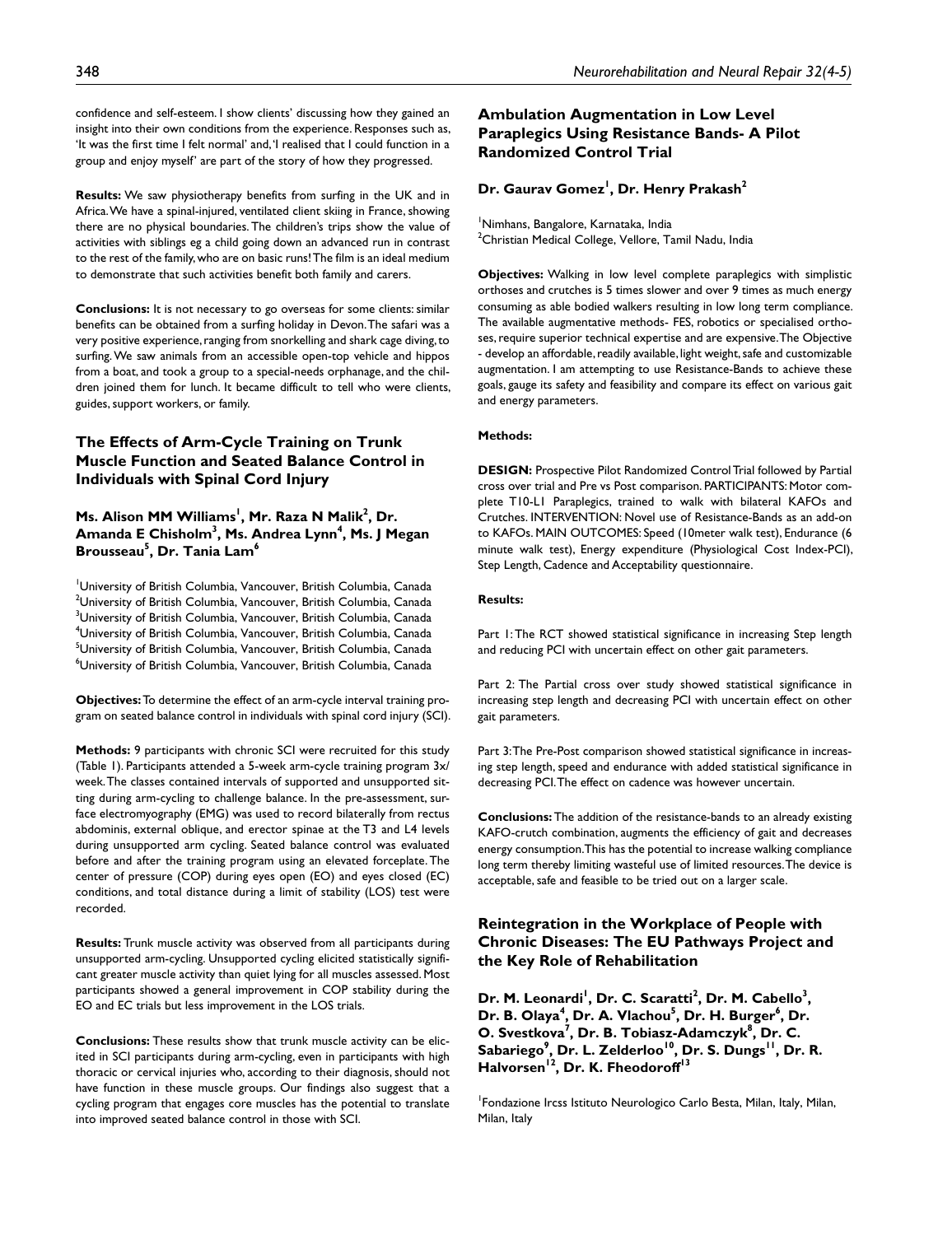<sup>2</sup>Fondazione Ircss Istituto Neurologico Carlo Besta, Milan, Italy, Milan, Milan, Italy

<sup>3</sup>Universidad Autónoma De Madrid, Madrid, Spain, Madrid, Madrid, Spain <sup>4</sup>Parc Sanitari Sant Joan De Déu, Barcelona, Spain, Barcelona, Barcelona, Spain

<sup>5</sup>Panepistimio Thessalias, Volos, Greece, Volos, Volos, Greece 6 University Rehabilitation Institute, Ljubljana, Slovenia, Ljubljana, Ljubljana, Slovenia

<sup>7</sup>Vseobecna Fakultni Nemocnice V Praze, Praha, Czech Republic, Praha, Praha, Czech Republic

 $^8$ Uniwersytet Jagiellonski, Krakow, Poland, Krakow, Krakow, Poland 9 Ludwig-Maximilians-Universitaet Muenchen, Munich, Germany, Munich, Munich, Germany

<sup>10</sup>European Association of Service Providers for Persons with Disabilities (EASPD), Brussels, Belgium, Brussels, Brussels, Belgium

<sup>11</sup> Carinthia University of Applied Sciences, Klagenfurt, Austria,

Klagenfurt, Klagenfurt, Austria

<sup>12</sup>Hogskolen I Oslo Og Akershus, Oslo, Norway, Oslo, Oslo, Norway <sup>13</sup>Gailtal Klinik - Neurologische Rehabilitation, Hermagor, Austria, Hermagor, Hermagor, Austria

**Objectives:** Individuals with chronic diseases, in particular neurological and mental disorders, often experience work-related problems. The rising prevalence of chronic diseases as well as the current economic crisis make this issue even more problematic, requiring actions in terms of innovative strategies to improve the participation of these persons in the labor market. Vocational rehabilitation plays an important role in people lives when it comes to maintain work in presence of a degenerative chronic disease

or return to work after a period of injury or illness.

**Methods:** The response of EU Commission to the need for better knowledge on innovative strategies to improve participation in the labor market and to the need of having a stronger focus on reintegration or inclusion into employment, is provided by the 3-years European PATHWAYS Project. The project aims to a) identify integration and re-integration strategies that are available in Europe for persons with chronic diseases; b) determine their effectiveness; c) assess specific employment related needs of persons with chronic diseases and d) develop guidelines supporting the implementation of effective professional integration and reintegration strategies.

**Results:** The mapping of policies, systems and services facilitating the inclusion of persons with chronic disease performed in the first year of the project has revealed that in most cases people from this group are considered as part of a group of "persons with disabilities" and highlights the need for defining professional (re)integration strategies specifically targeted for persons with chronic diseases and personalized for each person's functioning.

**Conclusions:** Pathways projects' results show the key role of rehabilitation for work reintegration as well as for inclusion for those that never worked. Targeted rehabilitation, with proper assessment and defined goals, provides the foundation on which to establish goals and to develop and implement appropriate strategies to assist each person in realizing those goals.

# **Ambulatory Accelerometry As Aid For Dose Titration with Levodopa-Carbidopa Microtablets in Parkinson's Disease - An Observational Study**

**Ms. Dongni Johansson<sup>1</sup>, Dr. Dag Nyholm<sup>2</sup>, Prof. Jack** Spira<sup>3</sup>, Mr. Ilias Thomas<sup>4</sup>, Dr. Filip Bergquist<sup>5</sup>

<sup>1</sup>Institute Of Neuroscience And Physiology, Sahlgren, Gothenburg, Västra Götalands Län, Sweden  $^{\rm 2}$ Uppsala University, Uppsala, Uppsala, Sweden <sup>3</sup>Sensidose Ab, Sollentuna, Stockholms Län, Sweden 4 Dalarna University, Dalarna, Dalarnas Län, Sweden <sup>5</sup>Institute Of Neuroscience And Physiology, Sahlgren, Gothenburg, Västra Götalands Län, Sweden

**Objectives:** Inert wearable sensors is a possible solution to the difficult task of optimizing levodopa treatment in patients with Parkinson's disease (PwPD) We aimed to examine the utility of using an objective accelerometry based measurement system to aid dose titration with levodopa-carbidopa microtablets delivered from a handheld automated dispenser with medication reminders.

**Methods:** 28 PwPD were recruited to an observational, open-label fourweek trial. Participants had a stable levodopa at intervals of  $\leq$  4h. Any concomitant PD treatments, except for levodopa/carbidopa intestinal gel infusion, was allowed. The baseline levodopa schedule was translated to microtablets. Patients were evaluated at baseline, after two weeks using the unchanged microtablet schedule and two weeks after the schedule was revised based on 6 days of free-living accelerometry monitoring.

**Results:** A total of 24 participants completed the study per protocol (14 male [58%]; median 68 years, range 58-82). Dose adjustment resulted in a 15% increase in total daily levodopa dose and an increase in number of doses in most subjects. At the end of the study there were significant improvements in MDS-UPDRS II and III, disease specific quality of life (PDQ-8), self-reported depression scores (MADRS-S), number of wearing-off symptoms (WOQ-19) and reported non-motor symptoms (NMS Quest) compared to baseline. No significant differences in the generic quality of life (EQ-5D-5L) and scores of objective measurements.

**Conclusions:** It is feasible to use free-living inert sensor monitoring to aid titration of levodopa treatment in PD. This open label study confirms that motor fluctuations are common in patients with ≤4h levodopa dose intervals and suggests that individualizing treatment with a microtablet dispenser can improve PD symptoms and disease specific quality of health in the short term.

# **Development of Health Related Quality of Life Questionnaire for People With Parkinson's Disease (PWP) In India**

### **Dr. Meruna Bose<sup>l</sup>, Prof. Bharati Bellare<sup>2</sup>, Dr. Lata D Parmar3**

<sup>1</sup>MGM Institute's University Department of Physiotherapy, Navi Mumbai, Maharashtra, India

 $2$ MGM Institute's University Department of Physiotherapy, Navi Mumbai, Maharashtra, India

 $\rm{^{3}C}$ ollege of Physiotherapy, Sumandeep Vidyapeeth, Vadodara, Gujarat, India

**Objectives:** Parkinson's disease (PD) is found to affect Quality of Life (QOL) & various scales like PDQ 39 are used to measure same. Recent literature suggests that psychometric properties of PDQ 39 has to be reassessed & few reflect that dimensions of measure like Social Support may not be sufficiently reliable to be used as final outcome. Need is to explore socio-economic-cultural factors specific to a particular background affecting QOL in PD. Objective of study was to establish health related quality of life questionnaire for PD in India.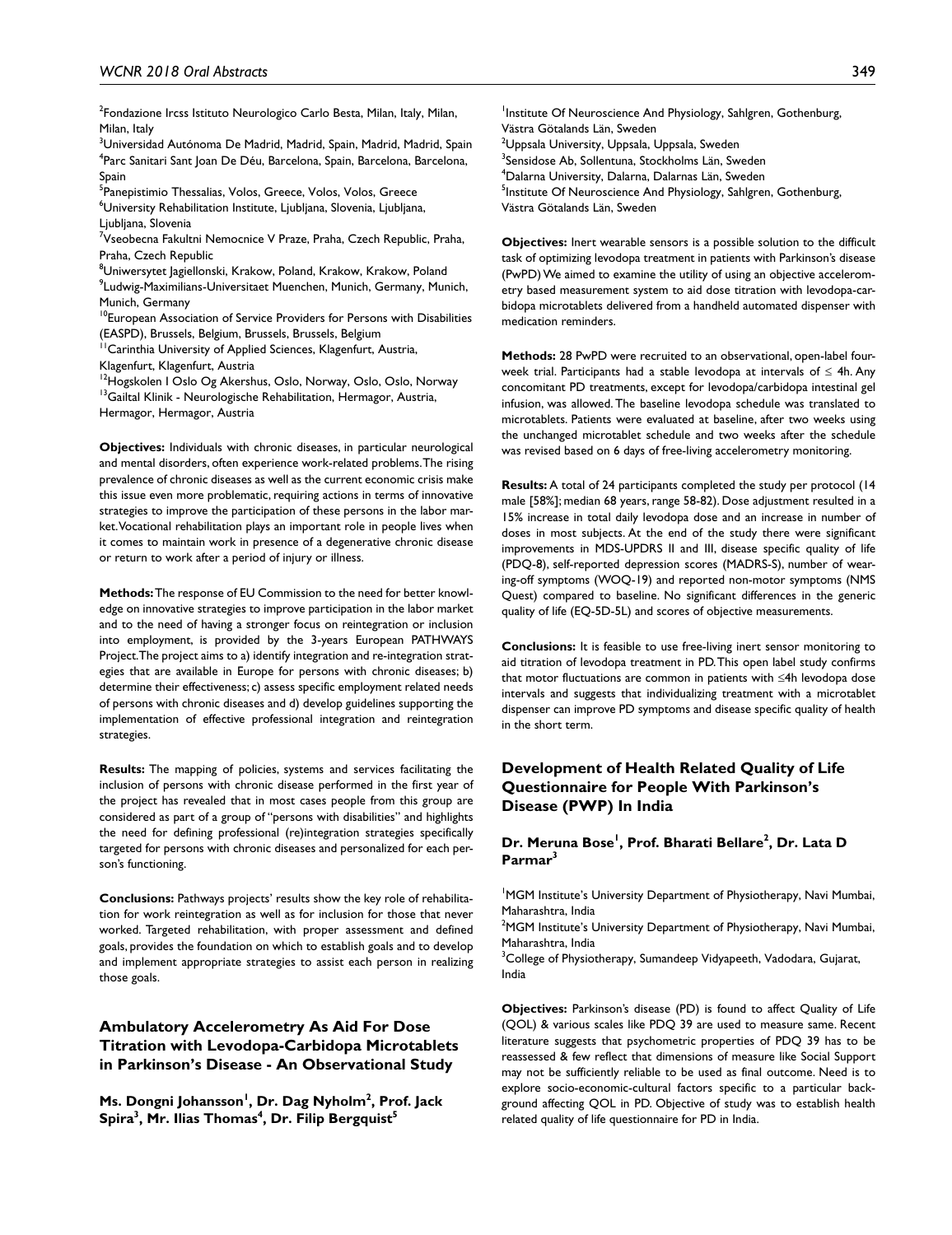**Methods:** Delphi method was used. Items Generation for questionnaire was done through open ended interview of professionals working with PD. The interviews were qualitatively reviewed & expressions affecting QOL were selected & pooled. These expressions were reviewed through focus group discussion of professionals & rank order given by them in terms of clarity, importance & frequency. These responses were analyzed by field experts & questionnaire with 55 items under 7 domains was finalized. Pilot administration of questionnaire was done on 120 PwPs along with overall assessment. Responses of each domain & its items were subjected to Principal Axis Factoring and orthogonal Varimax rotation.

**Results:** Factor loadings of items of each domain were analyzed & were subjected to rotation multiple times until items loaded on a single factor thereby indicating that group of items measure single domain characteristics. Final version of questionnaire was developed had with 55 items under 10 domains which was found to be reliable with Cronbach's Alpha 0.954. Pearson's correlation with PDQ 39 & PDQ 8 was r =0.908 & 0.862 (p<0.01) respectively.

**Conclusion**: Health related Quality of Life Questionnaire developed for PwPs in India incorporating socio-economic-cultural factors affecting QOL is a promising indigenous tool.

### **How Does the Placement of a Single Sensor Impact on Activity Recognition in Older Adults?**

### Dr. Fatemeh Tahavori<sup>I</sup>, Dr. Emma Stack<sup>2</sup>, Mrs. **V**eena Agarwal<sup>3</sup>, Mr. Malcolm Burnett<sup>4</sup>, Dr. Amir **Hoseinitabatabaei5 , Prof. William Harwin6 , Prof. Ann Ashburn7**

University of Southampton, Southampton, Hampshire, United Kingdom  $^{2}$ University of Southampton, Southampton, Hampshire, United Kingdom  $^3$ University of Southampton, Southampton, Hampshire, United Kingdom  $^4$ University of Southampton, Southampton, Hampshire, United Kingdom <sup>5</sup>University of Surrey, Guildford, Surrey, United Kingdom  $^6$ University of Reading, Reading, Berkshire, United Kingdom  $^7$ university of Southampton, Southampton, Hampshire, United Kingdom

**Objectives:** The use of wearable sensors in healthcare (such as fall detection) relies upon activity recognition using single or multiple sensors attached to the body. A single sensor arrangement may encourage participation and compliance and is becoming more prevalent. Many studies involving activity recognition using a single-sensor, have placed the sensor on the waist as this closely reflects the centre of mass. However, the acceptability of the sensors worn on the wrist/ankle is higher than the waist among users.

The research objective of this study was to examine which sensor location provides the highest activity recognition rate. We aimed a comparison of machine learning algorithms trained on data of tri-axial accelerometer of the waist, ankle and dominant wrist to identify different physical activities.

**Methods:** 10 older adult participants took part in the study. Sensors were placed around the right wrist, the right ankle and around the waist over spine. Clinical researchers asked them to perform standard mobility tests in the lab. These tests included standing, walking, sit-to-stand, stand-to-sit, backwards walking, Timed Up and Go, Tandem walk and Standing-Start 180 Turn test.

We examined three classification algorithms, including random forest, support vector machine and NaiveBayes trained on several feature sets derived from data to identify the most reliable sensor position. We used a 10-fold cross-validation for training and testing of these algorithms to evaluate the accuracy, recall and precision of these classifiers.

**Results:** Random forest provided the highest accuracy rate on average for three sensor locations. The highest classification accuracy was for waist data 87.76%.

**Conclusions:** We assessed how the position of a single wearable sensor effects activity recognition in older adults using machine learning algorithms. The accuracy of activity recognition using waist data and random forest algorithm showed the best accuracy. We would like to examine the proposed framework in a larger group.

#### **Adult Brachial Plexus Injuries- Is the Picture Gloomy?**

#### **Dr. Ketan Desai<sup>l</sup>**

1 PD Hinduja Hospital, Mumbai, Maharashtra, India

**Objectives:** A retrospective review of 600 cases of adult brachial plexus injury is done (2000-2015). The purpose of the study was to analyze the outcome and results taking in to consideration the various factors involved in affecting the ultimate outcome with respect to functional recovery of the paralyzed limb.

**Methods:** In 85% patients the injury was following trauma. Motor bike accident was the common cause (78%). The other causes were assault, following surgery, procedures like central line insertion, nerves blocks. Male were predominantly affected (96%). The injury was more common in young adults (52%). The predominant presenting features were monoparesis of the upper limb with associated pain and numbness. Depending on the various stage of presentation muscle wasting was also found. EMG-NC and MRI of the brachial plexus were the pre operative investigations done in all patients. The operative procedures done ranged from external neurolysis, nerve grafts to nerves transfers. The results were evaluated with respect to functional recovery and post operative pain and paresthesia.

**Results:** The functional recovery noted in partial injury group was 64% whilst in flail arm/complete injury was 42%. The functional recovery was significantly better in patients operated within 6-months from the time of injury. In 11% patients post operative pain and paresthesia was a significant problem and needed long-term symptomatic treatment.

**Conclusions:** Brachial plexus injury needs timely and aggressive treatment. The functional recovery is better with many treatment options available.

# **Continuous Improvement in Composite Active Range of Motion Across Repeated Injections with AbobotulinumtoxinA (Dysport®) for Upper and Lower Limb Spasticity**

Dr. Jean-Michel Gracies<sup>!</sup>, Dr. Pascal Maisonobe<sup>2</sup>, Dr. **Romain Raymond3 , Dr. Jovita Balcaitiene4 , Dr. Nicolas Bayle5**

<sup>1</sup>Hôpital Henri Mondor - 51, AVenue Maréchal de Lattre de Tassigny, Créteil, Île-de-France, France-94010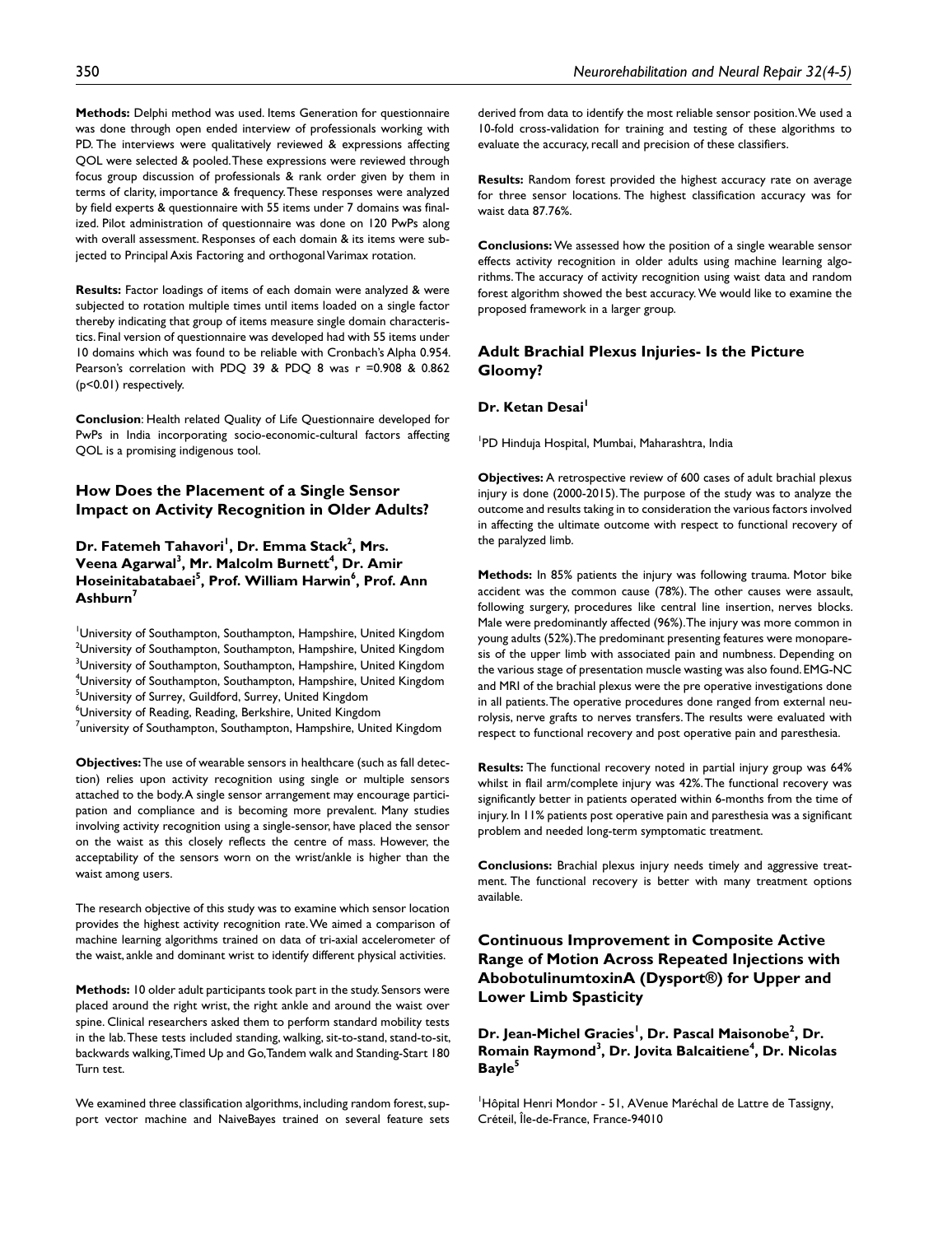<sup>2</sup>lpsen Pharma, Boulogne Billancourt, Île-de-France, France <sup>3</sup>lvidata, Levallois-Perret, Île-de-France, France 4 Ipsen Pharma, Boulogne Billancourt, Île-de-France, France <sup>5</sup>Hospital Albert Chenevier-Henri Mondor, Créteil, Île-de-France, France

**Objectives:** To evaluate active range of motion (XA) in patients with upper (UL) or lower limb (LL) spasticity following repeated abobotulinumtoxinA (Dysport®) injection cycles using a novel composite index. Here we present post-hoc analysis results from two randomized, placebo-controlled, double-blind studies each followed by open-label extensions (OLE) performed over ≤18 months.

#### **Methods:**

UL studies: Patients received abobotulinumtoxinA 500U, 1000U or placebo during double-blind phase (one cycle) and up to four cycles of abobotulinumtoxinA (500U, 1000U or 1500U) during OLE. LL studies: AbobotulinumtoxinA 1000U, 1500U or placebo during double-blind phase (one cycle) and up to four cycles of abobotulinumtoxinA (1000U or 1500U) during OLE. Composite  $X_{\mathcal{A}}$  was calculated as sum of  $X_{\mathcal{A}}$  for elbow, wrist and extrinsic finger flexors (UL) or soleus and gastrocnemius muscles (LL). Mean (±SD) change in  $X_{\mathsf{A}}$  from baseline to Week 4 (doubleblind) and to Weeks 4 and 12 at each cycle (OLE) are presented. Data for abobotulinumtoxinA doses combined.

**Results:** UL studies: 238 patients were injected in the double-blind phase (abobotulinumtoxinA, n=159; placebo, n=79), of whom 223 were administered abobotulinumtoxinA at OLE Cycle 1, with 31 newly-recruited patients (total n=254 in OLE). LL studies: 381 patients were injected in the double-blind phase (abobotulinumtoxinA, n=253; placebo, n=128), of whom 345 received abobotulinumtoxinA at OLE Cycle 1. In both UL and LL, composite  $X_A$  showed continuous improvements across treatment cycles. Mean±SD change at Week 4 in composite  $X_{\underline{A}}$  increased from 36.6±51.0° (n=128) to 62.3±74.1° (n=64) during UL studies (double-blind to OLE Cycle 4, and from 6.3±16.4° (n=253) to 10.2±16.3° (n=135) during LL studies, peaking at OLE Cycle 3 (11.2±19.0°;n=224).

**Conclusions:** These results demonstrate continuous improvement in  $X$ with repeated abobotulinumtoxinA injection cycles, when assessed using a novel composite index.

# **Effect of Simultaneous Upper and Lower Limb AbobotulinumtoxinA Injections and Guided Self-Rehabilitation Contracts in Spastic Hemiparesis: Engage Study Methodology**

Dr. Jean-Michel Gracies<sup>!</sup>, Dr. Gerard E Francisco<sup>2</sup>, Dr. **Robert Jech<sup>3</sup>, Dr. Francois Constant Boyer<sup>4</sup>, Dr. Pascal Maisonobe5 , Dr. Jovita Balcaitiene6**

<sup>1</sup>Hospital Albert Chenevier-Henri Mondor, Créteil, Île-de-France, France  $2$ The University of Texas Health Science Center at H, Houston, TX, United States

 $^3$ Charles University and General Faculty Hospital, Prague, Prague, Czech Republic

<sup>4</sup>Hôpital Universitaire Sébastopol, Reims, Champagne Ardenne, France <sup>5</sup>lpsen Pharma, Boulogne Billancourt, Île-de-France, France

<sup>6</sup>lpsen Pharma, Boulogne Billancourt, Île-de-France, France

**Objectives:** To assess the effect of abobotulinumtoxinA (aboBoNT-A; Dysport®) on voluntary movements following a 1500U total dose injection

split between the upper (UL) and lower limb (LL) in conjunction with Guided Self-rehabilitation Contracts (GSC).

**Methods:** ENGAGE is an ongoing phase 3b/4 (country dependent), prospective, single-arm, open-label study (NCT02969356) expected to enrol 155 adults with spastic hemiparesis due to acquired brain injury at 20 centres across Europe and the USA; stratified so either UL or LL is primary treatment target (PTT) in 50% patients (±10% flexibility). Patients will receive two consecutive injection cycles (12–20 weeks apart) of abo-BoNT-A 1500U, split between the UL and LL. Doses administered per investigator judgement; ≥750U required in PTT for each cycle. Personalized GSC will consist of prescribed alternating stretch postures and a series of maximal active efforts to be performed daily and recorded in a diary.

Primary efficacy endpoint: proportion of responders (improvement in composite active range of motion of  $\geq$ 35° or 5° in UL or LL, respectively), in the PTT (finger, wrist and elbow flexors for UL; soleus and gastrocnemius muscles for LL) at week 6 of cycle 2. Secondary efficacy endpoints: active function in UL (Modified Frenchay Scale) and LL (walking speed), patient satisfaction with GSC, change in patient and physiotherapist beliefs that GSC can help to improve function, global assessment of benefit by both patients (caregivers) and physicians, and quality-of-life assessments. Safety assessment includes recording of adverse events and vital signs.

**Results:** The planned study period is December 2016 to July 2018. Data on baseline characteristics and study results will be disseminated through peer-reviewed journals and at international congresses.

**Conclusions:** The ENGAGE study will provide insights into the safety and efficacy on voluntary movements of the combination of GSC and abobotulinumtoxinA, simultaneously injected into ULs and LLs, in adults with spastic hemiparesis.

# **Relationship Neurophysiological and Functional Effects of Constraint Induced Movement Therapy: A Systematic Review and Meta-Analysis**

#### **Mr. Auwal Abdullahi**<sup>1</sup>

1 Bayero University Kano, Kano, Kano, Nigeria

**Objectives:** The aim of this review was to systematically look at the literature to find out studies reporting on the neurophysiological changes in the brain following constraint induced movement therapy (CIMT), and to see whether there is relationship between the neurophysiological changes and motor functional performance.

**Methods:** PubMed search engine was searched from its inception to 2nd November, 2016 with the search strategy: constraint induced movement therapy and stroke.

**Results:** The search provided 414 hits in which only 7 studies (in which 4 were used for meta-analysis) satisfied the review inclusion criteria. The 7 studies mostly with high methodological qualities (n=119) reviewed, reported improvement in neurophysiological outcomes such as significant increase in motor map representation, increased gray matter in sensory, motor and hippocampi areas, increased bilateral activation of primary motor cortex (PMC) and somatosensory cortex (SMC), increased mean peak to-peak amplitude of motor evoked potential, and significant inter-hemispheric inhibition of the contralesional hemisphere that correlated with the motor function outcomes. Additionally, the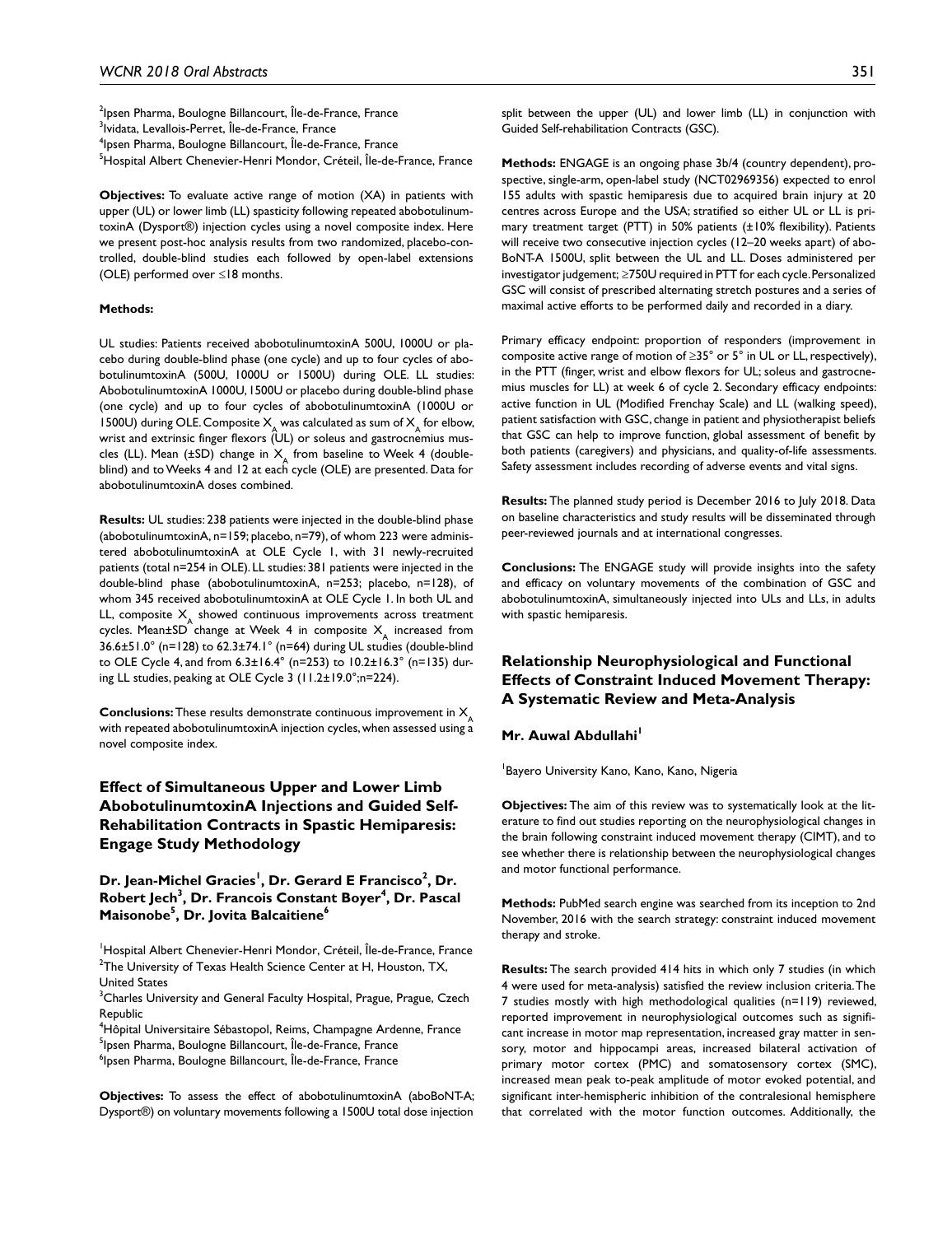results of the meta-analysis showed that, there was significant correlation between motor function and neurophysiological changes, fixed effect  $(z=3.268, p=0.001, 95\%$  CI=0.227 to 0.994) and random effect  $(z=2.106, p=0.001)$ p=0.035, 95% CI=0.0424 to 0.827).

**Conclusions:** There is a significant correlation between neurophysiological and functional effects of CIMT.

# **Kinematic Variables Quantifying Upper Limb Motor Function After Stroke in a Virtual Environment**

### Dr. Netha Hussain<sup>1</sup>, Dr. Margit Alt Murphy<sup>2</sup>, Prof. **Katharina Stibrant Sunnerhagen3**

Institute of Neuroscience and Physiology, Gothenburg, Gothenburg, Sweden

<sup>2</sup>Institute of Neuroscience and Physiology, Gothenburg, Gothenburg, Sweden

 $3$ Institute of Neuroscience and Physiology, Gothenburg, Gothenburg, Sweden

**Objectives:** Kinematic analysis using virtual reality environment provides quantitative assessment of upper limb movements. It may be used for assessment of motor impairment following stroke. The aim is to identify the kinematic variables that discriminate between different function levels in individuals with stroke and healthy controls while performing a targetto-target pointing task.

**Methods:** Sixty-seven participants (mean age of 65.7, 42% female) with moderate (31-57 points) or mild (58-66 points) stroke impairment as assessed with Fugl-Meyer Assessment for upper limb were extracted from the Stroke Arm Longitudinal Study at Gothenburg University - SALGOT cohort of non-selected individuals within the first year of stroke (mean time after stroke is one month). The stroke group and 43 healthy controls performed the target-to-target pointing task, where 32 circular targets appear one after the other and disappear when reached to, and pointed at by the haptic handheld stylus in three-dimensional virtual environment. The kinematic parameters captured by the stylus characterizing temporal aspects and smoothness of movement were analyzed for significant differences within and between groups using Kruskal-Wallis and Mann-Whitney U tests.

**Results:** The kinematic analysis revealed significant differences between individuals with mild stroke, moderate stroke and healthy controls in terms of movement duration, mean velocity, peak velocity and smoothness, as defined by the number of complete stops during the task. There were significant differences between mild and moderate stroke groups in terms of peak velocity and between mild stroke group and healthy controls in terms of time to peak velocity.

**Conclusions:** A set of temporal and smoothness-related kinematic variables were identified during pointing task that may discriminate between different functional levels of the upper extremity in individuals with stroke.

# **Role of rTMS in Recovery of Acute Ischemic Stroke: A Clinical and Biomarker Study with Estimation of Serum Growth Factors**

**Ms.** Hina Sharma<sup>1</sup>, Ms. Ashu Bhasin<sup>2</sup>, Dr. Nand Kumar<sup>3</sup>, Dr. Rohit Bhatia<sup>4</sup>, Dr. Rajeshwari Moganty<sup>5</sup>, Mr. Rahul  $\mathsf{Sharma}^6$ , Dr. Vishnu Sreenivas<sup>7</sup>, Dr. Vasantha Padma **Srivastava8**

<sup>1</sup> All India Institute Of Medical Sciences, New Delhi, Delhi, India  $^2$ All India Institute Of Medical Sciences, New Delhi, Delhi, India  $^3$ All India Institute Of Medical Sciences, New Delhi, Delhi, India 4 All India Institute Of Medical Sciences, New Delhi, Delhi, India 5 All India Institute Of Medical Sciences, New Delhi, Delhii, India  $^6$ All India Institute Of Medical Sciences, New Delhi, Delhi`, India  $^7$ All India Institute Of Medical Sciences, New Delhi, Delhi, India 8 All India Institute Of Medical Sciences, New Delhi, Delhi, India

**Objectives:** To evaluate the role of low frequency repetitive trans cranial magnetic stimulation (rTMS) to the contralesional (M1) cortex with intensive physiotherapy in motor recovery of patients with acute ischemic stroke (AIS). To correlate the motor recovery to serum growth factor levels.

**Methods:** In this Double blind, sham controlled study, patients diagnosed with AIS, NIHSS = 2-15 were recruited. Randomization was done at 75±7 days. Total 750 pulses,1Hz rTMS at 110 % RMT with inter train stimulus interval  $\sim$  45 seconds to contralateral primary motor cortex (M1) area for 10 days ( 5 days /week) was administered in the rTMS group. Physical therapy regime was administered after rTMS application in both the groups. National Institute of Health and Stroke Scale, modified Rankin Scale, modified Barthel Index, FMA Upper Extremity assessment and Serum VEGF and BDNF levels were measured at the Baseline and post rTMS intervention.

**Results:** Hundred patients were randomized into rTMS group ( N =50) and Control group (N = 50). Mean age was  $(54.2 \pm 15.65; \{M: F = 2:1\})$ . Non parametric Wilcoxon rank sum tests between the groups revealed significant changes in the delta NIHSS, mRS,mBI and FMA Upper Extremity (P<0.001). Significant difference in VEGF (P =0.03) and BDNF (P <0.001) was seen.

**Conclusions:** Low frequency rTMS in study group for 10 days along with physiotherapy for 90 days enhances motor recovery in patients with AIS along with up regulation of serum growth factor levels.

# **Role of Botulinum Toxin in the Management of Upper Esophageal Sphincter Spasm in Patients with Neurogenic Dysphgia: A Case Series**

### Dr. Abhishek Srivastav<sup>I</sup>, Dr. Navita Purohit<sup>2</sup>, Dr. Sanjiv **Badhwar3 , Ms. Ankita Bhutada4**

1 Kokilaben Dhirubhai Ambani Hospital & Medical Research Center, Mumbai, Maharashtra, India  $2$ Kokilaben Dhirubhai Ambani Hospital & Medical Research Center,

Mumbai, Maharashtra, India

<sup>3</sup>Kokilaben Dhirubhai Ambani Hospital & Medical Research Center, Mumbai, Maharashtra, India

4 Kokilaben Dhirubhai Ambani Hospital & Medical Research Center, Mumbai, Maharashtra, India

**Objectives:** To analyze the efficacy of local botulinum toxin injection in the management of upper esophageal sphincter spasm in patients with neurological disorders

**Methods:** Retrospective analysis of consecutive patients with neurogenic dysphagia referred for swallow rehab at the centre for rehabilitation at a tertiary centre who had upper esophageal sphincter spasm confirmed on videofluroscopy were identified during the period July 16 to June 17. Injection botulinum toxin 100units was injected under endoscpopic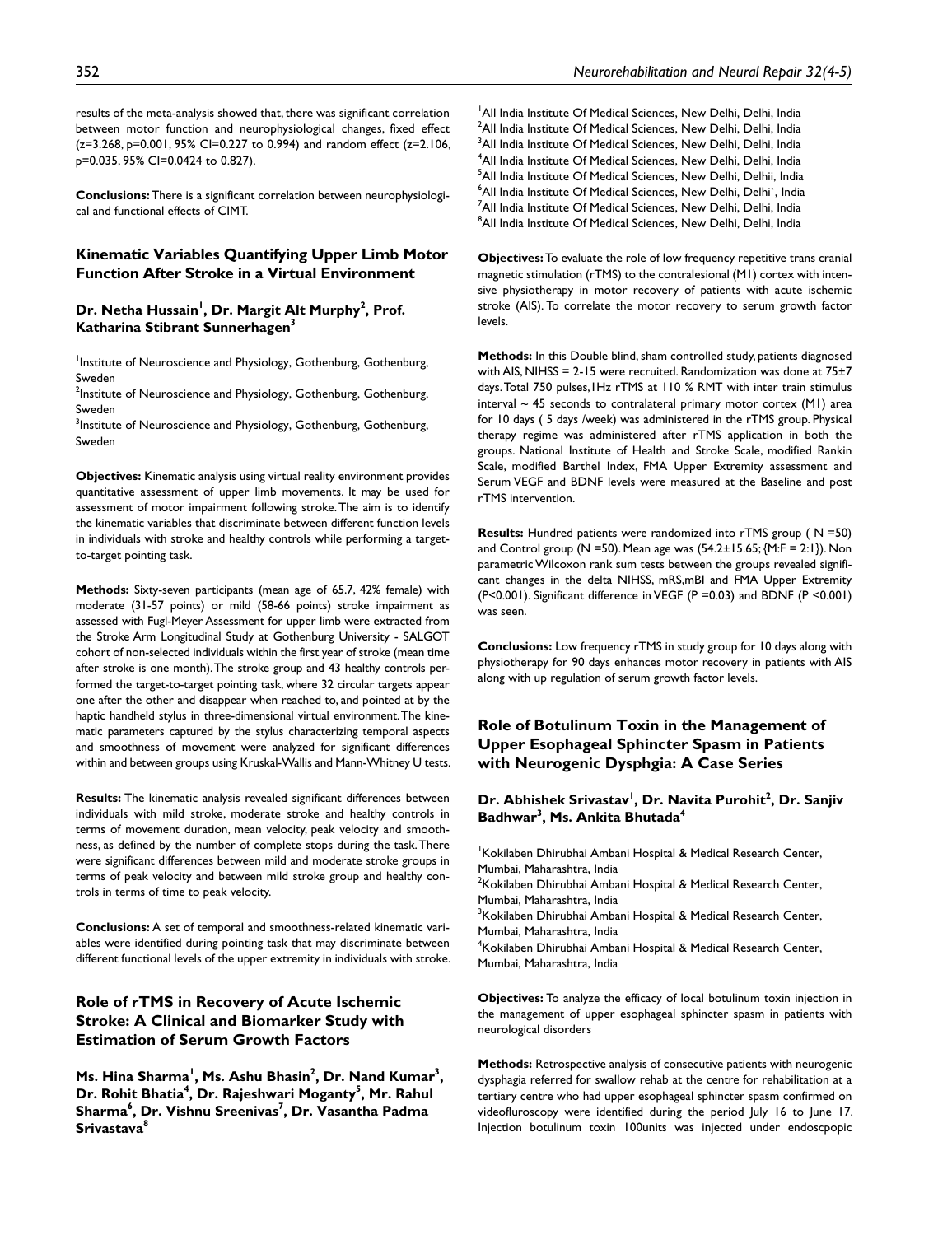guidance in operating room. Repeat Videofluroscopic examination was done after one week as assess the effect on the spasm and improvement in dysphagia.

**Results:** 6 patients (M=6), age range from 25 – 70 years of neurogenic dysphagia with upper esophageal sphincter spasms were identified and all of them were injected botulinum toxin (Botox <sup>tm</sup>). The primary pathology was posterior circulation stroke -4, traumatic brain injury − 1 and brain stem glioma -1. All patients had significan reduction in the spasm as documented by repeat videofluoroscpoy and lead to improvement in dysphagia, thus allowing to start oral feeding.

**Conclusions:** The results from the case series shows that botulinum toxin injection is an effective strategy to reduce upper esophageal sphincter spasm in patients with neurogenic dysphagia. Large double blinded studies are required.

# **Effectiveness of Tendon Transfers in Upper Extremity in the Management of Spastic Hemiplegia - A Prospective Surgical Study**

# **Dr. Anand Vinay Varma1 , Dr. B.D Athani2**

1 Karnataka Institute Of Medical Sciences (KIMS), Hubli, Karnataka, India  $^2$ Directorate General Of Health Service, Ministry Of, New Delhi, New Delhi, India

**Objectives:** To study the impact of age on the results of tendon transfers in the management of upper extremity in spastic hemiplegia as well as the incidence of affection with regards to the sex and the side of involvement.

**Methods:** The study was performed at the All India Institute of Physical Medicine and Rehabilitation (AIIPMR), Mumbai, cleared by the institutional ethical committee and written informed consent was obtained from all participants.

All study samples were subjected to three surgical procedures, either in one or multiple stages, depending upon the severity and general condition of the patient. Post operatively, no major complications were reported and all patients were put on the same rehabilitation protocol.

**Results:** Out of the total study sample, 25% showed good results, 58.33% showed fair results and 16.67% showed poor results in observed improvement scores. Majority of cases that showed good improvement belonged to younger age group (5-9 years).

**Conclusions:** It can be concluded that upper extremity surgery in spastic hemiplegia should be advocated as it improves both hand function and appearance of the hand. Better results are achieved at a younger age and those limited to soft tissue deformities only. No single procedure offers complete reconstruction of the spastic hand and wrist. Various procedures described must be combined and treatment protocols must be individualized for each patient depending upon the severity of the case. Also good functional results were achieved in only 25% of patients; cosmetic results were achieved in all the study samples.

### **Rehabilitation of Spinal Cord Injury Patients: An Armed Forces Perspective**

Dr. Vikas Maheshwari<sup>'</sup>, Dr. Maneet Gill<sup>2</sup>, Dr. Aishik **Mukherjee3**

1 Command Hospital, AFMC, Pune, Maharashtra, India  $^{2}$ Command Hospital, AFMC, Pune, Maharashtra, India  $^3$ Command Hospital, AFMC, Pune, Maharashtra, India

**Objectives:** Cervical spine injuries accounts for upto 3 % of injuries in trauma victims and can lead to quadriplegia, significant functional loss and permanent disability. While management of these patients can be conservative or surgical, irrespective of the procedure performed the overall neurological recovery of these patients is largely based on their subsequent rehabilitation. Rehabilitation of spinal cord injury patients is triphasic with an acute phase ( 4 to 8 weeks ), a subacute phase (8 weeks to 48 weeks) and a chronic phase (48 weeks to 2 yrs). A baseline assessment of neuromuscular status is of paramount importance in devising a rehabilitation protocol for a spinal cord injury patient and is conventionally based on the ASIA score. Interventions in the acute stage of rehabilitation involves passive mobilisation, use of splints to prevent contractures and deformities and physiotherapy. The subacute phase is also the beginning of the active phase of mobilisation wherein the patient is first made to sit in a suitable wheelchair and then to stand with support starting with the tilt-table followed by the standing frame, parallel bars and gait training with maximal assistance. The phase of active mobilisation helps to prevent development of orthostatic hypotension, osteoporosis, contractures and deformity due to the mobilisation of all joints, improves vital capacity, trunk balance, builds up the morale of the patient and leads to optimum neuromuscular stimulation. Active- passive exercises for upper and lower extremities with a focus on maximal neuromuscular recovery is continued upto the chronic phase. The transition from the subacute to the chronic phase is where the patients are trained on activities of daily living including self care like eating, dressing, grooming, toileting, communication etc with the use of assisted devices like 'universal cuffs' and 'reachers', recreational activities like sports followed by skill training wherein they can undergo formal training in certain technical courses which makes them independent and self-employable once they are out the phase of rehabilitation. The management of spinal cord injury patients is multidimensional and more long drawn than meets the eye and a dedicated team is vital to providing these patients with the outcome they deserve.

#### **Challenges for Neuro-Rehabilitation in India**

# **Dr. Premananand S Ramani**

1 Lilavati Hospital and Research Centre, Mumbai, Maharashtra, India

**Objectives:** Neurorehabilitation works with the skills and attitudes of the disabled person and their family and friends. It promotes their skills to work at the highest level of independence possible for them. It also encourages them to rebuild self-esteem and a positive mood. Thus, they can adapt to the new situation and become empowered for successful. By focusing on all aspects of a person's wellbeing, neurorehabilitation offers a series of therapies from the psychological to occupational, teaching or re-training patients on mobility skills, communication processes, and other aspects of that person's daily routine. The most important therapies are those that help people live their everyday lives. These include physiotherapy, occupational therapy, psychological therapy, speech, vision therapy, language therapy and therapies focused on daily function and community re-integration.

**Methods:** This is a single institution retrospective study of patients admitted in the neurosurgery department of a tertiary care hospital. This study encompasses all the modalities in effect at the centre involved in the rehabilitation of adfmitted neurotrauma patients.

**Results:** This study will take into account all admitted patients in the department of neurosurgery undergoing rehabilitation programmes in view of neurotrauma and their final outcome at the time of discharge.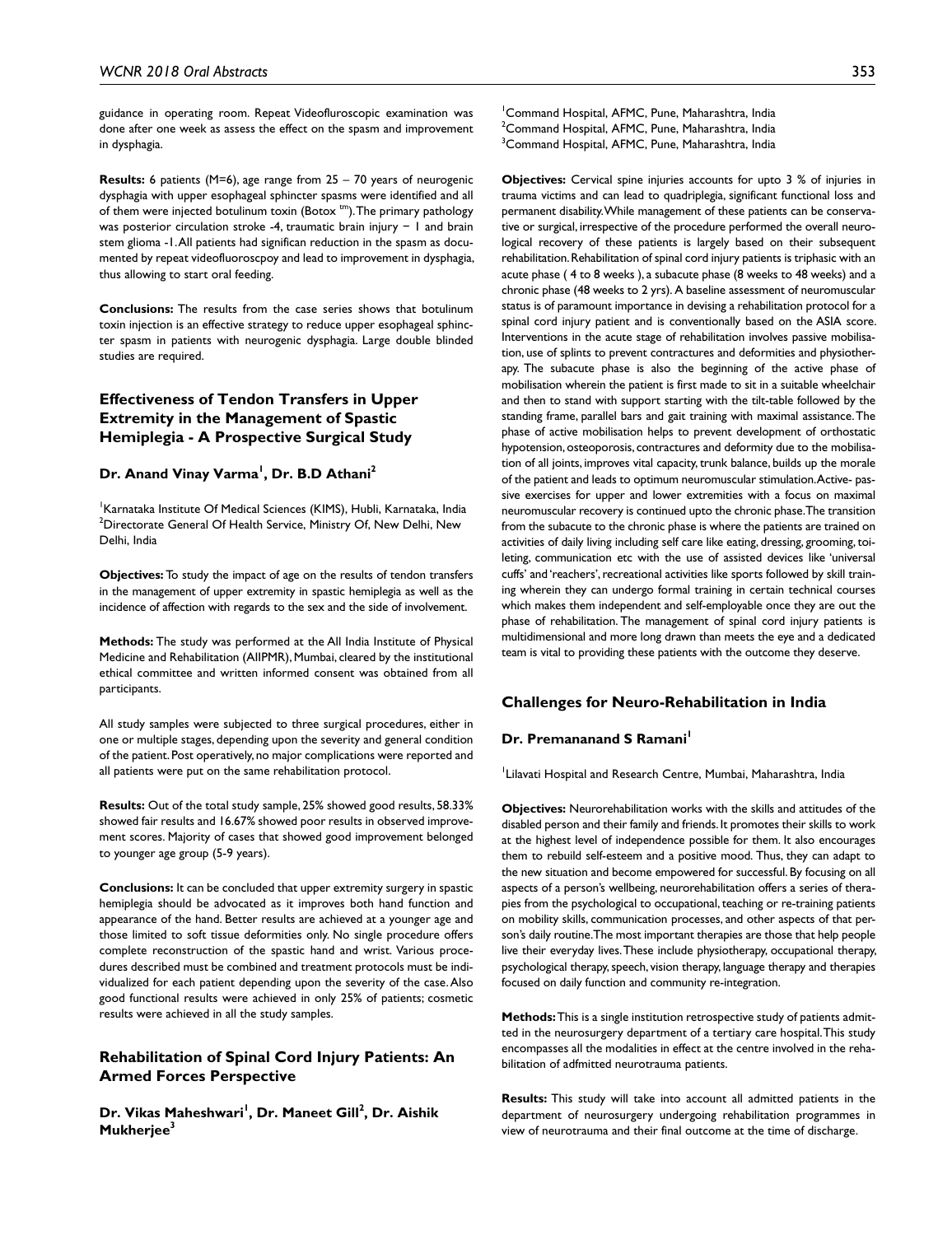**Conclusions:** This study depicts that a holistic and exhaustive patient centric approach is the need of the hour for complete rehabilitation of neuro-trauma patients.

# **Is Thinking with the Body Effective for Cogntive Training? A Randomized Clinical Trial "Thinking in Motion" Study**

### Dr. Maayan Agmon<sup>1</sup>, Ms. Shiri Embon-Magal<sup>2</sup>

1 University of Haifa, Haifa, Israel, Israel <sup>2</sup>University of Haifa, Haifa, Israel, Israel

#### **Objectives:**

**Background:** The association between cognition and gait was widely shown. Evidences have shown that cognitive training can improve gait and via-a-versa. However, whether a combined training can improve both gait and cognition more than a specific training is yet to be explored. "Thinking in motion" program is an adaptation of "Writing motion" by Eshcol-Wachman, originally developed for dancers. The program translates motions to writings signs and as such it is cognitive-motor training by its nature.

**Aim:** To compare the effect of "thinking in motion" intervention versus a control group computer-based cognitive training "cognifit" on cognitive gait.

**Methods:** Using a randomized single-blind control design, 48 sedentary older adults recruited to the study (mean age: 81.2 SD-2.2, MoCA- 16.2 SD-3.1) and randomly assigned to 8-week, 3 times per week "Thinking in motion" intervention (n=28) or "Cognifit" training (n=19). Primary outcome was gait speed under single and dual-task conditions and cognitive function as measured by "Cognifit" battery evaluation. Due to abnormal distributions of the outcomes Mann-Whitney test was conducted and intent-to-treat was implemented.

**Results:** Of 48 participants, 2 did not complete the study (one in each group). Both groups improve in gait and cognition. No significant differences on age, sex, cognitive function, use of walking aids and gait speed were found between groups at baseline. After 8-week the intervention group was improved significantly higher in cadence (mean difference intervention – 26.5, SD-2.8, control- 16.72 SD-1.9, p=0.0013) only during single task condition and cognitive performance as measured by Cognifit evaluation (mean difference intervention 26.39, control-17.92 p=0.03).

**Conclusion:** "Thinking in motion" is a promising venue to improve gait and cognition.

### **Restoring "Body Image" in Chronic Pain: An Innovative Application of Virtual Reality**

Dr. Elise Houdayer<sup>ı</sup>, Dr. Federica Alemanno<sup>2</sup>, Dr. **Daniele Emedoli3 , Dr. Matteo Locatelli4 , Dr. Sandro Iannaccone5**

<sup>1</sup>IRCCS San Raffaele Hospital and Vita-Salute San Ra, Milan, MI, Italy <sup>2</sup>IRCCS San Raffaele Hospital and Vita-Salute San Ra, Milan, MI, Italy <sup>3</sup>IRCCS San Raffaele Hospital and Vita-Salute San Ra, Milan, MI, Italy <sup>4</sup>IRCCS San Raffaele Hospital and Vita-Salute San Ra, Milan, MI, Italy <sup>5</sup>IRCCS San Raffaele Hospital and Vita-Salute San Ra, Milan, MI, Italy

**Objectives:** Chronic pain, such as low-back pain or facial pain, is a highly disabling condition degrading people's quality of life (QoL). Not every patient respond to pharmacological therapies, thus alternative treatments have to be developed. The chronicity of pain can lead to a somatic dysperception, meaning a mismatch between patients' own body perception and its actual physical state. Since clinical evaluation of pain relies on patients' subjective reports, a body image disruption can be associated with incorrect pain rating inducing incorrect treatment and a possible risk of drug abuse. Our aim is to reduce chronic pain through a multimodal neurorehabilitative strategy using innovative technologies helping patients regain a correct body image.

**Methods:** Patients with chronic low-back pain (n=5) and facial pain (n=5) were included. Before and after treatment, patients underwent: neurological exam; neuro-psychological evaluation testing cognitive functions (memory, attention, executive functions) and personality traits, QoL and mood; pain ratings; sensorimotor functional abilities. Patients underwent a 6 week-neurorehabilitative treatment (total 12 sessions) using virtual reality (VRRS system, Khymeia, Italy). Treatment consisted on teaching patients to execute correct movements with the painful body parts to regain a correct body image, based on the augmented multisensory feedback (auditory, visual) provided by the VRRS.

**Results:** Our preliminary results showed improvements of QoL in the domains of role limitations due to physical health and emotional issues, social functioning and pain; a reduction in pain rating scale scores (mean numerical rating scale score before:  $5.7 \pm 2.3$ ; after:  $3.4 \pm 4.2$ ); improvements in functional scales, mood and reduction of analgesic drugs intake.

**Conclusions:** This non-pharmacological approach aiming at restoring a correct body image was able to act on the multi-dimensional aspects of pain and improved patients' QoL, pain intensity, mood and patient's functional abilities. This treatment was also able to reduce drug intake.

**'Reboot Online': A Randomised Controlled Trial Demonstrating that an Internet-Delivered Multidsipclinary Pain Management Program is Effective in Chronic Pain**

Dr. Steven G Faux<sup>1</sup>, Ms. Tania Gardner<sup>2</sup>, Dr. Regina  $Schultz<sup>3</sup>$ , Ms. Jessica Smith<sup>4</sup>, Dr. Jill M Newby<sup>5</sup>, Dr.  $Christine T **Shiner**<sup>6</sup>, **Prof. Gavin Andrews**<sup>7</sup>$ 

<sup>1</sup>St Vincent's Hospital Sydney, Darlinghurst, Sydney, NSW, Australia  $^{2}$ St Vincent's Hospital Sydney, Darlinghurst, Sydney, NSW, Australia <sup>3</sup>St Vincent's Hospital Sydney, Darlinghurst, Sydney, NSW, Australia 4 St Vincent's Hospital Sydney and the University of, Sydney, NSW, Australia

<sup>5</sup>St Vincent's Hospital Sydney and the University of, Sydney, NSW, Australia

6 St Vincent's Hospital Sydney, Darlinghurst, Sydney, NSW, Australia  $^7$ St Vincent's Hospital Sydney and the University of, Sydney, NSW, Australia

**Objectives:** Chronic pain is a complex and debilitating condition that affects one in five adults. Multidisciplinary pain management programs are considered best-practice in treating patients with pain, however access to such programs is often limited for people who live in rural/remote areas, those with work/family commitments, or those in poor health who cannot attend face-to-face appointments. Here we trial an innovative online multidisciplinary program designed specifically for chronic pain: '*Reboot Online'*.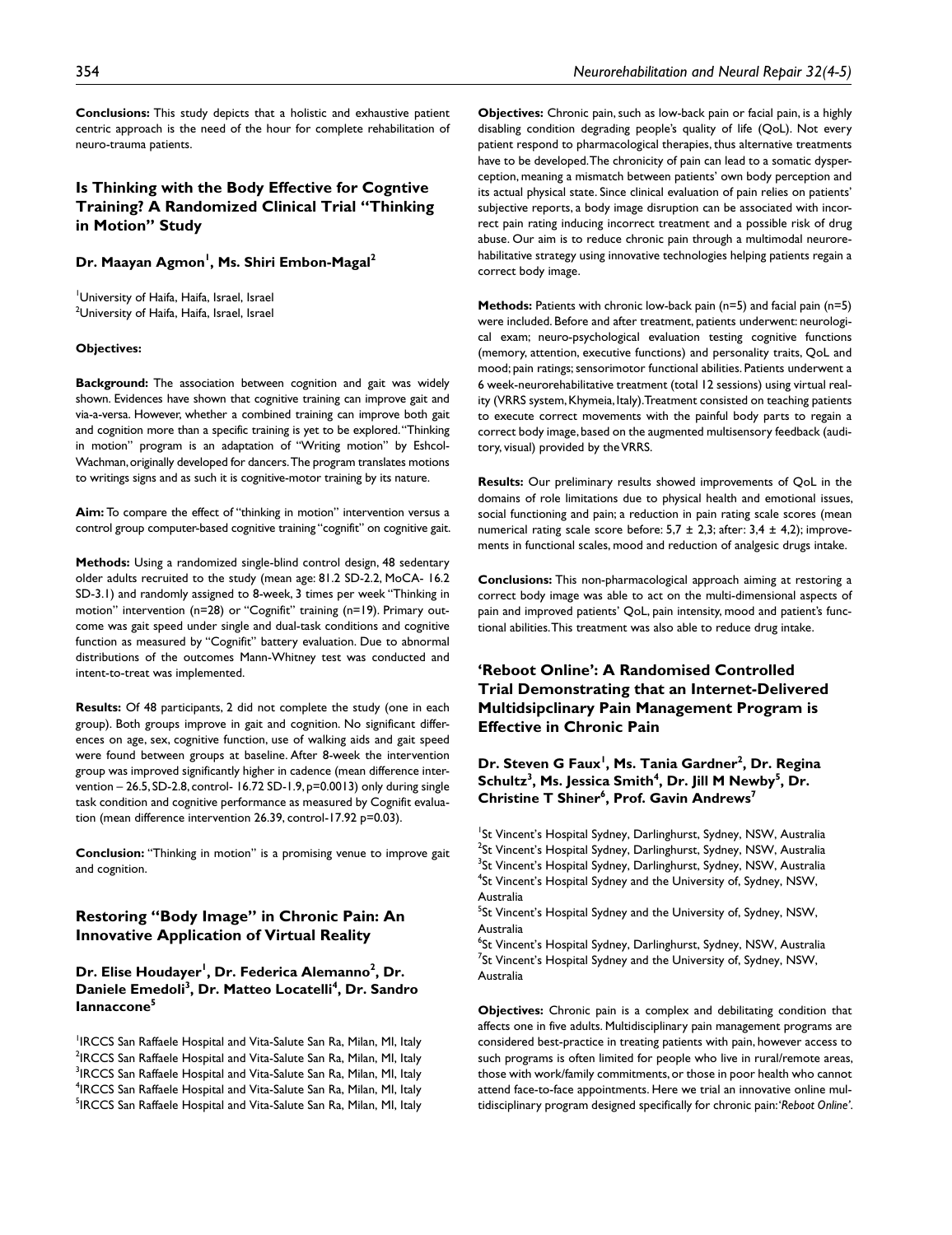**Methods:** 80 participants with self-reported chronic pain were enrolled into this randomized controlled trial and allocated to either the Reboot Online intervention, or usual care. The Reboot Online program was delivered through a web-accessed 'virtual clinic' and modelled on face-to-face pain management programs, consisting of 8 formal lessons over 16 weeks accompanied by homework activities. Lessons incorporated input from medical pain physicians, physiotherapists and psychologists and involved education lessons, graded exercises programs, pacing and relaxation strategies. All participants completed a suite of outcomes measures at baseline, post-treatment and 3-month follow-up, assessing pain, self-efficacy, fear avoidance, catastrophising behaviours and mood.

**Results:** Participants who completed Reboot Online experienced significant improvements across a variety of domains including pain interference, pain self-efficacy or 'resilience', pain-related stress, kinesiophobia or 'fear of movement', fear avoidance belief, depression and general distress (all p<0.001). Moderate effect sizes were observed between the intervention and usual care group for measures of pain self-efficacy, kinesiophobia and pain-related disability. Improvements were significantly greater for the intervention group post-treatment, and were largely maintained at 3-month follow-up.

**Conclusions:** Reboot Online is a unique and effective way to deliver evidence-based multidisciplinary pain management. It represents a pragmatic alternative and adjunct to face-to-face programs, to increase the accessibility of specialist pain management services to those with chronic pain.

# **The Effect of Mirror Neuron Therapy in Parkinson's Disease: A Systematic Review of the Literature**

#### Prof. R.S Ganga tharan<sup>1</sup>, Mr. Hari Hara Subramanyan<sup>2</sup>

1 Faculty of Physiotherapy and Hospital (Meenakshi University), Chennai, Tamilnadu, India

<sup>2</sup>Faculty of Physiotherapy (Meenakshi University), Chennai, Tamilnadu, India

**Objectives:** The objective of this study was to evaluate the effectiveness of mirror neuron therapy in treating parkinson's patient's using systematic review

**Methods:** A systematic literature search of the Cochrane Database of controlled trials, PubMed/MEDLINE, CINAHL, EMBASE, PsycINFO, PEDro, RehabTrials and Rehadat,also Google scholar was made No restrictions were made regarding study design and type of Parkinsonism.

Studies that had Mirror neuron therapy given as a long-term treatment were included. The studies were assessed for eligibility and risk of bias by using the Amsterdam–Maastricht Consensus List. The studies were heterogeneous regarding design, size, conditions studied and outcome measures. The search keywords were mirror neuron therapy, movement disorders, Parkinson disease. The search was tabulated for easy analysis

So a total of 986 studies were reviewed and a conclusion was drawn after careful aggregation and segregation of the results

**Results:** From the detailed review it's clearly noticeable that mirror neuron therapy is an effective physio treatment tool to treat the patients with Parkinson's disease

**Conclusions:** The mirror neurons which are abundantly pooled in the pre-motor cortex can be used to train and treat the Parkinson's patient effectively by improving their cognitive skill by the method of self-realization and visual stimulation.

# **Repeated Sessions of Caloric Vestibular Stimulation Reduce the Frequency and Severity of Episodic Migraine**

### Dr. Mohamed Sakel<sup>I</sup>, Ms. Maria Gallagher<sup>2</sup>, Prof. David  $\mathsf{Williamson}^3, \mathsf{Dr}.\mathsf{ Philip}\ \mathsf{Ulrich}^4,\mathsf{Dr}.\ \mathsf{Rezina}\ \mathsf{Sakel}^5$

<sup>1</sup> East Kent University NHS Hospital, Canterbury, Kent, United Kingdom  $^{2}$ University of Kent, Canterbury, Kent, United Kingdom  $^3$ University of Kent, Canterbury, Kent, United Kingdom 4 University of Kent, Canterbury, Kent, United Kingdom <sup>5</sup>Saddleton Road Surgery, Whitstable, Kent, United Kingdom

**Objectives:** Migraine causes significant disability in ~12% of people worldwide. Current preventatives do not provide full relief. Caloric vestibular stimulation has been shown, albeit in small, uncontrolled samples, to acutely mitigate pain, including the pain experienced during attacks. We evaluated, via a multi-site randomised, controlled trial, the efficacy and safety of repeated caloric vestibular stimulation as an adjuvant therapy for episodic migraine prevention (clinicaltrials.gov: NCT01899040).

**Methods:** 81 participants diagnosed with episodic migraine without aura completed a 1month pre-treatment baseline followed by 3 months of twice daily sham or active caloric vestibular stimulation. The active saw-tooth waveform discharged warm and cool currents to the left and right ears respectively via a novel thermo-electric device inserted within the left external ear canal (Scion Neurostim). To avoid preferential hemispheric activation, this mapping was reversed every 2 days. In the placebo condition, participants followed the same procedure but the device remained unpowered. Headache frequency was captured via electronic diary.

**Results:** Per-protocol analysis showed that active-arm participants experienced immediate and steady declines in migraine days over the treatment period and exhibited significantly fewer migraine days during the final treatment month (-3.6 ±0.7 days), compared to placebo-arm participants (-0.9 ±0.7 days). Secondary analyses showed that active-arm participants also experienced significantly greater reductions in both acute prescription medication usage and total monthly pain levels. Active-arm participants showed no adverse effects in mood, cognition and balance. Participants completed the trial with an average rate of 90% treatment compliance, and no serious adverse events were recorded.

**Conclusions:** Caloric vestibular stimulation significantly reduced migraine days, subjective headache pain scores and the need for migraine abortive medications. The clinical efficacy, minimal side effects, self-administrative and adjunctive nature of the caloric vestibular stimulation therapy indicate that the procedure has the potential to provide substantial clinical and economic benefits for episodic migraine prophylaxis.

# **Effects of Gaze Direction Recognition Exercise on Pain Intensity, Balance and Disability Level in Patients with Chronic Neck Pain**

Prof. Ugur Cavlak<sup>1</sup>, Mr. Mehmet Duray<sup>2</sup>, **Ms. Şule Şimşek3 , Mrs. Filiz Altug4**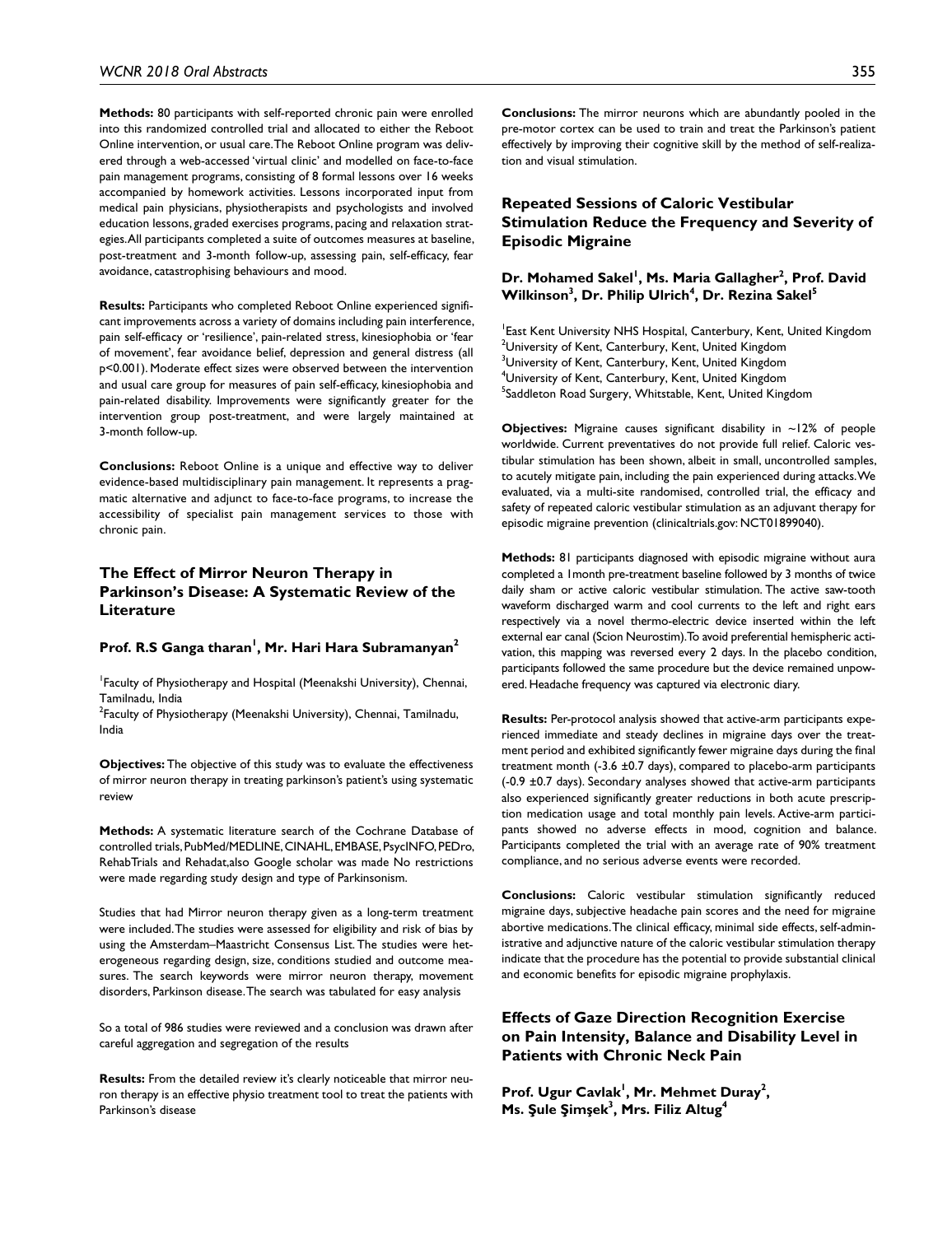**Objectives:** To determine contributions of the gaze direction recognition exercise (GDRE) to improve pain intensity, balance, and disability level among patients with chronic neck pain.

**Methods:** Eligible 40 patients were randomized to physical therapy program (Group I) or physical therapy plus GDRE (Group II) and were scheduled to receive a 3-week treatment, 5 sessions in a week. Pain Intensity was measured by a Visual Analog Scale (VAS). The Neck Disability Index (NDI) was used to determine disability level. To evaluate balance ability, four step square test (FSST) and single leg balance test (SLBT) with eyes opened and closed were used. All measurements were applied before and after a 3-week treatment program.

**Results:** VAS scores of the two groups decreased after the treatment program (p<0, 05). While there were significant differences in terms of balance ability and disability level in Group II after the treatment program (p< 0.05), no significant improvements were observed in Group I (p>0.05).

**Conclusions:** The results of this study indicate that adding GDRE to the physical therapy program leads to much more improvements in balance ability and in disability level among patients with chronic neck pain. GDRE can have a positive impact on the treatment program.

# **Upper Limb Self-Efficacy Test (UPSET- Stroke): Its Validity and Relationship with Participants Age and Time Since Stroke**

#### **Dr. Auwal Abdullahi**<sup>1</sup>

1 Bayero University Kano, Nigeria

**Objectives:** Upper limb self-efficacy test (UPSET-stroke) was developed to measure one's confidence in his ability to use the upper limb following stroke. However, its validity needs to be further determined. The aim of this study was to determine the relationship between UPSET-stroke and some measures of upper limb function.

**Methods:** The study was an observational study whose data was gotten from a Randomized Controlled Trial approved by the Research Ethics Committee of Kano State Ministry of Health (MOH/Off/797/T.I/176); the data was collected at Murtala Muhammad Specialists hospital. The study participants were acute stroke patients who were  $\leq 4$  weeks post stroke, ≥18 years of age, had mild to moderate upper limb motor impairment, with no significant cognitive impairment and had no neglect. Baseline data for UPSET-stroke, MAL, WMFT and FM; and participants' age and time since stroke were recorded. The data was analyzed using Pearson Product Moment Correlation.

**Results:** Twenty nine patients (14 males and 15 females) participated in the study with mean age 57.97±12.17 years and time since stroke 17.41±7.53 days. The results showed that there were significant (p<0.001) and large positive correlations between UPSET-stroke and MAL amount of use (r=0.67), MAL how well (r=0.78), WMFT (r=0.65) and FM (r=0.75). However, there were non-significant (p>0.05) and small negative correlation between UPSET-stroke and participants age (r=-0.26) and moderate positive correlation with time since stroke (r=0.31).

**Conclusions:** UPSET-stroke seems to be a valid instrument for measuring one's confidence in his ability to use the upper limb following stroke.

# **Efficacy of Visual Evoked Response (VER) and Brainstem Evoked Response Audiometry (BERA) in Hypoxic Ischemic Encephalopathy (HIE) in Patients Prognosis**

#### **Dr. Maheswarappa Bm1**

<sup>1</sup>Sakra World Hospital, Bangalore, Karnataka, India

**Objectives:** To study the efficacy of VEP and BERA response in patients with HIE as prognostic factors.

**Methods:** Prospective, cross sectional study, Department of Physical Medicine and Rehabilitation in a private tertiary hospital. Nine patients (6 males, 3 females) with HIE secondary to cardiac arrest, clinically stable transferred for in-patient neuro-rehabilitation from neurology intensivecare-unit were included. Age between 21-70 years, duration of in-patient rehabilitation 8-24 weeks. Intervention – Coma stimulation program and intensive neurorehabilitation. Evoked potentials-VEP and BERA done between 3-4 weeks post HIE. Glasgow Coma Scale(GCS) and Rancho Los Amigo Scale(RLAS) were used to assess neurological status whereas Functional Independence Measure(FIM-F and FIM-C) and Barthal Index(BI) scores were used to assess functional recovery and scores were compared at admission vs discharge.

**Results:** Positive VEP was observed in five patients, Positive BERA was observed in eight patients. Out of five patients with positive VEP and BERA three showed significant change in mean score in GCS and RALS at admission 7.3 and 2.0 to 15 and 8.5 respectively at discharge. FIM –F, FIM-C and BI also changed considerably from 13.00 5.00 and 0 at admission to 85.0, 33.33 and 91.66 respectively at discharge. Two patients had marginal change in GCS and RALS from but no change in FIM –F, FIM-C and BI score at admission and discharge. Three patient with only positive BERA and One with absent both BERA and VEP didn't show any change at admission and discharge.

**Conclusions:** Patients with positive VEP and BERA had better cognitive and functional outcome as compare to only positive BERA and absent VEP. Early coma stimulation and aggressive neruorehabilitation in the initial 12-24 weeks may enhance better neurological recovery in patients with positive VEP and BERA.

**Functional Connectivity Predicts Neuroplastic Response Induced by Non-Invasive Brain Stimulation in Stroke: Opportunities to Individualise Stimulation Based on Connectivity Profile**

# Dr. Brenton Hordacre<sup>l</sup>, Ms. Bahar Moezzi<sup>2</sup>, Prof. **Michael Ridding3**

1 University of South Australia, Adelaide, South Australia, Australia  $^{\rm 2}$ The University of Adelaide, Adelaide, South Australia, Australia  $^3$ The University of Adelaide, Adelaide, South Australia, Australia

**Objectives:** Non-invasive brain stimulation (NIBS) is a strong candidate to assist neurorehabilitation as it can induce neuroplasticity and improve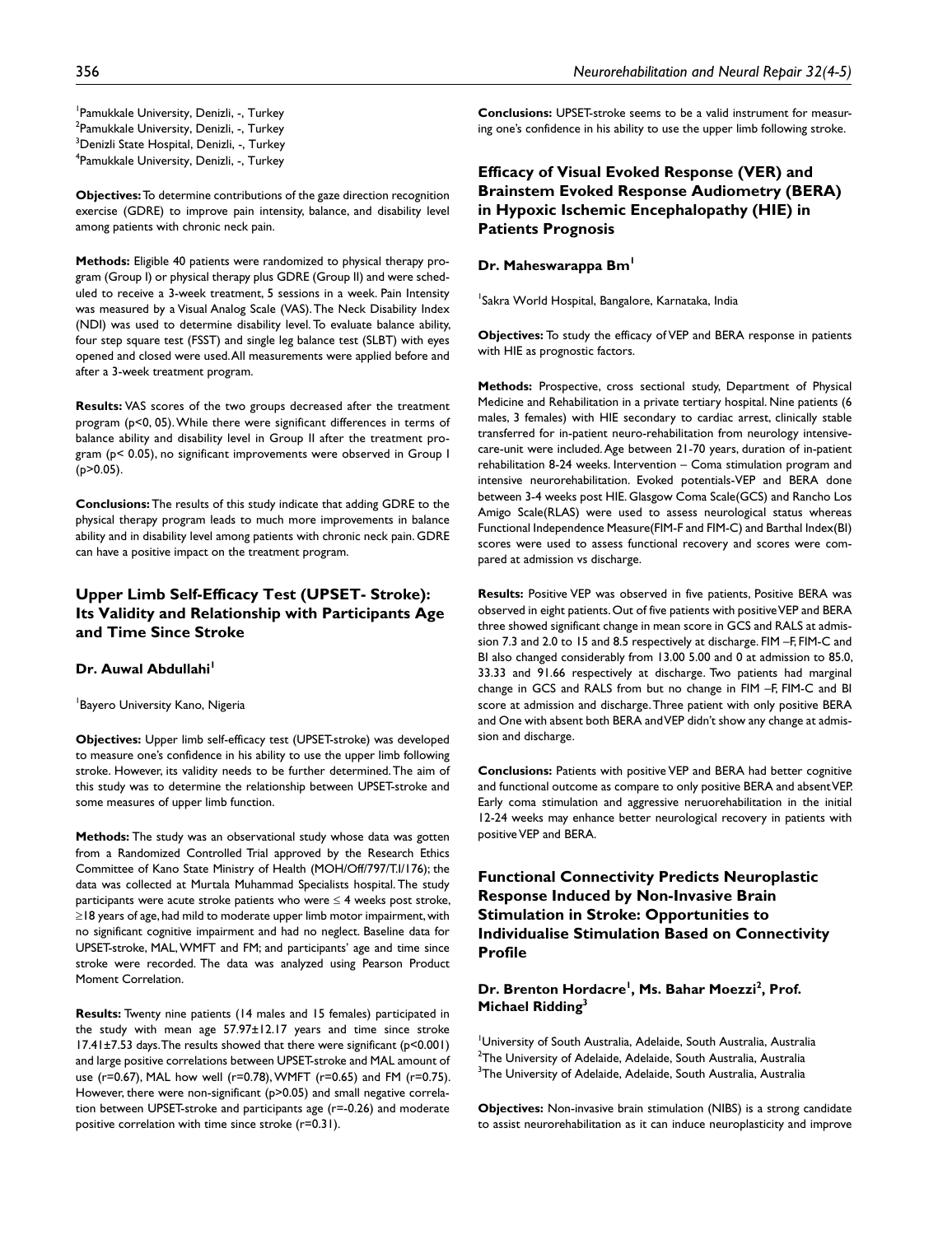motor function. However, responses to NIBS are highly variable. Here we investigate brain connectivity to predict neuroplasticity induction.

**Methods:** Two randomised, sham-controlled, participant-blind, cross-over experiments were conducted. Experiment 1 investigated whether functional connectivity could predict physiological and behavioural change induced by an inhibitory NIBS paradigm (continuous theta burst stimulation) in 18 healthy adults. Experiment 2 investigated whether functional connectivity could predict physiological change induced by an excitatory NIBS paradigm (anodal transcranial direct current stimulation) in 10 stroke survivors. Connectivity was investigated using high-definition electroencephalography. Single-pulse transcranial magnetic stimulation quantified change in corticospinal excitability. Upper-limb function was measured with a customised pinch-grip manipulandum and Perdue Pegboard.

**Results:** As expected, NIBS responses were variable with no grouplevel effect on corticospinal excitability (*p* > 0.05). However, in experiment 1, beta frequency connectivity between the stimulated motor cortex and parietal cortex was a strong predictor of reduced corticospinal excitability following inhibitory NIBS (leave-one-out-prediction  $R^2$  = 0.72), but not sham stimulation. Similarly, alpha frequency connectivity between the parietal and pre-motor region predicted change in motor function following inhibitory NIBS (leave-one-out-prediction  $R^2$ = 0.66), but not sham. In experiment 2, alpha frequency connectivity between the stimulated ipsilesional motor cortex, ipsilesional parietal cortex and contralesional frontal cortex predicted increased corticospinal excitability following excitatory NIBS (leave-one-out-prediction  $R^2$  = 0.69), but not sham.

**Conclusions:** Responses to NIBS are highly variable and it is likely this is not a one-size-fits-all therapy. Individualised approaches are likely to provide a more robust response and improve clinical uptake in neurorehabilitation. Functional connectivity may be an important biomarker to help develop tailored NIBS protocols.

# **Self-Regulating Brain and Muscle Activity Simultaneously to Minimize Non-Obvious, Compensatory Tendencies During Stroke Rehabilitation: A Randomized Clinical Study**

### **Ms. Daphne Menezes<sup>I</sup>, Dr. Subhasis Banerji<sup>2</sup>, Dr. John Heng3 , Dr. Alakananda Banerjee4 , Mr. Ponusamy**  Ponvignesh<sup>5</sup>

<sup>1</sup>SynPhNe Pte. Ltd., Singapore <sup>2</sup>National University of Singapore, Singapore  $^3$ Nanyang Technological University, Singapore 4 Max Super Speciality Hospital, New Delhi, Delhi, India <sup>5</sup>SynPhNe Pte. Ltd., Singapore, Singapore, Singapore

**Objectives:** This study was designed to compare upper limb rehabilitation outcomes achieved using the SynPhNe (Synergistic Physio-Neuro) platform with standard clinical care delivered by therapists (control group), to assess usefulness of SynPhNe to augment standard care at home or clinic.

**Methods:** SynPhNe acquires time-locked, surface electromyography (SEMG) and electroencephalography (EEG) data via a wearable data capture unit (WDCU) and transmits to a computer screen as real time feedback (Figure 1). The subject attempts to imitate a video-based exercise routine on the computer screen while managing the agonist-antagonist EMG activity (thus unlearning hitherto non-obvious compensatory muscle behavior) and maintaining an alert brain state using EEG feedback.

Randomized treatment and control group stroke subjects (n=30; 28-76 years) completed a six week, 3 sessions/week protocol. The treatment group performed ten activities using the device while the control group was provided standard care (physio, physical and occupational therapy). Fugl Meyer Assessment (FMA), Action Research Arm Test (ARAT), Grip strength and 9-Hole Peg Test were used as assessment tools.

**Results:** All control group scores showed significant pre-post changes. A two-tailed t-test between treatment and control groups showed no significant difference (P<0.05) in improvements for FMA and ARAT, demonstrating that the SynPhNe device could augment therapy at home with effectiveness comparable to standard care. The largest percentage improvements in the treatment group were in ARAT and Grip Strength. Only high functioning treatment group subjects showed dexterity improvement as well.

**Conclusions:** The treatment group outcomes were comparable to standard care. This showed that SynPhNe is a promising technology to augment therapy at home or at a clinic for function recovery and saving manpower.

### **Robotic Assisted Gait Training (RAGT) for Long Term Rehabilitation of Stroke Patients**

#### **Dr. Ramakant Yadav**

1 UP University of Medical Sciences,Saifai, Etawah, Uttar Pradesh, India

**Objectives:** The effectiveness and appropriate timing of locomotor training for stroke patients have not been established. The objective of the study is to evaluate the role of Robotic assisted Gait trainer ( RAGT) for long term rehabilitation of stroke patients.

**Methods:** The study included 126 patients who had stroke 3 months earlier. The patients with moderate to severe walking impairment (able to walk 0.4 meter/seconds to 0.8 meter/seconds and less than 0.4 meter/ seconds) were randomly divided into two groups. Group A patients received Robotic assisted Gait training( RAGT) by using Lokomat Gait trainer and Group B patient received home managed physiotherapy for 6 months. Each intervention included 50 session of 60 minutes exercise each for 24 weeks. The primary outcome was proportion of patients who had improvement in walking ability at 24 weeks after intervention.

**Results:** The mean age of participants was 53.42 ± 9.472 years; 77 were male and 49 were female. Baseline characteristics between two groups were similar. Mean baseline walking speed in Group A was 0.425 meter/ sec, and Group B was 0.408 meter/sec. At 24 weeks 42.1% of all patients have improvement in functional walking ability. The patients receiving robotic assisted gait training showed significant improvement than those receiving usual home managed physiotherapy, (p< 0.05, odd ratio for primary outcome, 0.484; 95 % Confidence interval (CI) 0.236 to 0.995). Both group patients improved in walking speed, motor recovery, balance, functional status and quality of life. Minor adverse events like dizziness, frequent fall sand muscle cramps were reported in both groups. No serious adverse event were reported.

**Conclusions:** Robotic assisted Gait Training (RAGT) improves walking ability in stroke patients as compared to usual home physiotherapy.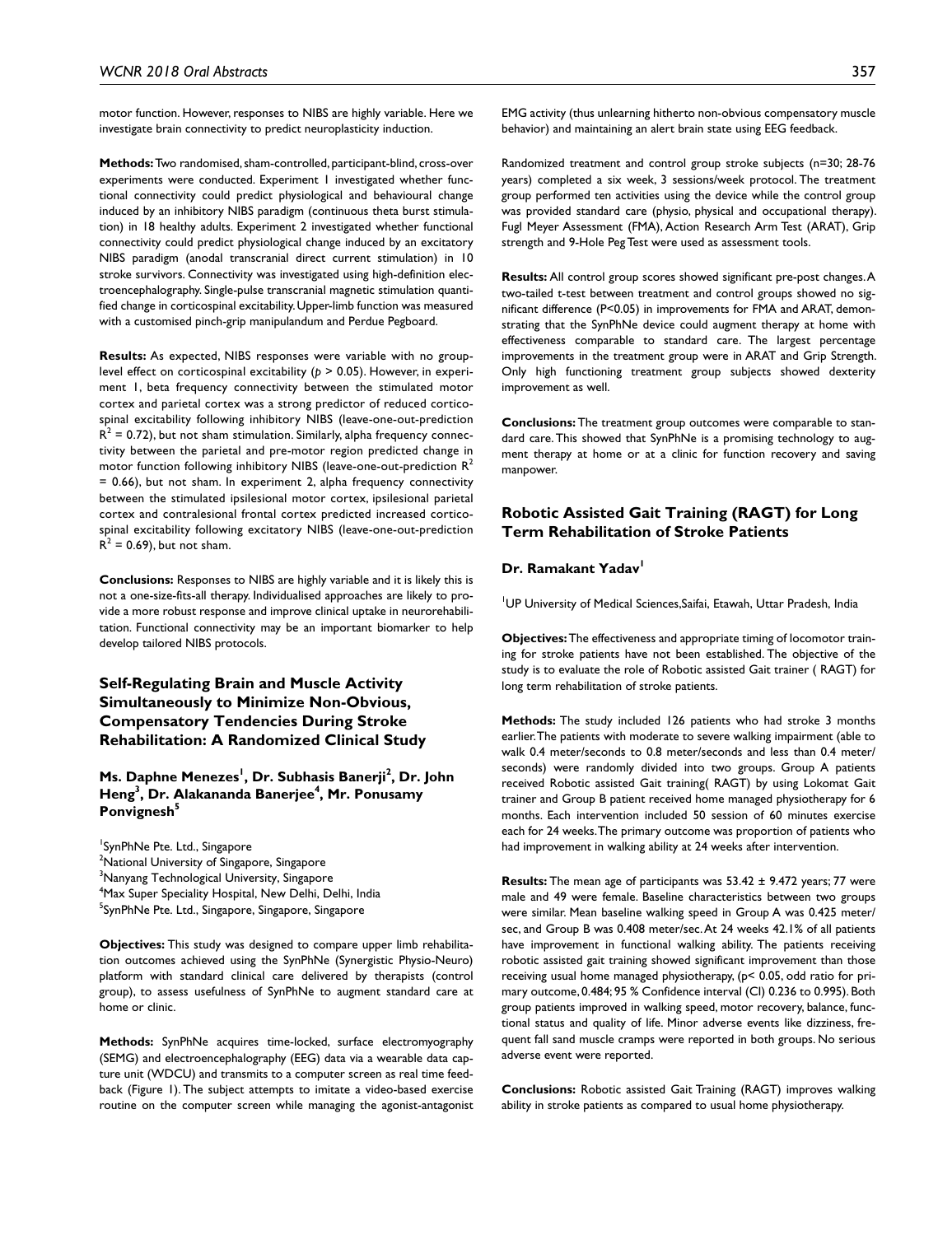# **Effect of Repetitive Transcranial Magnetic Stimulation on Corticomotor Excitability and Motor Function of the Affected Hand in Subjects with Stroke**

#### **Prof. Vengamma Reddy Bhuma1 , Dr. Srikumari Vadlamudi<sup>2</sup>**

<sup>1</sup>Sri venkateswara Institute Of Medical sciences, Tirupati, Chittoor Dt, Andhra Pradesh, India

 $^2$ Sri venkateswara Institute Of Medical sciences, Tirupati,Chittoor Dt, Andhra Pradesh, India

#### **Objectives:**

- 1. To evaluate central motor conduction time (CMCT) of abductor pollices brevis in normal individuals.
- 2. To examine the efficacy of rTMS on Corticomotor excitability, Motor function of the hand in subjects with stroke.
- 3. To examine correlation between corticomotor excitability and hand function.

#### **Methods:**

This is Descriptive and interventional study done Prospectively on Patients with stroke and healthy volunteers as controls in dept of neurology, SVIMS, Tirupathi using Magstim rapid stimulator (Magstim co Ltd with booster modules, Jebsen hand function kit Peg boards, squeeze balls, hand dynmometer & Stop watchNormal control group (n=20)

rTMS group & sham rTMS grou include Patients with ischaemic hemiparetic stroke intervention

#### rTMS group(n=15 )

A train of 20 pulses at 10 hz at 80% RMT .Train is repeated 8 times over an 8 minute session/10 days.The coil was oriented to the direction posterior to the midline at 450 angle with 70mm of figure of 8 coil Motor training of the hand 30 minutes session twice a day / 10 daysSham rTMS group  $(n=17)$ 

- Sham stimulation was done with coil held at 900 angle to the scalp with same parameters as of experimental group .
- Motor training of the hand 30 minutes twice a day for 10 days.
- Outcome measurements
- Corticomotor excitability =CMCT of APB muscle assessed at base line, after 5 days, 10 days of intervention.
- Motor function of the hand = Assessed by Jebson Taylor hand function test at baseline, after 5 days and 10 days of intervention

#### **Results:**

JHFT, CMCT of the rTMS group improved better compared with sham control group,from base to 5 days and 10days with significant correlation with motor function, corticomotor exicitability.

**Conclusions:** That treatment of patients with acute stroke with 10 hz rTMS combined with motor training elicted more improvement in paretic hand function than did sham control with motor training alone

# **Effects of Music Therapy Intervention in Rehabilitation of Patients Diagnosed with Non-Progressive Brain Disorders**

### **Mr. Ashish Vijay Kasbe<sup>l</sup>, Dr. Abhishek Srivastava<sup>2</sup>, Dr. Navita Purohit3**

1 Kokilaben Dhirubhai Ambani Hospital & Medical Research Center, Mumbai, Maharashtra, India  $2$ Kokilaben Dhirubhai Ambani Hospital & Medical Research Center, Mumbai, Maharashtra, India <sup>3</sup>Kokilaben Dhirubhai Ambani Hospital & Medical Research Center, Mumbai, Maharashtra, India

**Objectives:** To study the effects of music therapy on arousal of comatose, minimally conscious patients with improvement in communication and interaction abilities in patients with non-progressive brain disorder

#### **Methods:**

- This case series was conducted in Department of Physical Medicine and Rehabilitation, Kokilaben Dhirubhai Ambani Hospital
- 10 subjects- Traumatic Brain Injury (4 patients), Hypoxic Ischemic Encephalopathy (5 patients) and Stroke (1 patient)- diagnosed with non progressive brain disorder were included
- 8 males and 2 females, aged between 13 to 59 years
- Neurologic Music Therapy (NMT) with active music therapy focusing Nordoff-Robbins approach was used as an intervention
- Each patient was given therapy once a day for 30 to 45 min. for 20 to 50 sessions
	- Outcomes were measured with pre & post assessment using following toolsGSC (Glasgow Coma Scale)
	- <sup>|</sup> GOS-E (Extended Glasgow Outcome Scale)
	- <sup>|</sup> CRS-R (Coma Recovery Scale- Revised)

**Results:** Significant difference was reflected in Pre and post assessment of subjects using GCS (p<0.05), GOS-E and CRS-R (p<0.05) with improvement in arousal including auditory, oro-motor functions with visual, motor and communication

#### **Conclusions:**

- Musical stimulation was found effective in patients with disorder of consciousness in terms of their recovery process as a part of Neuro-Rehabilitation
- Active Music Therapy factor in Neurologic Music Therapy and Nordoff-Robbins Approach played significant role with these patients showing improvement in different areas of rehabilitation
- Musical intervention effectively facilitated multisensory engagement and created a strong platform for arousal and improvement in communication and interactions
- Music Therapy was found very effective when given as an adjuvant to patients with disorders of consciousness under comprehensive neuro-rehabilitation

# **Musculoskeletal Ultrasound Assisted Minimal Incision Flexor Retinaculam Release in Carpal Tunnel Syndrome**

Dr. Sreejith K<sup>1</sup>, Dr. Shehadad K<sup>2</sup>, Dr. Shehadad K<sup>3</sup>, Dr. **Sudhil Tr4 , Dr. Muhalisa V5 , Dr. Sreedevi Menon6**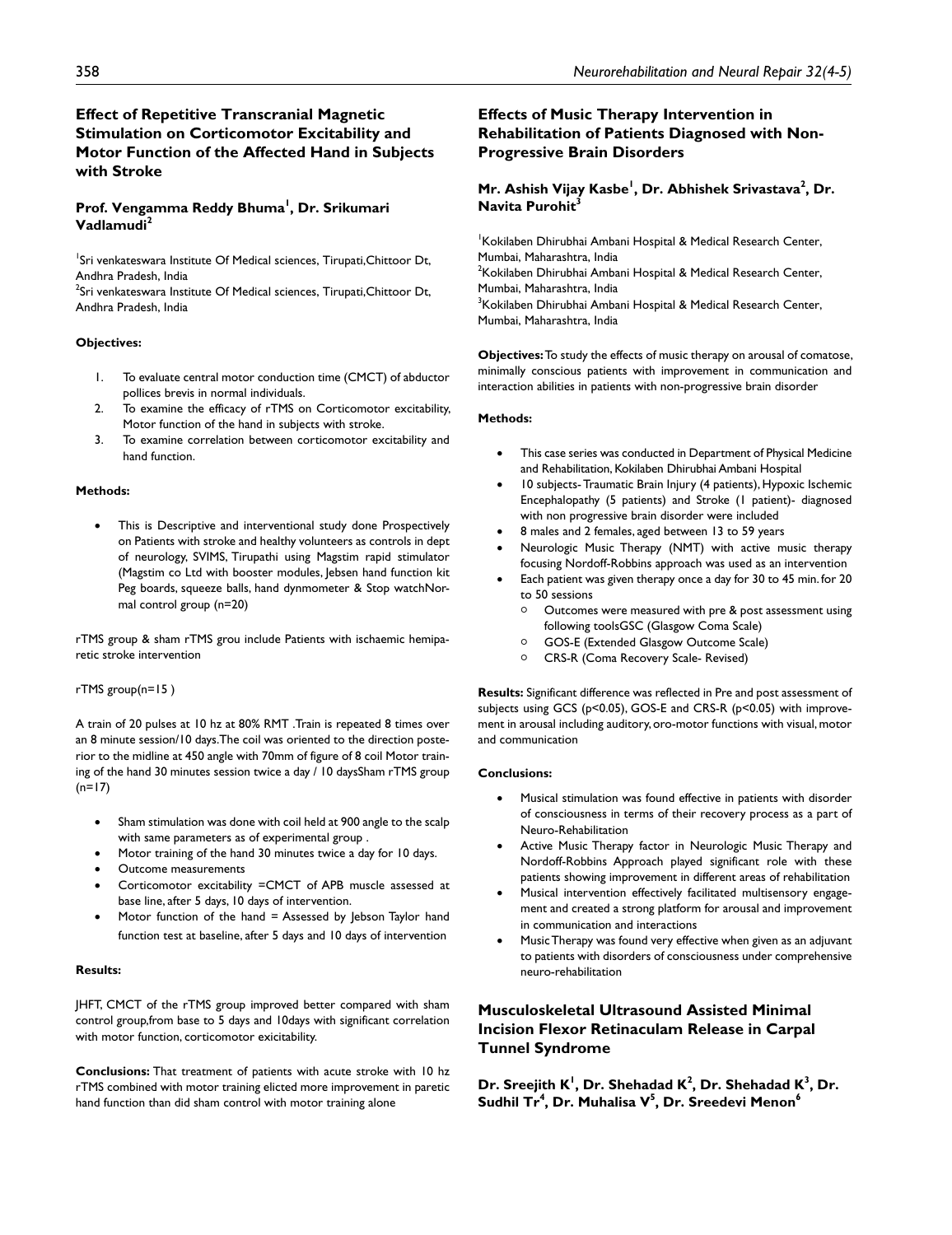<sup>1</sup>Govt Medical College Kozhikode, Kozhikode, Kerala, India  $^{2}$ Govt Medical College Kozhikode, Kozhikode, Kerala, India  $^3$ Govt Medical College Kozhikode, Kozhikode, Kerala, India 4 Govt Medical College Kozhikode, Kozhikode, Kerala, India <sup>5</sup>Govt Medical College Kozhikode, Kozhikode, Kerala, India  $\mathrm{^6}$ Govt Medical College Kozhikode, Kozhikode, Kerala, India

**Objectives:** Carpel tunnel syndrome is one the most common compression neuropathies of the upper limbs. When conservative treatment fails surgery is considered a valid option. Palmar and recurrent branch of median nerve as well as superficial palmer arch are at risk of damage. . The most common complications of surgery are bleeding, injury to the branches of median nerve, Pillar pain CRPS, scarring of suture site. Preoperative ultrasonography help us to identify median nerve enlargement, bifid, trifid variations with or without persistent median artery, bowing of transverse carpal ligament, flexor teno synovitis.or space occupying lesions(eg, ganglia, tumors, thrombosed or anomalous arteries, abnormal muscle slips, or supernumerary muscles or tendons).

**Methods:** Fifty Patient posted for carpel tunnel release between 2012 to 2015 were included in the study. Pts were posted for CTS release only after confirming Moderate to severe cts by electrodignostic examination. We hypothesized that that structure at risk during carpal tunnel release such as anomalous artery and superficial palmar arch can be protected if they are visualized early and the incision planned accordingly. we also hypothesized that an avascular area exists in the flexor retinaculam and characterizing the anatomical extent of the avascular area helps in safe dissection with minimal intra operative bleeding and we can do the release without tourniquet.

A preoperative ultrasound examination of carpal tunnel is done and important anatomic structures are marked and a 2 to 2.5cnm incision marked accordingly. Under local anesthesia without tourniquet using minimal incision CTS release is done.

**Results:** The complication rate of open carpel tunnel release is 2 to 10 %. In our series apart from a suture granuloma there was no complications in a six month follow up.

**Conclusions:** Ultrasound assisted minimal incision carpal tunnel release is a safe and effective method of treating moderate to severe CTS.

#### **Role of Surgeries in Early Ambulation of Cerebral Palsy Analysis of 1540 Children**

#### **Dr. Sreedhar Thuppal**

<sup>1</sup>Apex Hospital, Hyderabad, Telangana, India

**Objectives:** In Cerebral Palcy children during the process of Rehabilitation to achieve our Goal of Ambulation and ADL we come across various hurdles due to the severe Spasticity leading to Deformities and **Contractures** 

These need Surgical interventions followed up with Therapy programmes supports gait aids to achieve our Goal of Ambulation

In this paper study 1540 CP children with various types of deformities subjected to surgical interventions durng Rehabilitation discussed stressing the need of Surgical interventions

The common deformities in lower limbs in CP are Flexion & Adducton contracture at Hip Flexion contractures at Knee Equinous varus valgus deformities at foot leading to Scissoring Crouch gait Equinous gait etc

In this paper how these deformities are corrected by differnent Surgical procedures and the results analysed are discussed stressing the role of Surgical interventions in CP at different stages in Rehabilitation

**Methods:** A total no of 1540 Cerebral Palsy children operated between 1996 2016 at AIIPMR Mumbai Kamineni Hospital Apex Hospital Hyderabad are taken in this study and the pre operative deformities gait and post Surgical gait improvement are discussed

Of the 1540 cases operated 950 have undergone 2 or more surgeries due to deformities at various levels

Details of Surgical interventions are discussed

**Results:** Over all the final result of improvement in the Gait in all the cases are observed

Few cases walked with out any gait aids and few discarded AFOS after a period of 3 to 4 years managing with modified Shoes

950 cases had to be given Calipers and Gait aids for long term for their Ambulation

**Conclusions:** In Cerebral Palsy the role of Surgical interventions play an important role in Rehabilitation.

### **Effects and Mechanism of Mirror Based Integrative Motor and Sensory Training on Upper Limb Function of Stroke Patients**

Dr. Chunlei Shan<sup>1</sup>, Dr. Sicong Zhang<sup>2</sup>, Dr. Yangyang **Z**hang<sup>3</sup>, Dr. Qiumin Zhou<sup>4</sup>, Dr. Xiaodan Liu<sup>5</sup>, Dr. Yijie Liu<sup>6</sup>, Dr. Jiawen Cui<sup>7</sup>, Dr. Qian Xu<sup>8</sup>, Dr. Zhu Chen<sup>9</sup>, Dr. Ping Wang<sup>10</sup>, Dr. Jian Chen<sup>11</sup>

<sup>1</sup>Shanghai University of Traditional Chinese Medicine, Shanghai, Shanghai, China

<sup>2</sup>Shanghai University of Traditional Chinese Medicine, Shanghai, Shanghai, China

<sup>3</sup>Shanghai University of Traditional Chinese Medicine, Shanghai, Shanghai, China

4 First Affiliated Hospital of Nanjing Medical University, Nanjing, Nanjing, China

<sup>5</sup>Shanghai University of Traditional Chinese Medicine, Shanghai, Shanghai, China

6 Shanghai University of Traditional Chinese Medicine, Shanghai, Shanghai, China

<sup>7</sup>Shanghai University of Traditional Chinese Medicine, Shanghai, Shanghai, China

<sup>8</sup>The Second Rehabilitation Hospital of Shanghai, Shanghai, Shanghai, China

<sup>9</sup>The Second Rehabilitation Hospital of Shanghai, Shanghai, Shanghai, China

 $10$ The Second Rehabilitation Hospital of Shanghai, Shanghai, Shanghai, India

<sup>11</sup>Dahua Hospital, Xuhui Distinct, Shanghai, China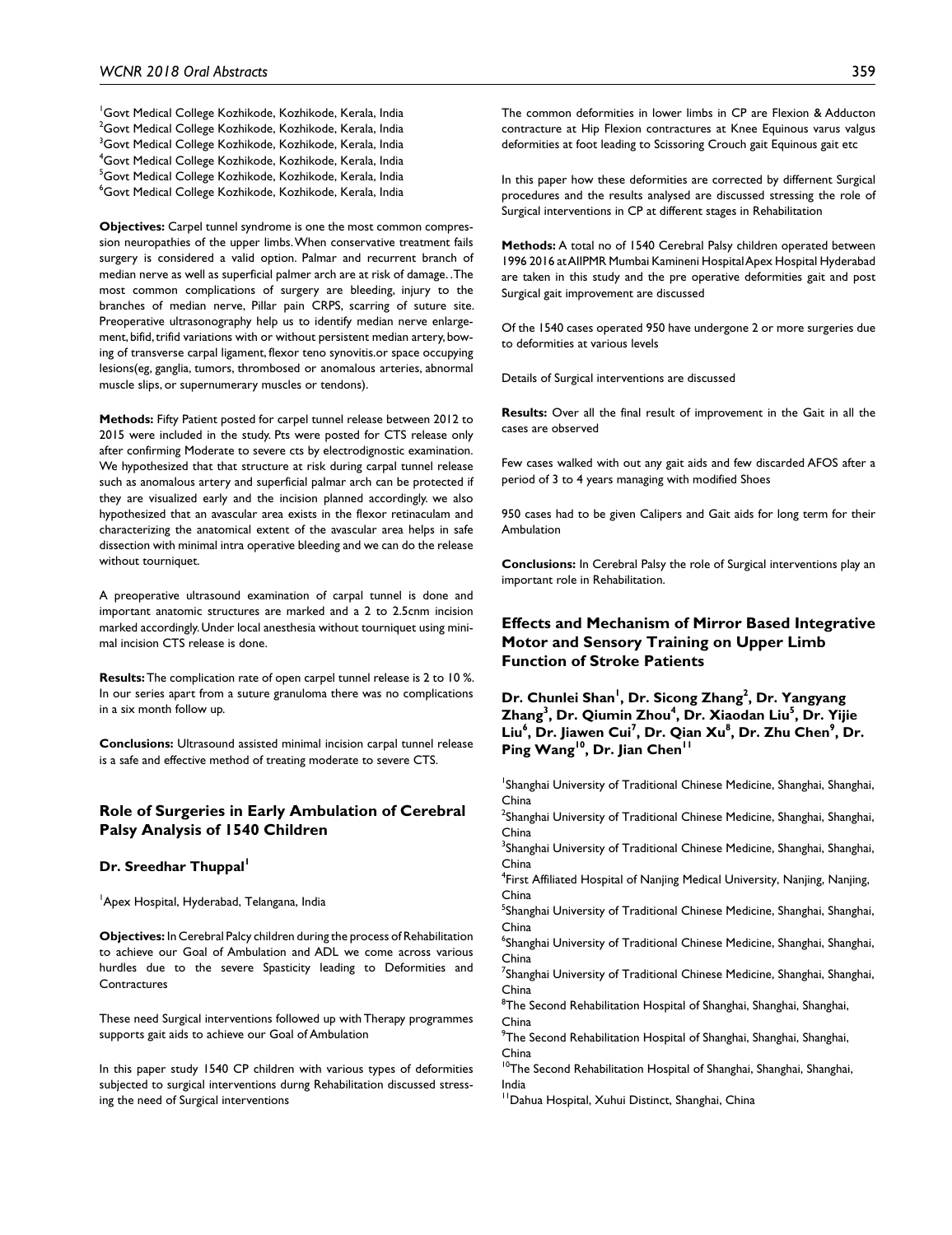**Objectives:** To explore the effect and mechanism of mirror based integrative motor and sensory training on upper limb motor function of stroke patients.

**Methods:** 18 stroke patients with hemiplegia were randomly divided into two groups accepting ABA and BAB training protocol respectively. Protocol A is classic mirror therapy (MT) integrating simultaneous sensory stimulation on affected and unaffected hands. Protocol B is classic MT. The training lasts 30 minutes a day and 5 days per week. Brunnstrom stage and Fugl-Meyer assessment were adopted to evaluate upper limb motor function before and after every week's training. Transcranial magnetic stimulation (TMS) was used for 6 stroke patients and 8 healthy subjects to show the motor evoked potential (MEP) changes during they observed Video A (upper limb movement combined with sensory stimulation) and Video B (only upper limb movement). Furthermore, functional magnetic resonance imaging (fMRI) was implemented to reveal the brain activation difference between observing video A or video B in 2 healthy subjects.

**Results:** Fugl-Meyer assessment of upper limb function improved more significantly after Protocol A than after Protocol B training (P<0.05). TMS experiments on both healthy subjects and patients indicated that the observation of Video A may induce higher MEP than the observation of Video B (P<0.05). fMRI experiment revealed that the observation of Video A activated more sensory- motor cortex than observation of Video B.

**Conclusions:** Mirror based integrative motor and sensory training i.e. classic MT combining with simultaneous sensory stimulation can promote better recovery of upper extremity function for stroke patients. The underlying mechanism may be related to stronger sensory-motor cortex activation (fMRI) and higher pyramidal property (TMS-MEP) reflecting functional reorganization and remodeling of the brain circuits relevant to upper extremity motor function.

# **Effect of Vestibular Rehabilitation Therapy on Fatigue in Patients With Multiple Sclerosis: A Randomized Controlled Trial**

Dr. Amina Mohammad Awad<sup>1</sup>, Prof. Hussien Shaker<sup>2</sup>, **Prof. Amira M El Gohary3 , Dr. Amr Hassan4**

1 Faculty of Physical Therapy, Cairo University, Cairo, Giza, Egypt  $^{2}$ Faculty of Physical Therapy, Cairo University, Cairo, Giza, Egypt <sup>3</sup>Faculty of Medicine, Cairo University, Cairo, Giza, Egypt 4 Faculty of Medicine, Cairo University, Cairo, Giza, Egypt

**Objectives:** To investigate the effect of additional Vestibular Rehabilitation Therap (VRT) program on Multiple Sclerosi (MS) related fatigue

#### **Methods:**

**Design:** Single blinded, parallel randomized controlled trial.

**Settings:** The Out-Patient Clinic at Faculty of Physical Therapy, Kasr Al-Ainy Multiple Sclerosis Unit (KAMSU) and Clinical Neurophysiology Unit, Cairo University, Egypt.

**Participants:** 40 patients with remitting-relapsing MS (RRMS).

**Intervention**: Patients were randomized into control and intervention groups; 20 patients each. Over four successive weeks, all patients received

stationary bicycle endurance training. The intervention group received an additional VRT program.

**Outcomes**: The primary outcome measures included; fatigue perception (fatigue severity scale (FSS), functional walking capacity (the timed 25-feet walk (T25-FW) test), and cognitive performance (the Paced Auditory Serial Addition Test) during three (PASAT#3) and two (PASAT#2) seconds. The secondary outcome was the cortical activity measurement using quantitative electroencephalogram (QEEG).

**Results:** 55 patients were recruited. 40 patients were randomized and only 36 completed the study. An intention to treat analysis was applied. After treatment, the intervention group showed a remarkable improvement in cognitive performance (PASAT#3) and cortical activity (QEEG) over different sites (P < 0.05). Other outcomes showed insignificant differences between groups (P > 0.05).

**Conclusions:** Adding VRT to stationary bicycle endurance training has a positive effect on cognitive fatigue in RRMS. Besides, VRT enhances cortical reorganization at the areas concerned with sensorimotor integration, attention as well as memory.

**Trial registration:**<www.pactr.org> (PACTR201611001853408).

**Funding:** None.

### **Pediatric Epilepsy Surgery Outcome**

#### **Dr. Sangeeta Ravat'**

<sup>1</sup>Seth GSMC & KEM Hospital, Mumbai, Maharashtra, India

**Introduction:** Pediatric epilepsy leads to considerable impact on cognitive and psychosocial life. Approximately 60% of all patients with epilepsy suffer from focal epilepsy syndromes. In about 15% of these patients seizures are not adequately controlled with anti-epileptic drugs. Such patients are potential candidates for surgical treatment and good proportion of these patients are in pediatric group (<18 years). Successful epilepsy surgery depends on unambiguous focus identification. Epilepsy surgery in children who have been carefully chosen can result in seizure freedom or a marked reduction in seizure burden (>90%) in approximately two third of children with intractable seizures. Early surgery in pediatric epilepsy patients improves scholastic performance in formative years of schooling. Post-surgery patients, who are seizure free, drug free and with normal EEG have improvement in both developmental and cognitive outcomes.

**Objective:** To evaluate the surgical outcome of epilepsy surgery in pediatric epilepsy.

**Methods:** All epilepsy patients of less than 18 years of age who had medically refractory epilepsy and had undergone epilepsy surgery (2001-2017) were included in the study.

**Results:** At our centre a total of 131 pediatric epilepsy surgeries were done between 2001 to 2017, amongst which 75 were anterior temporal lobectomy (ATL), 35 were lesionectomy (temporal and extratemporal), 11 were callosotomy and 10 were hemispherectomy. In those patients who underwent ATL 88% were seizure free on long term follow up (mean average of 5years). Among those who underwent callosotomy 4(36%) patients were completely free of drop attacks, whereas 5(46%) patients had 75% reduction in drop attacks and 2(18%) had 50% reduction in drop attacks. In those who underwent hemispherectomy 5(50%)patients had complete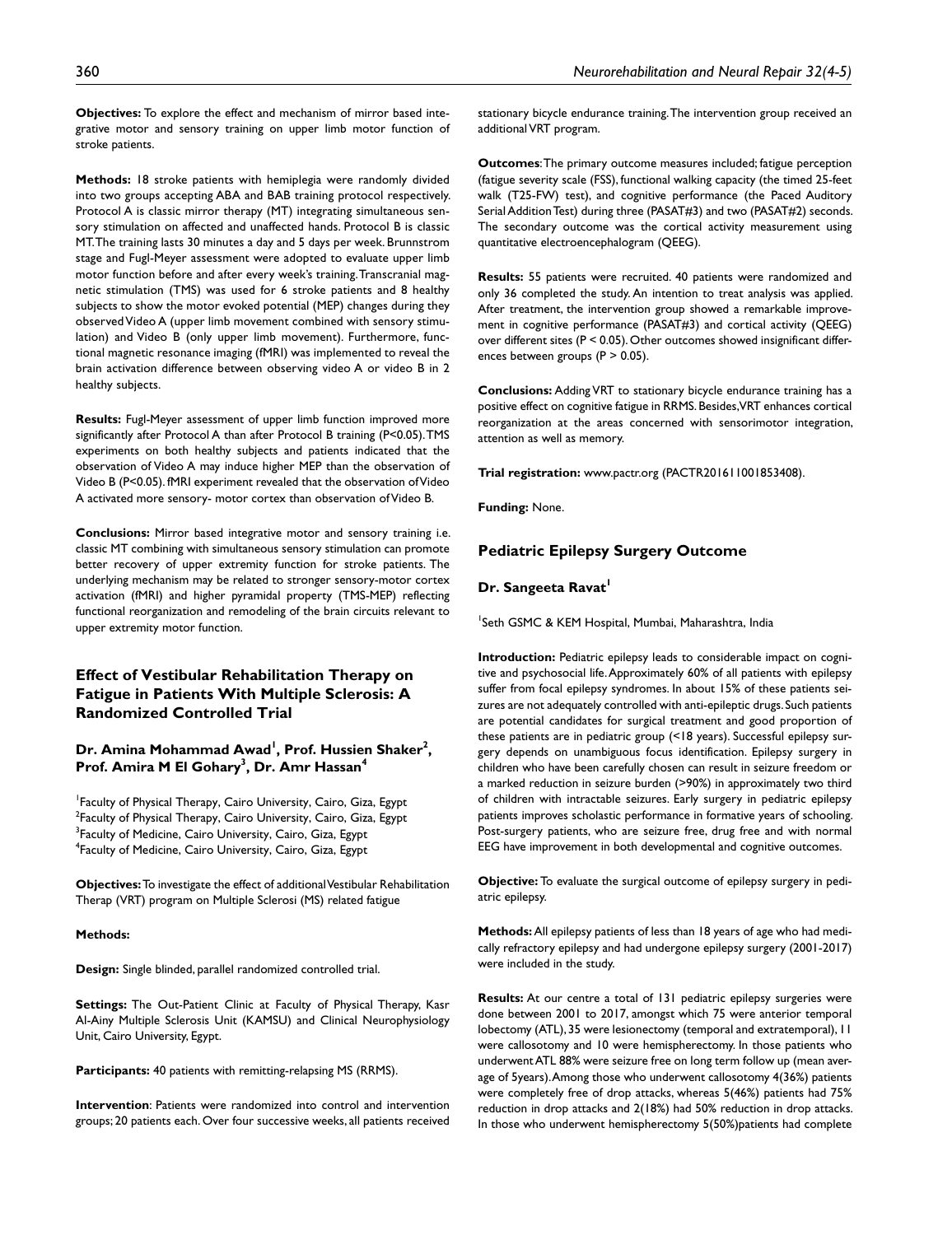seizure freedom and 5(50%)patients had 50% seizure reduction. In those who underwent lesionectomy 26(74%) had complete seizure freedom at 1 year, among which majority (80%) of patients had temporal lesions. One year neuropsychological follow up showed significant improvement in cognition and improved quality of life.

**Conclusions:** Detailed evaluation of medically intractable childhood epilepsies with timely surgical intervention helps to achieve better cognitive development and improved quality of life in pediatric epilepsies.

### **Chronic Pain in Multiple Sclerosis: A Longitudinal Study**

### Dr. Bhasker Amatya<sup>l</sup>, Dr. Jamie Young<sup>2</sup>, Prof. Mary P **Galea3 , Prof. Fary Khan4**

<sup>1</sup> Royal Melbourne Hospital, Parkville, Victoria, Australia <sup>2</sup>Royal Melbourne Hospital, Parkville, Victoria, Australia  $^3$ University of Melbourne, Parkville, Victoria, Australia 4 Royal Melbourne Hospital, Parkville, Victoria, Australia

**Objectives:** Pain can be a significant problem for a substantial proportion of persons with multiple sclerosis (pwMS). The aim of this study was to examine the course and impact of chronic pain, pain-related disability and carer burden in pwMS over a 10-year period.

**Methods:** A longitudinal, cross-sectional study using structured interviews and validated measures, which include the visual analogue scale (VAS); the numerical rating scale (NRS); chronic pain grade (CPG); the assessment of quality of life (AQoL) and the carer strain index (CSI).

**Results:** Mean age of the participants (n = 70) was 59.8±9 years (range: 39-74 years) and majority (70%) were female. The findings show that over 10 years period, majority of pwMS report bilateral lower limb dysesthesia (40%) followed mixed pain (35.2%) and widespread pain (17.1%). There was a significant deterioration in quality of life in those with more severe CPG, (in all AQoL domains except psychological). Almost half of the participants (44%) required care either from a private carer, institution or from a family member. The carers  $(n = 13)$  reported higher carer strain (mean  $CSI = 5.2$ ), with over half reporting sleep disturbance, inconvenience, physical strains, family and personal constraints. Although fear of taking medications and side effects were common barriers to treatment for pain, there was an increase in the use of pharmacological treatment and healthcare services, mainly neurologists and general practitioners over time.

**Conclusions:** This study demonstrates that persistent chronic pain is a significant issue over time in pwMS, with clinical and health implications, poorer quality of life, and increased healthcare utilisation. Greater awareness of chronic pain in pwMS, cognitive classifications and an interdisciplinary approach is required to improve long-term patient outcomes and well-being.

# **Prevalence of Dysphagia in China: An Epidemiology Survery Among 6102 Participants**

#### **Dr. Zu Lin Dou**

<sup>1</sup>The Third Affiliated Hospital, Sun Yat-sen University, Guangzhou, Guang, China

**Objectives:** To determine the prevalence of dysphagia across hospitals and communities in different provinces of China.

**Methods:** The survey used three-step approach consisting of questionnaire screening (Sydney or Ohkuma Swallowing Questionnaire) and clinical evaluation (Kubota's Water Swallow Test) and instrumental assessment (VFSS). The subjects consisted of elderly persons 65 years and older living in the communities/nursing home and three phenotypes of the patients (storke, head and neck cancer, neurodegenerative diseases) in the hospitals. We studied 6932 participants whose dysphagia could be assessed by the three-step approach.

**Results:** A total of 6102 persons (males : females=1.2:1) met inclusion criteria. Of all the participants, as many as 2363 (38.7%) were identified as having swallowing abnormalities and showed increased risk of oropharyngeal dysphagia (OD) with age. Dysphagia was found 46.3% in stroke patients of acute phase, 56.9% in stroke patients of chronic phase, 40.8% in Alzheimer's disease(AD), 46.2% in Parkinson's disease (PD), 12.5% in Multiple Sclerosis (MS), 50.0% in Amyotrophic Lateral Sclerosis (ALS), 35.5% in head/neck cancer. The prevalence of OD has also been calculated in older persons across different settings, with rates 26.4% in nursing home and 13.9% in community-dwelling older people. This study demonstrates that dysphagia of male (40.0%) is higher prevalent than female (36.3%) in these populations. Comparing three Chinese economic regions, the average prevalence rate of deglutition disorder in the midland (55.0%) was obviously higher than east coast (37.1%) and western area (32.5%) of China  $(\chi^2 = 116.2, P < 0.001)$ .

**Conclusions:** The study demonstrates that dysphagia is highly prevalent in China, and should be given more importance and attention and thus be included in all standard screening protocols, treated and regularly monitored to prevent its main complications.

# **Profile of Neurological Symptoms and Vitamin B12 Deficiency in a Neurology Clinic in an Urban Setting In India**

### **Dr. Varsha Anant Patil1 , Dr. Nirmal Surya2**

1 Bombay Hospital Institute of Medical Sciences, Mumbai, Maharashtra, India

 $^2$ Bombay Hospital Institute of Medical Sciences, Mumbai, Maharashtra, India

**Objectives:** Vitamin B12 deficiency is a systemic disease affecting many organs, including the entire nervous system. We studied neurological profile of patients presenting with vitamin B12 deficiency in the Indian population.

**Methods:** The present study was an observational study done over eight years at a neurology clinic in Mumbai, India. We studied demographics, clinical features, biochemical, imaging and electrophysiological characteristics (wherever applicable) of all patients who presented with neurological complaints and were detected to have low serum vitamin B12 levels. To define severity of neurological impairment especially in patients with subacute combined degeneration of cord (SACD), functional disability scales were used.

**Results:** Out of approximately 5000 patients who presented to the clinic, 261 patients (males-145/females-116) with low vitamin B12 levels were identified. The mean age±SD at presentation in these patients was 39.80